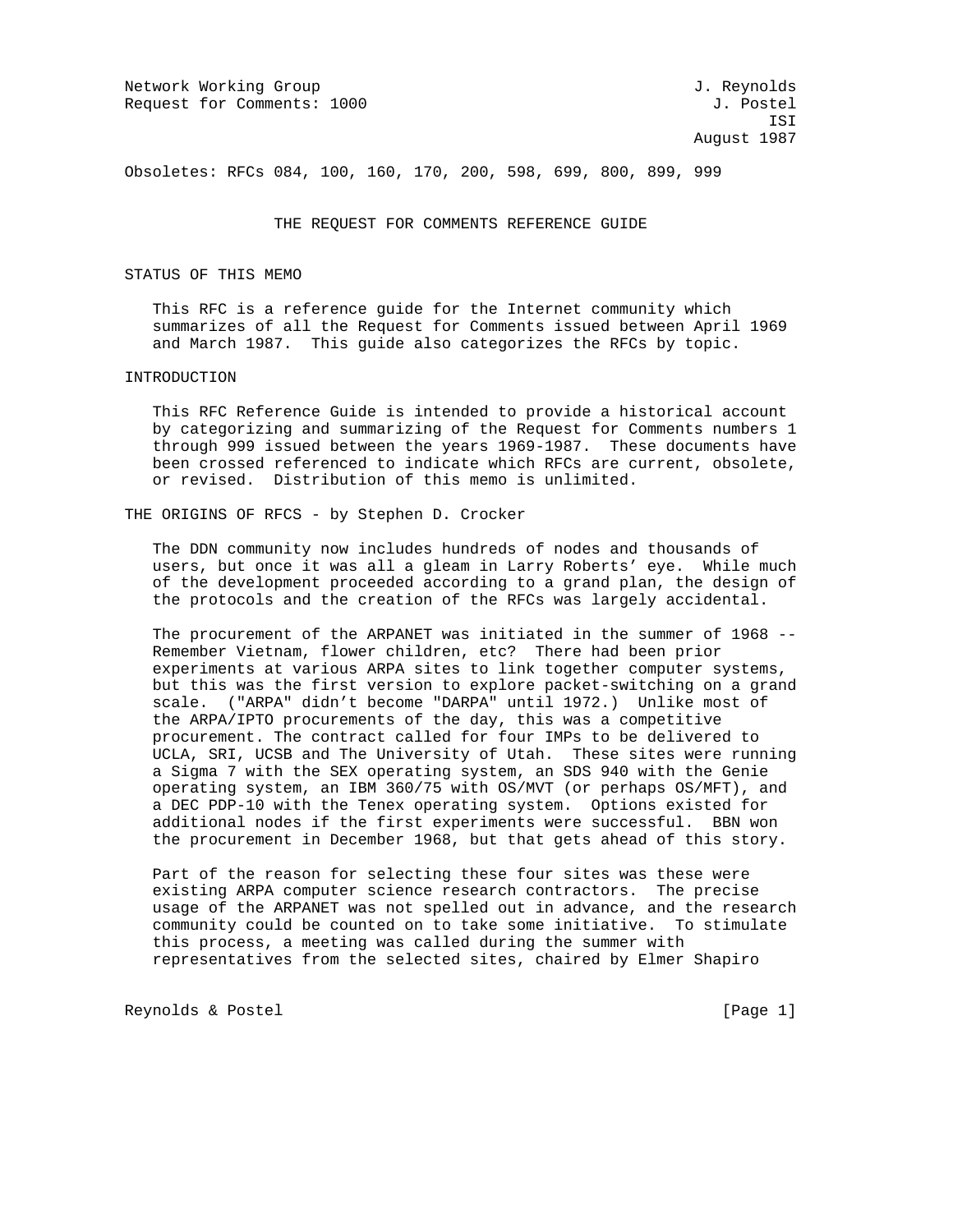from SRI. If memory serves me correctly, Jeff Rulifson came from SRI, Ron Stoughton from UCSB, Steve Carr from Utah and I came from UCLA. (Apologies to anyone I've left out; records are inaccessible or lost at this point.) At this point we knew only that the network was coming, but the precise details weren't known.

 That first meeting was seminal. We had lots of questions -- how IMPs and hosts would be connected, what hosts would say to each other, and what applications would be supported. No one had any answers, but the prospects seemed exciting. We found ourselves imagining all kinds of possibilities -- interactive graphics, cooperating processes, automatic data base query, electronic mail -- but no one knew where to begin. We weren't sure whether there was really room to think hard about these problems; surely someone from the east would be along by and by to bring the word. But we did come to one conclusion: We ought to meet again. Over the next several months, we managed to parlay that idea into a series of exchange meetings at each of our sites, thereby setting the most important precedent in protocol design.

 The first few meetings were quite tenuous. We had no official charter. Most of us were graduate students and we expected that a professional crew would show up eventually to take over the problems we were dealing with. Without clear definition of what the host-IMP interface would look like, or even what functions the IMP would provide, we focused on exotic ideas. We envisioned the possibility of application specific protocols, with code downloaded to user sites, and we took a crack at designing a language to support this. The first version was known as DEL, for "Decode-Encode Language" and a later version was called NIL, for "Network Interchange Language." When the IMP contract was finally let and BBN provided some definite information on the host-IMP interface, all attention shifted to low-level matters and the ambitious ideas for automatic downloading of code evaporated. It was several years before ideas like remote procedure calls and typed objects reappeared.

 In February of 1969 we met for the first time with BBN. I don't think any of us were prepared for that meeting. The BBN folks, led by Frank Heart, Bob Kahn, Severo Ornstein and Will Crowther, found themselves talking to a crew of graduate students they hadn't anticipated. And we found ourselves talking to people whose first concern was how to get bits to flow quickly and reliably but hadn't -- of course -- spent any time considering the thirty or forty layers of protocol above the link level. And while BBN didn't take over the protocol design process, we kept expecting that an official protocol design team would announce itself.

 A month later, after a particularly delightful meeting in Utah, it became clear to us that we had better start writing down our

Reynolds & Postel [Page 2]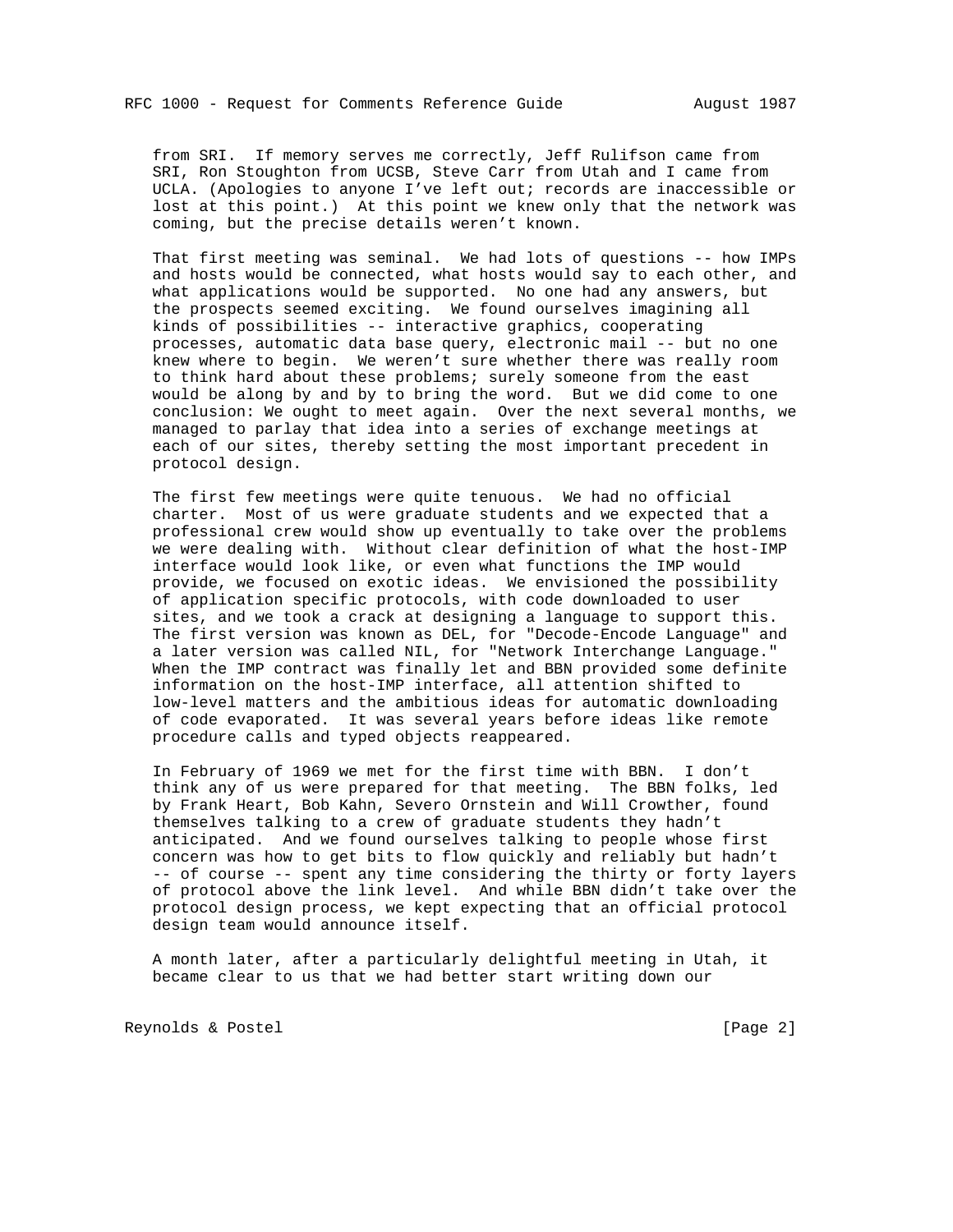discussions. We had accumulated a few notes on the design of DEL and other matters, and we decided to put them together in a set of notes. I remember having great fear that we would offend whomever the official protocol designers were, and I spent a sleepless night composing humble words for our notes. The basic ground rules were that anyone could say anything and that nothing was official. And to emphasize the point, I labeled the notes "Request for Comments." I never dreamed these notes would distributed through the very medium we were discussing in these notes. Talk about Sorcerer's Apprentice!

 Over the spring and summer of 1969 we grappled with the detailed problems of protocol design. Although we had a vision of the vast potential for intercomputer communication, designing usable protocols was another matter. A custom hardware interface and custom intrusion into the operating system was going to be required for anything we designed, and we anticipated serious difficulty at each of the sites. We looked for existing abstractions to use. It would have been convenient if we could have made the network simply look like a tape drive to each host, but we knew that wouldn't do.

 It was clear we needed to support remote login for interactive use - later known as Telnet -- and we needed to move files from machine to machine. We also knew that we needed a more fundamental point of view for building a larger array of protocols. Unfortunately, operating systems of that era tended to view themselves as the center of the universe; symmetric cooperation did not fit into the concepts currently available within these operating systems. And time was pressing: The first IMP was due to be delivered to UCLA September 1, 1969, and the rest were scheduled at monthly intervals.

 At UCLA we scrambled to build a host-IMP interface. SDS, the builder of the Sigma 7, wanted many months and many dollars to do the job. Mike Wingfield, another grad student at UCLA, stepped in and offered to get interface built in six weeks for a few thousand dollars. He had a gorgeous, fully instrumented interface working in five and one half weeks. I was in charge of the software, and we were naturally running a bit late. September 1 was Labor Day, so I knew I had a couple of extra days to debug the software. Moreover, I had heard BBN was having some timing troubles with the software, so I had some hope they'd miss the ship date. And I figured that first some Honeywell people would install the hardware -- IMPs were built out of Honeywell 516s in those days -- and then BBN people would come in a few days later to shake down the software. An easy couple of weeks of grace.

 BBN fixed their timing trouble, air shipped the IMP, and it arrived on our loading dock on Saturday, August 30. They arrived with the IMP, wheeled it into our computer room, plugged it in and the

Reynolds & Postel [Page 3]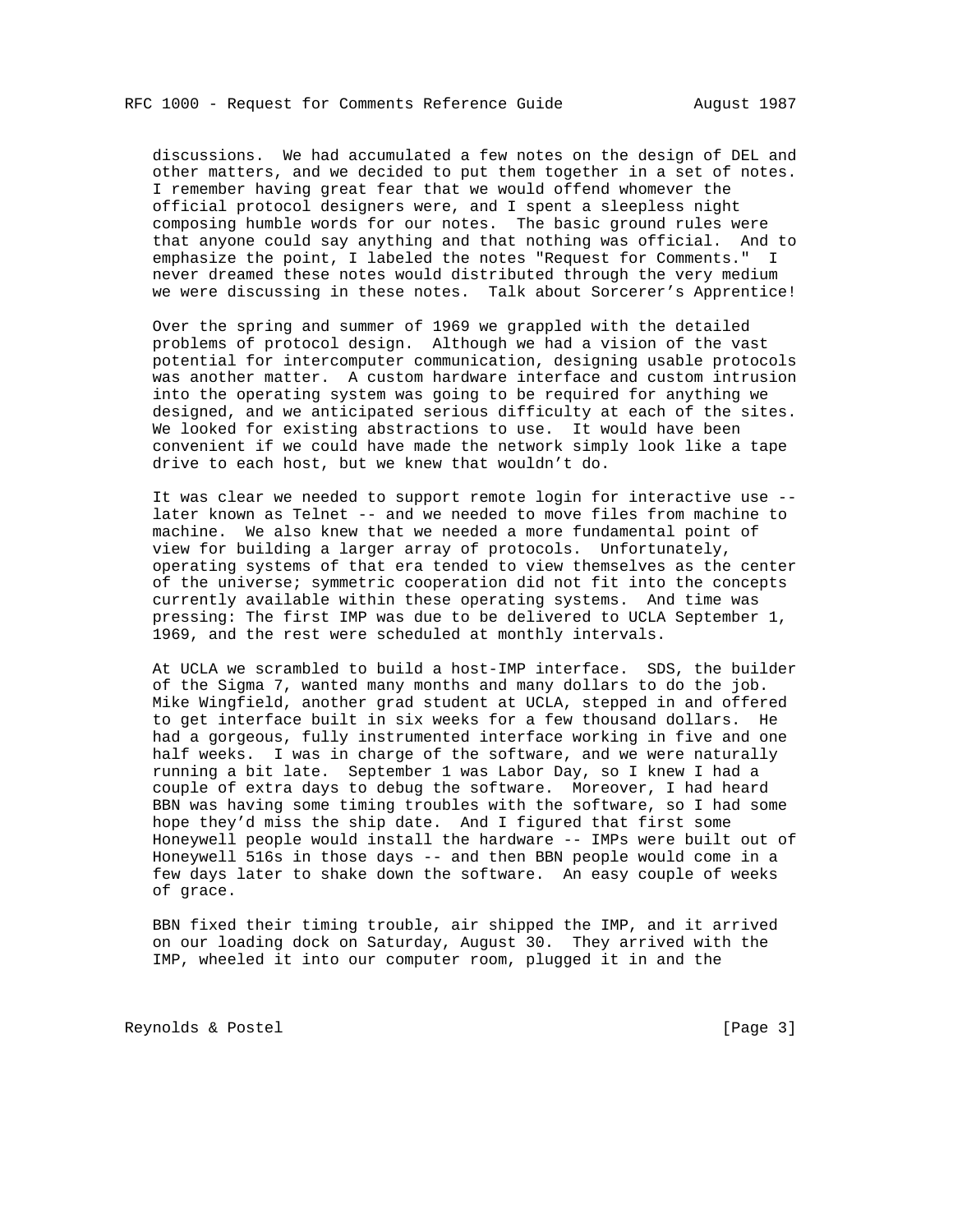software restarted from where it had been when the plug was pulled in Cambridge. Still Saturday, August 30. Panic time at UCLA.

 The second IMP was delivered to SRI at the beginning of October, and ARPA's interest was intense. Larry Roberts and Barry Wessler came by for a visit on November 21, and we actually managed to demonstrate a Telnet-like connection to SRI.

 With the pressure to get something working and the general confusion as to how to achieve the high generality we all aspired to, we punted and defined the first set of protocols to include only Telnet and FTP functions. In particular, only asymmetric, user-server relationships were supported. In December 1969, we met with Larry Roberts in Utah, and suffered our first direct experience with "redirection". Larry made it abundantly clear that our first step was not big enough, and we went back to the drawing board. Over the next few months we designed a symmetric host-host protocol, and we defined an abstract implementation of the protocol known as the Network Control Program. ("NCP" later came to be used as the name for the protocol, but it originally meant the program within the operating system that managed connections. The protocol itself was known blandly only as the host-host protocol.) Along with the basic host-host protocol, we also envisioned a hierarchy of protocols, with Telnet, FTP and some splinter protocols as the first examples. If we had only consulted the ancient mystics, we would have seen immediately that seven layers were required.

 The initial experiment had been declared an immediate success and the network continued to grow. More and more people started coming to meetings, and the Network Working Group began to take shape. Working Group meetings started to have 50 and 100 people in attendance instead of the half dozen we had had in 1968 and early 1969. We held one meeting in conjunction with the Spring Joint Computer Conference in Atlantic City in 1971. In October 1971 we all convened at MIT for a major protocol "fly-off". Representatives from each site were on hand, and everyone tried to log in to everyone else's site. With the exception of one site that was completely down, the matrix was almost completely filled in, and we had reached a major milestone in connectivity.

 The rapid growth of the network and the working group also led to a large pile of RFCs. When the 100th RFC was in sight, Peggy Karp took on the task of indexing them. That seemed like a large task then, and we could have hardly anticipated seeing more than a 1000 RFCs several years later.

 Where will it end? The network has the exceeded all estimates of its growth. It has been transformed, extended, cloned, renamed and reimplemented. I doubt if there is a single computer still on the

Reynolds & Postel [Page 4]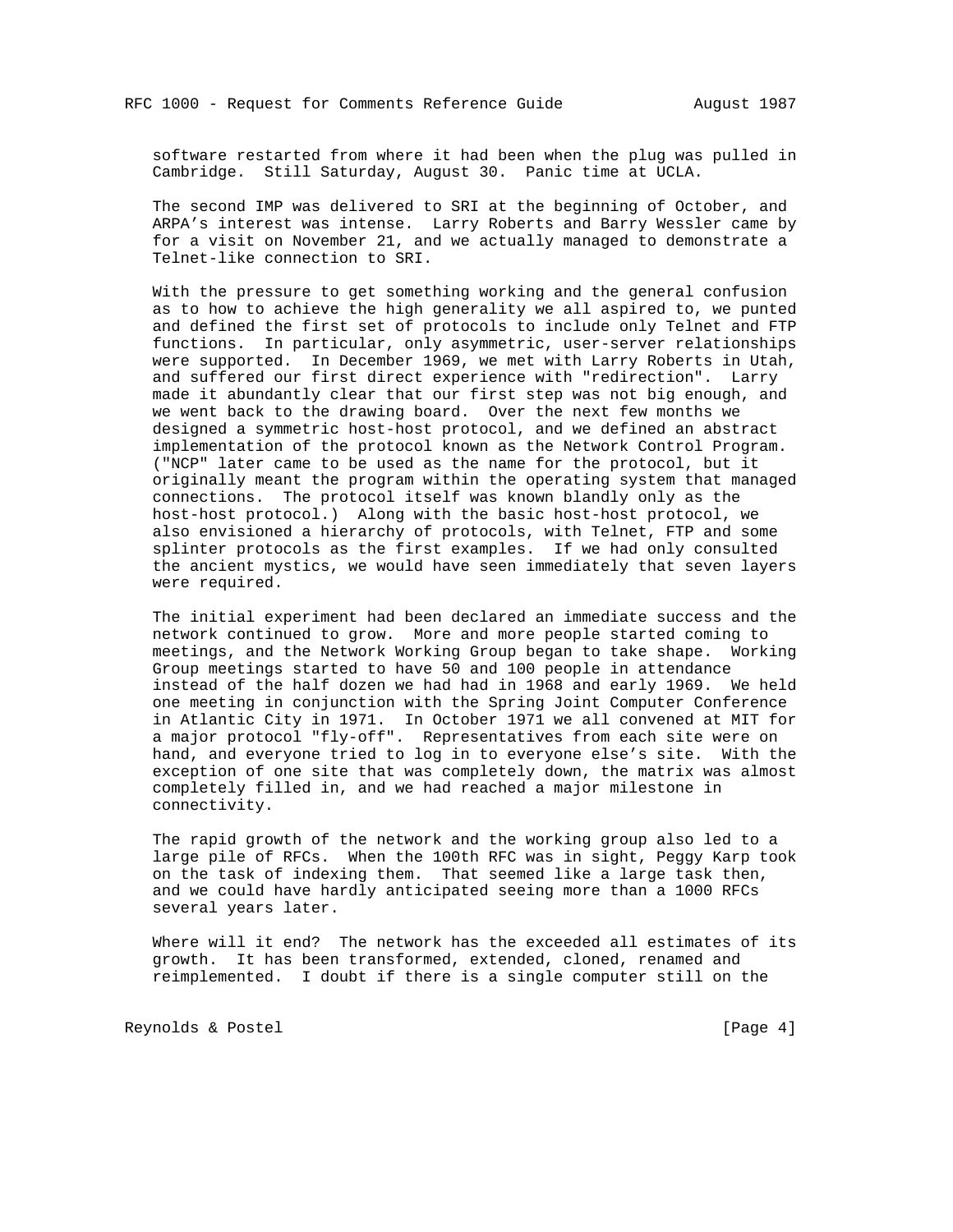network that was on it in 1971. But the RFCs march on. Maybe I'll write a few words for RFC 10,000.

REQUEST FOR COMMENTS BY CATEGORIES

 The RFCs are categorized into several broad groups and within these groups are subdivided by topic. For example, the RFCs relating to file transfer are in 5 (Applications) c (File Transfer).

- 1. Administrative
	- 1a. Assigned Numbers RFCs

 997, 990, 960, 943, 923, 900, 870, 820, 790, 776, 770, 762, 758, 755, 750, 739, 717, 604, 503, 433, 349, 322, 317, 204, 179, 175, 167.

1b. Official Protocols RFCs

 991, 961, 944, 924, 901, 880, 840, 694, 661, 617, 582, 580, 552. 774 - Internet Protocol Handbook Table of Contents

1c. Meeting Notes and Minutes

 898 - Gateway Special Interest Group Meeting Notes 808, 805, 469 - Computer Mail Meeting Notes 910, 807 - Multimedia Mail Meeting Notes 585 - ARPANET Users Interest Working Group Meeting 549, 396, 282, 253 - Graphics Meeting Notes 371 - International Computer Communications Conference 327 - Data and File Transfer Workshop Notes 316 - Data Management Working Group Meeting Report 164, 131, 116, 108, 101, 082, 077, 066, 063, 037, 021 - Network Working Group Meeting

1d. Meeting Announcements and Group Overviews

- 828 Data Communications: IFIP's International "Network" of Experts
- 631 Call for Papers: International Meeting on Minicomputers and Data Communication
- 584 Charter for ARPANET Users Interest Working Group
- 537 Announcement of NGG Meeting
- 526 Technical Meeting Digital Image Processing Software Systems
- 504 Workshop Announcement
- 483 Cancellation of the Resource Notebook Framework Meeting
- 474, 314, 246, 232, 134 Network Graphics Working Group

Reynolds & Postel [Page 5]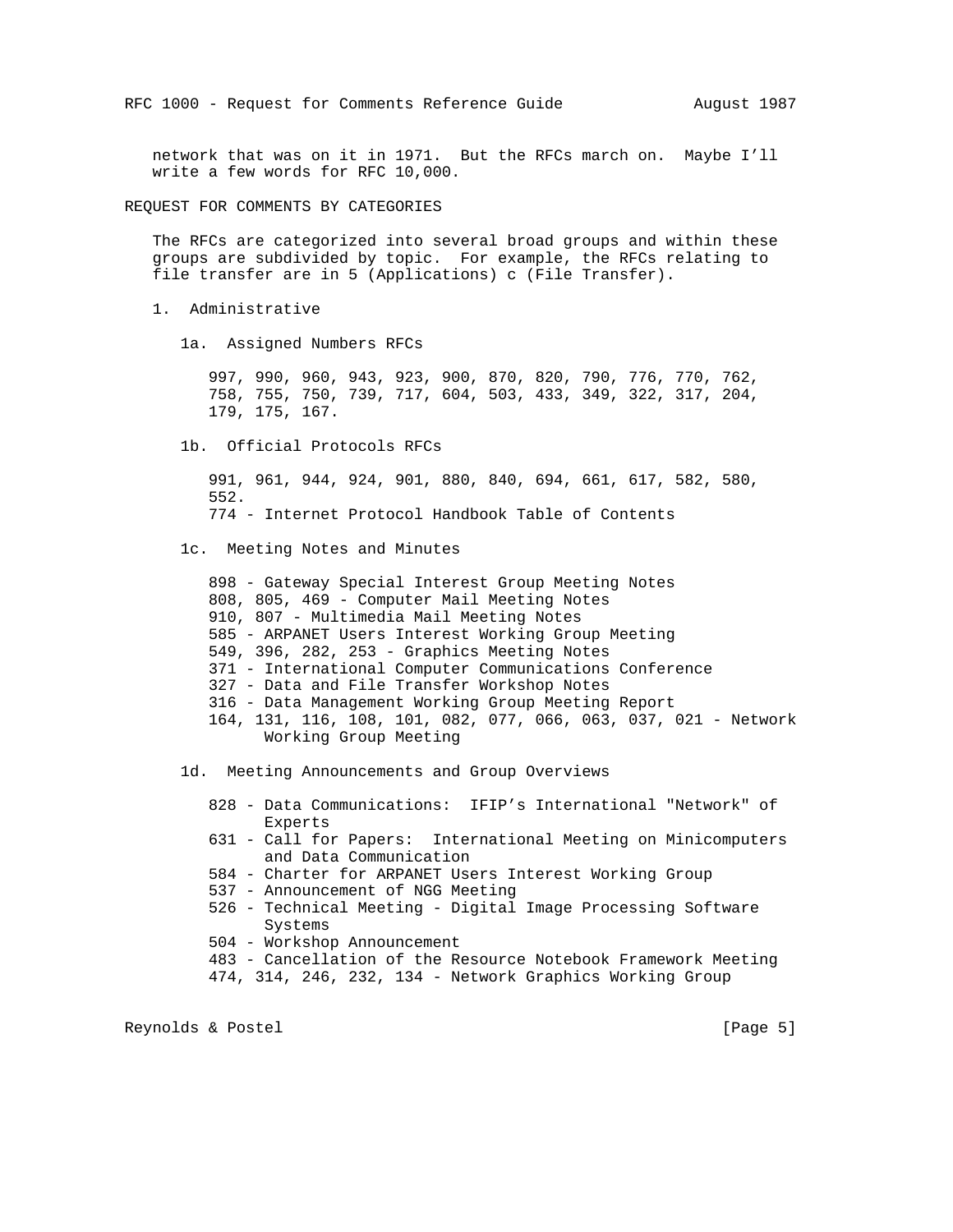```
 471 - Announcement of a (Tentative) Workshop on Multi-Site
         Executive Programs
   461 - Telnet Meeting Announcement
  457 - TIPUG
  456 - Memorandum
  454 - File Transfer Protocol Meeting Announcement
  453 - Meeting Announcement to Discuss a Network Mail System
  374 - IMP System Announcement
  359 - The Status of the Release of the New IMP System (2600)
  343, 331 - IMP System Change Notification
  324 - RJE Protocol Meeting
  323 - Formation of Network Measurement Group (NMG)
  320 - Workshop on Hard Copy Line Graphics
  309 - Data and File Transfer Workshop Announcement
  299 - Information Management System
  295 - Report of the Protocol Workshop
  291, 188, 173 - Data Management Meetings
  245, 234, 207, 188, 173, 140, 116, 099, 087, 085, 075, 043, 035
         - Network Working Group Meetings
  222 - System Programmer's Workshop
  212 - NWG Meeting on Network Usage
  157 - Invitation to the Second Symposium on Problems in the
         Optimization of Data Communication Systems
  149 - The Best Laid Plans...
  147 - The Definition of a Socket
  111 - Pressure from the Chairman
  048 - A Possible Protocol Plateau
  046 - ARPA Network Protocol Notes
1e. Distribution List
   402, 363, 329, 303, 300, 211, 168, 155 - ARPA Network Mailing
        Lists
   069 - Distribution List Change for MIT
  052 - Updated Distribution List
1f. Policies
  980 - Protocol Document Order Form
  952, 810, 608 - Host Table Specification
  945 - A DoD Statement on the NRC Report
  902 - ARPA-Internet Protocol Policy
  849 - Suggestions for Improved Host Table Distribution
  678 - Document Formats
  602 - The Stockings Were Hung by the Chimney With Care
  115 - Some Network Information Center Policies on Handling
         Documents
  053 - An Official Protocol Mechanism
```
Reynolds & Postel [Page 6]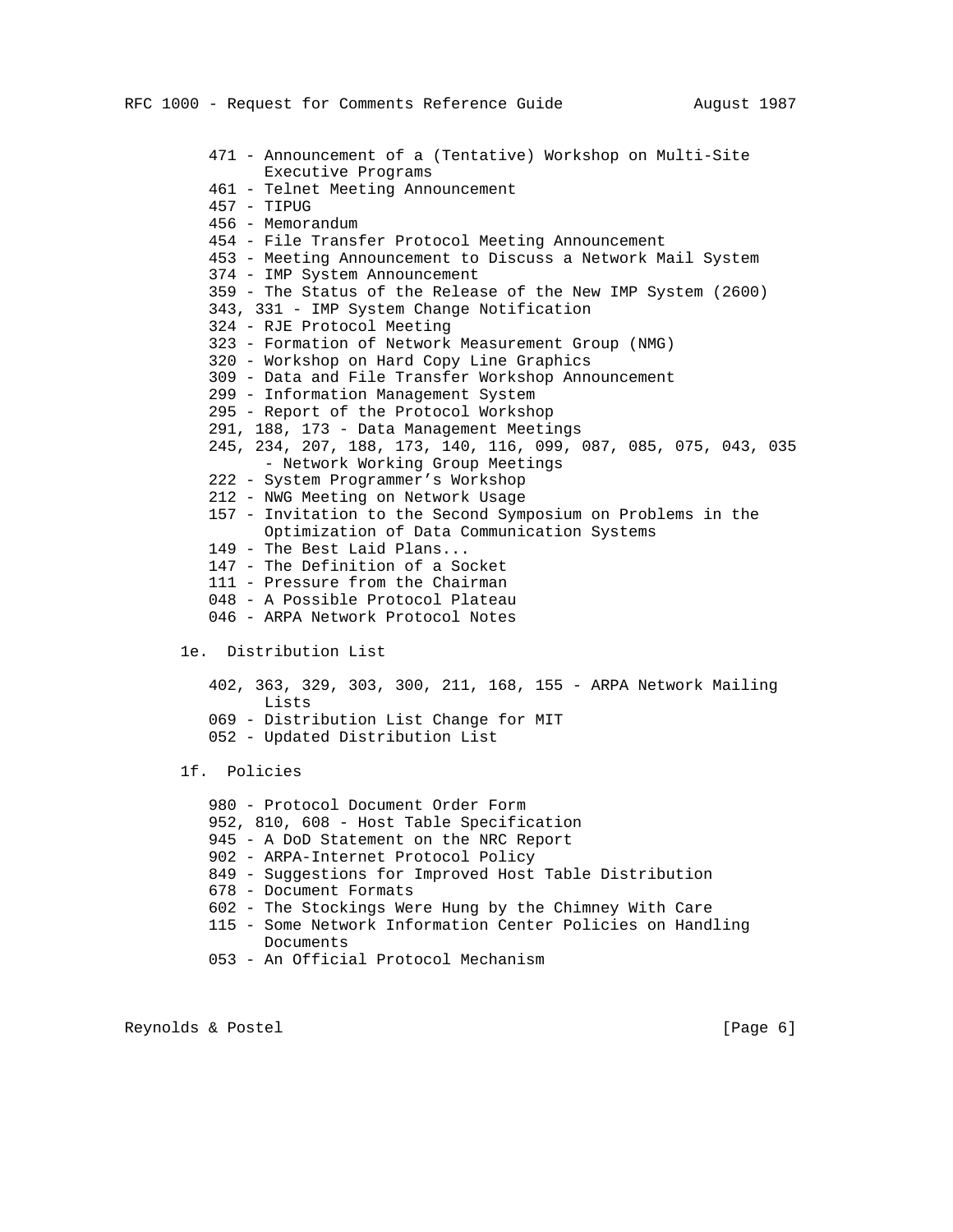```
RFC 1000 - Request for Comments Reference Guide August 1987
      1g. Request for Comments Administrative
         999, 899, 800, 699 - Requests for Comments Summary
         825 - Request for Comments on Requests for Comments
         629 - Scenario for Using the Network Journal
         628 - Status of RFC Numbers and a Note on Pre-assigned Journal
               Numbers
         598, 200, 170, 160, 100, 084 - RFC Index
      1h. Bibliographies
         829 - Packet Satellite Technology Reference Sources
         290 - Computer Network and Data Sharing: A Bibliography
         243 - Network and Data Sharing Bibliography
      1i. Other
         637 - Change of Network Address for SU-DSL
         634 - Change in Network Address for Haskins Lab
         616 - Latest Network Maps
         609 - Statement of Upcoming Move of NIC/NLS Service
         590 - MULTICS Address Change
         588 - London Node is Now Up
         551 - NYU, ANL, and LBL Joining the Net
         544 - Locating On-Line Documentation at SRI-ARC
         543 - Network Journal Submission and Delivery
         518 - ARPANET Accounts
         511 - Enterprise Phone Service to NIC From ARPANET Sites
         510 - Request for Network Mailbox Addresses
         432 - Network Logical Map
         423, 389 - UCLA Campus Computing Network Liaison Staff for APRA
              Network
         421 - A Software Consulting Service for Network Users
         419 - MIT-DMS on Vacation
         416 - The ARC System will be Unavailable for Use During
               Thanksgiving Week
         405 - Correction to RFC 404
         404 - Host Address Changes Involving Rand and ISI
         403 - Desirability of a Network 1108 Service
         386 - Letter to TIP Users - 2
         384 - Official Site IDENTS for Organizations in the ARPA
               Networks
         381 - Three Aids to Improved Network Operation
         356 - ARPA Network Control Center
         334 - Network Use on May 8
         305 - Unknown Host Numbers
         301 - BBN IMP No. 5 and NCC Schedule for March 4, 1972
         276 - NIC Course
         249 - Coordination of Equipment and Supplies Purchase
```
Reynolds & Postel **Example 2** (Page 7)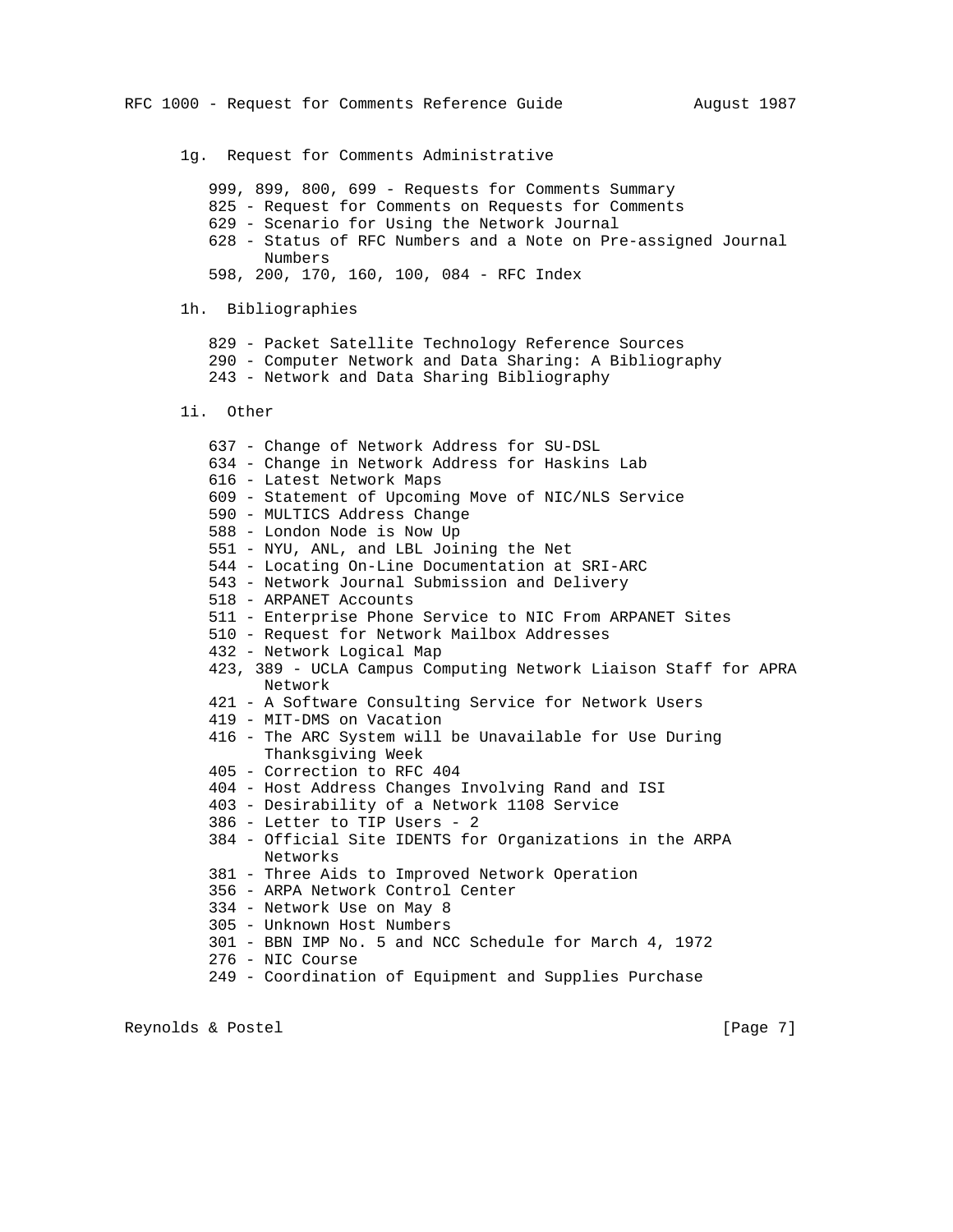223 - Network Information Center Schedule for Network Users 185 - NIC Distribution of Manuals and Handbooks 154 - Exposition Style 136 - Host Accounting and Administrative Procedures 118 - Information Required for Each Service Available to the Network 095 - Distribution of NWG/RFC's Through the NIC 016 - MIT 2. ARPANET Host to Host Protocol 2a. Network Control Protocol 801 - NCP/TCP Transition Plan 773 - Comments on NCP/TCP Mail Service Transition Strategy 714 - A Host/Host Protocol for an ARPANET-type Network 689 - Tenex NCP Finite State Machine for Connections 663 - A Lost Message Detection and Recovery Protocol 636 - TIP/TENEX Reliability Improvements 635 - An Assessment of ARPANET Protocols 534, 516, 512 - Lost Message Detection 492, 467 - Proposed Change to Host-Host Protocol Resynchronization of Connection Status 489 - Comment on Resynchronization of Connection Status Proposal 425 - "But my NCP Costs \$500 a day..." 210 - Improvement of Flow Control 197 - Initial Connection Protocol - Revised 176 - Comments on Byte Size for Connections 165 - A Proferred Official Initial Connection Protocol 147 - The Definition of a Socket 142 - Time-out Mechanism in the Host-Host Protocol 132, 124, 107, 102 - Output of the Host-Host Protocol Glitch Cleaning Committee 129 - A Request for Comments on Socket Name Structure 128 - Bytes 117 - Some Comments on the Official Protocol 072 - Proposed Moratorium on Changes to Network Protocol 068 - Comments on Memory Allocation Control Commands (CEASE, ALL, GVB, RET) and RFNM 065 - Comments on Host-Host Protocol Document Number 1 060 - A Simplified NCP Protocol 059 - Flow Control-Fixed Versus Demand Allocation 058 - Logical Message Synchronization 057, 054 - An Official Protocol Proffering 056 - Third Level Protocol 055 - A Prototypical Implementation of the NCP 050, 049, 048, 047, 046, 045, 044, 040, 039, 038, 036, 033 - New Host-Host Protocol

Reynolds & Postel [Page 8]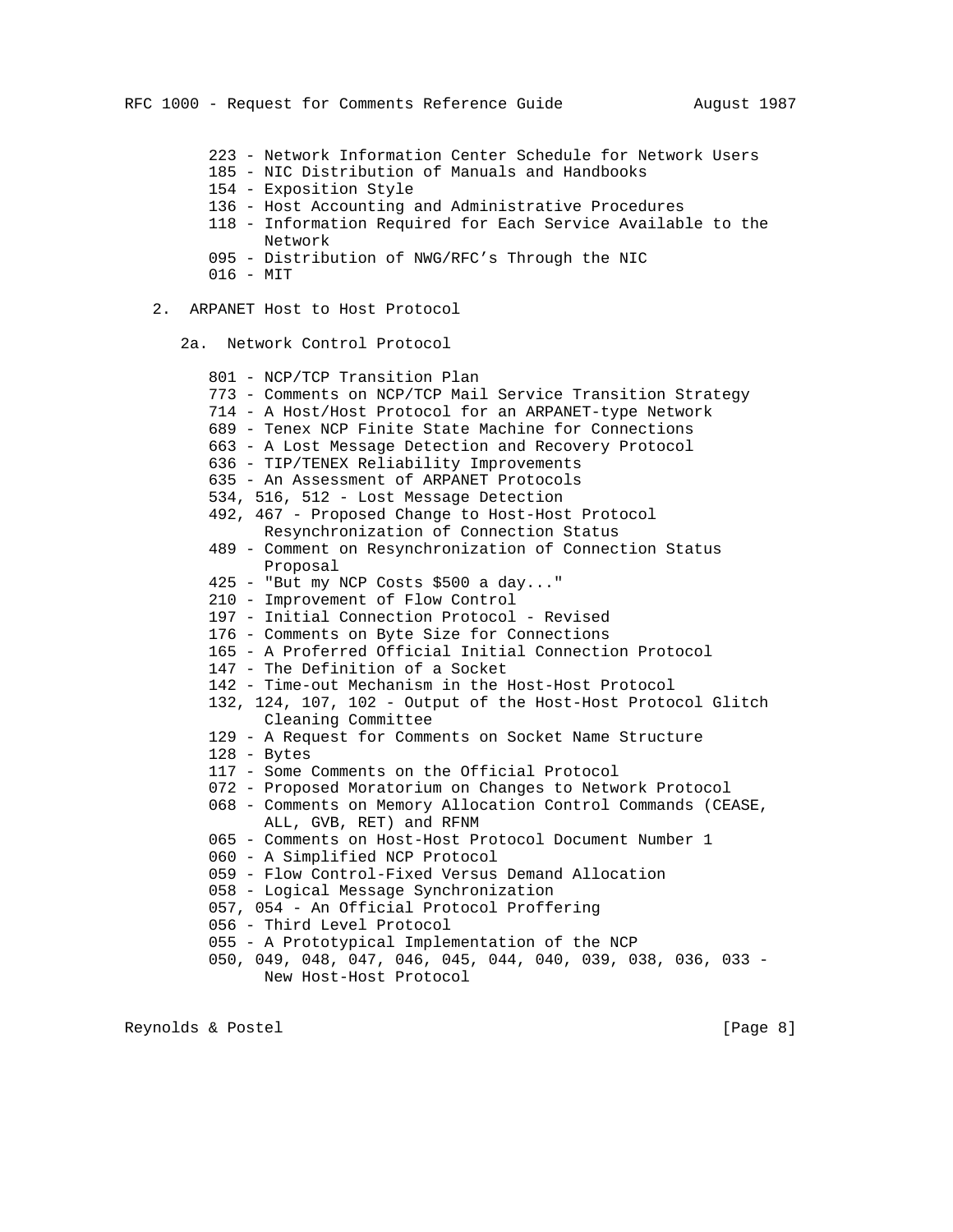042 - Message Data Types 023 - Transmission of Multiple Control Messages 022 - Host-Host Control Message Formats 018 - Comments Re: Host-Host control link 015 - Network Subsystem for Time Sharing Hosts 011 - Implementation of the Host-Host Software Procedures in GORDO 009, 001 - Host Software 008 - ARPA Network Functional Specifications 005 - DEL 002 - Links 2b. Initial Connection Protocol 202 - Possible Deadlock in ICP 197 - Initial Connection Protocol - Revised 161 - A Solution to the Race Condition in the ICP 151, 148, 143, 127, 123 - A Proferred Official ICP 150 - The Use of IPC Facilities 145 - Initial Connection Protocol Control Commands 093 - Initial Connection Protocol 080 - Protocol and Data Formats 066 - 3rd Level Ideas and Other Noise 3. Internet Level 3a. Internet Protocol 815 - IP Datagram Reassembly Algorithms 791, 760 - Internet Protocol (IP) 781 - A Specification of the Internet Protocol IP Timestamp Option 3b. Internet Control Message Protocol 792, 777 - Internet Control Message Protocol (ICMP) 3c. Gateway Protocols 985 - Requirements for Internet Gateways 975 - Autonomous Confederations 970 - On Packet Switches With Infinite Storage 911 - EGP Gateway under Berkeley Unix 904, 890, 888, 827 - Exterior Gateway Protocol 875 - Gateways, Architectures, and Heffalumps 823 - Gateway Gateway Protocol

Reynolds & Postel [Page 9]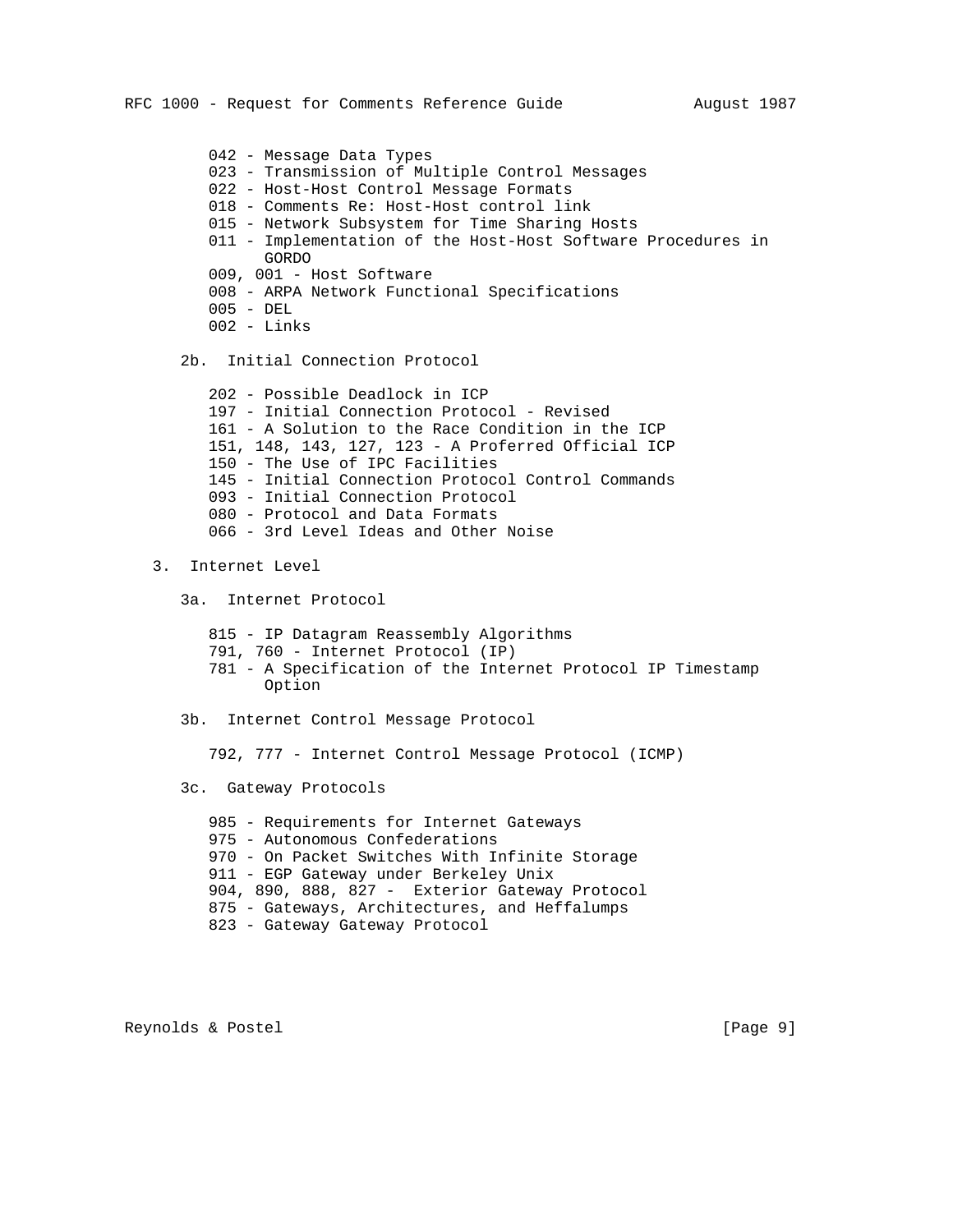3d. Other 986 - Working Draft - Guidelines for the Use of Internet-IP Addressing in the ISO Connectionless-Mode Network 981 - An Experimental Multiple-Path Routing Algorithm 963 - Some Problems with the Specification of the Military Standard Internet Protocol 950 - Internet Standard Subnetting Procedure 947 - Multi-Network Broadcasting Within the Internet 940, 917, 925, 932, 936, 922 - Internet Subnets Protocol 925, 917, 826 - Multi-LAN Address Resolution Protocol 919, 922 - Broadcasting Internet Datagrams 891 - DCN Local-Network Protocols 871 - A Perspective on the ARPANET Reference Model 831 - Backup Access to the European Side of SATNET 817 - Modularity and Efficiency in Protocol Implementation 816 - Fault Isolation and Recovery 814 - Name, Addresses, Ports, and Routes 796 - Address Mapping 795 - Service Mappings 730 - Extensible Field Addressing 4. Host Level 4a. User Datagram Protocol 768 - User Datagram Protocol 4b. Transmission Control Protocol 983 - ISO Transport Services on Top of the TCP 964 - Some Problems with the Specification of the Military Standard Transmission Control Protocol 896 - Congestion Control in IP/TCP Internetworks 889 - Internet Delay Experiments 879 - The TCP Maximum Segment Size and Related Topics 872 - TCP-ON-A-LAN 817 - Modularity and Efficiency in Protocol Implementation 816 - Fault Isolation and Recovery 814 - Name, Addresses, Ports, and Routes 794 - Pre-Emption 793, 761, 675 - Transmission Control Protocol 721 - Out of Band Control Signals in a Host to Host Protocol 700 - A Protocol Experiment 4c. Transaction Protocols and Distributed Operating Systems 955 - Towards a Transport Service for Transaction Processing

Reynolds & Postel [Page 10]

Applications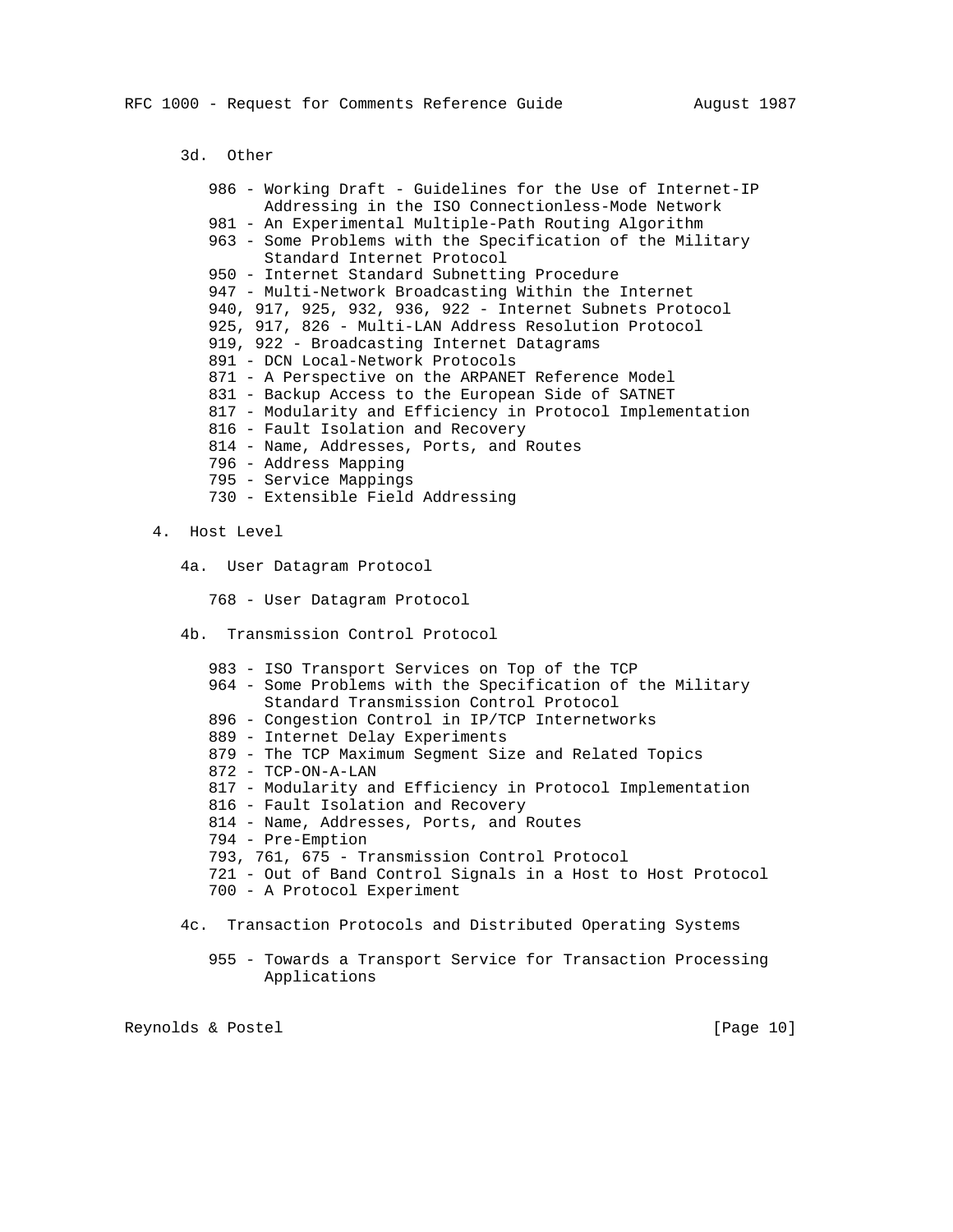938 - Internet Reliable Transaction Protocol Functional and Interface Specification 908 - Reliable Data Protocol 722 - Thoughts on Interactions in Distributed Services 713 - MSDTP -- Message Services Data Transmission Protocol 712 - A Distributed Capability Computing System DCCS 708 - Elements of a Distributed Programming System 707 - A High-Level Framework for Network-Based Resource Sharing 684 - A Commentary on Procedure Calling as A Network Protocol 677 - The Maintenance of Duplicate Databases 674 - Procedure Call Documents--Version 2 672 - A Multi-Site Data Collection Facility 671 - A Note on Reconnection Protocol 645 - Network Standard Data Specification Syntax 615 - Proposed Network Standard Data Pathname Syntax 610 - Further Datalanguage Design Concepts 592 - Some Thoughts on System Design to Facilitate Resource Sharing 578 - Using MIT-MATHLAB MACSYMA From MIT-DMS Muddle - An Experiment in Automated Resource Sharing 515 - Specifications for Datalanguage, Version 0/9 500 - The Integration of Data Management Systems on a Computer Network 441 - Inter-Entity Communication - An Experiment 437 - Data Reconfiguration Service at UCSB 203 - Achieving Reliable Communication 076 - Connection-by-Name: User-Oriented Protocol 062 - A System for Interprocess Communication in a Resource Sharing Computer Network 061 - A Note on Interprocess Communication in a Resource Sharing Computer Network 051 - Proposal for a Network Interchange Language 031 - Binary Message Forms in Computer Networks 005 - DEL 001 - Host Software 4d. Other

 998, 969 - NETBLT: A Bulk Data Transfer Protocol 988 - Host Extensions for IP Multicasting 979 - PSN End-to-End Functional Specification 966 - A Multicast Extension to the Internet Protocol 869 - Host Monitoring Protocol 741 - Specifications for the Network Voice Protocol NVP 643 - Cross Net Debugger

162 - NETBUGGER3

Reynolds & Postel [Page 11]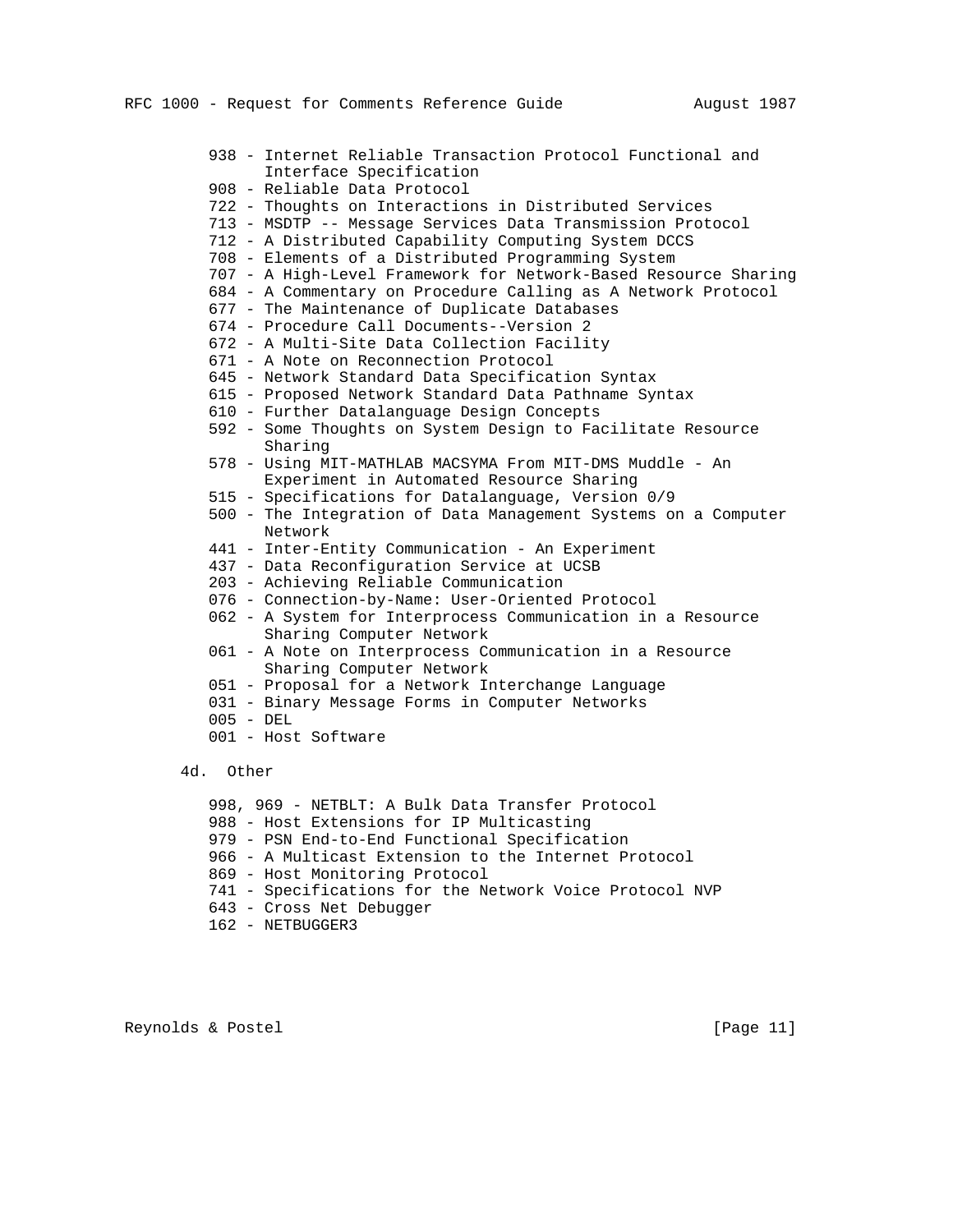5. Application Level

| Telnet Protocol |  |  |  |  |
|-----------------|--|--|--|--|
|-----------------|--|--|--|--|

 854, 764 - Telnet Protocol Specification 818 - The Remote User Telnet Service 801 - NCP/TCP Transition Plan 782 - A Virtual Terminal Management Model 764 - Telnet Protocol Specification 728 - A Minor Pitfall in the Telnet Protocol 688 - Tentative Schedule for the New Telnet Implementation for the TIP 681 - Network Unix 600 - Interfacing an Illinois Plasma Terminal to the ARPANET 596 - Second Thoughts on Telnet Go-Ahead 595 - Some Thoughts in Defense of the Telnet Go-Ahead 593 - Telnet and FTP Implementation Schedule Change 576 - Proposal for Modifying Linking 570 - Experimental Input Mapping Between NVT ASCII and UCSB Online System 562 - Modifications to the Telnet Specification 559 - Comments on the New Telnet Protocol and Its Implementation 529 - A Note on Protocol Synch Sequences 513 - Comments on the New Telnet Specifications 495 - Telnet Protocol Specification 466 - Telnet Logger/Server for Host LL-67 461 - Telnet Meeting Announcement 452 - Telnet Command at Host LL 435 - Telnet Issues 426 - Reconnection Protocol 393 - Comments on Telnet Protocol Changes 377 - Using TSO Via ARPA Network Virtual Terminal 357 - An Echoing Strategy for Satellite Links 355, 346 - Satellite Considerations 340 - Proposed Telnet Changes 339 - MLTNET - A "Multi-Telnet" Subsystem for TENEX 328 - Suggested Telnet Protocol Changes 318 - Ad Hoc Telnet Protocol 216 - Telnet Access to UCSB's On-Line System 215 - NCP, ICP, and Telnet: The Terminal IMP Implementation 206 - A User Telnet Description of an Initial Implementation 205 - NETCRT - A Character Display Protocol 190 - DEC PDP-10 - IMLAC Communication System 158 - Proposed Telnet Protocol 139 - Discussion of Telnet Protocol 137 - Telnet Protocol - A Proposed Document 135, 110 - Conventions for Using an IBM 2741 Terminal as a User Console for Access to Network Server Hosts

Reynolds & Postel [Page 12]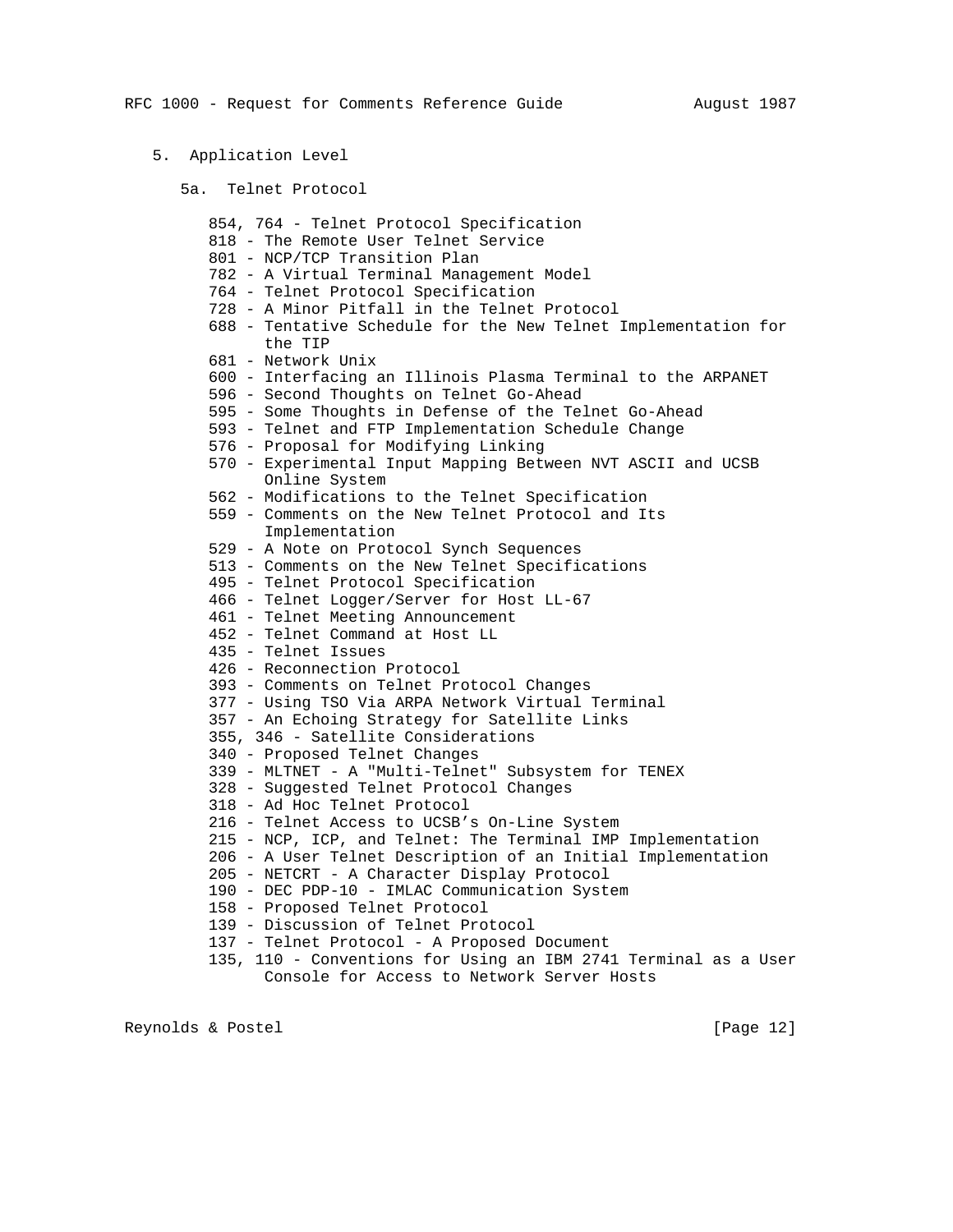103 - Implementation of Interrupt Keys 097 - A First Cut at a Proposed Telnet Protocol 091 - A Proposed User-User Protocol 015 - Network Subsystem for Time Sharing Hosts 5b. Telnet Options 946 - Telnet Terminal Location Number Option 933 - Output Marking Telnet Option 930 - Telnet Terminal Type Option 927 - TACACS User Identification Telnet Option 885 - Telnet End of Record Option 884 - Telnet Terminal Type Option 861 - Telnet Extended Options - List Option 860 - Telnet Timing Mark Option 859 - Telnet Status Option 858 - Telnet Suppress Go Ahead Option 857 - Telnet Echo Option 856 - Telnet Binary Transmission 855 - Telnet Option Specifications 854 - Telnet Protocol Specifications 779 - Telnet Send-Location Option 749 - Telnet SUPDUP-OUTPUT Option 748 - Telnet Randomly-Lose Option 736 - Telnet SUPDUP Option 735 - Revised Telnet Byte Macro Option 734 - SUPDUP Protocol 747 - Recent Extensions to the SUPDUP Protocol 746 - The SUPDUP Graphics Extension 732 - Telnet Data Entry Terminal Option 731 - Telnet Data Entry Terminal Option 729 - Telnet Byte Macro Option 727 - Telnet Logout Option 726 - Remote Controlled Transmission and Echoing Telnet Option 719 - Discussion on RCTE 718 - Comments on RCTE from the Tenex Implementation Experience 703, 702, 701 - Survey of New-Protocol Telnet Servers 698 - Telnet Extended ASCII Option 679 - February, 1975, Survey of New-Protocol Telnet Servers 669 - November 1974, Survey of New-Protocol Telnet Servers 659 - Announcing Additional Telnet Options 658 - Telnet Output Line Feed Disposition 657 - Telnet Output Vertical Tab Disposition Option 656 - Telnet Output Vertical Tab Stops Option 655 - Telnet Output Form Feed Disposition Option 654 - Telnet Output Horizontal Tab Disposition Option 653 - Telnet Output Horizontal Tab Stops Option 652 - Telnet Output Carriage Return Disposition Option 651 - Revised Telnet Status Option

Reynolds & Postel [Page 13]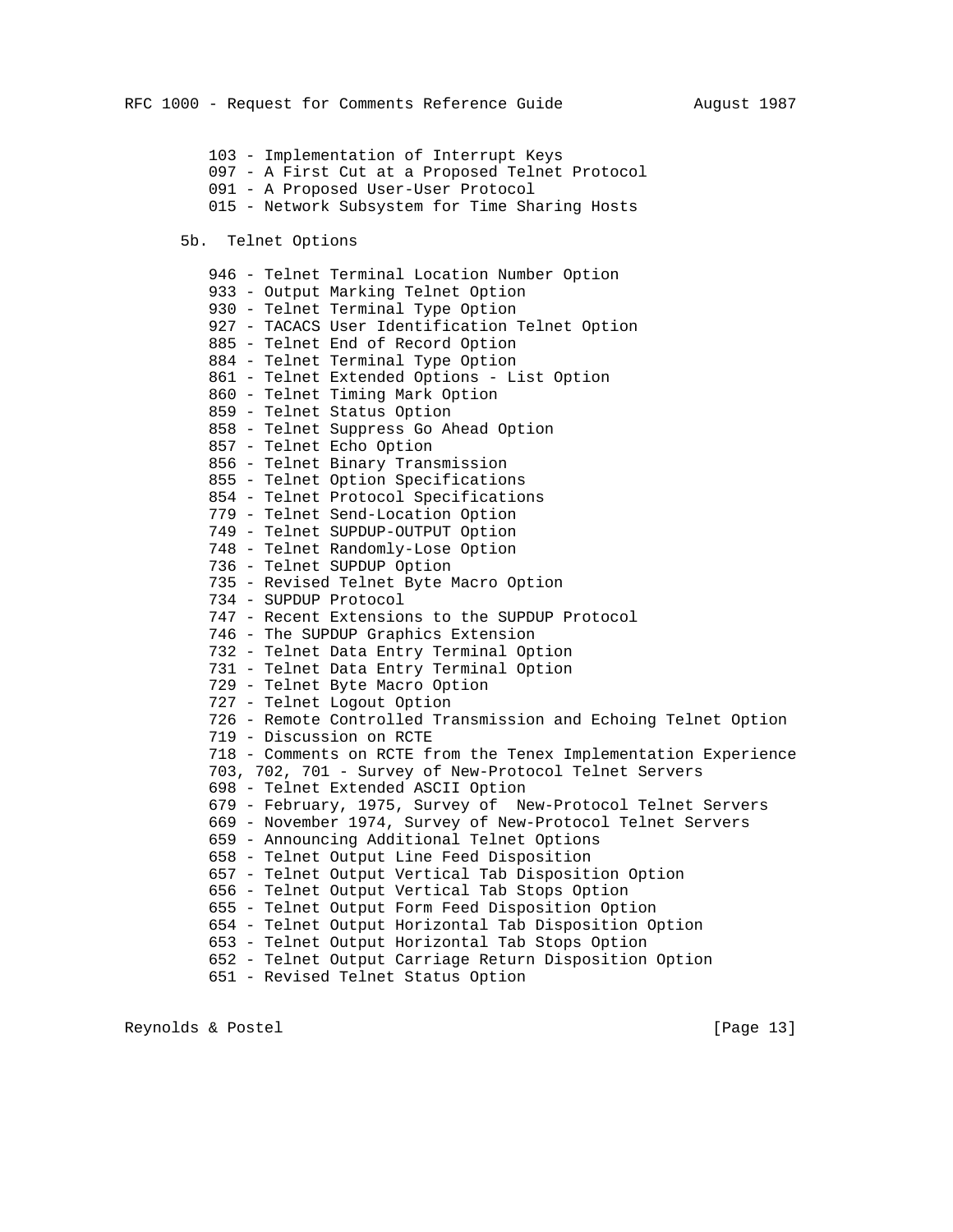587 - Announcing New Telnet Options 581 - Corrections to RFC 560 - Remote Controlled Transmission and Echoing Telnet Option 563 - Comments on the RCTE Telnet Option 560 - Remote Controlled Transmission and Echoing Telnet Option 5c. File Transfer Protocol 987 - Mapping Between X.400 and RFC 822 959, 542, 354, 265, 172, 114 - The File Transfer Protocol 949 - FTP Unique-Named Store Command 913 - Simple File Transfer Protocol 906 - Bootstrap Loading Using TFTP 822 - Standard for the Format of ARPA Internet Text Messages 821, 788 - Simple Mail Transfer Protocol 783, 768, 764 - The TFTP Protocol Revision 2 775 - Directory Oriented FTP Commands 743 - FTP Extension: XRSQ/XRCP 737 - FTP Extension: XSEN 697 - CWD Command of FTP 691 - One More Try on the FTP 686 - Leaving Well Enough Alone 683 - FTPSRV -- Tenex Extension for Paged Files 678 - Document File Format Standards 662 - Performance Improvement in ARPANET File Transfers from Multics 640 - Revised FTP Reply Codes 630 - FTP Error Code Usage for More Reliable Mail Service 624 - Comments on the File Transfer Protocol 614 - Response to RFC 607 - Comments on the FTP 607 - NIC-21255 Comments on the File Transfer Protocol 573 - Data and File Transfer - Some Measurement Results 571 - Tenex FTP Problem 535 - Comments on File Access Protocol 532 - The UCSD-CC Server-FTP Facility 520 - Memo to FTP Group (Proposal for File Access Protocol) 506 - An FTP Command Naming Problem 505 - Two Solutions to a File Transfer Access Problem 501 - Un-Muddling "Free File Transfer" 487 - Host-Dependent FTP Parameters 486 - Data Transfer Revisited 480 - Host-Dependent FTP Parameters 479 - Use of FTP by the NIC Journal 478 - FTP Server-Server Interaction - II 475 - FTP and the Network Mail System 468 - FTP Data Compression 463 - FTP Comments and Response to RFC 430 458 - Mail Retrieval via FTP

Reynolds & Postel [Page 14]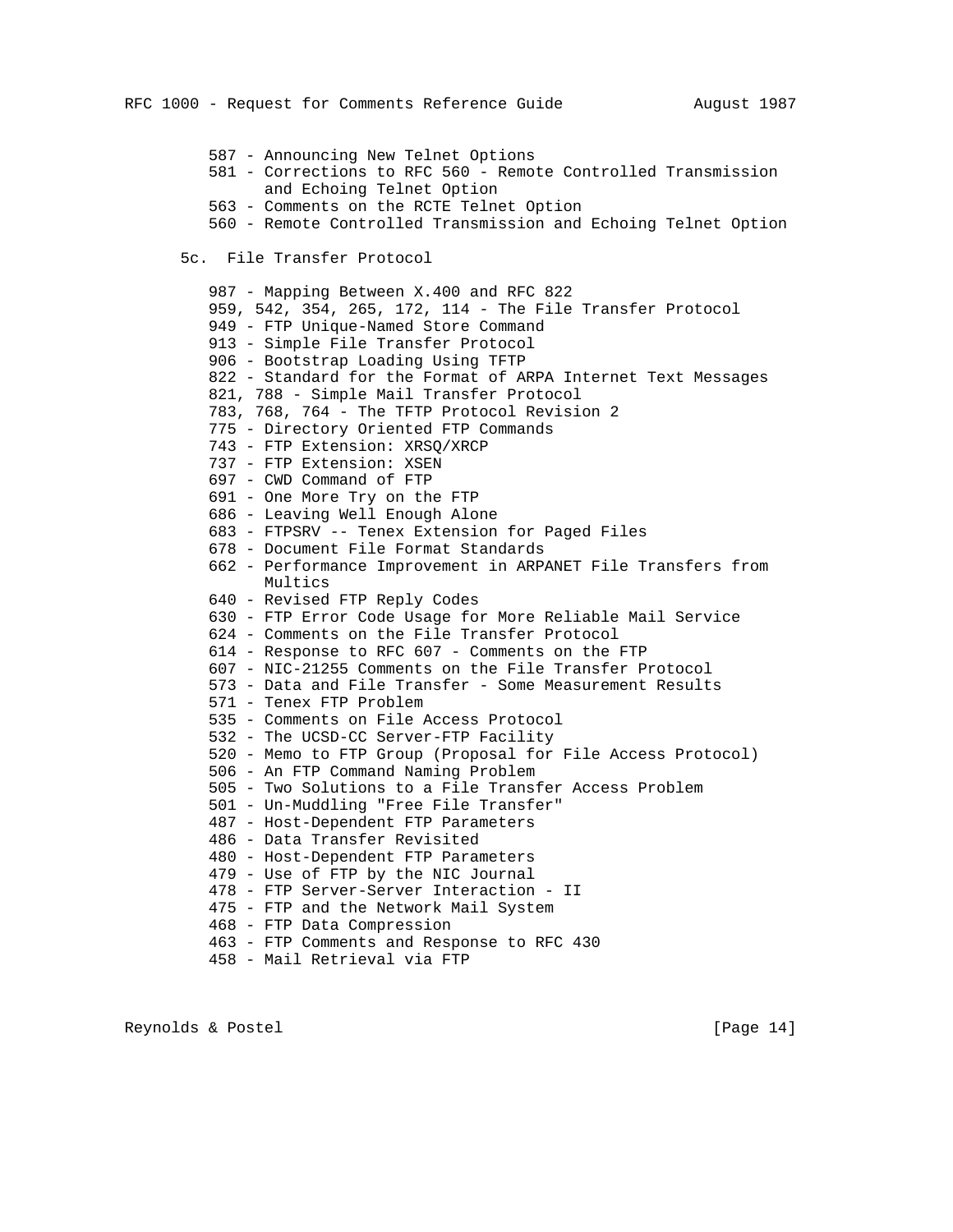454 - File Transfer Protocol - Meeting Announcement and a New Proposed Document 448 - Print Files in FTP 438 - FTP Server-Server Interaction 430 - Comments on File Transfer Protocol 418 - Server File Transfer Under TSS/360 at NASA/Ames Research Center 414 - File Transfer Protocols (FTP): Status and Further Comments 412 - User FTP Documentation 385 - Comments on the File Transfer Protocol (RFC 354) 310 - Another Look at Data and File Transfer Protocols 294 - The Use of "Set Data Type" Transaction in the File Transfer Protocol 281 - A Suggested Addition to File Transfer Protocol 269 - Some Experience with File Transfer 264, 171 - The Data Transfer Protocol 250 - Some Thoughts on File Transfer 242 - Data Descriptive Language for Shared Data 238 - Comments on DTP and FTP Protocols 163 - Data Transfer Protocols 141 - Comments on RFC 114 (A File Transfer Protocol) 133 - File Transfer and Error Recovery 5d. Domain Name System 974 - Mail Routing and the Domain System 973 - Domain System Changes and Observations 953, 811, 810 - HOSTNAME Protocol 921, 897 - Domain Name System Implementation Schedule 920 - Domain Requirements 883 - Domain Names - Implementation and Specification 882 - Domain Names - Concepts and Facilities 881 - The Domain Names Plan and Schedule 830 - A Distributed System for Internet Name Service 819 - The Domain Naming Convention for Internet User Applications 799 - Internet Name Domains 756 - The NIC Name Server -- A Datagram-Based Information Utility 752 - A Universal Host Table 5e. Mail and Message Systems 994, 983 - PCMAIL: A Distributed Mail System 977 - Network News Transfer Protocol 976 - UUCP Mail Interchange Format Standard 974 - Mail Routing and the Domain System 934 - Proposed Standard for Message Encapsulation

Reynolds & Postel [Page 15]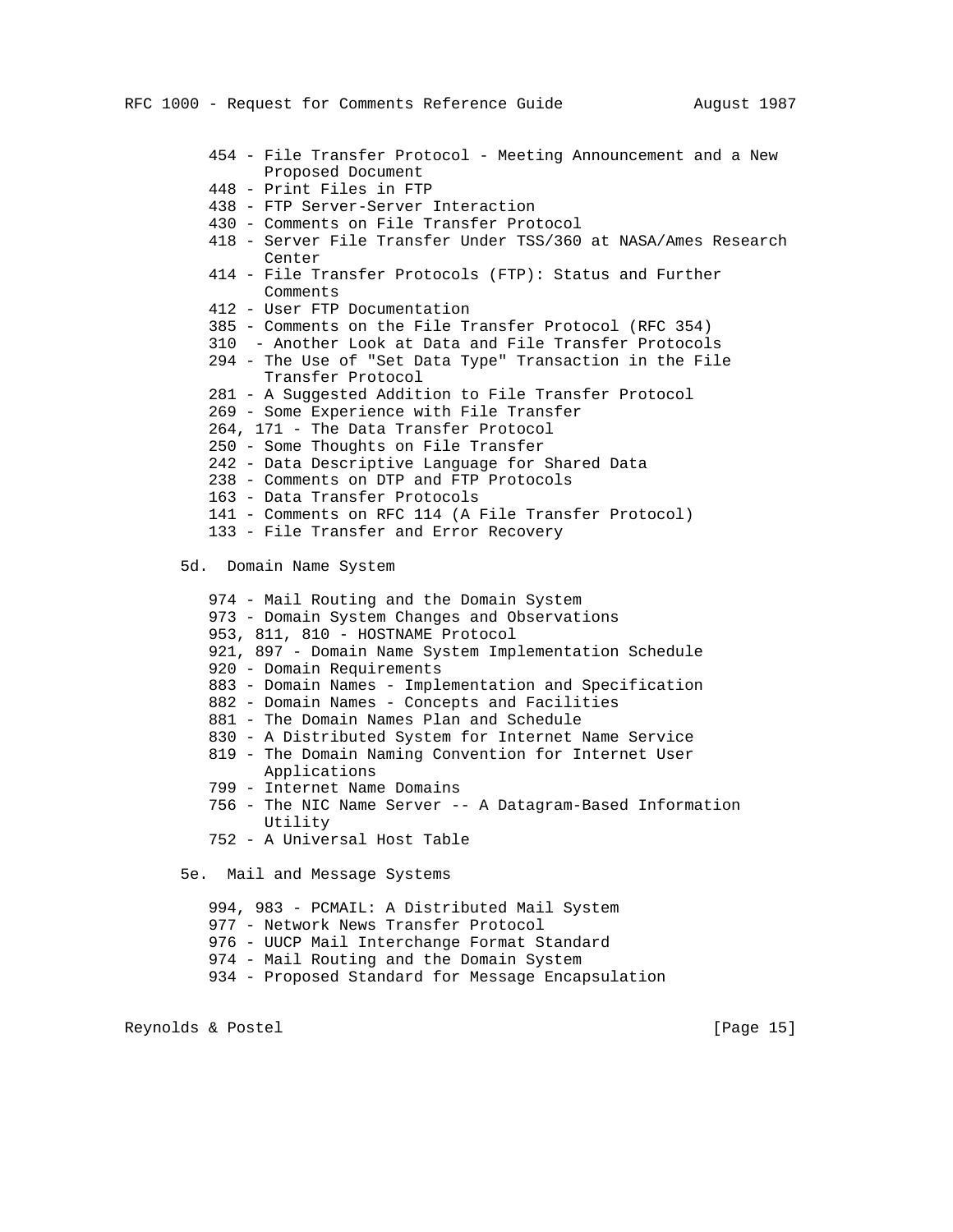915 - Network Mail Path Service 886 - Proposed Standard for Message Header Munging 850 - Standard for Interchange of USENET Messages 841 - Specification for Message Format for Computer Based Message Systems 822 - Standard for the Format of ARPA Internet Text Messages 821 - Simple Mail Transfer Protocol 806 - Specification for Message Format for Computer Based Message Systems 780, 772 - Mail Transfer Protocol 786 - Mail Transfer Protocol - ISI TOPS-20 MTP-NIMAIL Interface 785 - Mail Transfer Protocol - ISI TOPS-20 File Definitions 784 - Mail Transfer Protocol - ISI TOPS-20 Implementation 771 - Mail Transition Plan 763 - Role Mailboxes 757 - A Suggested Solution to the Naming, Addressing, and Delivery Problem for ARPANET Message Systems 754 - Out-of-Net Host Addresses for Mail 753 - Internet Message Protocol 751 - Survey of FTP Mail and MLFL 733 - Standard for the Format of ARPA Network Text Messages 724 - Proposed Official Standard for the Format of ARPA Network Messages 720 - Address Specification Syntax for Network Mail 706 - On the Junk Mail Problem 680 - Message Transmission Protocol 644 - On the Problem of Signature Authentication for Network Mail 577 - Mail Priority 574 - Announcement of a Mail Facility at UCSB 561 - Standardizing Network Mail Headers 555 - Responses to Critiques of the Proposed Mail Protocol 539, 524 - A Proposed Mail Protocol 498 - On Mail Service to CCN 491 - What is "Free"? 475 - On FTP and the Network Mail System 458 - Mail Retrieval via FTP 333 - A Proposed Experiment with a Message Switching Protocol 278, 224, 221, 196 - A Mail Box Protocol 5f. Facsimile and Bitmaps

 809 - UCL Facsimile System 804 - Facsimile Formats 803 - Dacom 450/500 Facsimile Date Transcoding 798 - Decoding Facsimile Data From the Rapicom 450 797 - Bitmap Formats 769 - Rapicom 450 Facimile File Format

Reynolds & Postel [Page 16]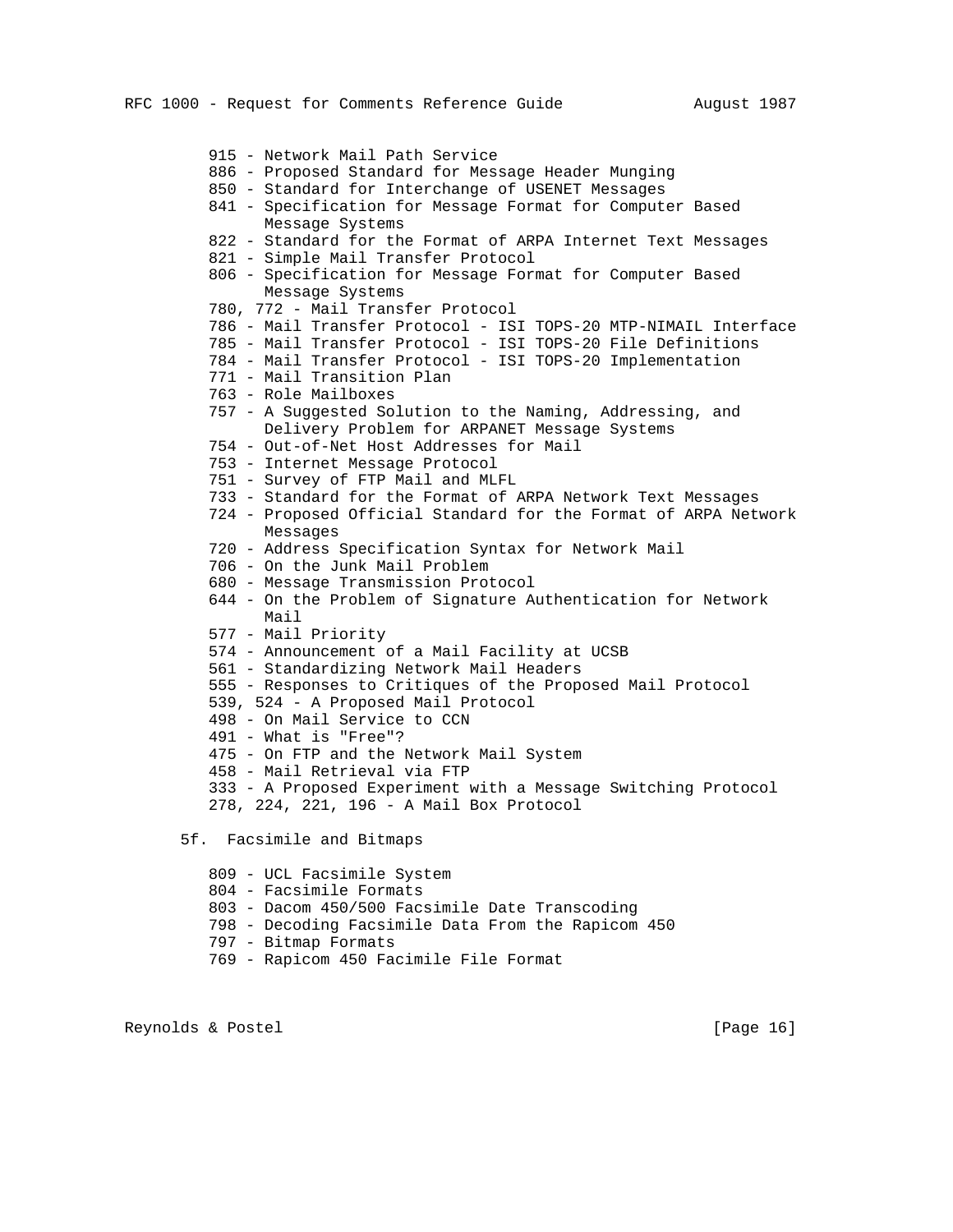5g. Graphics 965 - A Format for a Graphical Communication Protocol 553 - Draft Design for a Text/Graphics Protocol 493 - Graphics Protocol 401 - Conversion of NGP-0 Coordinates to Device Specific Coordinates 398 - UCSB Online Graphics 387 - Some Experiences in Implementing Network Graphics Protocol Level 0 351 - Information Form for the ARPANET Graphics Resources Notebook 336 - Level 0 Graphics Input Protocol 296 - DS-1 Display System 292 - Graphics Protocol - Level 0 only 285 - Network Graphics 268 - Graphics Facilities Information 199 - Suggestions for a Network Data-Telnet Graphics Protocol 192 - Some Factors Which a Network Graphics Protocol Must Consider 191 - Graphics Implementation and Conceptualization at ARC 186 - A Network Graphics Loader

- 184 Proposed Graphic Display Modes
- 181, 177 A Device Independent Graphical Display Description
- 178 Network Graphics Attention Handling
- 125, 086 Proposal for a Network Standard Format for a Data Stream to Control Graphics Display
- 094 Some Thoughts on Network Graphics
- 5h. Data Management
	- 304 A Data Management System Proposal for the ARPA Network
	- 195 Data Computers Data Descriptions and Access Language
	- 194 The Data Reconfiguration Service Compiler/Interpreter Implementation Notes
	- 166 Data Reconfiguration Service An Implementation Specification
	- 144 Data Sharing on Computer Networks
	- 138 Status Report on Proposed Data Reconfiguration Service
	- 083 Language-Machine for Data Reconfiguration

5i. Remote Job Entry

 740, 599, 589, 325, 189, 088 - CCN Network Remote Job Entry Program - NETRJS

- 725 An RJE Protocol for a Resource Sharing Network
- 499 Harvard's Network RJE
- 490 Surrogate RJS for UCLA-CCN
- 477, 436 Remote Job Service at UCSB

Reynolds & Postel [Page 17]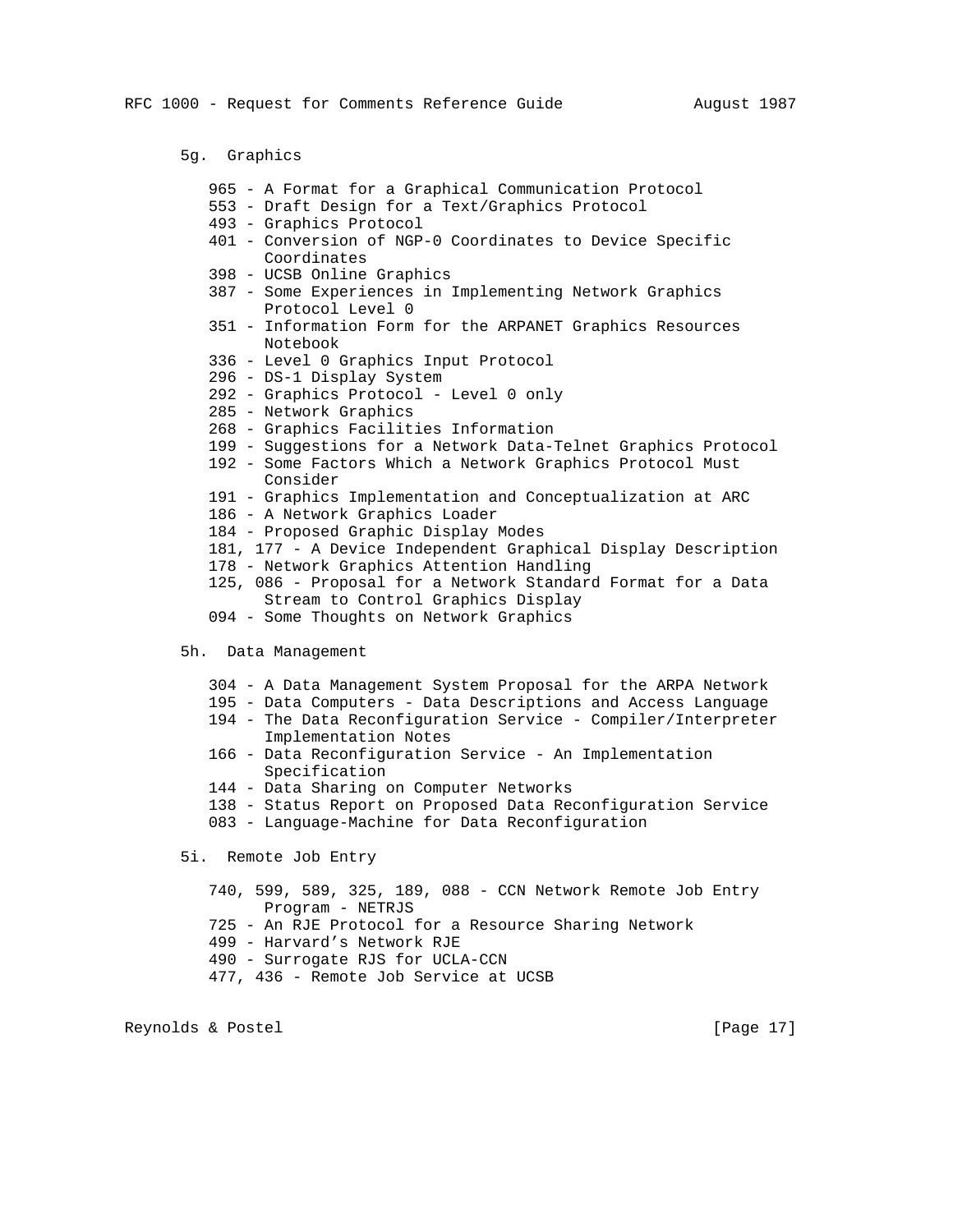- 407 Remote Job Entry
- 368 Comments on "Proposed Remote Job Entry Protocol"
- 360 Proposed Remote Job Entry Protocol
- 338 EBCDIC/ASCII Mapping for Network RJE
- 307 Using Network Remote Job Entry
- 283 NETRJT Remote Job Service Protocol for TIPS
- 105 Network Specification for Remote Job Entry and Remote Job Output Retrieval at UCSB

## 5j. Time

- 958, 957, 956 Network Time Protocol 868 - Time Server Protocol 867 - Daytime Protocol 778 - DCNET Time Server Protocol 738 - Time Server 685 - Response Time in Cross-network Debugging 034 - Some Brief Preliminary Notes on the ARC Clock 032 - Some Thoughts on SRI's Proposed Real Time Clock
- 028 Time Standards

#### 5k. Other

 978 - Voice File Interchange Protocol (VFIP) 972 - Password Generator Protocol 954, 812 - Whois Protocol 951 - Bootstrap Protocol 937, 918 - Post Office Protocol 931, 912 - Authentication Service 913 - Simple File Transfer Protocol 909 - Loader Debugger Protocol 891 - DCN Local Net Protocol 887 - Resource Location Protocol 866 - Active Users Protocol 865 - Quote of the Day Protocol 864 - Character Generator Protocol 863, 361, 348 - Discard Protocol 862, 361, 347 - Echo Protocol 821, 822 - Simple Mail Transfer Protocol 783 - Trivial File Transfer Protocol 767 - Document Formats 759 - Internet Message Protocol 742 - Finger Protocol 734 - SUPDUP Protocol 726 - Remote Controlled Transmission and Echoing Telnet Option 666 - Specification of the Unified User-Level Protocol 621 - NIC User Directories at SRI-ARC 569 - Network Standard Text Editor 470 - Change in Socket for TIP News Facility

Reynolds & Postel [Page 18]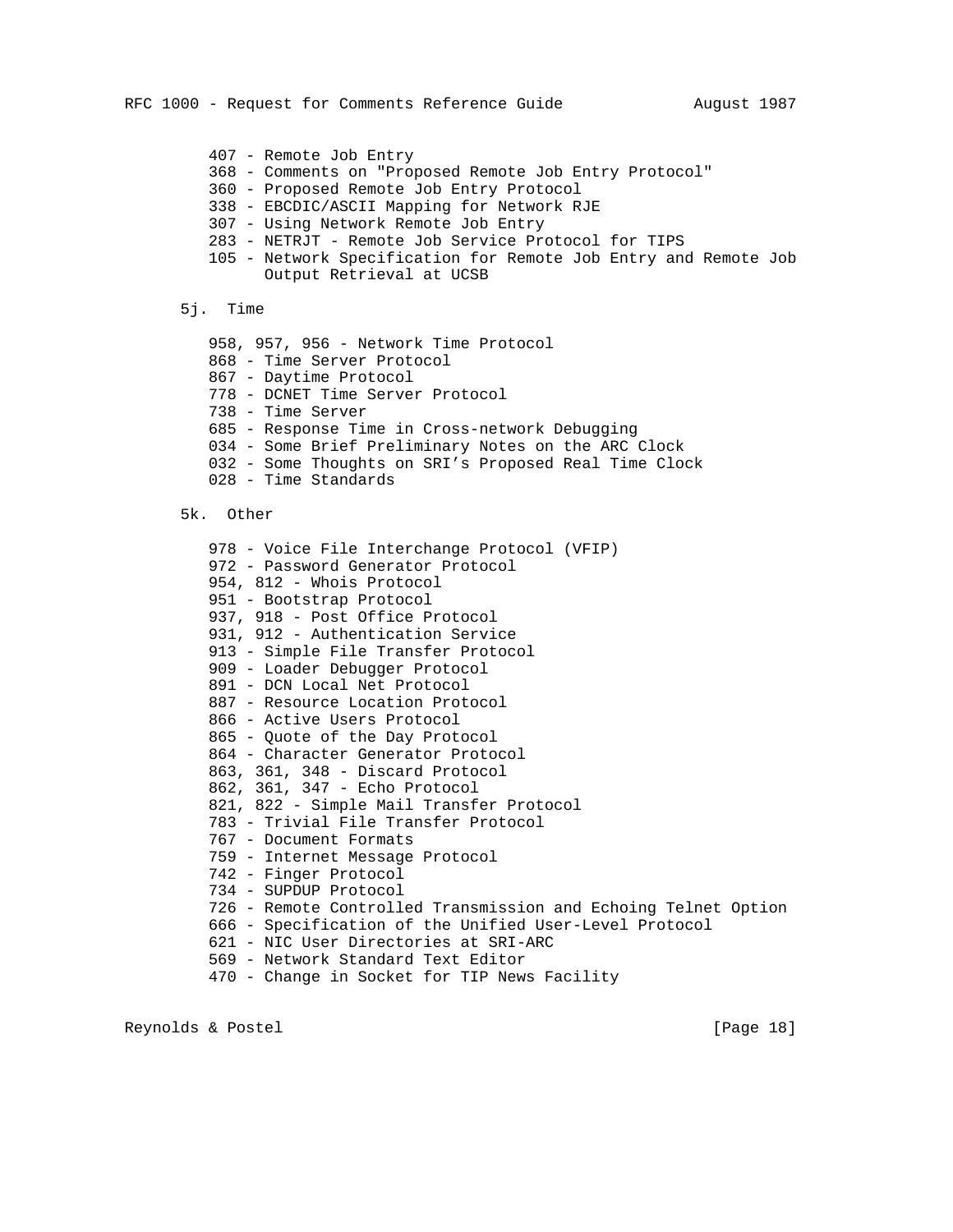451 - Tentative Proposal for a Unified User Level Protocol 098, 079 - Logger Protocol 029 - Note in Response to Bill English's Request for Comments 6. Program Documentation 6a. General 496 - A TNLS Quick Reference Card is Available 494 - Availability of MIX and MIXAL in the Network 488 - NLS Classes at Network Sites 485 - MIS and MIXAL at UCSB 431 - Update on SMFS Login and Logout 411 - New Multics Network Software Features 409 - TENEX Interface to UCSB's Simple-Minded File System 399 - SMFS Login and Logout 390 - TSO Scenario Batch Compilation and Foreground Execution 382 - Mathematical Software on the ARPA Network 379 - Using TSO at CCN 373 - Arbitrary Character Sets 350 - User Accounts for UCSB On-Line System 345 - Interest Mixed Integer Programming (MPSX on 360/91 at CCN) 321 - CBI Networking Activity at MITRE 317 - Official Host-Host Protocol Modification: Assigned Link Numbers 311 - New Console Attachments to the UCSB Host 251 - Weather Data 223 - Network Information Center Schedule for Network Users 217 - Specification Changes for OLS, RJE/RJOR, and SMFS 174 - UCLA-Computer Science Graphics Overview 122 - Network Specifications for UCSB's Simple-Minded File System 121 - Network On-Line Operators 120 - Network PL1 Subprograms 119 - Network FORTRAN Subprograms 074 - Specifications for Network Use of the UCSB On-Line System

## 7. Network Specific

#### 7a. ARPANET

 878, 851, 802 - The ARPANET 1822L Host Access Protocol 852 - The ARPANET Short Blocking Feature 789 - Vulnerabilities of Network Control Protocols: An Example 716 - Interim Revision to Appendix F of BBN 1822 704 - IMP/Host and Host/IMP Protocol Change 696 - Comments on the IMP/HOST and HOST/IMP Protocol Changes 695 - Official Change in Host-Host Protocol

Reynolds & Postel [Page 19]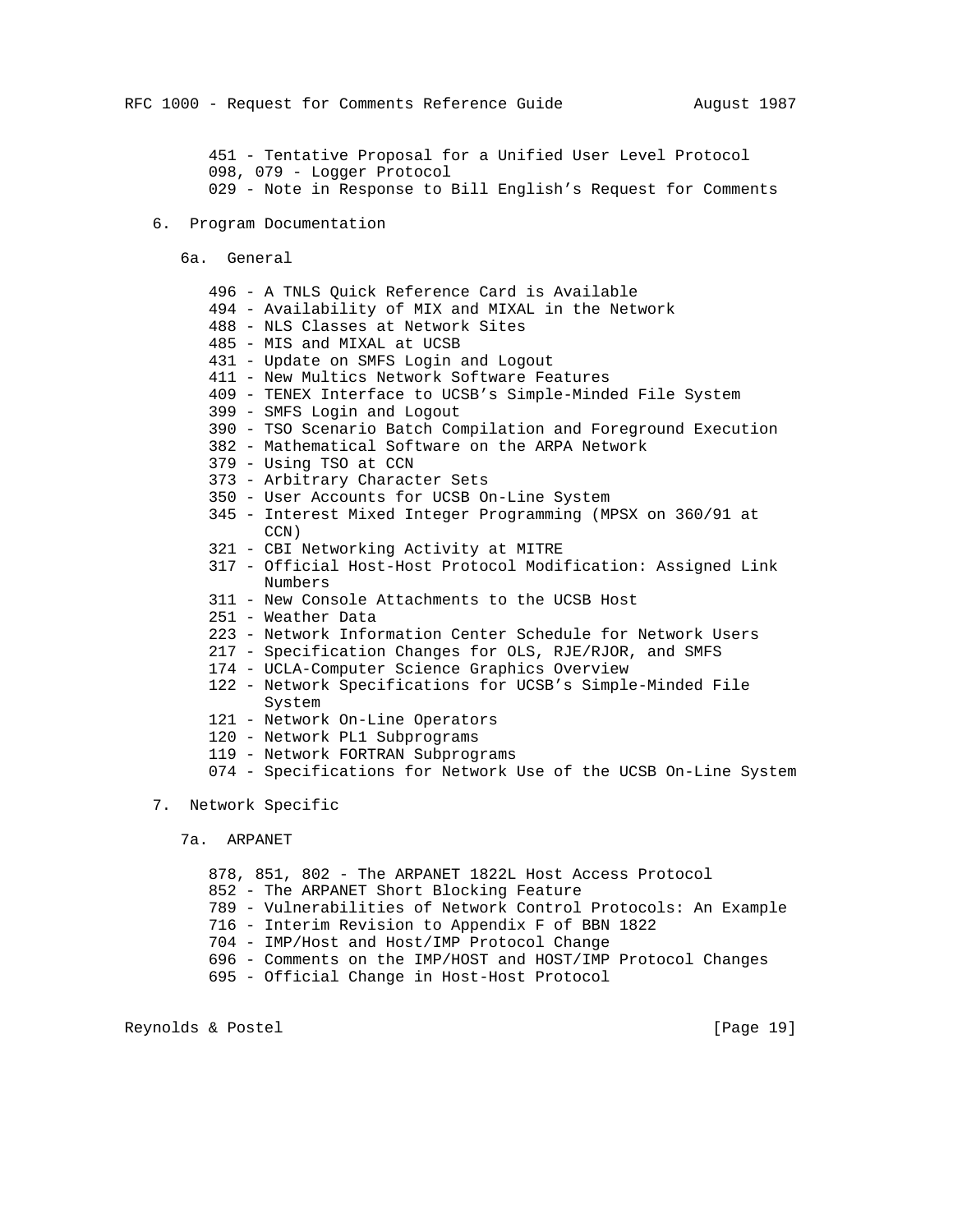692 - Comments on IMP/Host Protocol Changes 690 - Comments on the Proposed Host/IMP Protocol Changes 687 - IMP/Host and Host/IMP Protocol 667 - BBN Host Ports 660 - Some Changes to the IMP and the IMP/Host Interface 642 - Ready Line Philosophy and Implementation 638, 633 - IMP/TIP Preventive Maintenance Schedule 632 - Throughput Degradation for Single Packet Message 627 - ASCII Text File of Hostnames 626 - On a possible Lockup Condition in IMP Subnet due to Message Sequencing 625 - On Line Hostnames Service 623 - Comments on On-line Host Name Service 622 - Scheduling IMP/TIP Down Time 620 - Request for Monitor Host Table Updates 619 - Mean Round-Trip Times in the ARPANET 613 - Network Connectivity: A Response to RFC 603 611 - Two Changes to the IMP/Host Protocol 606 - Host Names On-Line 594 - Speedup of Host-IMP Interface 591 - Addition to the Very Distant Host Specification 568, 567 - Cross-Country Network Bandwidth 548 - Hosts Using the IMP Going Down Message Specification 547 - Change to the Very Distant Host Specification 533 - Message-ID Numbers 534 - Lost Message Detection 528 - Software Checksumming in the IMP and Network Reliability 521 - Restricted Use of IMP DDT 508 - Real-Time Data Transmission on the ARPANET 476, 434 - IMP/TIP Memory Retrofit Schedules 449, 442 - The Current Flow-Control Scheme for IMPSYS 447, 445 - IMP/TIP Preventive Maintenance Schedule 417 - LINK Usage Violation 410 - Removal of the 30-second Delay When Hosts Come Up 406 - Scheduled IMP Software Releases 395 - Switch Settings on IMPs and TIPs 394 - Two Proposed Changes to the IMP-HOST Protocol 369 - Evaluation of ARPANET Services (January through March, 1972) 335 - New Interface-IMP/360 312 - Proposed Change in IMP-to-Host Protocol 297 - TIP Message Buffers 280 - A Draft Set of Host Names 274 - Establishing a Local Guide for Network Usage 271 - IMP System Change Notification 270 - Correction to the BBN Report No. 1822 263 - "Very Distant" Host Interface 254 - Scenarios for Using ARPANET Computers 247 - Proffered Set of Standard Host Names

Reynolds & Postel [Page 20]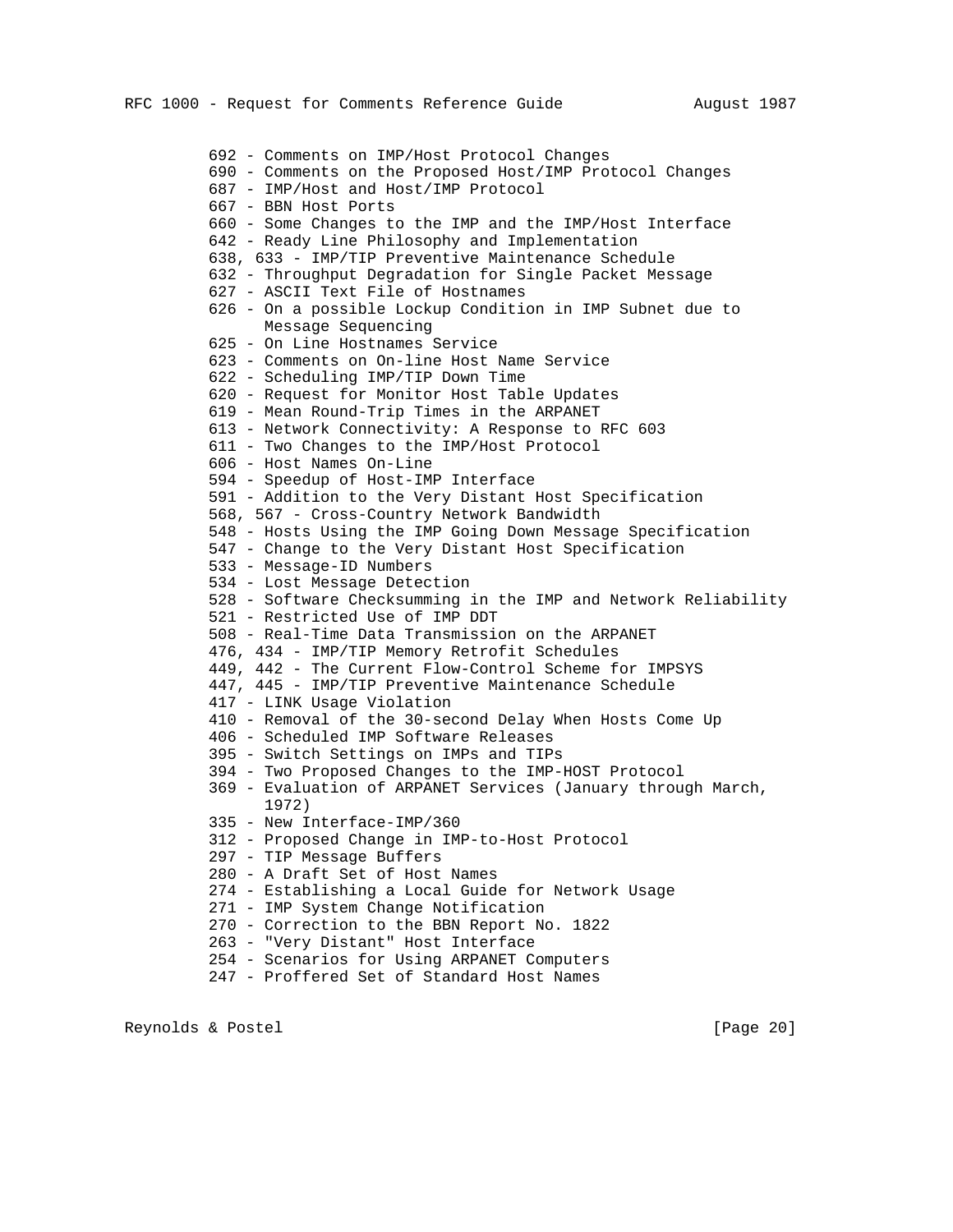241 - Connecting Computers to NLC Ports 239 - Host Mnemonics Proposed in RFC 226 237 - The NIC's View of Standard Host Names 236 - Standard Host Names 233 - Standardization of Host Call Letters 230 - Toward Reliable Operation of Minicomputer-based Terminals on a TIP 229 - Standard Host Names 228 - Clarification 226 - Standardization of Host Mnemonics 218 - Changing the IMP Status Reporting 213 - IMP System Change Notification 209 - Host/IMP Interface Documentation 208 - Address Tables 073, 067 - Proposed Change to Host/IMP Spec to Eliminate Marking 071 - Reallocation in Case of Input Error 070 - A Note On Padding 064 - Getting Rid of Marking 041 - IMP/IMP Teletype Communication 025 - No High Link Numbers 019 - Two Protocol Suggestions to Reduce Congestion at Swap-Bound Nodes 017a, 017 - Some Questions Re: HOST-IMP Protocol 012 - IMP-HOST Interface Flow Diagrams 007 - HOST-IMP Interface 006 - Conversation with Bob Kahn 7b. Internet Protocol On Networks 948 - Two Methods for the Transmission of IP Datagrams Over IEEE 802.3 Networks 907 - Host Access Protocol 903 - A Reverse Address Resolution Protocol 895 - A Standard for the Transmission of IP Datagrams over Experimental Ethernet Networks 894 - A Standard for the Transmission of IP Datagrams over Ethernet Networks 893 - Trailer Encapsulations 891 - Internet Protocol on DC Networks 877 - A Standard for the Transmission of IP Datagrams Over Public Data Networks 826 - Address Resolution Protocol 796 - Address Mappings

- 795 Service Mappings
- 7c. Host Front End Protocols

929, 928, 705, 647 - Host-Front End Protocol

Reynolds & Postel [Page 21]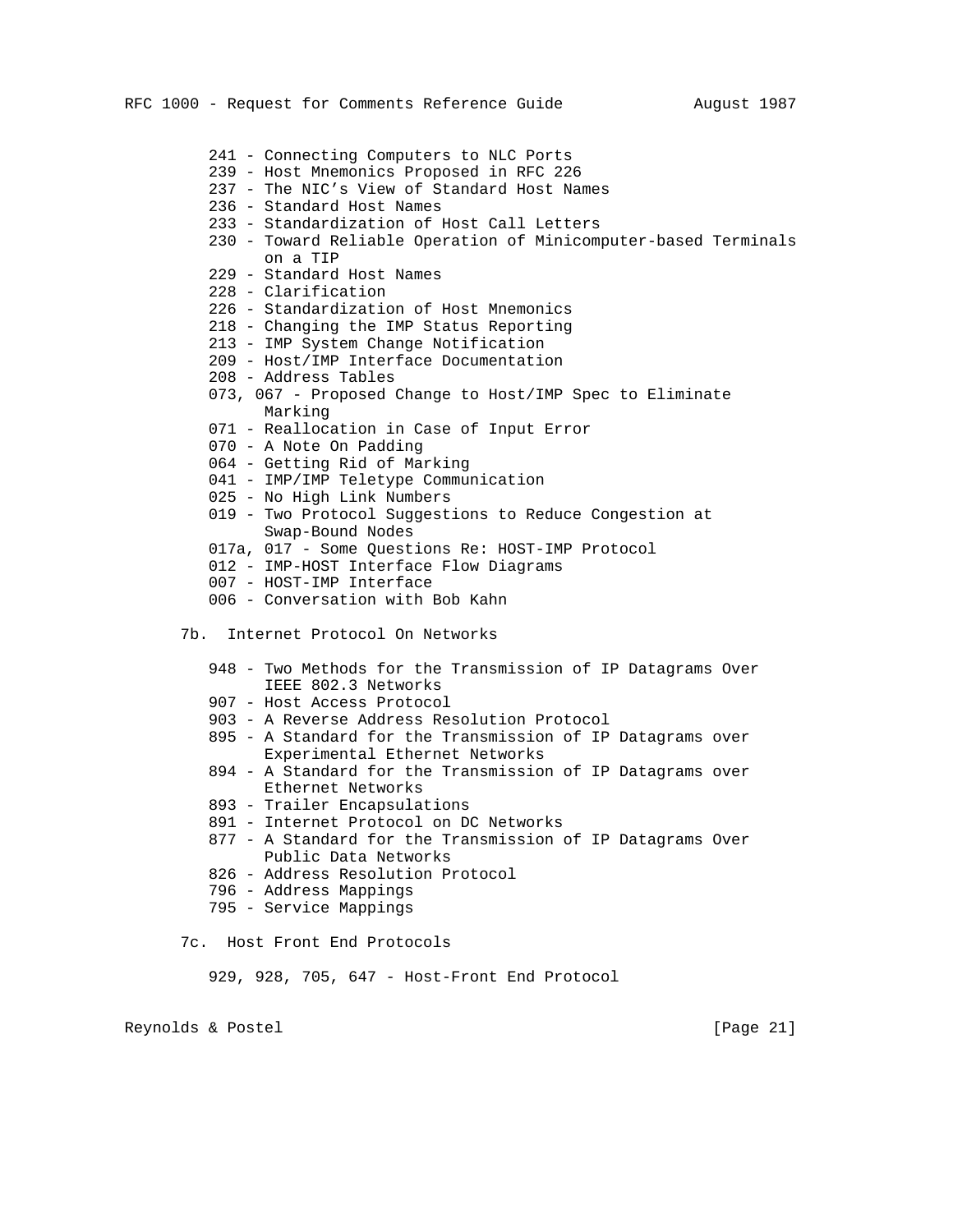7d. Other

 935 - Reliable Link Layer Protocols 916 - Reliable Asynchronous Transfer Protocol 914 - Thinwire Protocol 824 - The Cronus Virtual Local Network

8. Measurement

8a. General

```
 573 - Data and File Transfer - Some Measurement Results
  557 - Revelations in Network Host Measurements
  546 - Tenex Load Averages for July 1973
  462 - Responding to User Needs
  415 - TENEX Bandwidth
  392 - Measurement of Host Costs for Transmitting Network Data
  352 - TIP Site Information Form
  308 - ARPANET Host Availability Data
  286 - Network Library Information System
  274 - Establishing a Local Guide for Network Usage
  214, 193 - Network Checkout
  198 - Site Certification - Lincoln Labs
  182 - Compilation of List of Revelant Site Reports
  180 - File System Questionnaire
  156 - Status of the Illinois Site (Response to RFC 116)
  153 - SRI ARC-NIC Status
  152 - SRI Artificial Intelligence Status Report
  126 - Ames Graphics Facilities at Ames Research Center
  112 - User/Server Site Protocol Network HOST Questionnaire
  104 - Link 191
  106 - USER/SERVER Site Protocol Network Host Questionnaire
8b. Surveys
   971 - A Survey of Data Representation Standards
   876 - Survey of SMTP Implementations
  848 - Who Provides the "Little" TCP Services?
   847 - Summary of Smallberg Surveys
  844 - Who Talks ICMP, too? Survey of 18 February 1983
  846, 845, 843, 842, 839, 838, 837, 836, 835, 834, 833, 832 -
         Who Talks TCP?
  787 - Connectionless Data Transmission Survey/Tutorial
  703, 702, 701, 679, 669 - Survey of New-Protocol Telnet Servers
```
565 - Storing Network Survey Data at the Datacomputer

- 545 Of What Quality be the UCSB Resource Evaluators?
- 530 A Report on the SURVEY Project
- 523 SURVEY is in Operation Again
- 519 Resource Evaluation

Reynolds & Postel **Example 22** (Page 22)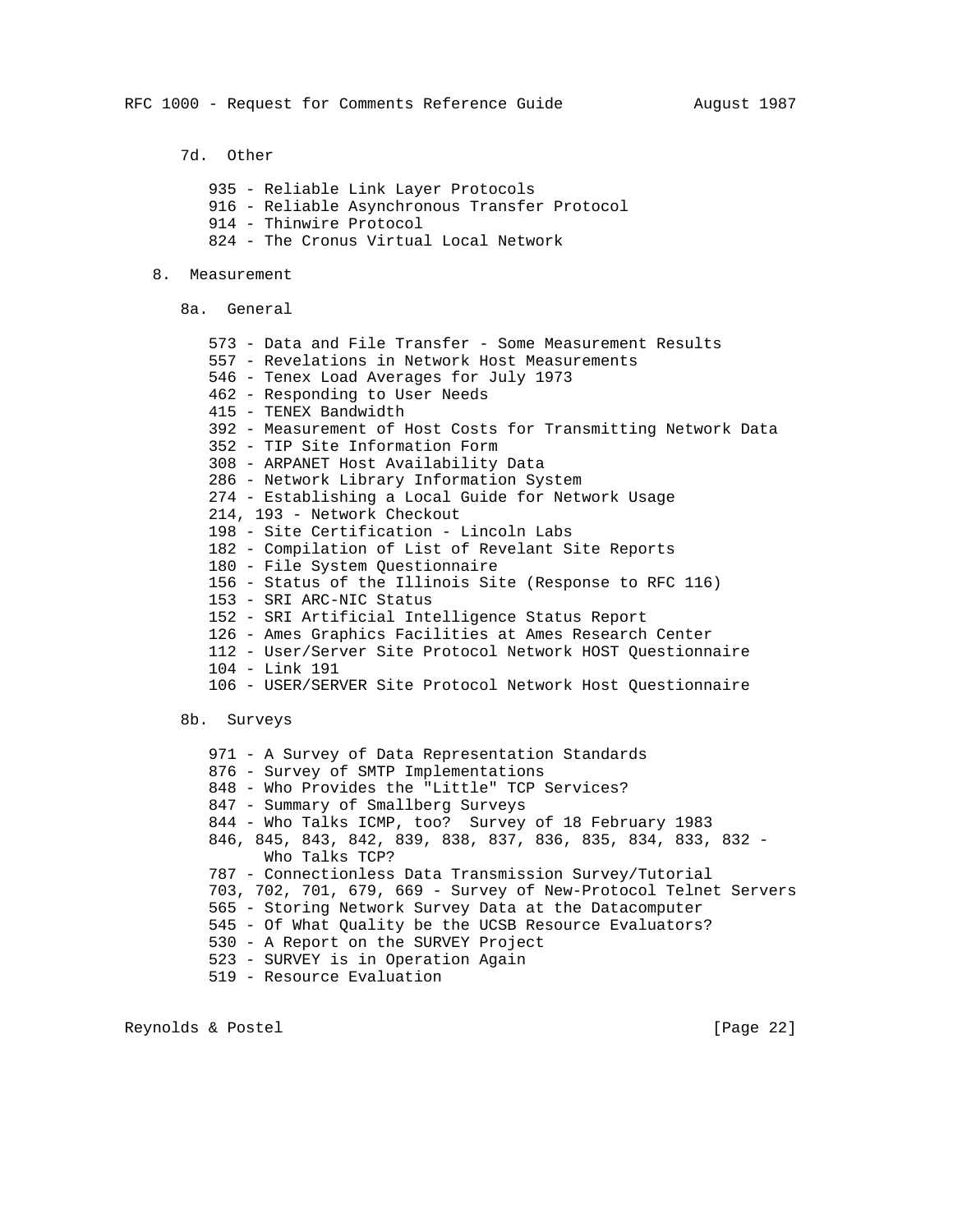514 - Network Make-Work 464 - Resource Notebook Framework 460 - NCP Survey 459 - Network Questionnaire 450 - Multics Sampling Timeout Change 446 - Proposal to Consider a Network Program Resource Notebook 096 - An Interactive Network Experiment to Study Modes of Access to the Network Information Center 090 - CCN as a Network Service Center 081 - Request for Reference Information 078 - NCP Status Report: UCSB/Rand 8c. Statistics 996 - Statistics Server 618 - A Few Observations on NCP Statistics 612, 601, 586, 579, 566, 556, 538, 522, 509, 497, 482, 455, 443, 422, 413, 400, 391, 378 - Traffic Statistics 603, 597, 376, 370, 367, 366, 362, 352, 344, 342, 332, 330, 326, 319, 315, 306, 298, 293, 288, 287, 267, 266 - Network Host Status 550 - NIC NCP Experiment 388 - NCP Statistics 255, 252, 240, 235 - Site Status 9. Network Experience and Demonstrations 9a. General 968 - 'Twas the Night Before Start-up 967 - All Victims Together 573 - Data and File Transfer - Some Measurement Results 527 - ARPAWOCKY 525 - MIT-Mathlab Meets UCSB-OLS 439 - PARRY Encounters the Doctor 420 - CCA ICC Weather Demo 372 - Notes on a Conversation with Bob Kahn on the ICCC 364 - Serving Remote Users on the ARPANET 302 - Excercising the ARPANET 231 - Service Center Standards for Remote Usage - A User's View

- 
- 227 Data Transfer Rates (RAND/UCLA)
- 113 Network Activity Report: UCSB and Rand
- 089 Some Historic Moments in Networking
- 004 Network Timetable

Reynolds & Postel [Page 23]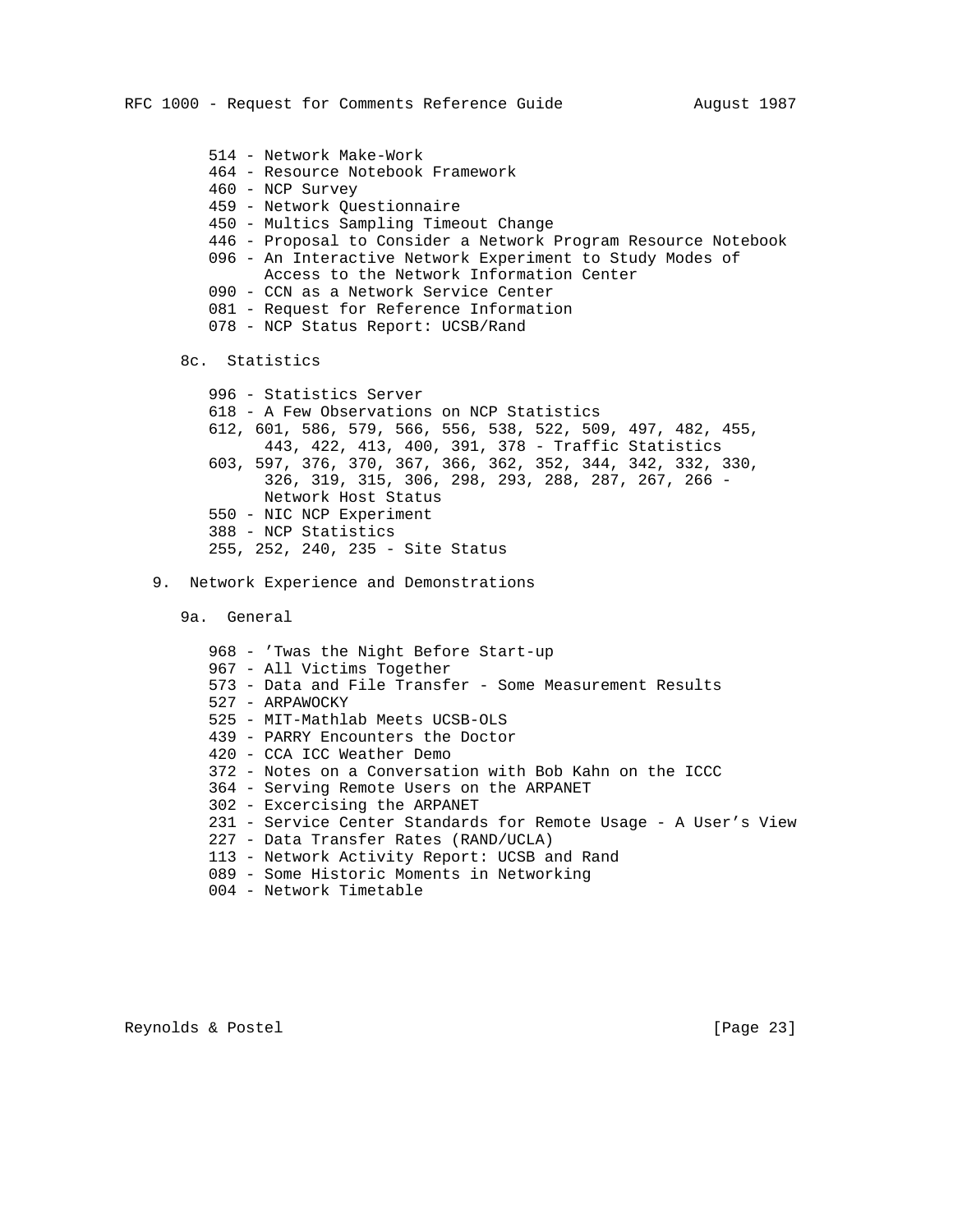10. Site Documentation

10a. General

30, 27, 24, 16, 10, 3 - Documentation Conventions

#### 11. Other Standards

11a. ANSI

 570 - Experimental Input Mapping Between NVT ASCII and UCSB Online System 183 - The EBCDIC Codes and Their Mapping to ASCII

020 - ASCII Format for Network Interchange

## 11b. CCITT

 987 - Mapping Between X.400 and RFC 822 874 - A Critique of X.25

## 11c. NRC

- 942 Transport Protocols for Department of Defense Data Networks
- 939 Executive Summary of the NRC Report on Transport Protocols for Department of Defense Data Networks

#### 11d. ISO

- 995 End System to Intermediate System Routing Exchange Protocol for Use in Conjunction with ISO 8473
- 994 Final Text of DIS 8473, Protocol for Providing the Connectionless Mode Network Service
- 982 Guidelines for the Specification of the Structure of the Domain Specific Part (DSP) of the ISO Standard NSAP Address
- 941 Addendum to the Network Service Definition Covering Network Layer Addressing
- 926 Protocol for Providing the Connectionless-Mode Network Services
- 905 ISO Transport Protocol Specification (ISO DP 8073)
- 892 ISO Transport Protocol
- 873 The Illusion of Vendor Support

Reynolds & Postel [Page 24]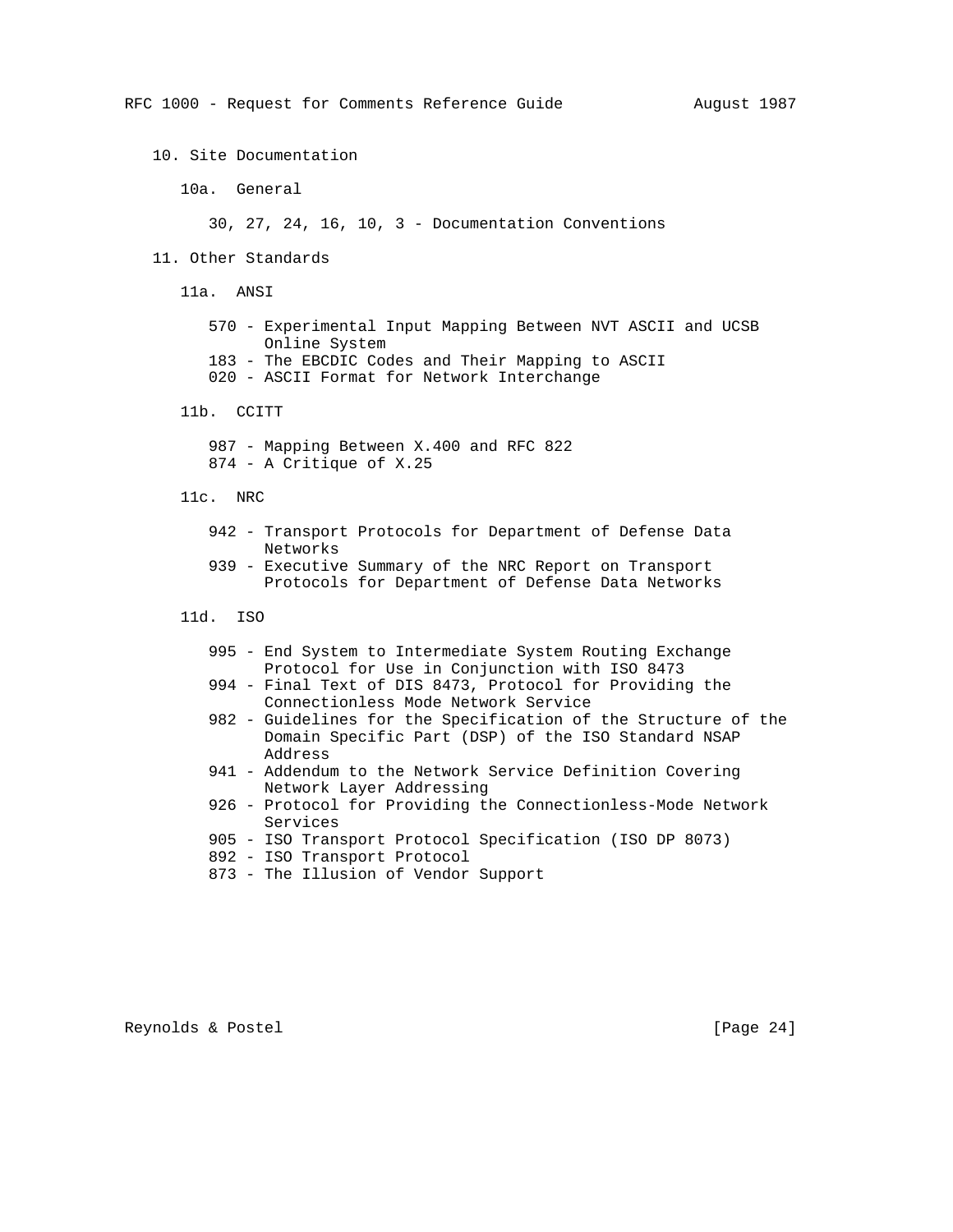12. Never Issued

# 12a. Never Issued

 014, 026, 092, 159, 201, 220, 244, 248, 257, 258, 259, 260, 261, 262, 272, 275, 277, 279, 284, 337, 341, 358, 375, 380, 383, 397, 424, 427, 428, 444, 465, 481, 484, 502, 507, 517, 536, 540, 541, 554, 558, 564, 572, 575, 583, 605, 639, 641, 646, 648, 649, 650, 664, 665, 668, 670, 673, 676, 682, 693, 709, 710, 711, 715, 723, 853.

Reynolds & Postel [Page 25]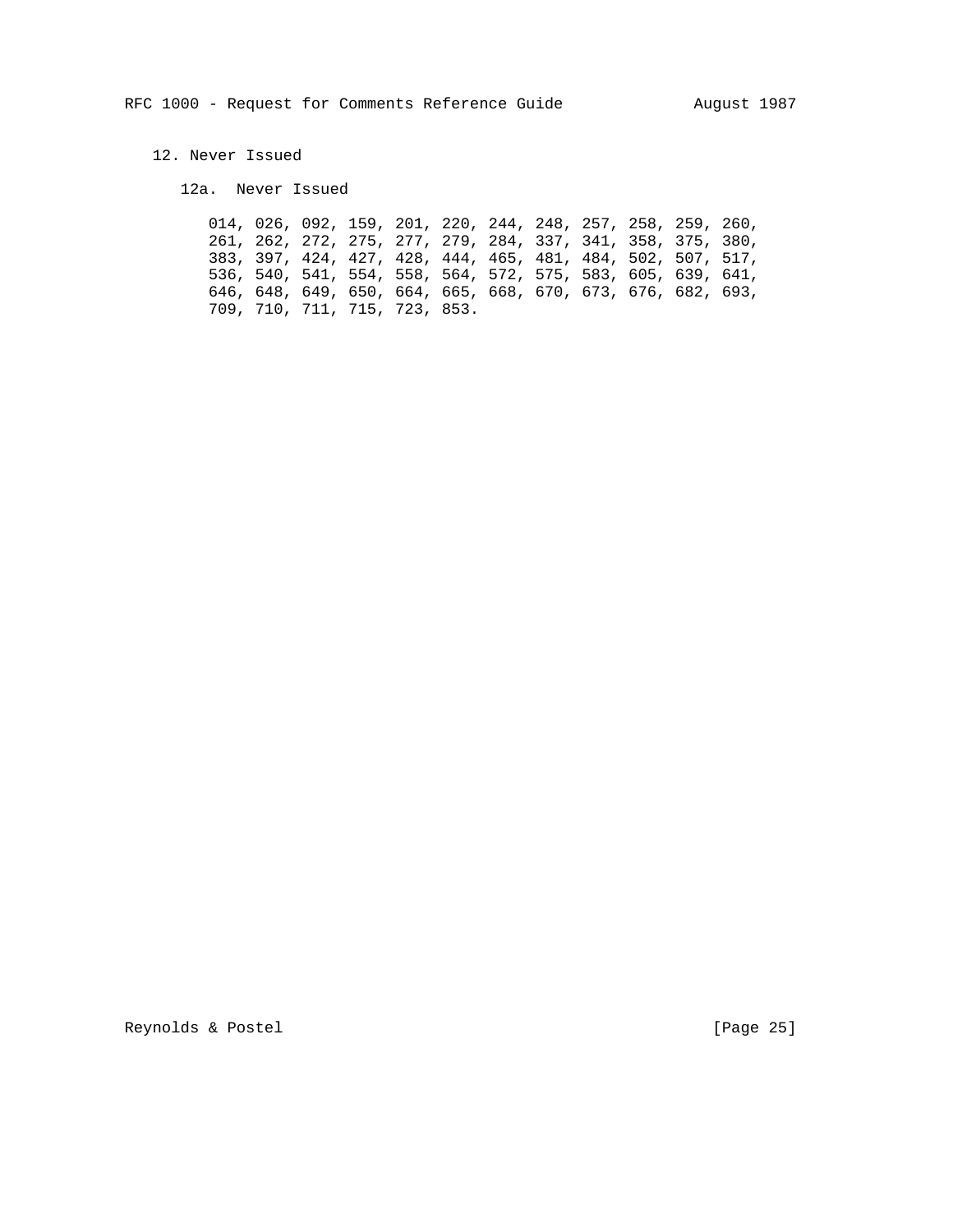REQUEST FOR COMMENTS LIST WITH ABSTRACTS

| RFC. | Author  | Date   | Title                                                             |
|------|---------|--------|-------------------------------------------------------------------|
|      |         |        |                                                                   |
| 999  | Westine | Mar 87 | Requests For Comments Summary                                     |
|      |         |        | A summary of the Request for Comments Documents from RFC 900-999. |
| 998  | Lambert | Mar 87 | NETBLT: A Bulk Data Transfer<br>Protocol                          |

 This document is a description of and a specification for the NETBLT protocol. It is a revision of the specification published in RFC-969. NETBLT (NETwork BLock Transfer) is a transport level protocol intended for the rapid transfer of a large quantity of data between computers. It provides a transfer that is reliable and flow controlled, and is designed to provide maximum throughput over a wide variety of networks. Although NETBLT currently runs on top of the Internet Protocol (IP), it should be able to operate on top of any datagram protocol similar in function to IP.

 This document is published for discussion and comment, and does not constitute a standard. The proposal may change and certain parts of the protocol have not yet been specified; implementation of this document is therefore not advised.

997 Reynolds Mar 87 Internet Numbers

 This memo is an official status report on the network numbers used in the Internet community. As of 1-Mar-87 the Network Information Center (NIC) at SRI International has assumed responsibility for assignment of Network Numbers and Autonomous System Numbers. This RFC documents the current assignments of these numbers at the time of this transfer of responsibility.

996 Mills Feb 87 Statistics Server

 This RFC specifies a standard for the ARPA Internet community. Hosts and gateways on the DARPA Internet that choose to implement a remote statistics monitoring facility may use this protocol to send statistics data upon request to a monitoring center or debugging host.

 995 ANSI Apr 86 End System to Intermediate System Routing Exchange Protocol for use in conjunction with ISO 8473.

This Protocol is one of a set of International Standards produced

Reynolds & Postel [Page 26]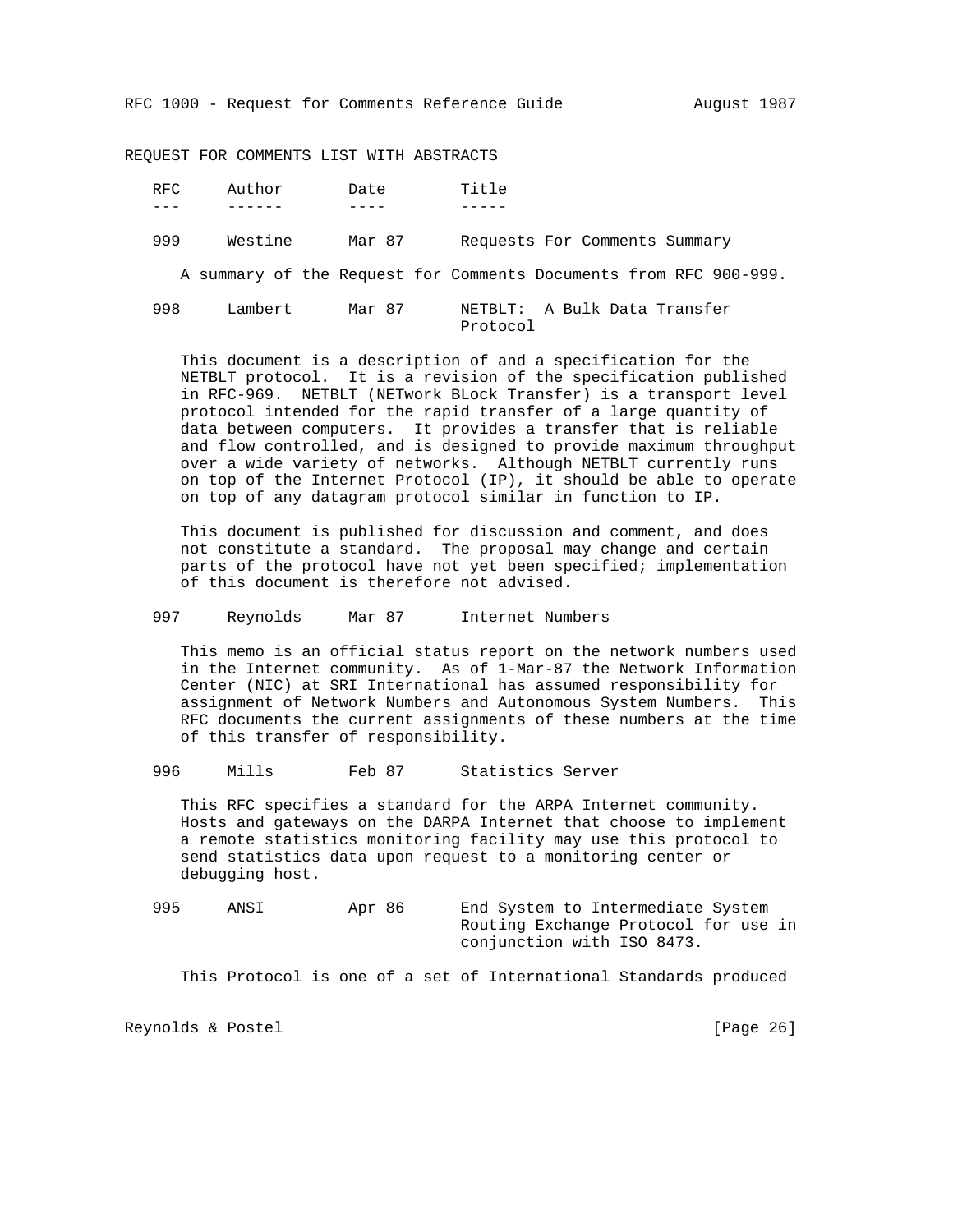to facilitate the interconnection of open systems. The set of standards covers the services and protocols required to achieve such interconnection.

 This Protocol is positioned with respect to other related standards by the layers defined in the Reference Model for Open Systems Interconnection (ISO 7498) and by the structure defined in the Internal Organization of the Network Layer (DIS 8648). In particular, it is a protocol of the Network Layer. This Protocol permits End Systems and Intermediate Systems to exchange configuration and routing information to facilitate the operation of the routing and relaying functions of the Network Layer.

 994 ANSI Mar 86 Final Text of DIS 8473, Protocol for Providing the Connectionless Mode Network Service

 This Protocol Standard is one of a set of International Standards produced to facilitate the interconnection of open systems. The set of standards covers the services and protocols required to achieve such interconnection.

 This Protocol Standard is positioned with respect to other related standards by the layers defined in the Reference Model for Open Systems Interconnection (ISO 7498). In particular, it is a protocol of the Network Layer. This Protocol may be used between network-entities in end systems or in Network Layer relay systems (or both). It provides the Connectionless-mode Network Service as defined in Addendum 1 to the Network Service Definition Covering Connectionless-mode Transmission (ISO 8348/AD1).

 993 Clark Dec 86 PCMAIL: A Distributed Mail System for Personal Computers

 This document is a discussion of the PCMAIL workstation-based distributed mail system. It is a revision of the design published in NIC RFC 984. The revision is based on discussion and comments from a variety of sources, as well as further research into the design of interactive PCMAIL clients and the use of client code on machines other than IBM PCs. As this design may change, implementation of this document is not advised.

 992 Birman Nov 86 On Communication Support for Fault-Tolerant Process Groups

 This memo describes a collection of multicast communication primitives integrated with a mechanism for handling process failure and recovery. These primitives facilitate the implementation of fault-tolerant process groups, which can be used

Reynolds & Postel [Page 27]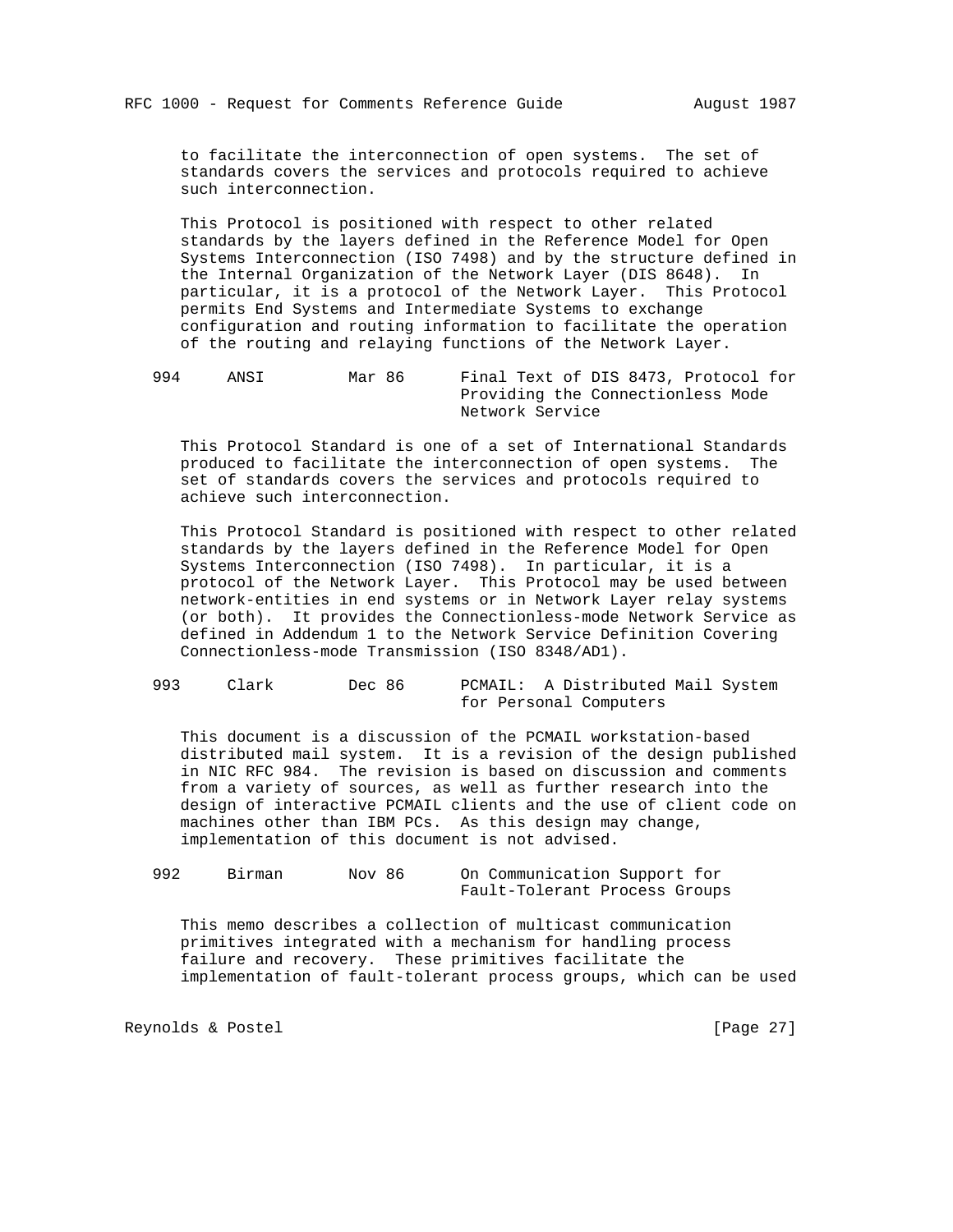to provide distributed services in an environment subject to non-malicious crash failures.

 Here, we argue that the form of "best effort" reliability provided by host groups may not address the requirements of those researchers who are building fault tolerant software. Our basic premise is that reliable handling of failures, recoveries, and dynamic process migration are important aspects of programming in distributed environments, and that communication support that provides unpredictable behavior in the presence of such events places an unacceptable burden of complexity on higher level application software. This complexity does not arise when using the fault-tolerant process group alternative.

991 Reynolds Nov 86 Official ARPA-Internet Protocols

 This RFC identifies the documents specifying the official protocols used in the Internet. Comments indicate any revisions or changes planned. This memo is an official status report on the numbers used in protocols in the ARPA-Internet community. This memo obsoletes RFCs 961, 944, 924, 901, 880, 840, 694, 661, 617, 582, 580, 552.

990 Reynolds Nov 86 Assigned Numbers

 This Network Working Group Request for Comments documents the currently assigned values from several series of numbers used in network protocol implementations. This memo is an official status report on the numbers used in protocols in the ARPA-Internet community. This memo obsoletes RFCs 960, 943, 923, 900, 870, 820, 790, 776, 770, 762, 758, 755, 750, 739, 717, 604, 503, 433, 349, 322, 317, 204, 179, 175, 167.

 989 Linn Feb 87 Privacy Enhancement for Internet Electronic Mail: Part I: Message Encipherment and Authentication Procedures

 This RFC suggests a proposed protocol for the Internet community and requests discussion and suggestions for improvements. This RFC is the outgrowth of a series of IAB Privacy Task Force meetings and of internal working papers distributed for those meetings. This RFC defines message encipherment and authentication procedures, as the initial phase of an effort to provide privacy enhancement services for electronic mail transfer in the Internet. It is intended that the procedures defined here be compatible with a wide range of key management approaches, including both conventional (symmetric) and public-key (asymmetric) approaches for encryption of data encrypting keys.

Reynolds & Postel [Page 28]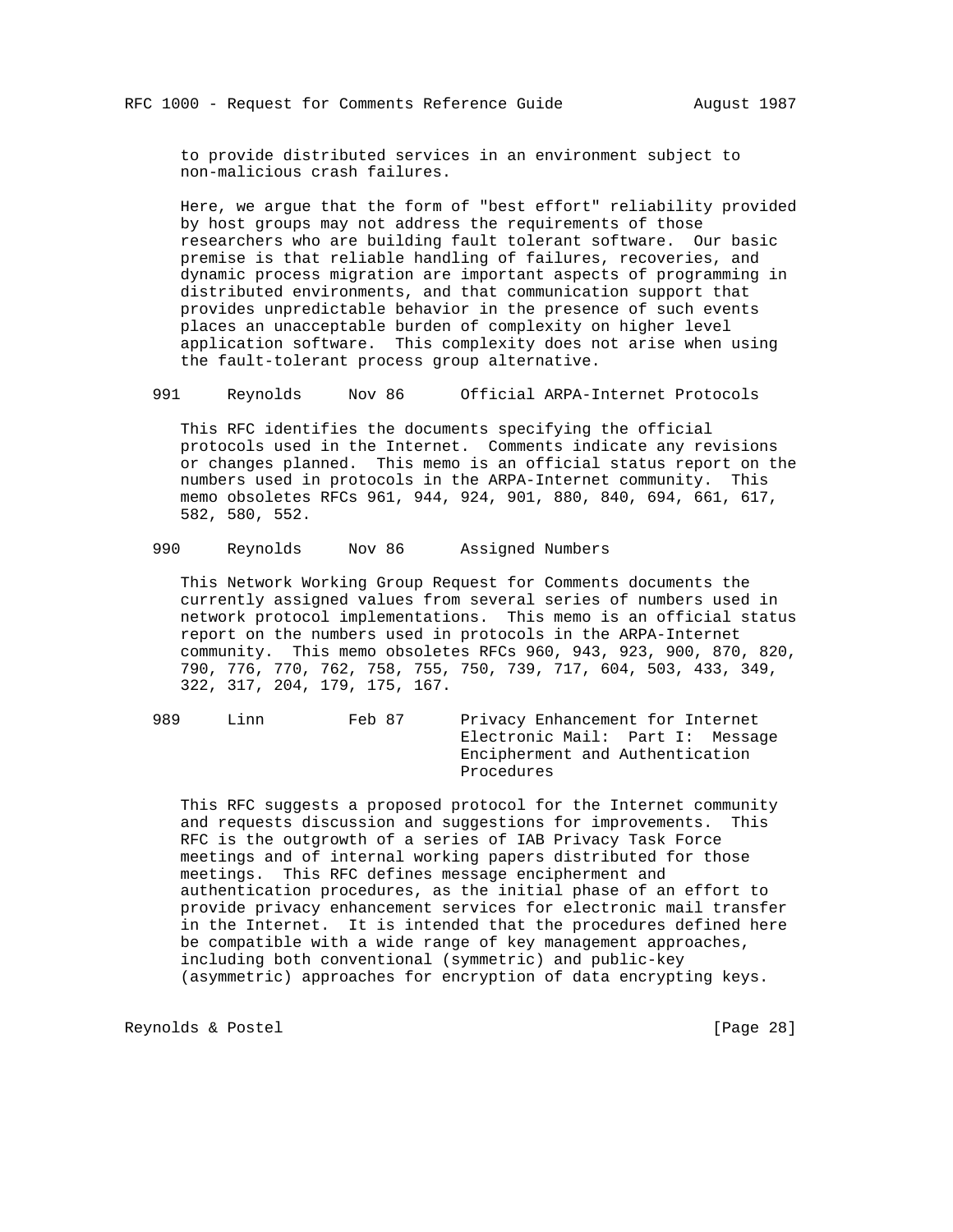Use of conventional cryptography for message text encryption and/or authentication is anticipated.

 Privacy enhancement services (confidentiality, authentication, and message integrity assurance) are offered through the use of end-to- end cryptography between originator and recipient User Agent processes, with no special processing requirements imposed on the Message Transfer System at endpoints or at intermediate relay sites. This approach allows privacy enhancement facilities to be incorporated on a site-by-site or user-by-user basis without impact on other Internet entities. Interoperability among heterogeneous components and mail transport facilities is supported.

988 Deering Jul 86 Host Extensions for IP Multicasting

 This memo specifies the extensions required of a host implementation of the Internet Protocol (IP) to support internetwork multicasting. This specification supersedes that given in RFC 966, and constitutes a proposed protocol standard for IP multicasting in the ARPA-Internet. The reader is directed to RFC 966 for a discussion of the motivation and rationale behind the multicasting extension specified here.

987 Kille Jun 86 Mapping Between X.400 and RFC 822

 The X.400 series of protocols have been defined by CCITT to provide an Interpersonal Messaging Service (IPMS), making use of a store and forward Message Transfer Service. It is expected that this standard will be implemented very widely. This document describes a set of mappings which will enable interworking between systems operating the X.400 protocols and systems using RFC 822 mail protocol or protocols derived from RFC 822. This RFC suggests a proposed protocol for the ARPA-Internet community, and requests discussion and suggestions for improvements.

 986 Callon Jun 86 Working Draft -- Guidelines for the Use of Internet-IP addressing in the ISO Connectionless-Mode Network Protocol

 This RFC suggests a method to allow the existing IP addressing, including the IP protocol field, to be used for the ISO Connectionless Network Protocol (CLNP). This is a draft solution to one of the problems inherent in the use of "ISO-grams" in the DoD Internet. Related issues will be discussed in subsequent RFCs. This RFC suggests a proposed protocol for the ARPA-Internet community, and requests discussion and suggestions for improvements.

Reynolds & Postel [Page 29]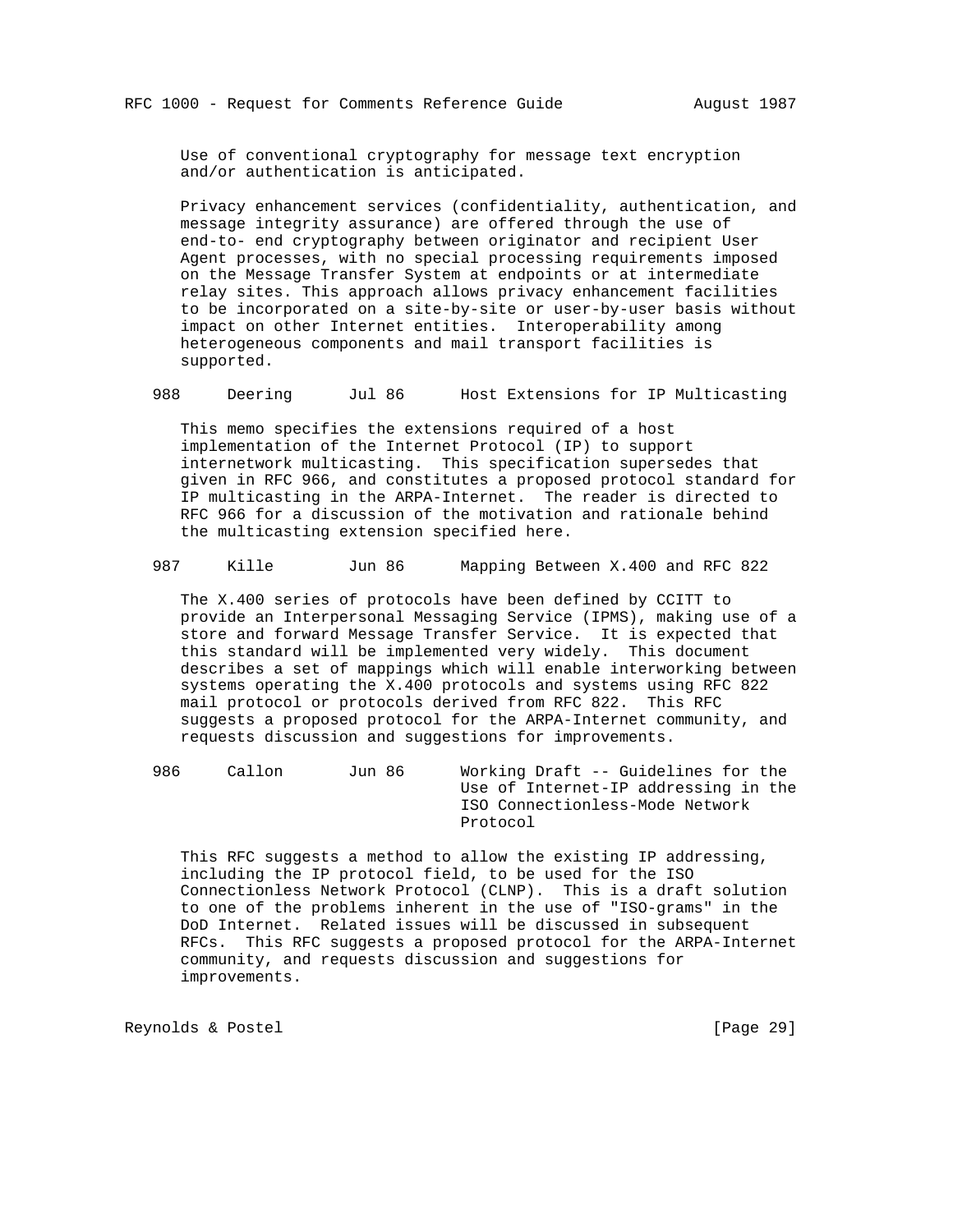## 985 Mills May 86 Requirements for Internet Gateways

 This RFC summarizes the requirements for gateways to be used on networks supporting the DARPA Internet protocols. While it applies specifically to the National Science Foundation research programs, the requirements are stated in a general context and are believed applicable throughout the Internet community. The purpose of this document is to present guidance for vendors offering products that might be used or adapted for use in an Internet application. It enumerates the protocols required and gives references to RFCs and other documents describing the current specification. Suggestions and comments on this document are welcomed and can be sent to Dave Mills (Mills@D.ISI.EDU) or Dave Farber (Farber@HUEY.UDEL.EDU).

# 984 Clark May 86 PCMAIL: A Distributed Mail System for Personal Computers

 This document is a preliminary discussion of the design of a personal-computer-based distributed mail system. Pcmail is a distributed mail system that provides mail service to an arbitrary number of users, each of which owns one or more personal computers (PCs). The system is divided into two halves. The first consists of a single entity called the "repository". The repository is a storage center for incoming mail. Mail for a Pcmail user can arrive externally from the Internet or internally from other repository users. The repository also maintains a stable copy of each user's mail state. The repository is therefore typically a computer with a large amount of disk storage. It is published for discussion and comment, and does not constitute a standard. As the proposal may change, implementation of this document is not advised.

# 983 Cass Apr 86 ISO Transport Services on Top of the **TCP**

 This memo describes a proposed protocol standard for the ARPA-Internet community. The CCITT and the ISO have defined various session, presentation, and application recommendations which have been adopted by the international community and numerous vendors. To the largest extent possible, it is desirable to offer these higher level services directly to the ARPA-Internet, without disrupting existing facilities. This permits users to develop expertise with ISO and CCITT applications which previously were not available in the ARPA-Internet. The intention is that hosts within the ARPA-Internet that choose to implement ISO TSAP services on top of the TCP be expected to adopt and implement this standard. Suggestions for improvement are encouraged.

Reynolds & Postel [Page 30]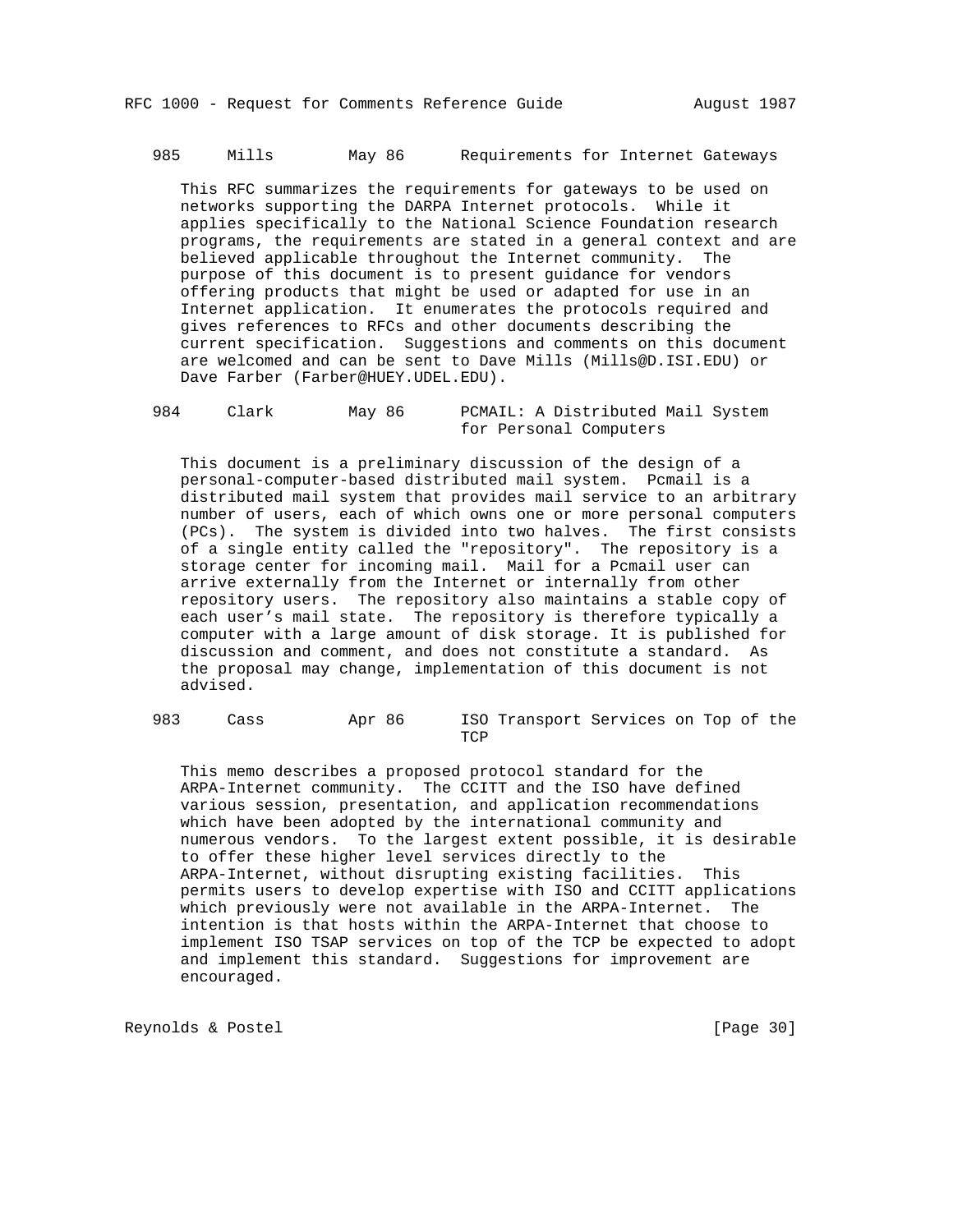982 ANSI Apr 86 Guidelines for the Specification of the Structure of the Domain Specific Part (DSP) of the ISO Standard NSAP Address

 This RFC is a draft working document of the ANSI "Guidelines for the Specification of the Structure of the Domain Specific Part (DSP) of the ISO Standard NSAP Address". It provides guidance to private address administration authorities on preferred formats and semantics for the Domain Specific Part (DSP) of an NSAP address. This RFC specifies the way in which the DSP may be constructed so as to facilitate efficient address assignment. This RFC is for informational purposes only and its distribution is unlimited and does not specify a standard of the ARPA-Internet.

 981 Mills Mar 86 An Experimental Multiple-Path Routing Algorithm

 This document introduces wiretap algorithms, a class of experimental, multiple routing algorithms that compute quasi-optimum routes for stations sharing a packet-radio broadcast channel. The primary route (a minimum-distance path), and additional paths ordered by distance, which serve as alternate routes should the primary route fail, are computed. This prototype is presented as an example of a class of routing algorithms and data-base management techniques that may find wider application in the Internet community. Discussions and suggestions for improvements are welcomed.

980 Jacobsen Mar 86 Protocol Document Order Information

 This RFC indicates how to obtain various protocol documents used in the DARPA research community. Included is an overview of the new 1985 DDN Protocol Handbook and available sources for obtaining related documents (such as DOD, ISO, and CCITT).

 979 Malis Mar 86 PSN End-to-End Functional Specification

 This memo is an updated version of BBN Report 5775, "End-to-End Functional Specification". It describes important changes to the functionality of the interface between a host and the PSN (Packet Switch Node), and should be carefully reviewed by anyone involved in supporting a host on either the ARPANET or MILNET. The new End-to-End Protocol (EE) is being developed in order to correct a number of deficiencies in the old End-to-End Protocol, to improve its performance and overall throughput, and to better equip the Packet Switch Node (also known as the IMP) to support its current and anticipated host population.

Reynolds & Postel [Page 31]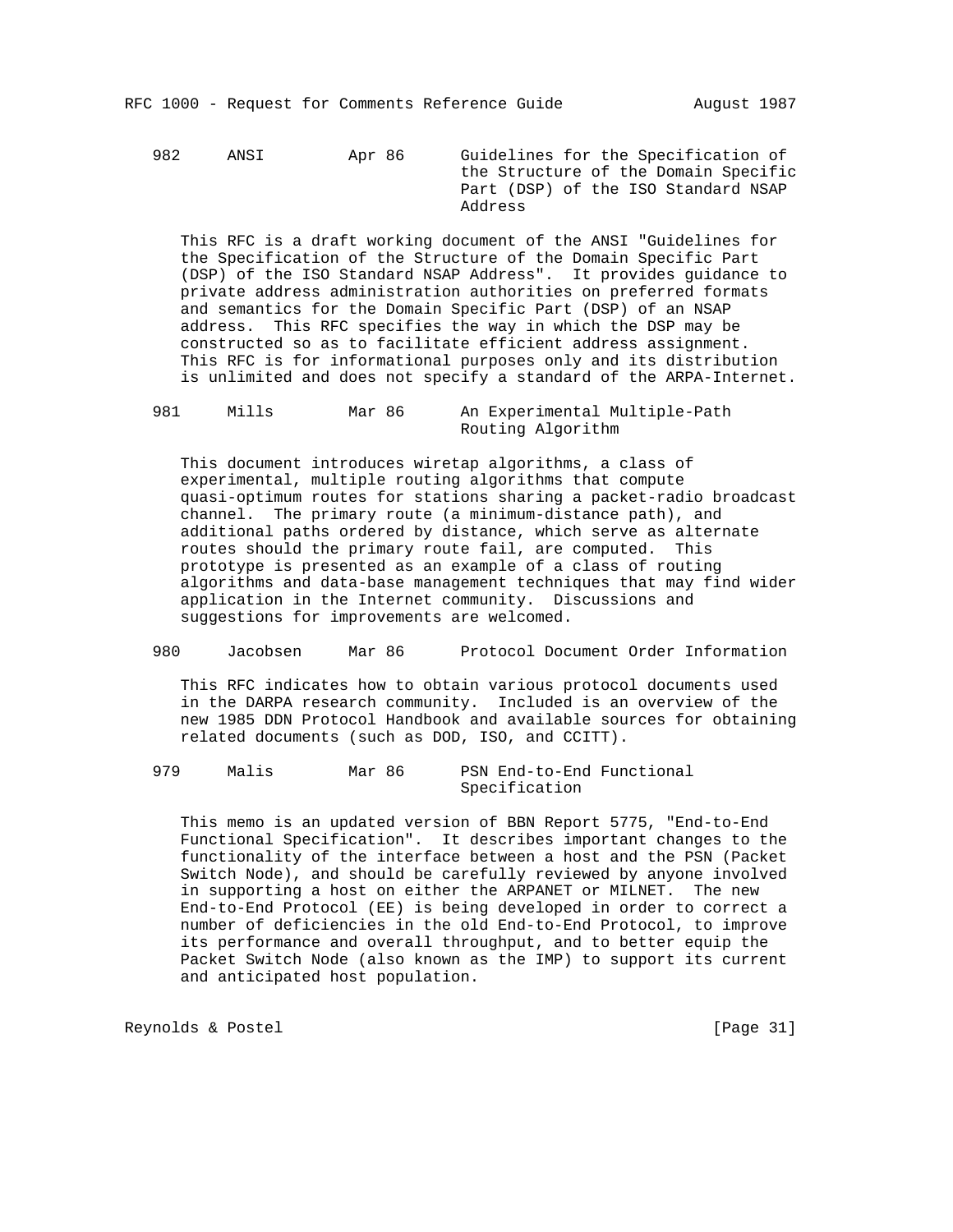978 Reynolds Feb 86 Voice File Interchange Protocol (VFIP)

 The purpose of the Voice File Interchange Protocol (VFIP) is to permit the interchange of various types of speech files between different systems in the ARPA-Internet community. Suggestions for improvement are encouraged.

977 Kantor Feb 86 Network News Transfer Protocol

 NNTP specifies a protocol for the distribution, inquiry, retrieval, and posting of news articles using a reliable stream-based transmission of news among the ARPA-Internet community. NNTP is designed so that news articles are stored in a central database allowing a subscriber to select only those items he wishes to read. Indexing, cross-referencing, and expiration of aged messages are also provided. This RFC suggests a proposed protocol for the ARPA-Internet community, and requests discussion and suggestions for improvements.

## 976 Horton Feb 86 UUCP Mail Interchange Format Standard

 This document defines the standard format for the transmission of mail messages between computers in the UUCP Project. It does not however, address the format for storage of messages on one machine, nor the lower level transport mechanisms used to get the date from one machine to the next. It represents a standard for conformance by hosts in the UUCP zone.

# 975 Mills Feb 86 Autonomous Confederations

 This RFC proposes enhancements to the Exterior Gateway Protocol (EGP) to support a simple, multiple-level routing capability while preserving the robustness features of the current EGP model. The enhancements generalize the concept of core system to include multiple communities of autonomous systems, called autonomous confederations. Discussion and suggestions for improvement are requested.

# 974 Partridge Jan 86 Mail Routing and the Domain System

 This RFC presents a description of how mail systems on the Internet are expected to route messages based on information from the domain system. This involves a discussion of how mailers interpret MX RRs, which are used for message routing.

Reynolds & Postel [Page 32]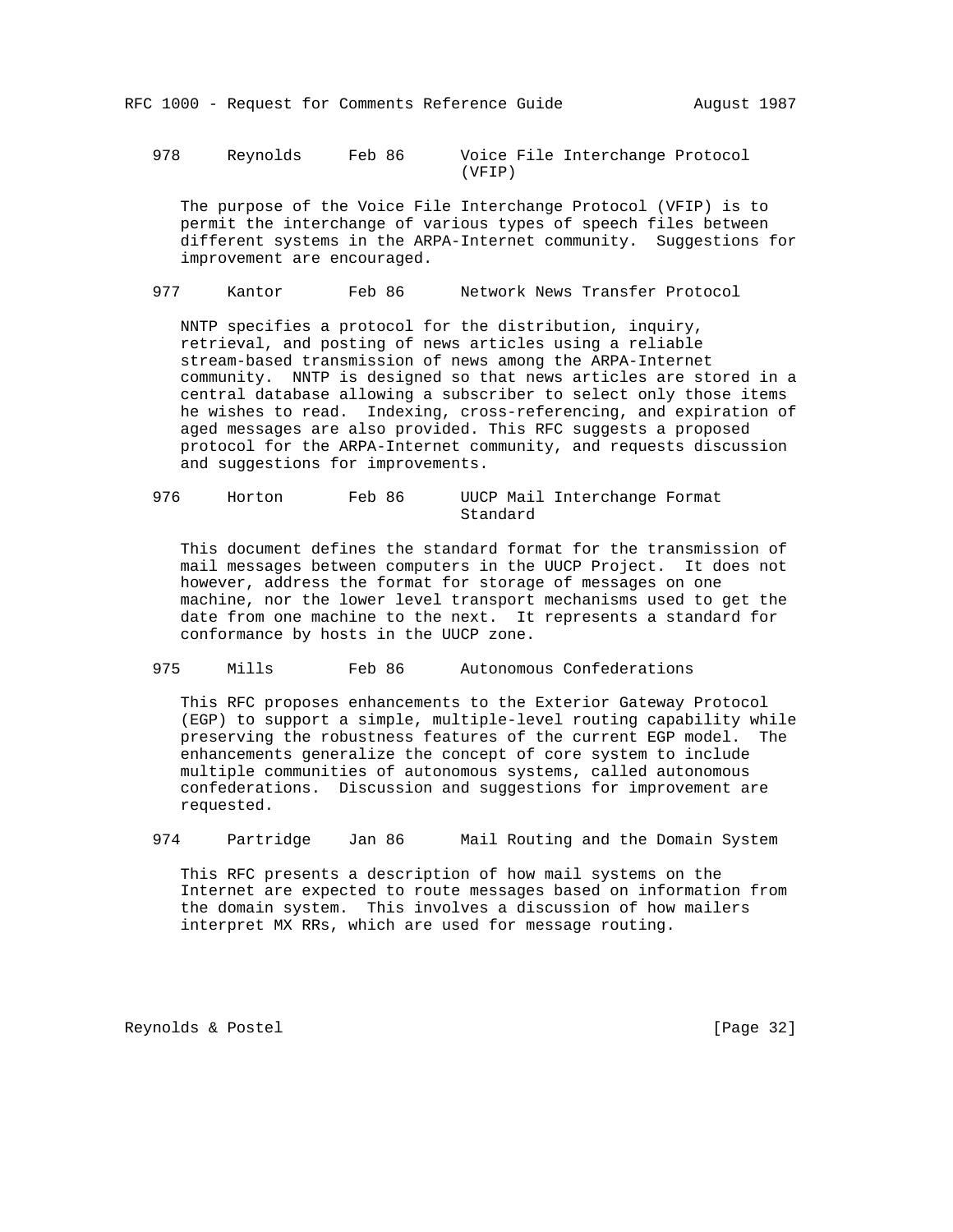973 Mockapetris Jan 86 Domain System Changes and Observations

 This RFC documents updates to Domain Name System specifications RFC-882 and RFC-883, suggests some operational guidelines, and discusses some experiences and problem areas in the present system.

972 Wancho Jan 86 Password Generator Protocol

 This RFC specifies a standard for the ARPA-Internet community. The Password Generator Service (PWDGEN) provides a set of six randomly generated eight-character "words" with a reasonable level of pronounceability, using a multi-level algorithm. Hosts on the ARPA-Internet that choose to implement a password generator service are expected to adopt and implement this standard.

 971 DeSchon Dec 85 A Survey of Data Representation Standards

 This RFC is a comparison of several data representation standards that are currently in use. The standards discussed are the CCITT X.409 recommendation, the NBS Computer Based Message System (CBMS) standard, DARPA Multimedia Mail system, the Courier remote procedure call protocol, and the SUN Remote Procedure Call package. No proposals in this document are intended as standards for the ARPA-Internet at this time. Rather, it is hoped that a general consensus will emerge as to the appropriate approach to a data representation standard, leading eventually to the adoption of an ARPA-Internet standard.

 970 Nagle Dec 85 On Packet Switches With Infinite Storage

 The purpose of this RFC is to focus discussion on a particular problem in the ARPA-Internet and possible methods of solution. Most prior work on congestion in datagram systems focuses on buffer management. In this memo, the case of a packet switch with infinite storage is considered. Such a packet switch can never run out of buffers. It can, however, still become congested. The meaning of congestion in an infinite-storage system is explored. An unexpected result is found that shows a datagram network with infinite storage, first-in-first-out queuing, at least two packet switches, and a finite packet lifetime will, under overload, drop all packets. By attacking the problem of congestion for the infinite-storage case, new solutions applicable to switches with finite storage may be found. No proposed solutions this document are intended as standards for the ARPA-Internet at this time.

Reynolds & Postel [Page 33]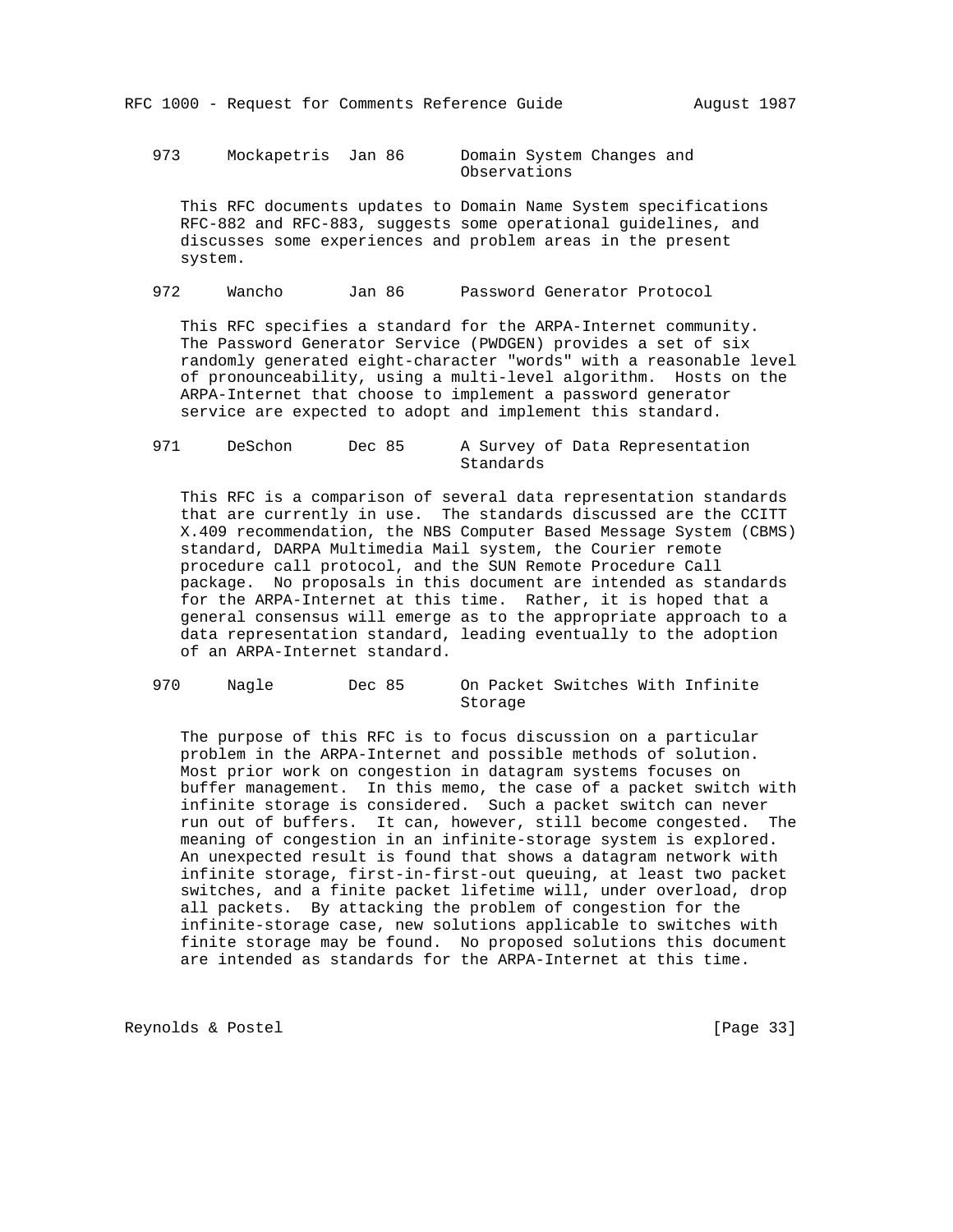969 Clark Dec 85 NETBLT: A Bulk Data Transfer Protocol

 This RFC has been replaced by RFC 998. This is a preliminary discussion of the Network Block Transfer (NETBLT) protocol. NETBLT is intended for the rapid transfer of a large quantity of data between computers. It provides a transfer that is reliable and flow controlled, and is structured to provide maximum throughput over a wide variety of networks. This description is published for discussion and comment, and does not constitute a standard. As the proposal may change, implementation of this document is not advised.

968 Cerf Dec 85 'Twas the Night Before Start-up'

 This memo discusses problems that arise and debugging techniques used in bringing a new network into operation.

967 Padlipsky Dec 85 All Victims Together

 This RFC proposes a new set of RFCs on how the networking code is integrated with various operating systems. It appears that this topic has not received enough exposure in the literature. Comments and suggestions are encouraged.

 966 Deering Dec 85 A Multicast Extension to the Internet Protocol

 This RFC defines a model of service for Internet multicasting and proposes an extension to the Internet Protocol (IP) to support such a multicast service. Discussion and suggestions for improvements are requested.

 965 Aguilar Dec 85 A Format for a Graphical Communication Protocol

 This RFC describes the requirements for a graphical format on which to base a graphical on-line communication protocol, and proposes an Interactive Graphical Communication Format using the GKSM session metafile. We hope this contribution will encourage the discussion of multimedia data exchange and the proposal of solutions.

 964 Sidhu Nov 85 Some Problems with the Specification of the Military Standard Transmission Control Protocol

 The purpose of this RFC is to provide helpful information on the Military Standard Transmission Control Protocol (MIL-STD-1778) so

Reynolds & Postel [Page 34]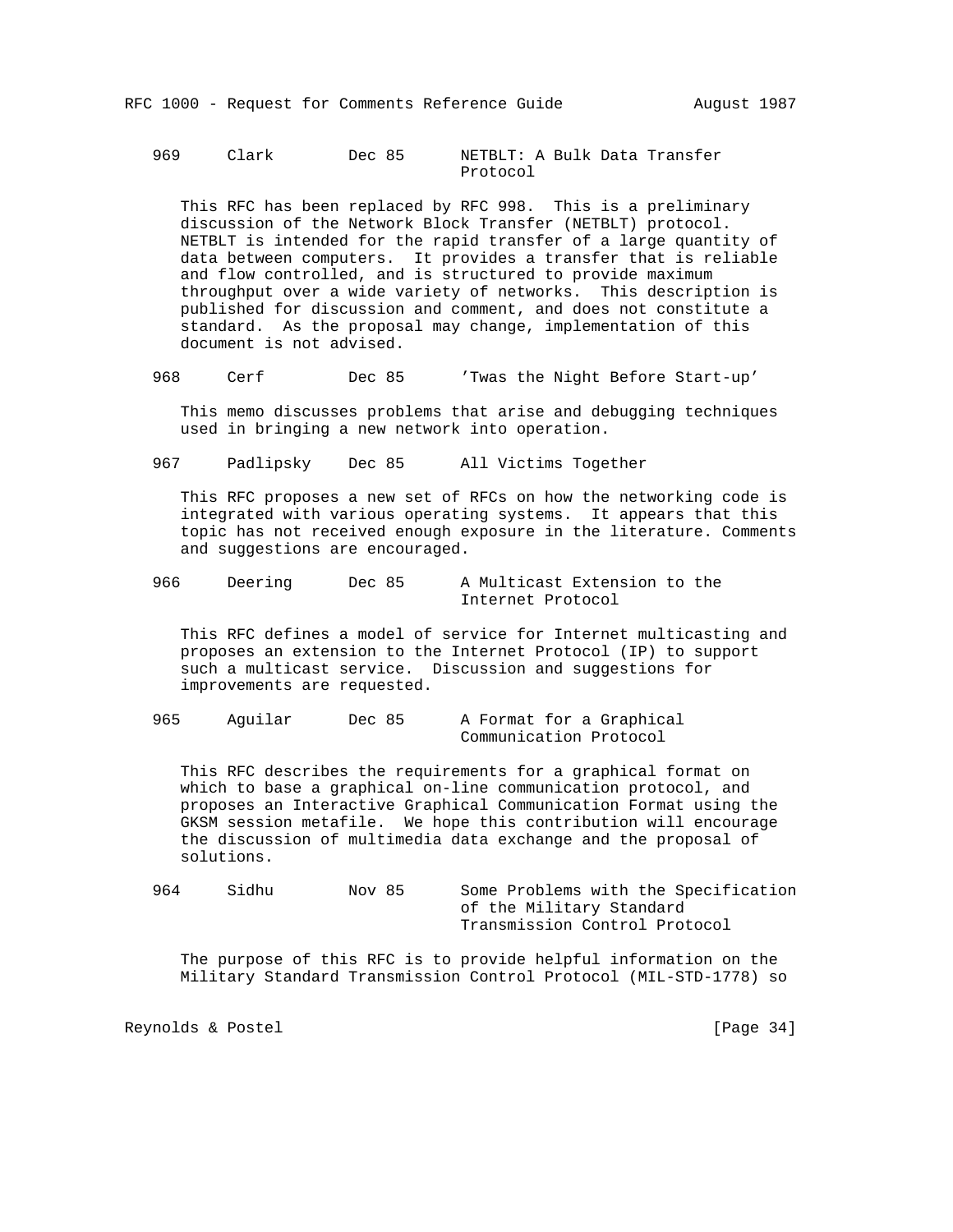that one can obtain a reliable implementation of this protocol standard. This note points out three errors with this specification. This note also proposes solutions to these problems.

 963 Sidhu Nov 85 Some Problems with the Specification of the Military Standard Internet Protocol

 The purpose of this RFC is to provide helpful information on the Military Standard Internet Protocol (MIL-STD-1777) so that one can obtain a reliable implementation of this protocol. This paper points out several problems in this specification. This note also proposes solutions to these problems.

962 Padlipsky Nov 85 TCP-4 Prime

 This memo is in response to Bob Braden's call for a transaction oriented protocol (RFC-955), and continues the discussion of a possible transaction oriented transport protocol. This memo does not propose a standard.

961 Reynolds Dec 85 Official ARPA-Internet Protocols

This RFC has been replaced by RFC 991.

960 Reynolds Dec 85 Assigned Numbers

This RFC has been replaced by RFCs 997 and 990.

959 Postel Oct 85 File Transfer Protocol (FTP)

 This memo is the official specification of the File Transfer Protocol (FTP) for the DARPA-Internet community. The primary intent is to clarify and correct the documentation of the FTP specification, not to change the protocol. The following new optional commands are included in this edition of the specification: Change to Parent Directory (CDUP), Structure Mount (SMNT), Store Unique (STOU), Remove Directory (RMD), Make Directory (MKD), Print Directory (PWD), and System (SYST). Note that this specification is compatible with the previous edition.

958 Mills Sep 85 Network Time Protocol (NTP)

 This document describes the Network Time Protocol (NTP), a protocol for synchronizing a set of network clocks using a set of distributed clients and servers. NTP is built on the User Datagram Protocol (UDP), which provides a connectionless transport mechanism. It evolved from the Time Protocol and the ICMP

Reynolds & Postel [Page 35]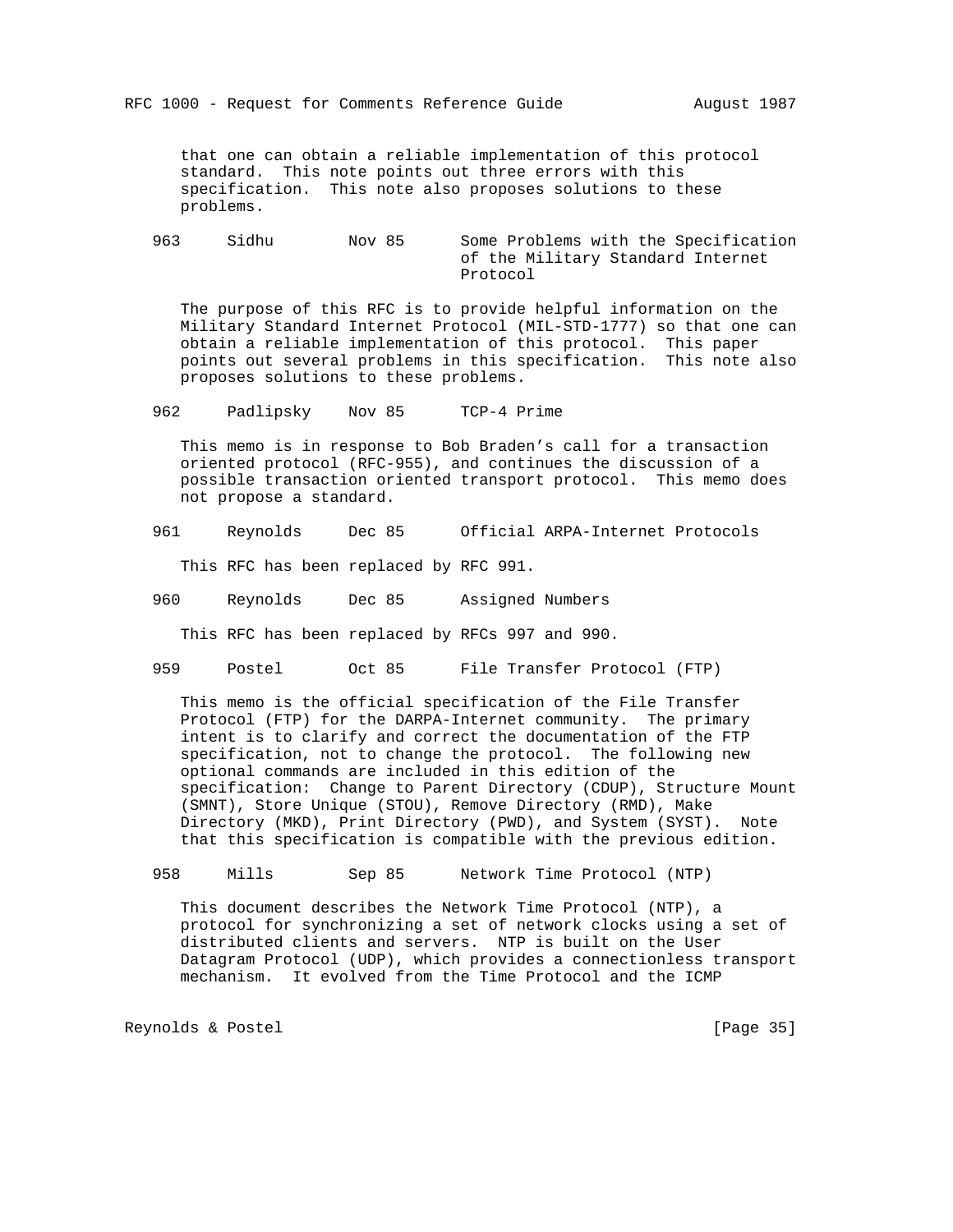Timestamp message and is a suitable replacement for both. This RFC suggests a proposed protocol for the ARPA-Internet community, and requests discussion and suggestions for improvements.

 957 Mills Sep 85 Experiments in Network Clock Synchronization

 This RFC discusses some experiments in clock synchronization in the ARPA-Internet community, and requests discussion and suggestions for improvements. One of the services frequently neglected in computer network design is a high-quality, time-of-day clock capable of generating accurate timestamps with small errors compared to one-way network delays. Such a service would be useful for tracing the progress of complex transactions, synchronizing cached data bases, monitoring network performance and isolating problems. In this memo, one such clock service design will be described and its performance assessed. This design has been incorporated as an integral part of the network routing and control protocols of the Distributed Computer Network (DCnet) architecture.

# 956 Mills Sep 85 Algorithms for Synchronizing Network Clocks

 This RFC discussed clock synchronization algorithms for the ARPA-Internet community, and requests discussion and suggestions for improvements. The recent interest within the Internet community in determining accurate time from a set of mutually suspicious network clocks has been prompted by several occasions in which errors were found in usually reliable, accurate clock servers after thunderstorms which disrupted their power supply. To these sources of error should be added those due to malfunctioning hardware, defective software and operator mistakes, as well as random errors in the mechanism used to set and synchronize clocks. This report suggests a stochastic model and algorithms for computing a good estimator from time-offset samples measured between clocks connected via network links. Included in this report are descriptions of certain experiments which give an indication of the effectiveness of the algorithms.

 955 Braden Sep 85 Towards a Transport Service for Transaction Processing Applications

 The DoD Internet Protocol Suite includes two alternative transport service protocols, TCP and UDP, which provide virtual circuit and datagram service, respectively. These two protocols represent points in the space of possible transport service attributes which are quite "far apart". We want to examine an important class of applications, those which perform what is often called

Reynolds & Postel [Page 36]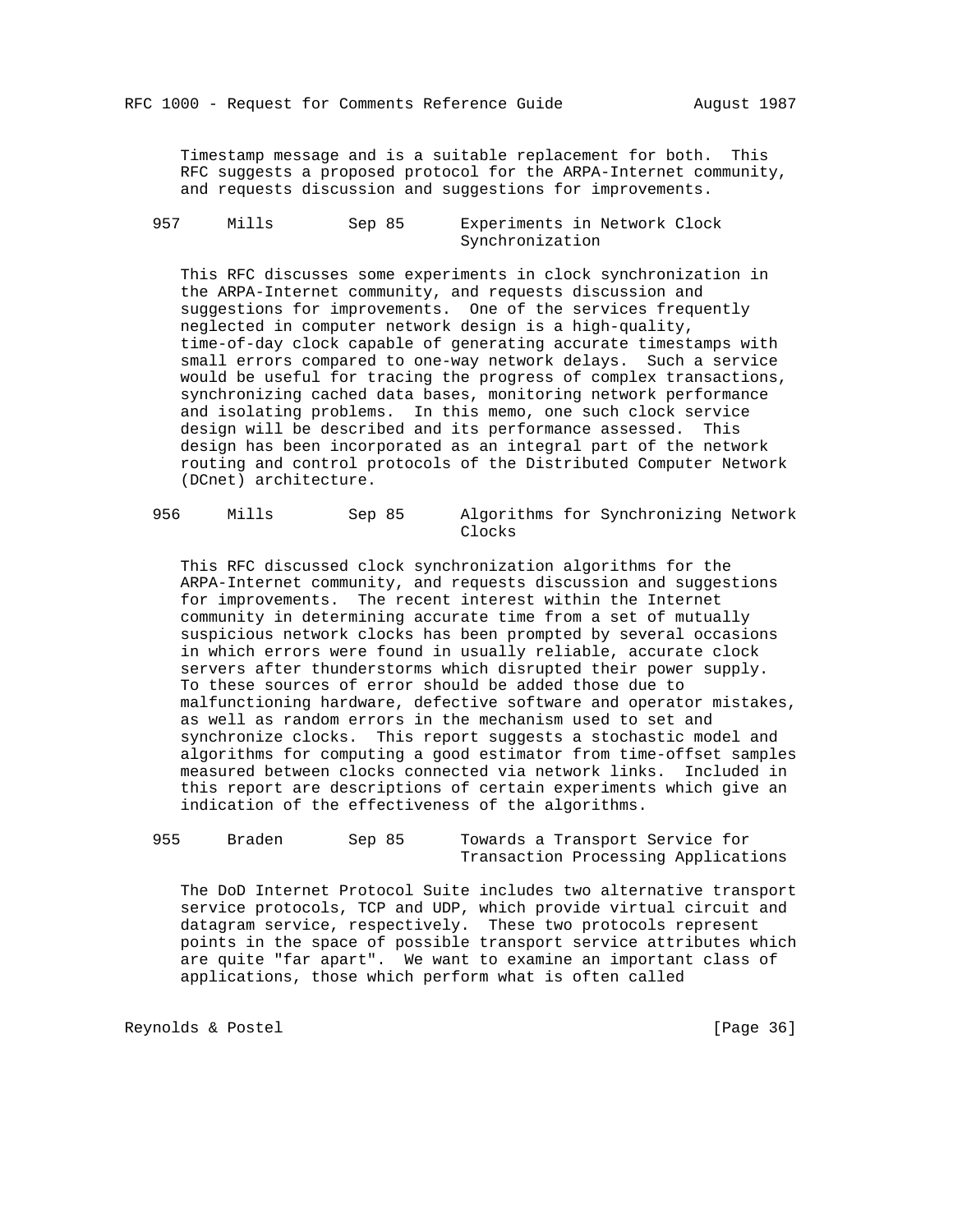"transaction processing". We will see that the communication needs for these applications fall into the gap "between" TCP and UDP -- neither protocol is very appropriate.

954 Harrenstien Oct 85 NICNAME/WHOIS

 This RFC is the official specification of the NICNAME/WHOIS protocol. This memo describes the protocol and the service. This is an update of RFC 812. Obsoletes RFC 812.

953 Harrenstien Oct 85 Hostname Server

 This RFC is the official specification of the Hostname Server Protocol. This edition of the specification includes minor revisions to RFC 811 which brings it up to date. Obsoletes RFC 811.

 952 Harrenstien Oct 85 DoD Internet Host Table Specification

 This RFC is the official specification of the format of the Internet Host Table. This edition of the specification includes minor revisions to RFC 810 which brings it up to date. Obsoletes RFCs 810, 608.

951 Croft Sep 85 Bootstrap Protocol (BOOTP)

 This RFC describes an IP/UDP bootstrap protocol (BOOTP) which allows a diskless client machine to discover its own IP address, the address of a server host, and the name of a file to be loaded into memory and executed. The bootstrap operation can be thought of as consisting of TWO PHASES. This RFC describes the first phase, which could be labeled 'address determination and bootfile selection'. After this address and filename information is obtained, control passes to the second phase of the bootstrap where a file transfer occurs. The file transfer will typically use the TFTP protocol, since it is intended that both phases reside in PROM on the client. However BOOTP could also work with other protocols such as SFTP or FTP. This RFC suggests a proposed protocol for the ARPA-Internet community, and requests discussion and suggestions for improvements.

 950 Mogul Aug 85 Internet Standard Subnetting Procedure

 This memo discusses the utility of "subnets" of Internet networks, which are logically visible sub-sections of a single Internet network. For administrative or technical reasons, many organizations have chosen to divide one Internet network into

Reynolds & Postel [Page 37]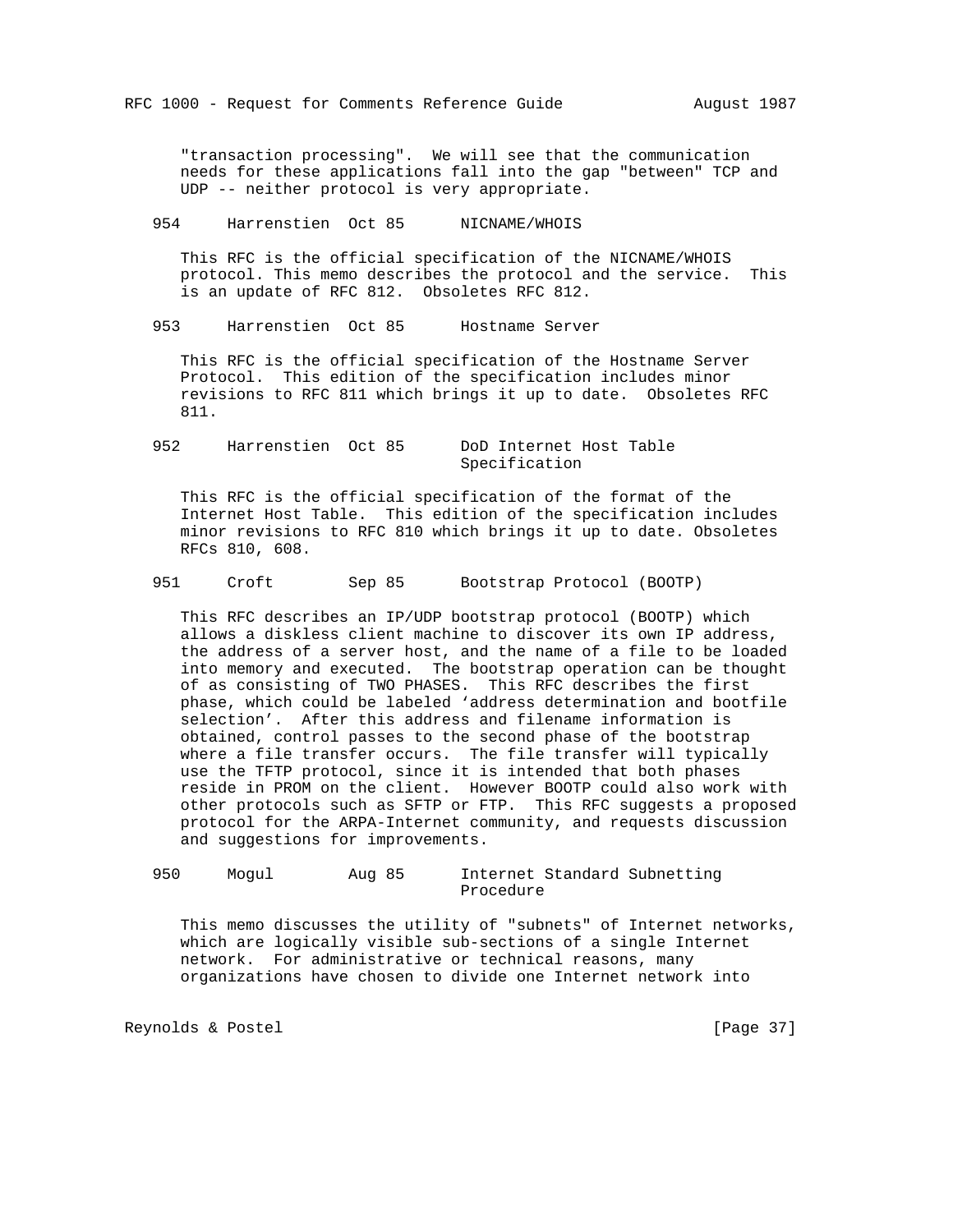several subnets, instead of acquiring a set of Internet network numbers. This memo specifies procedures for the use of subnets. These procedures are for hosts (e.g., workstations). The procedures used in and between subnet gateways are not fully described. Important motivation and background information for a subnetting standard is provided in RFC-940. This RFC specifies a protocol for the ARPA-Internet community. If subnetting is implemented it is strongly recommended that these procedures be followed.

949 Padlipsky Jul 85 FTP Unique-Named Store Command

 There are various contexts in which it would be desirable to have an FTP command that had the effect of the present STOR but rather than requiring the sender to specify a file name istead caused the resultant file to have a unique name relative to the current directory.

 This RFC proposes an extension to the File Transfer Protocol for the ARPA-Internet community, and requests discussion and suggestions for improvements.

 948 Winston Jun 85 Two Methods for the Transmission of IP Datagrams Over IEEE 802.3 Networks

 This memo describes two methods of encapsulating Internet Protocol (IP) datagrams on an IEEE 802.3 network.

| 947 | Lebowitz | Jun 85 | Multi-Network Broadcasting Within |
|-----|----------|--------|-----------------------------------|
|     |          |        | the Internet                      |

 This RFC describes the extension of a network's broadcast domain to include more than one physical network through the use of a broadcast packet repeater.

 946 Nedved May 85 Telnet Terminal Location Number Option

 Many systems provide a mechanism for finding out where a user is logged in from usually including information about telephone extension and office occupants names. The information is useful for physically locating people and/or calling them on the phone. In 1982 CMU designed and implemented a terminal location database and modified existing network software to handle a 64-bit number called the Terminal Location Number (or TTYLOC). It now seems appropriate to incorporate this mechanism into the TCP-based network protocol family. The mechanism is not viewed as a replacement for the Terminal Location Telnet Option

Reynolds & Postel [Page 38]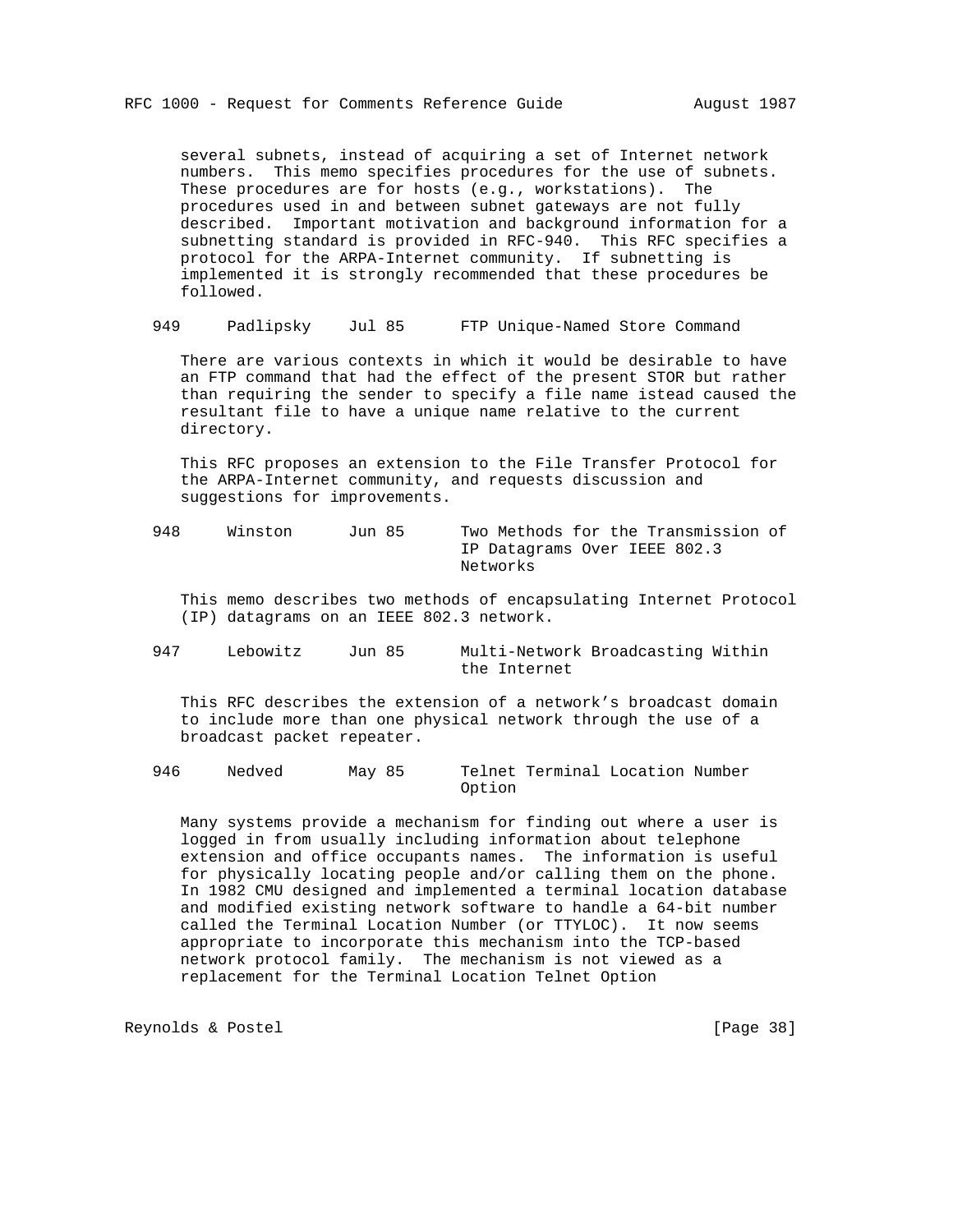(SEND-LOCATION) but as a shorthand mechansim for communicating terminal location information between hosts in a localized community. This RFC proposes a new option for Telnet for the ARPA-Internet community, and requests discussion and suggestions for improvements.

945 Postel May 85 A DoD Statement on the NRC Report

 In May 1983, the National Research Council (NRC) was asked jointly by the DoD and NBS to study the issues and recommend a course of action. The final report of the NRC committee was published in February 1985 (see RFC-942). The enclosed letter is from Donald C. Latham (ASDC3I) to DCA transmitting the NRC report and requesting specific actions relative to the recommendations of the report.

 This RFC reproduces a letter from the Assistant Secretary of Defense for Command, Control, Communications, and Intelligence (ASDC3I) to the Director of the Defense Communications Agency (DCA). This letter is distributed for information only.

944 Reynolds Apr 85 Official ARPA-Internet Protocols

This RFC has been replaced by RFC 991.

943 Reynolds Apr 85 Assigned Numbers

This RFC has been replaced by RFCs 997 and 990.

 942 NRC Feb 85 Transport Protocols for Department of Defense Data Networks

 This RFC reproduces the National Research Council report resulting from a study of the DoD Internet Protocol (IP) and Transmission Control Protocol (TCP) in comparison with the ISO Internet Protocol (ISO-IP) and Transport Protocol level 4 (TP-4).

 941 ISO Apr 85 Addendum to the Network Service Definition Covering Network Layer Addressing

 This Addendum to the Network Service Definition Standard, ISO 8348, defines the abstract syntax and semantics of the Network Address (Network Service Access Point Address). The Network Address defined in this Addendum is the address that appears in the primitives of the connection-mode Network Service as the calling address, called address, and responding address parameters, and in the primitives of the connectionless-mode Network Service as the source address and destination address parameters.

Reynolds & Postel [Page 39]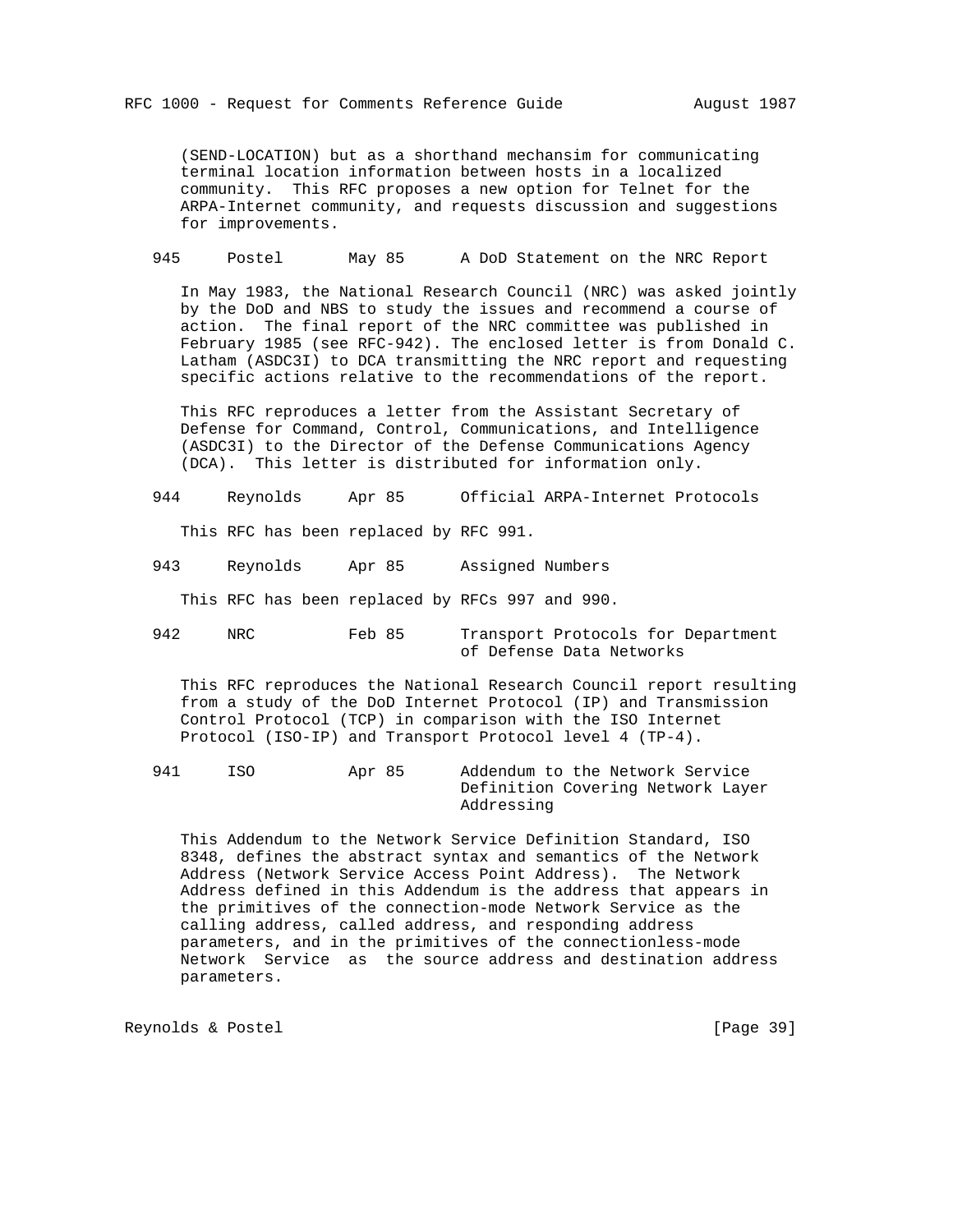This document is distributed as an RFC for information only. It does not specify a standard for the ARPA-Internet.

 940 GADS Apr 85 Toward an Internet Standard Scheme for Subnetting

 Several sites now contain a complex of local links connected to the Internet via a gateway. The details of the internal connectivity are of little interest to the rest of the Internet. One way of organizing these local complexes of links is to use the same strategy as the Internet uses to organize networks, that is, to declare each link to be an entity (like a network) and to interconnect the links with devices that perform routing functions (like gateways). This general scheme is called subnetting, the individual links are called subnets, and the connecting devices are called subgateways (or bridges, or gateways). This RFC discusses standardizing the protocol used in subnetted environments in the ARPA-Internet. Distribution of this memo is unlimited. The author of this RFC is the Gateway Algorithms and Data Structures (GADS) Task Force, chaired by David L. Mills.

 939 NRC Feb 85 Executive Summary of the NRC Report on Transport Protocols for Department of Defense Data Networks

 This RFC reproduces the material from the "front pages" of the National Research Council report resulting from a study of the DOD Internet Protocol (IP) and Transmission Control Protocol (TCP) in comparison with the ISO Internet Protocol (ISO-IP) and Transport Protocol level 4 (TP-4). The point of this RFC is to make the text of the Executive Summary widely available in a timely way. The order of presentation has been altered, and the pagination changed.

 938 Miller Feb 85 Internet Reliable Transaction Protocol Functional and Interface Specification

 This RFC is being distributed to members of the DARPA research community in order to solicit their reactions to the proposals contained in it. While the issues discussed may not be directly relevant to the research problems of the DARPA community, they may be interesting to a number of researchers and implementors. This RFC suggests a proposed protocol for the ARPA-Internet community, and requests discussion and suggestions for improvements.

Reynolds & Postel [Page 40]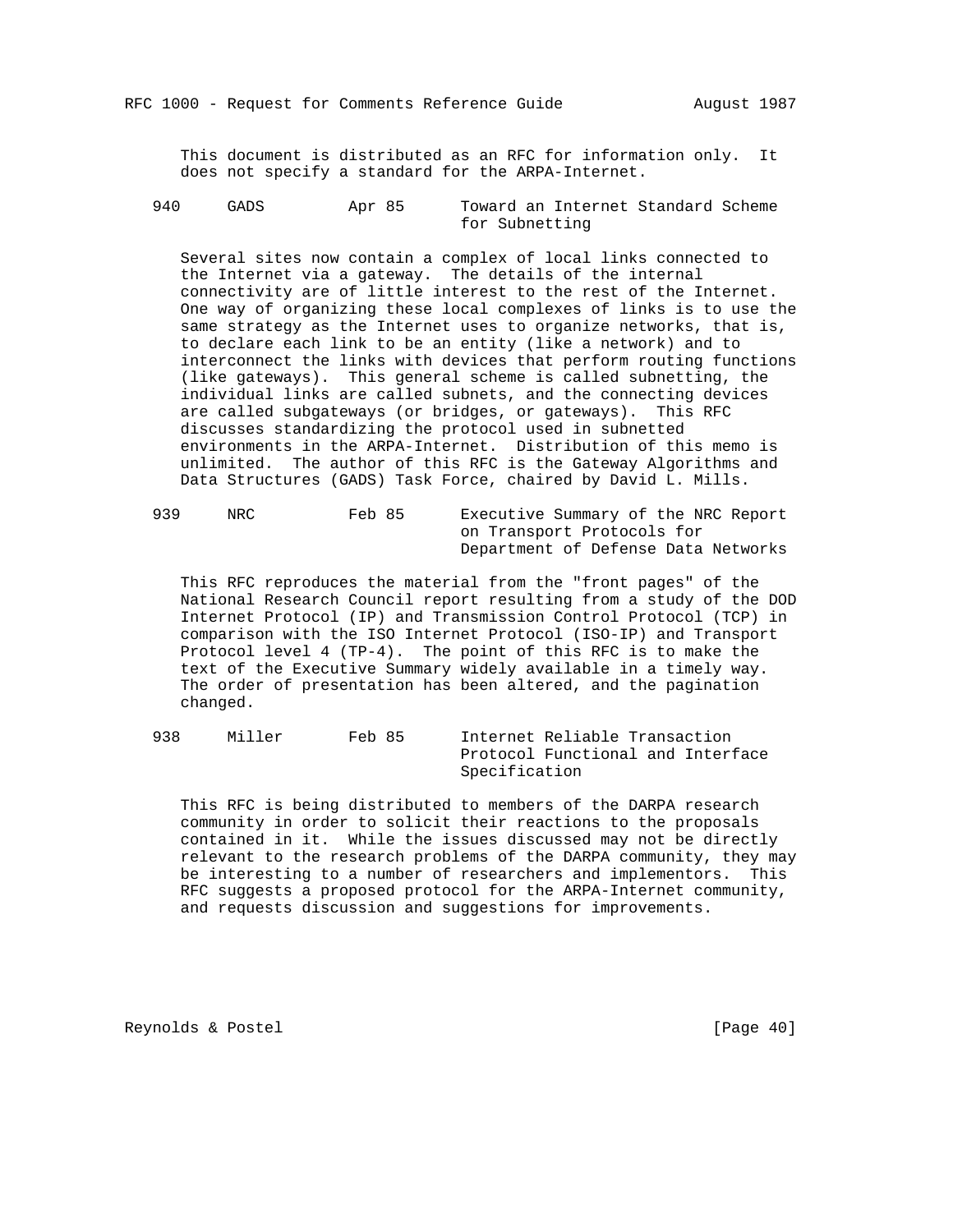937 Reynolds Feb 85 Post Office Protocol - Version 2

 This RFC suggests a simple method for workstations to dynamically access mail from a mailbox server. This RFC specifies a proposed protocol for the ARPA-Internet community, and requests discussion and suggestions for improvement. This memo is a revision of RFC 918.

 936 Karels Feb 85 Another Internet Subnet Addressing Scheme

 There have been several proposals for schemes to allow the use of a single Internet network number to refer to a collection of physical networks under common administration which are reachable from the rest of the Internet by a common route. Such schemes allow a simplified view of an otherwise complicated topology from hosts and gateways outside of this collection. They allow the complexity of the number and type of these networks, and routing to them, to be localized. Additions and changes in configuration thus cause no detectable change, and no interruption of service, due to slow propagation of routing and other information outside of the local environment. These schemes also simplify the administration of the network, as changes do not require allocation of new network numbers for each new cable installed. This proposal discusses an alternative scheme, one that has been in use at the University of California, Berkeley since April 1984. This RFC suggests a proposed protocol for the ARPA-Internet community, and requests discussion and suggestions for improvements.

935 Robinson Jan 85 Reliable Link Layer Protocols

 This RFC discusses protocols proposed recently in RFCs 914 and 916, and suggests a proposed protocol that could meet the same needs addressed in those memos. The stated need is reliable communication between two programs over a full-duplex, point-to-point communication link, and in particular the RFCs address the need for such communication over an asynchronous link at relatively low speeds. The suggested protocol uses the methods of existing national and international data link layer standards. This RFC suggests a proposed protocol for the ARPA-Internet community, and requests discussion and suggestions for improvements.

| 934 | Rose | Jan 85 |               | Proposed Standard for Message |  |
|-----|------|--------|---------------|-------------------------------|--|
|     |      |        | Encapsulation |                               |  |

 This memo concerns itself with message forwarding. Forwarding can be thought of as encapsulating one or more messages inside

Reynolds & Postel [Page 41]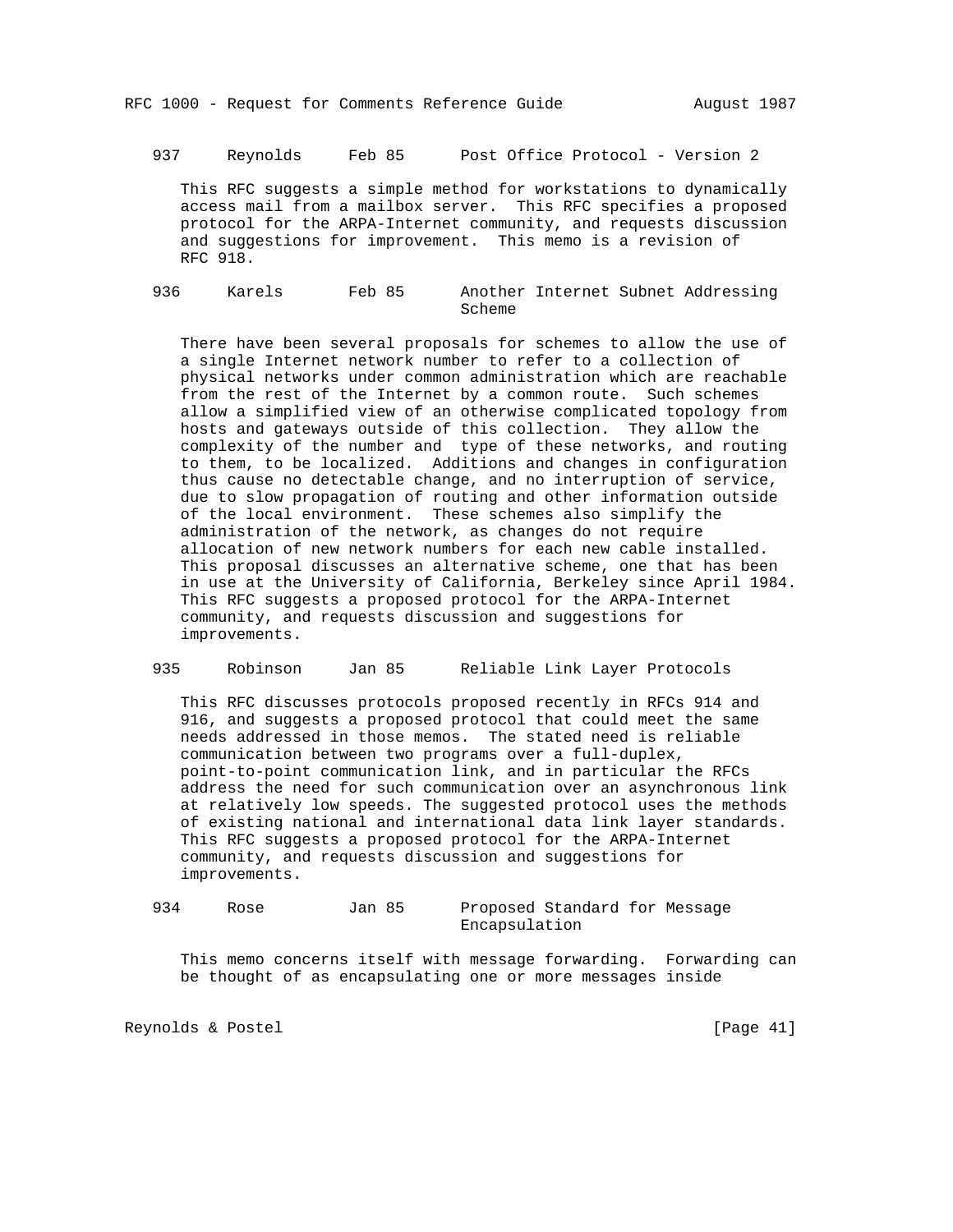another. Although this is useful for transfer of past correspondence to new recipients, without a decapsulation process (which this memo terms "bursting"), the forwarded messages are of little use to the recipients because they can not be distributed, forwarded, replied-to, or otherwise processed as separate individual messages. In order to burst a message it is necessary to know how the component messages were encapsulated in the draft. At present there is no unambiguous standard for interest group digests. This RFC proposes a proposed protocol for the ARPA-Internet community, and requests discussion and suggestions for improvements.

933 Silverman Jan 85 Output Marking Telnet Option

 This proposed option would allow a Server-Telnet to send a banner to a User-Telnet so that this banner would be displayed on the workstation screen independently of the application software running in the Server-Telnet.

932 Clark Jan 85 A Subnetwork Addressing Scheme

 This RFC proposes an alternative addressing scheme for subnets which, in most cases, requires no modification to host software whatsoever. The drawbacks of this scheme are that the total number of subnets in any one network are limited, and that modification is required to all gateways.

931 StJohns Jan 85 Authentication Server

 This RFC suggests a proposed protocol for the ARPA-Internet community, and requests discussion and suggestions for improvements. This is the second draft of this proposal (superseding RFC 912) and incorporates a more formal description of the syntax for the request and response dialog, as well as a change to specify the type of user identification returned.

930 Solomon Jan 85 Telnet Terminal Type Option

 This RFC specifies a standard for the ARPA-Internet community. Hosts on the ARPA-Internet that exchange terminal type information within the Telnet protocol are expected to adopt and implement this standard. Distribution of this memo is unlimited. This standard supersedes RFC 884. The only change is to specify that the TERMINAL-TYPE IS sub-negotiation should be sent only in response to the TERMINAL-TYPE SEND sub-negotiation.

Reynolds & Postel [Page 42]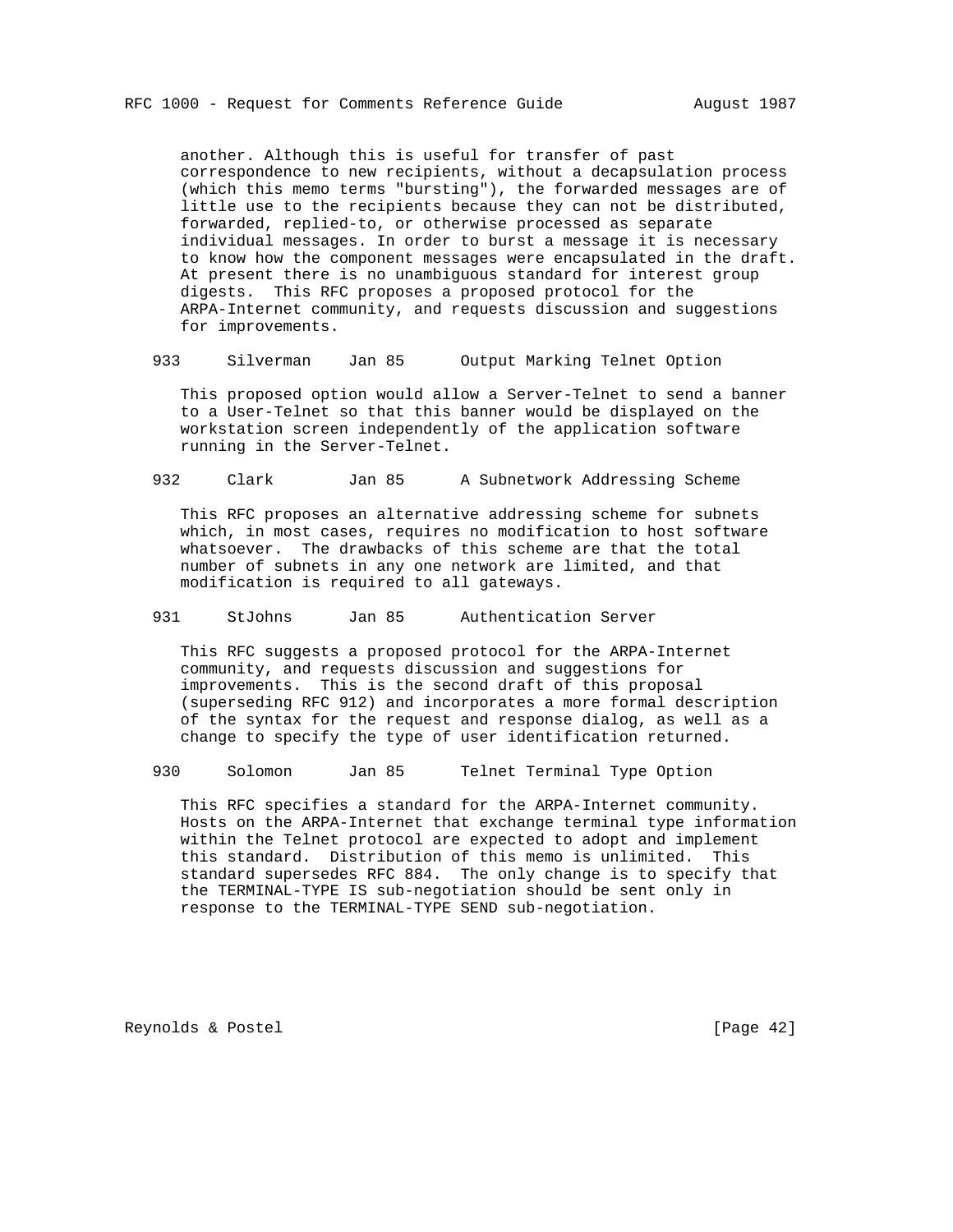929 Lilienkamp Dec 84 Proposed Host-Front End Protocol

 The Host-Front End Protocol introduced in RFC 928 is described in detail in this memo. The first order of business is to declare that THIS IS A PROPOSAL, NOT A FINAL STANDARD, and the second order of business is to request that any readers of these documents who are able to do test implementations (a) do so and (b) coordinate their efforts with the author. This RFC suggests a proposed protocol for the ARPA-Internet community, and requests discussion and suggestions for improvements.

```
 928 Padlipsky Dec 84 Introduction to Proposed DOD
                  Standard H-FP
```
 The broad outline of the Host-Front End Protocol introduced here and described in RFC 929 is the result of the deliberations of a number of experienced H-FP designers, who sat as a committee of the DoD Protocol Standards Technical Panel. It is the intent of the designers that the protocol be subjected to multiple test implementations and probable iteration before being agreed upon as any sort of "standard". Therefore, the first order of business is to declare that THIS IS A PROPOSAL, NOT A FINAL STANDARD, and the second order of business is to request that any readers of these documents who are able to do test implementations (a) do so and (b) coordinate their efforts with the author. This RFC suggests a proposed protocol for the ARPA-Internet community, and requests discussion and suggestions for improvements.

## 927 Anderson Dec 84 TACACS User Identification Telnet Option

 The following is the description of a Telnet option designed to facilitate double login avoidance. It is intended primarily for TAC connections to target hosts on behalf of TAC users, but it can be used between any two consenting hosts. For example, all hosts at one site (e.g., BBN) can use this option to avoid double login when TELNETing to one another.

 This RFC suggests a proposed protocol for the ARPA-Internet community, and requests discussion and suggestions for improvements.

 926 ISO Dec 84 Protocol for Providing the Connectionless-Mode Network Services

 This note is the draft ISO protocol roughly similar to the DoD Internet Protocol. This document has been prepared by retyping the text of ISO DIS 8473 of May 1984, which is currently undergoing voting within ISO as a Draft International Standard

Reynolds & Postel [Page 43]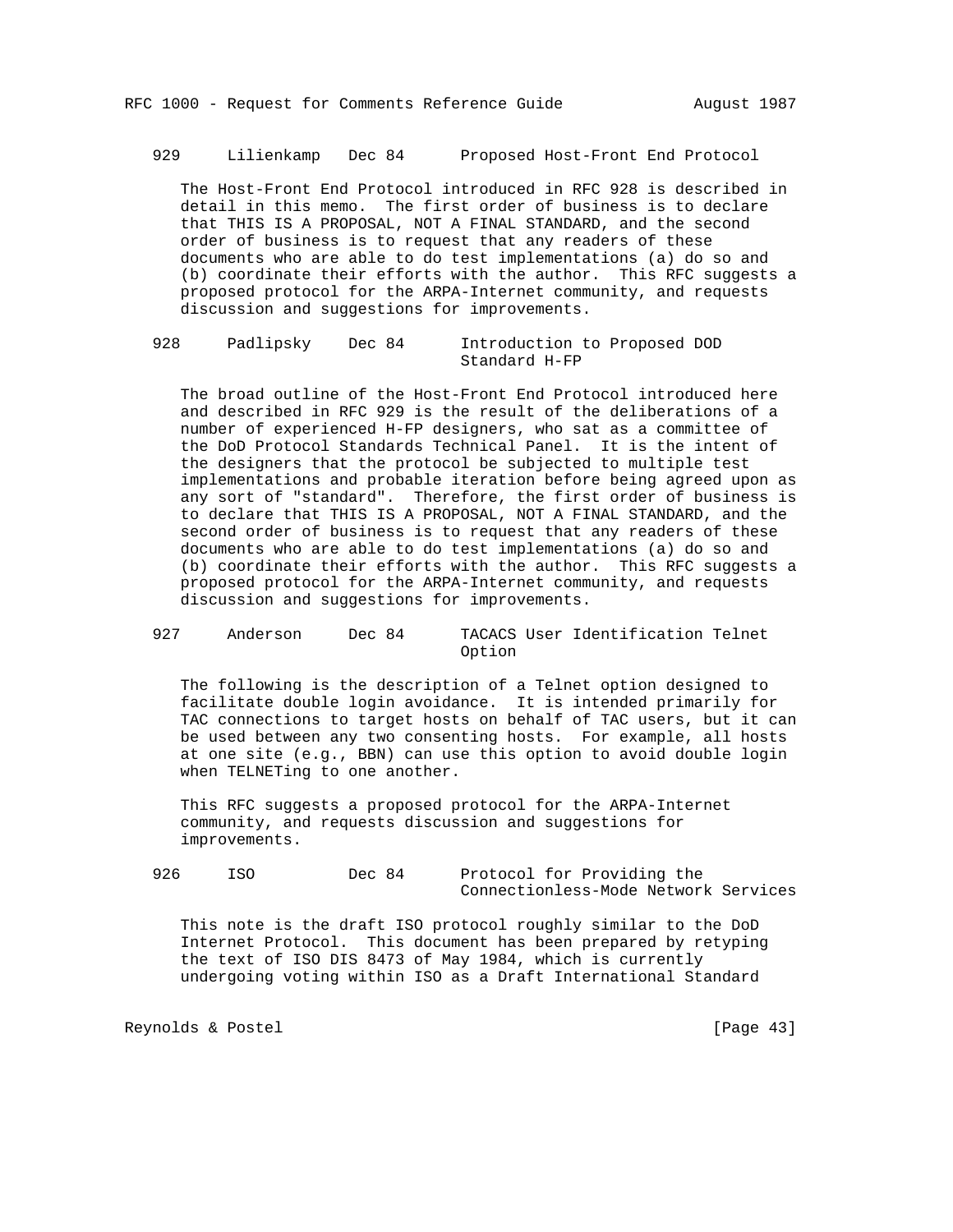(DIS). This document is distributed as an RFC for information only. It does not specify a standard for the ARPA-Internet.

925 Postel Oct 84 Multi-LAN Address Resolution

 The problem of treating a set of local area networks (LANs) as one Internet network has generated some interest and concern. It is inappropriate to give each LAN within a site a distinct ARPA-Internet network number. It is desirable to hide the details of the interconnections between the LANs within a site from people, gateways, and hosts outside the site. The question arises on how to best do this, and even how to do it at all. In RFC 917, Jeffery Mogul makes a case for the use of "explicit subnets" in a multi-LAN environment. The explicit subnet scheme is a call to recursively apply the mechanisms the ARPA-Internet uses to manage networks to the problem of managing LANs within one network. In this note I urge another approach: the use of "transparent subnets" supported by a multi-LAN extension of the Address Resolution Protocol. This RFC suggests a proposed protocol for the ARPA-Internet community, and requests discussion and suggestions for improvements.

924 Reynolds Oct 84 Official ARPA-Internet Protocols

This RFC has been replaced by RFC 991.

923 Reynolds Oct 84 Assigned Numbers

This RFC has been replaced by RFCs 997 and 990.

 922 Mogul Oct 84 Broadcasting Internet Datagrams in the Presence of Subnets

 We propose simple rules for broadcasting Internet datagrams on local networks that support broadcast, for addressing broadcasts, and for how gateways should handle them.

 This RFC suggests a proposed protocol for the ARPA-Internet community, and requests discussion and suggestions for improvements.

 921 Postel Oct 84 Domain Name System Implementation Schedule - Revised

 This memo is a policy statement on the implementation of the Domain Style Naming System in the ARPA-Internet. This memo is an update of RFC 881, and RFC 897. This is an official policy statement of the IAB and the DARPA. The intent of this memo is to detail the schedule for the implementation for the Domain Style

Reynolds & Postel [Page 44]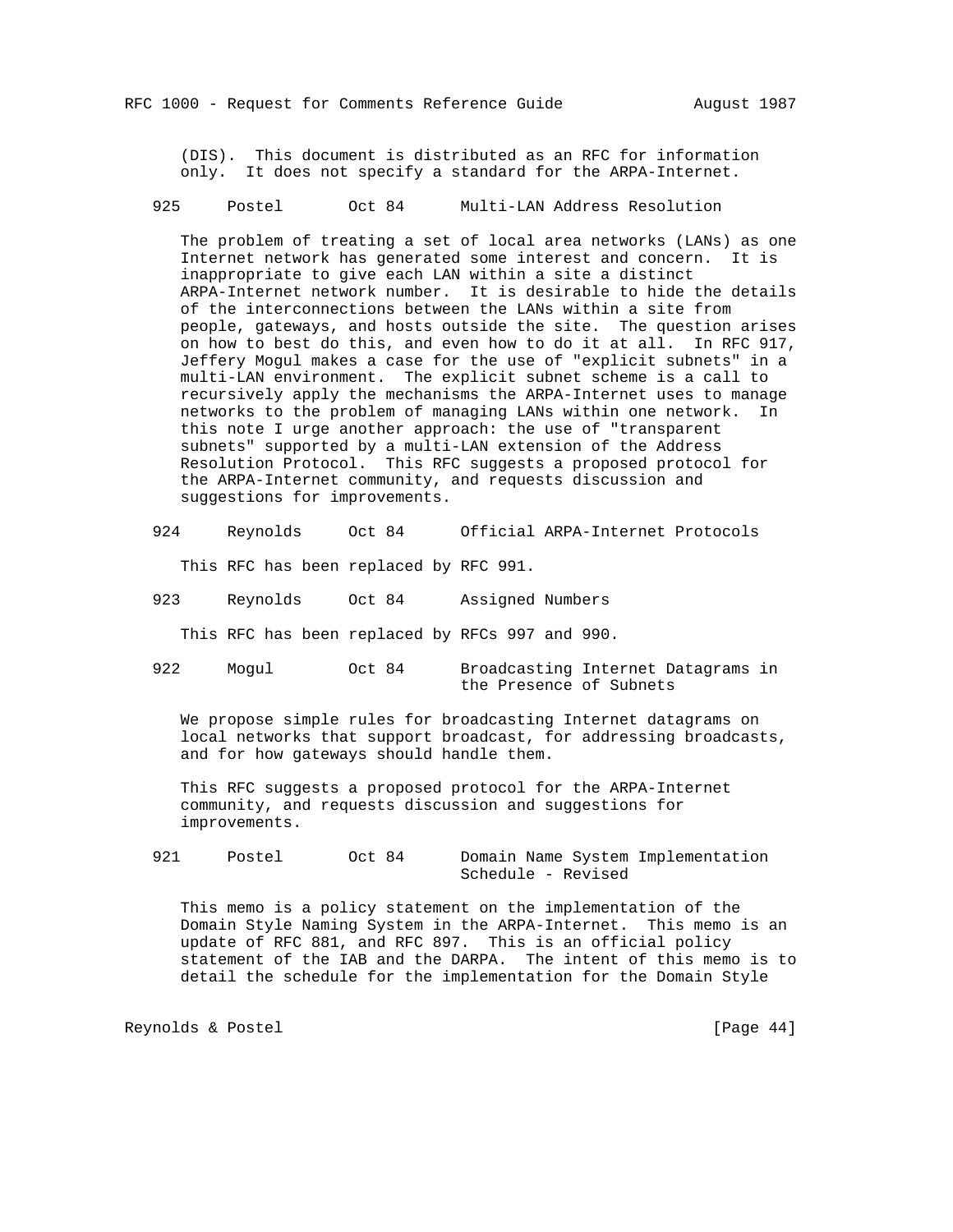Naming System. The explanation of how this system works is to be found in the references.

920 Postel Oct 84 Domain Requirements

 This memo states the requirements on establishing a Domain, and introduces the limited set of top level domains. This memo is a policy statement on the requirements of establishing a new domain in the ARPA-Internet and the DARPA research community. This is an official policy statement of the IAB and the DARPA.

919 Mogul Oct 84 Broadcasting Internet Datagrams

 This RFC proposes simple rules for broadcasting Internet datagrams on local networks that support broadcast, for addressing broadcasts, and for how gateways should handle them. This RFC suggests a proposed protocol for the ARPA-Internet community, and requests discussion and suggestions for improvements.

918 Reynolds Oct 84 Post Office Protocol (POP)

Updated by RFC 937.

917 Mogul Oct 84 Internet Subnets

 This memo discusses subnets and proposes procedures for the use of subnets, including approaches to solving the problems that arise, particularly that of routing. A subnet of an Internet network is a logically visible sub-section of a single Internet network. For administrative or technical reasons, many organizations have chosen to divide one Internet network into several subnets, instead of acquiring a set of Internet network numbers. This RFC suggests a proposed protocol for the ARPA-Internet community, and requests discussion and suggestions for improvements.

 916 Finn Oct 84 Reliable Asynchronous Transfer Protocol (RATP)

 This paper proposes and specifies a protocol which allows two programs to reliably communicate over a communication link. It ensures that the data entering one end of the link if received arrives at the other end intact and unaltered. The protocol, named RATP, is designed to operate over a full duplex point-to-point connection. It contains some features which tailor it to the RS-232 links now in common use.

 This RFC suggests a proposed protocol for the ARPA-Internet community, and requests discussion and suggestions for improvements.

Reynolds & Postel [Page 45]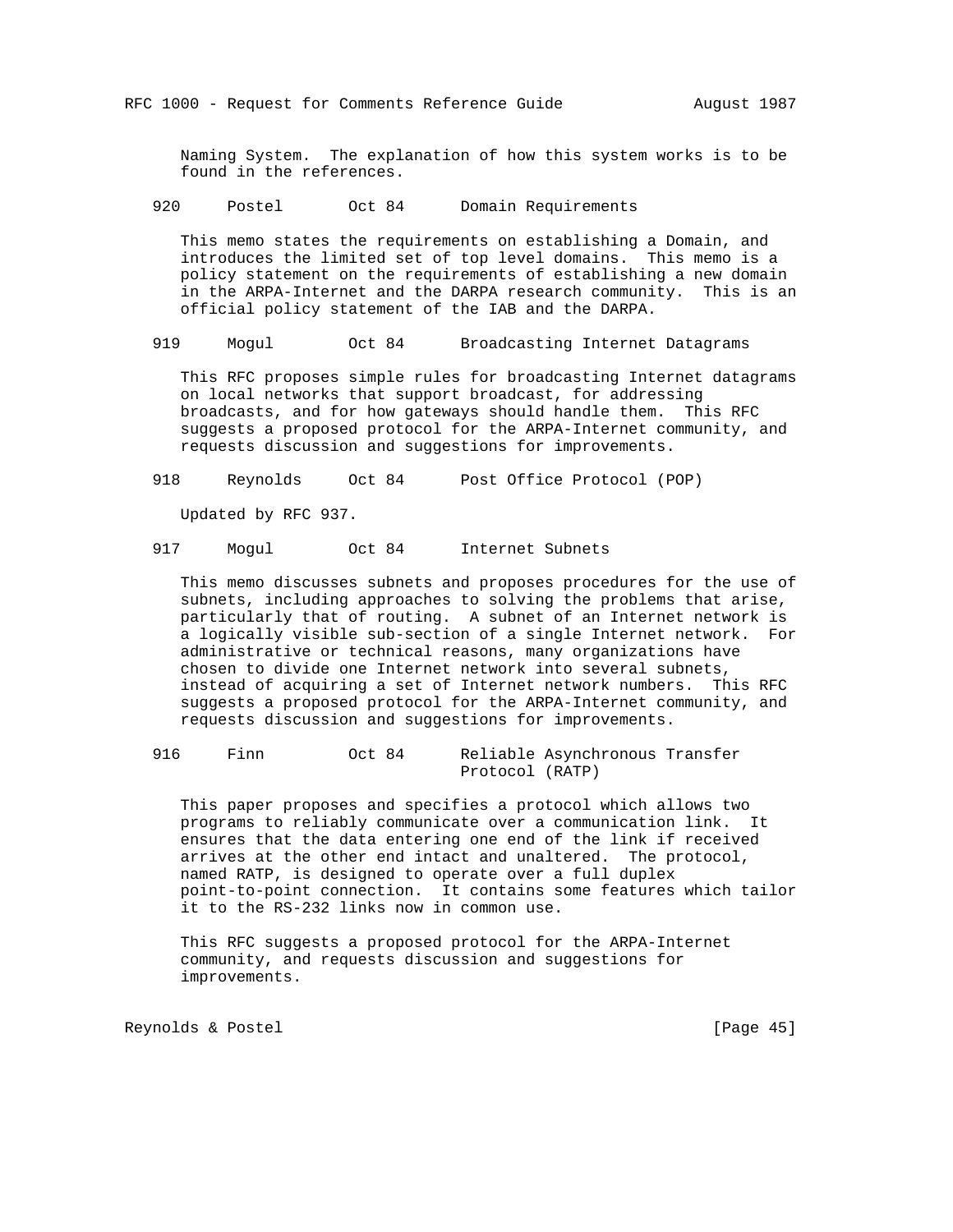## 915 Elvy Dec 84 Network Mail Path Service

 The network mail path service fills the current need of people to determine mailbox addresses for hosts that are not part of the ARPA-Internet but can be reached by one or more relay hosts that have Unix to Unix Copy (UUCP) mail, CSNET mail, MAILNET mail, BITNET mail, etc. Anyone can use the service if they have TCP/TELENET to one of the hosts with a mail path server. This RFC proposes a new service for the ARPA-Internet community and requests discussion and suggestions for improvements.

914 Farber Sep 84 A Thinwire Protocol

 This document focuses discussion on the particular problems in the ARPA-Internet of low speed network interconnection with personal computers, and possible methods of solution. None of the proposed solutions in this document are intended as standards for the ARPA-Internet. Rather, it is hoped that a general consensus will emerge as to the appropriate solution to the problems, leading eventually to the adoption of standards.

913 Lottor Sep 84 Simple File Transfer Protocol

 This memo describes a proposed Simple File Transfer Protocol (SFTP). It fills the need of people wanting a protocol that is more useful than TFTP but easier to implement (and less powerful) than FTP. SFTP supports user access control, file transfers, directory listing, directory changing, file renaming, and deleting. Discussion of this proposal is encouraged, and suggestions for improvements may be sent to the author.

## 912 StJohns Sep 84 Authentication Service

 This memo describes a proposed authentication protocol for verifying the identity of a user of a TCP connection. Given a TCP port number pair, it returns a character string which identifies the owner of that connection on the server's system. Suggested uses include automatic identification and verification of a user during an FTP session, additional verification of a TAC dial up user, and access verification for a generalized network file server.

911 Kirton Aug 84 EGP Gateway under Berkeley Unix 4.2

 This memo describes an implementation of the Exterior Gateway Protocol (EGP) (in that sense it is a status report). The memo also discusses some possible extentions and some design issues (in that sense it is an invitation for further discussion).

Reynolds & Postel [Page 46]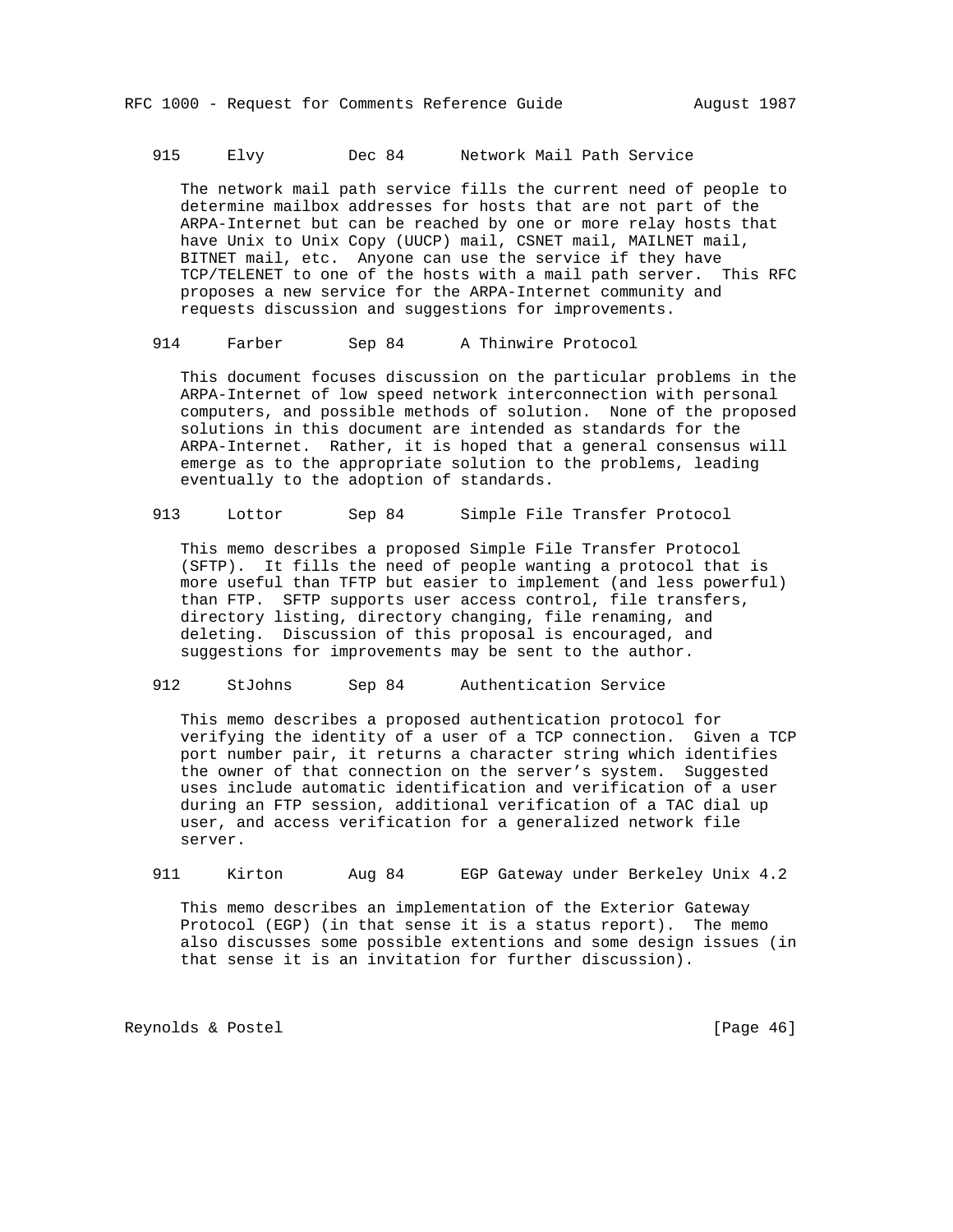910 Forsdick Aug 84 Multimedia Mail Meeting Notes

 This memo is a report on a meeting about the experimental multimedia mail system (and in a sense a status report on that experiment). The meeting was held at Bolt Beranek and Newman on 23-24 July 1984 to discuss recent progress by groups who are building multimedia mail systems and to discuss a variety of issues related to the further development of multimedia systems. Representatives were present from BBN, ISI, SRI and Linkabit. Distribution of this memo is unlimited.

909 Welles Jul 84 Loader Debugger Protocol

 The Loader Debugger Protocol (LDP) is an application layer protocol for loading, dumping, and debugging target machines from hosts in a network environment. This RFC specifies a proposed protocol for the ARPA-Internet and DARPA research community, and requests discussion and suggestions for improvements.

908 Velten Jul 84 Reliable Data Protocol

 The Reliable Data Protocol (RDP) is designed to provide a reliable data transport service for packet-based applications. This RFC specifies a proposed protocol for the ARPA-Internet and DARPA research community, and requests discussion and suggestions for improvemts.

907 Storch Jul 84 Host Access Protocol Specification

 This document specifies the Host Access Protocol (HAP). Although HAP was originally designed as the network-access level protocol for the DARPA/DCA sponsored Wideband Packet Satellite Network, it is intended that it evolve into a standard interface SATNET and TACNET (aka MATNET) as well as the Wideband Network. HAP is an experimental protocol, and will undergo further revision as new capabilities are added and/or different satellite networks are suported. Implementations of HAP should be performed in coordination with satellite network development and operations personnel.

906 Finlayson Jun 84 Bootstrap Loading Using TFTP

 It is often convenient to be able to bootstrap a computer system from a communications network. This RFC proposes the use of the IP/TFTP protocol for bootstrap loading in this case.

Reynolds & Postel [Page 47]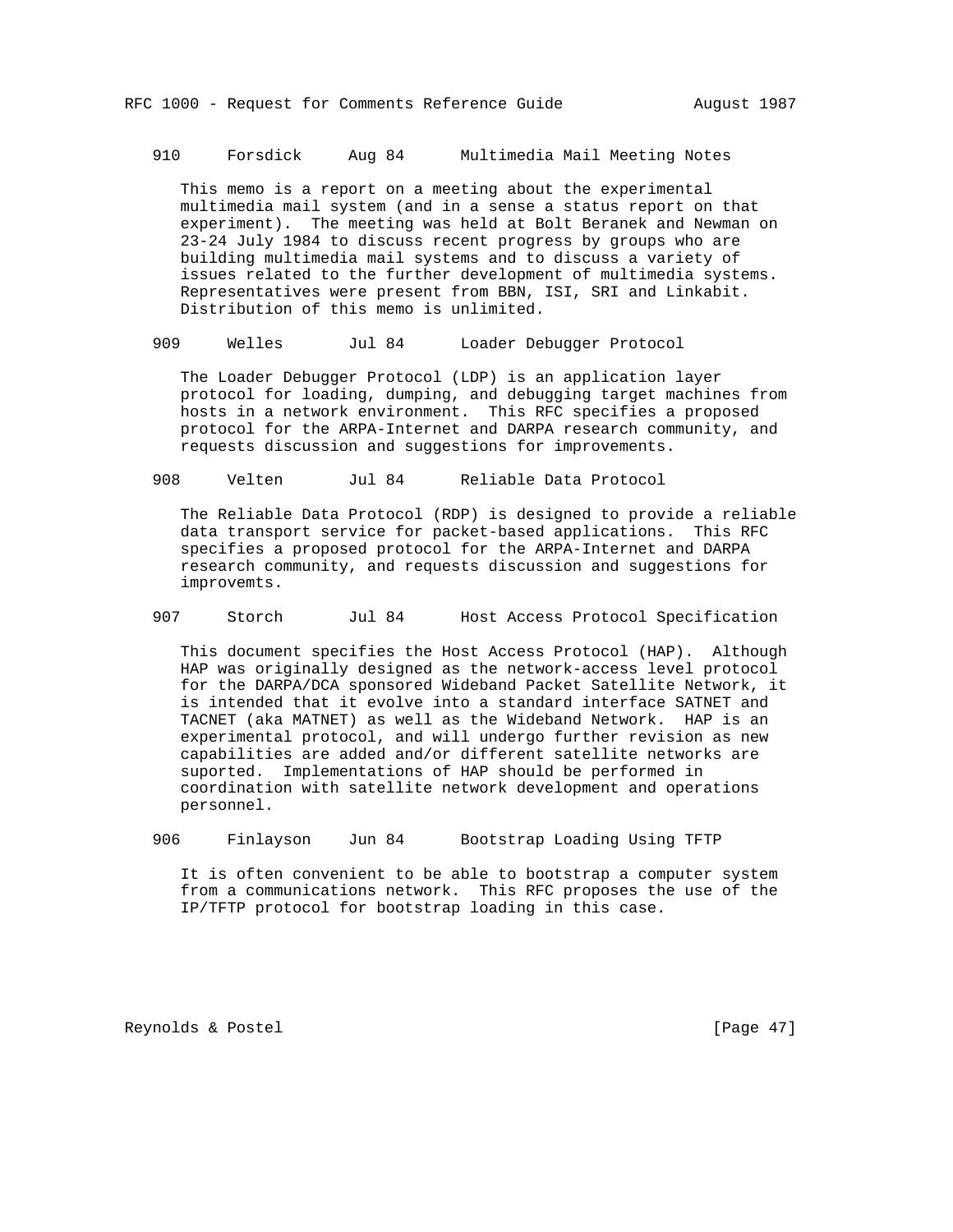905 ISO Apr 84 ISO Transport Protocol Specification (ISO DP 8073)

 This is the current specification of the ISO Transport Protocol. This document is the text of ISO/TC97/SC16/N1576 as corrected by ISO/TC97/SC16/N1695. This is the specification currently being voted on in ISO as a Draft International Standard (DIS). This document is distributed as an RFC for your information only, it does not specify a standard for the ARPA-Internet or DARPA research community. Our thanks to Alex McKenzie of BBN for making this online version available. Please note the size of this document, the file contains 258,729 characters.

 904 Mills Apr 84 Exterior Gateway Protocol Formal Specification

 This is the specification of the Exterior Gateway Protocol (EGP). This memo updates portions of RFC 888 and RFC 827. This RFC specifies an official protocol of the DARPA community for use between gateways of different autonomous systems in the ARPA-Internet.

```
 903 Finlayson Jun 84 A Reverse Address Resolution
                 Protocol
```
 This RFC suggests a method for workstations to dynamically find their protocol address (e.g., their Internet Address), when they know only their hardware address (e.g., their attached physical network address). This RFC specifies a proposed protocol for the ARPA-Internet community, and requests discussion and suggestions for improvement.

902 Postel Jul 84 ARPA-Internet Protocol Policy

 The purpose of this memo is to explain how protocol standards are adopted for the ARPA-Internet and the DARPA research community. There are three important aspects to be discussed: the process, the authority, and the complex relationship between the DARPA community and the DDN community. This memo is a policy statement on how protocols become official standards for the ARPA-Internet and the DARPA research community. This is an official policy statement of the ICCB and the DARPA.

901 Reynolds Jun 84 Official ARPA-Internet Protocols

This RFC has been replaced by RFC 991.

Reynolds & Postel [Page 48]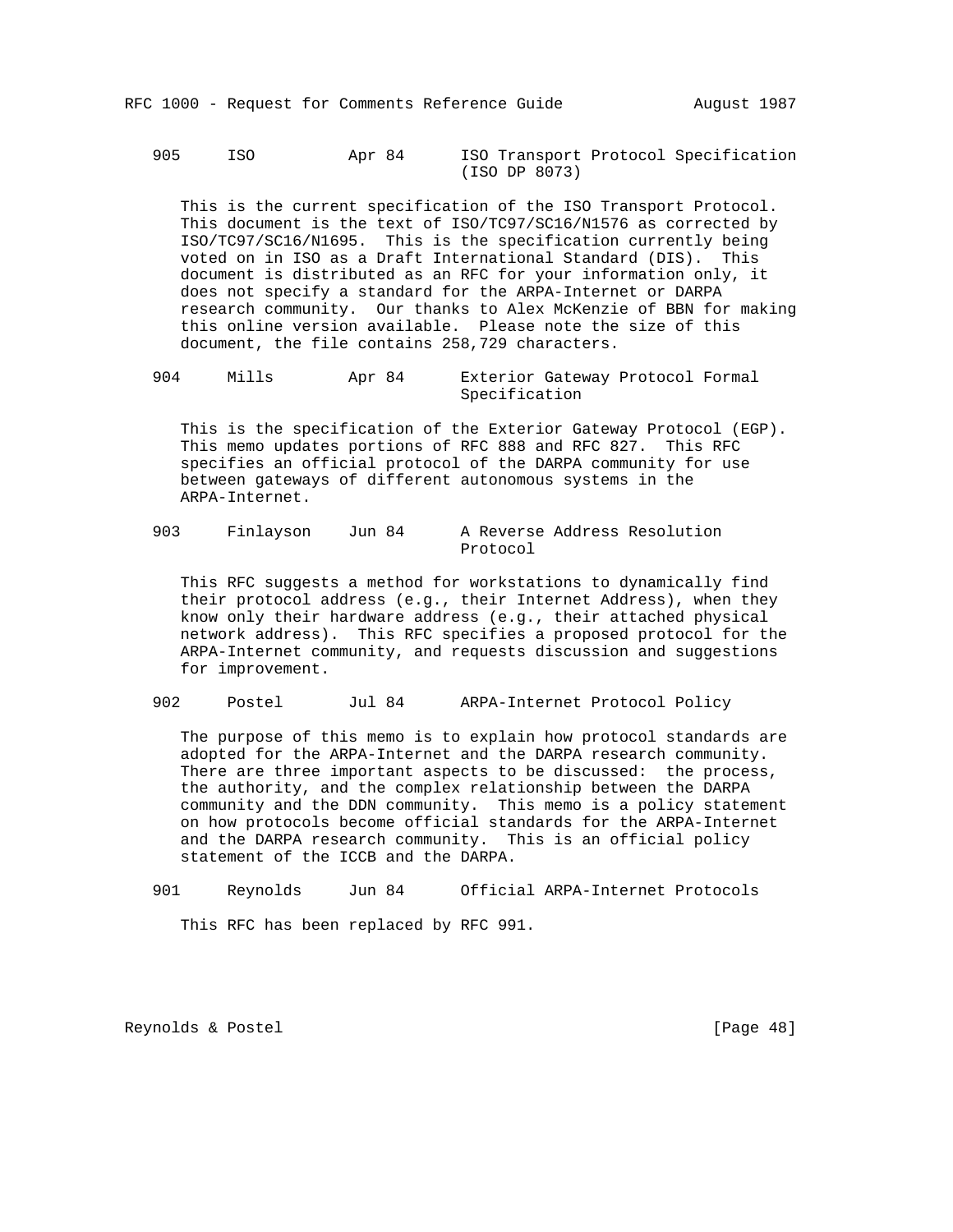900 Reynolds Jun 84 Assigned Numbers

This RFC has been replaced by RFCs 997 and 990.

899 Postel Apr 84 Requests For Comments Summary

A summary of the Request for Comments documents from RFC 800-898.

 898 Hinden Apr 84 Gateway Special Interest Group Meeting Notes

 This memo is a report on the Gateway Special Interest Group Meeting that was held at ISI on 28 and 29 February 1984. Robert Hinden of BBNCC chaired, and Jon Postel of ISI hosted the meeting. Approximately 35 gateway designers and implementors attended. These notes are based on the recollections of Jon Postel and Mike Muuss. Under each topic area are Jon Postel's brief notes, and additional details from Mike Muuss. This memo is a report on the meeting. No conclusions, decisions, or policy statements are documented in this note.

 897 Postel Feb 84 Domain Name System Implementation Schedule

 This memo is a policy statement on the implementation of the Domain Style Naming System in the ARPA-Internet. This memo is a partial update of RFC 881. The intent of this memo is to detail the schedule for the implementation of the Domain Style Naming System. The names of hosts will be changed to Domain style names. Hosts will begin to use Domain style names on 14-Mar-84, and the use of old style names will be completely phased out before 2-May-84. This applies to both the ARPA research hosts and the DDN operational hosts. This is an official policy statement of the ICCB and the DARPA.

 896 Nagle Jan 84 Congestion Control in IP/TCP Internetworks

 This memo discusses some aspects of congestion control in IP/TCP Internetworks. It is intended to stimulate thought and further discussion of this topic. While some specific suggestions are made for improved congestion control implementation, this memo does not specify any standards.

 895 Postel Apr 84 A Standard for the Transmission of IP Datagrams over Experimental Ethernet Networks

This RFC specifies a standard method of encapsulating Internet

Reynolds & Postel **Example 20** (Page 49)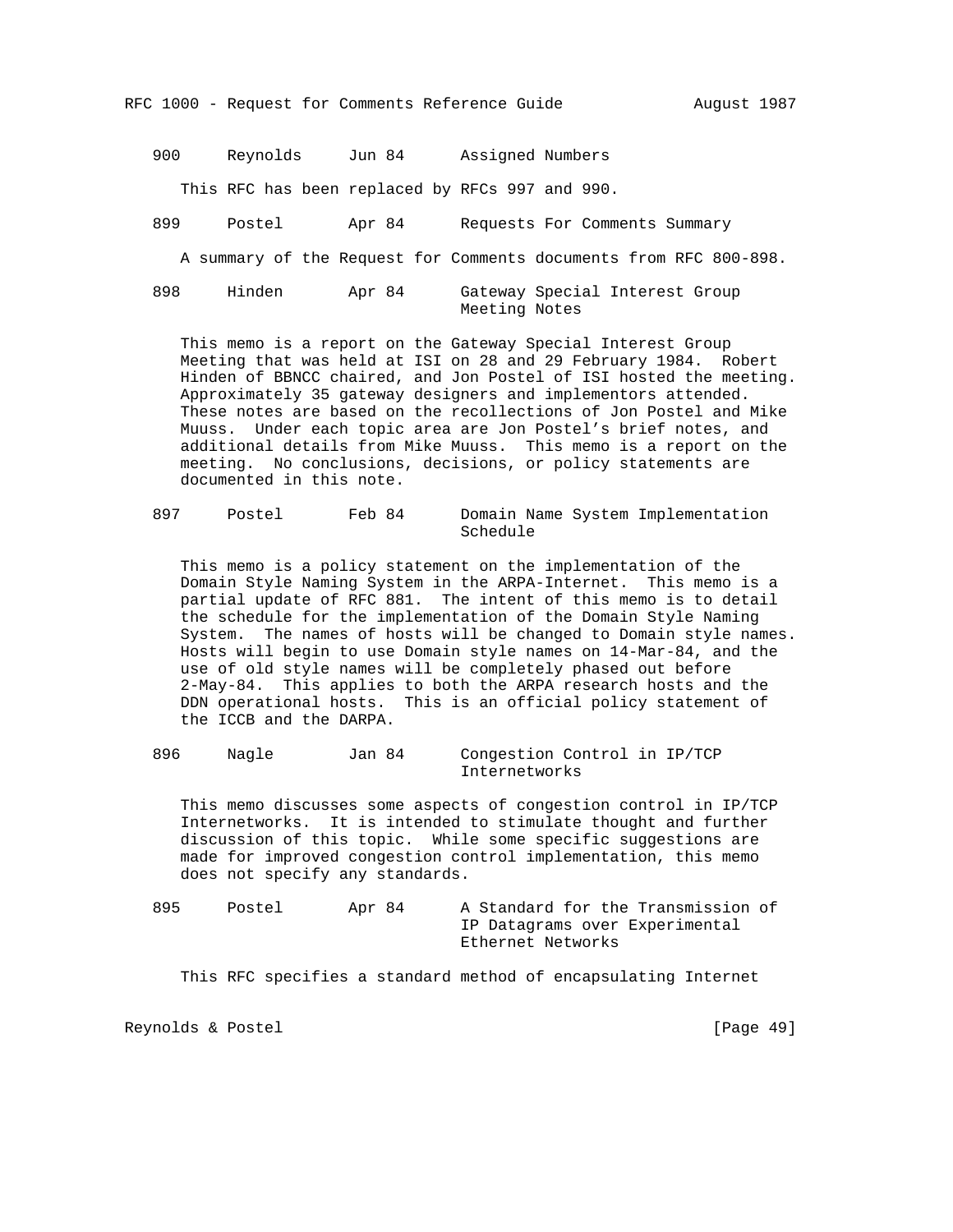Protocol (IP) datagrams on an Experimental Ethernet. This RFC specifies a standard protocol for the ARPA-Internet community.

 894 Hornig Apr 84 A Standard for the Transmission of IP Datagrams over Ethernet Networks

 This RFC specifies a standard method of encapsulating Internet Protocol (IP) datagrams on an Ethernet. This RFC specifies a standard protocol for the ARPA-Internet community.

893 Leffler Apr 84 Trailer Encapsulations

 This RFC discusses the motivation for use of "trailer encapsulations" on local-area networks and describes the implementation of such an encapsulation on various media. This document is for information only. This is NOT an official protocol for the ARPA-Internet community.

892 ISO Dec 83 ISO Transport Protocol Specification

 This is a draft version of the transport protocol being standardized by the ISO. This version also appeared in the ACM SIGCOMM Computer Communication Review (V.12, N.3-4) July-October 1982. This version is now out of date.

891 Mills Dec 83 DCN Local-Network Protocols

 This RFC provides a description of the DCN protocols for maintaining connectivity, routing, and clock information in a local network. These procedures may be of interest to the designers and implementers of other local networks.

 890 Postel Feb 84 Exterior Gateway Protocol Implementation Schedule

 This memo is a policy statement on the implementation of the Exterior Gateway Protocol (EGP) in the ARPA-Internet. This is an official policy statement of ICCB and DARPA. After 1-Aug-84 there shall be no dumb gateways in the Internet. Every gateway must be a member of some autonomous system. Some gateway of each autonomous system must exchange routing information with some gateway of the core autonomous system using the Exterior Gateway Protocol.

889 Mills Dec 83 Internet Delay Experiments

 This memo reports on some measurements of round-trip times in the Internet and suggests some possible improvements to the TCP

Reynolds & Postel [Page 50]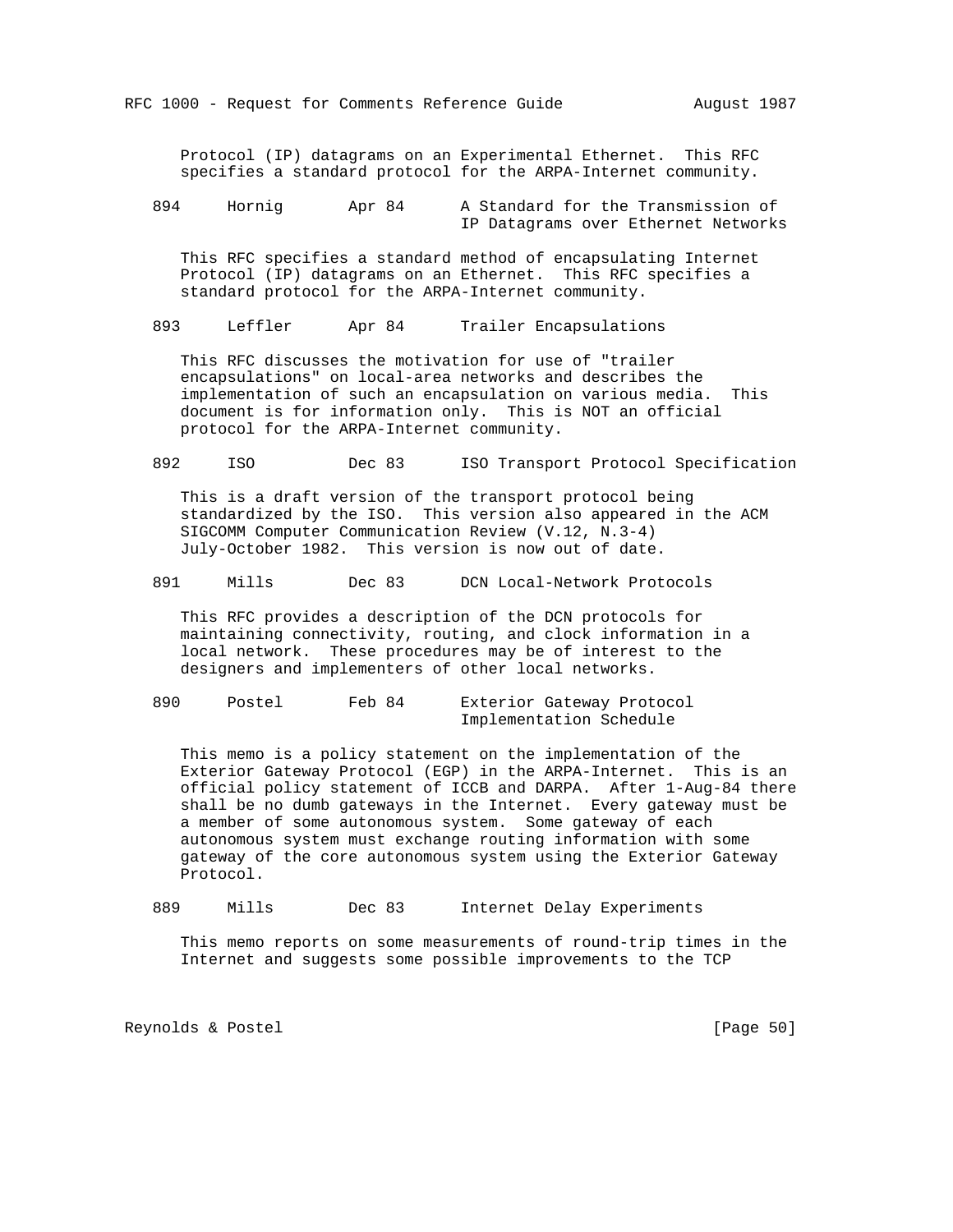retransmission timeout calculation. This memo is both a status report on the ARPA-Internet and advice to TCP implementers.

888 Seamonson Jan 84 "Stub" Exterior Gateway Protocol

 This RFC describes the Exterior Gateway Protocol (EGP) used to connect Stub Gateways to an Autonomous System of core Gateways. This document specifies the working protocol, and defines an ARPA official protocol. All implementers of Gateways should carefully review this document.

887 Accetta Dec 83 Resource Location Protocol

 This RFC specifies a draft standard for the ARPA-Internet community. It describes a resource location protocol for use in the ARPA-Internet. It is most useful on networks employing technologies which support some method of broadcast addressing, however it may also be used on other types of networks. For maximum benefit, all hosts which provide significant resources or services to other hosts on the ARPA-Internet should implement this protocol. Hosts failing to implement the Resource Location Protocol risk being ignored by other hosts which are attempting to locate resources on the ARPA-Internet.

 886 Rose Dec 83 Proposed Standard for Message Header Munging

 This RFC specifies a draft standard for the ARPA-Internet community. It describes the rules to be used when transforming mail from the conventions of one message system to those of another message system. In particular, the treatment of header fields, and recipient addresses is specified.

885 Postel Dec 83 Telnet End of Record Option

 This RFC specifies a standard for the ARPA-Internet community. It specifies a method for marking the end of records in data transmitted on Telnet connections.

884 Solomon Dec 83 Telnet Terminal Type Option

 This RFC specifies a standard for the ARPA-Internet community. It specifies a method for exchanging terminal type information in the Telnet protocol.

Reynolds & Postel [Page 51]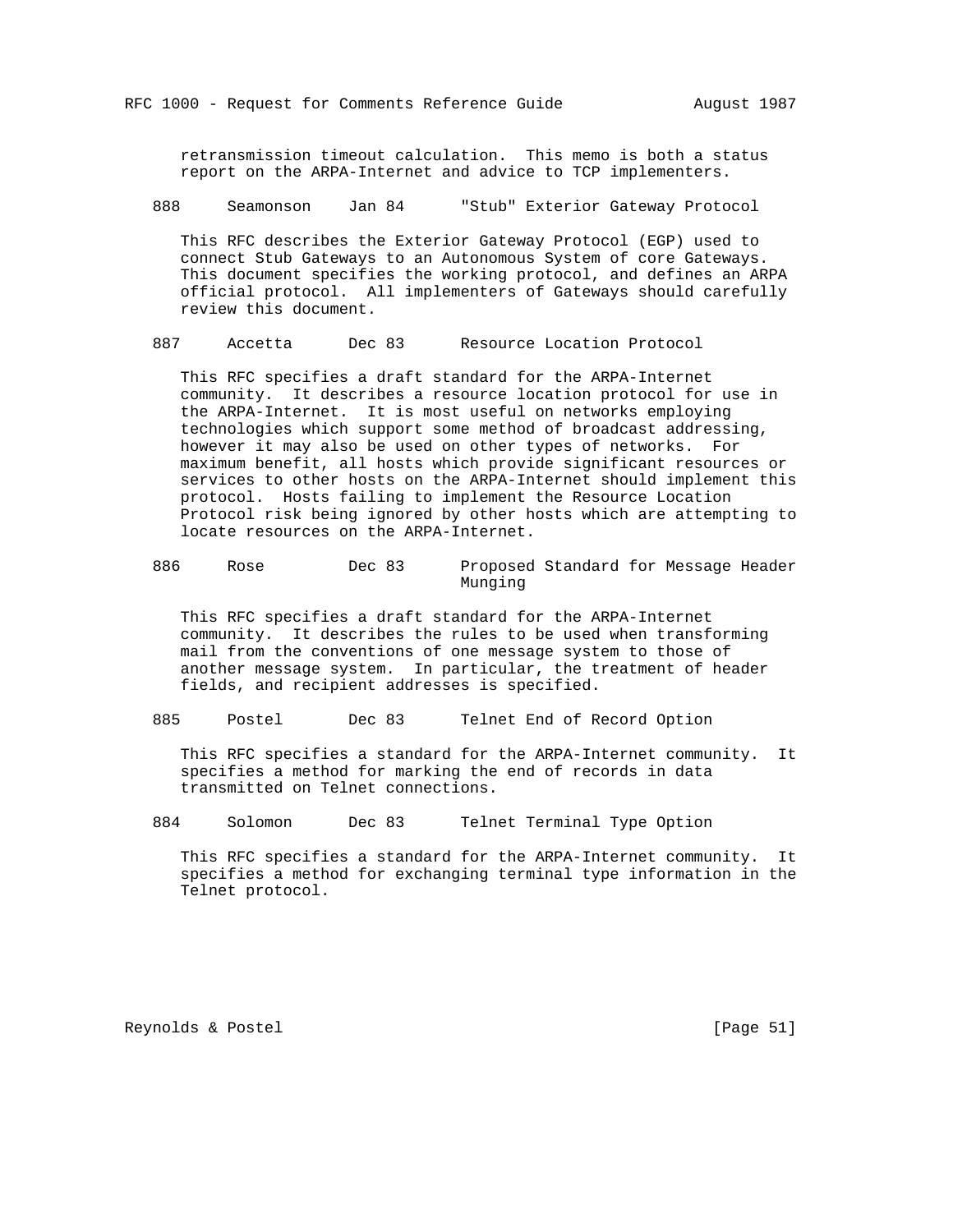883 Mockapetris Nov 83 Domain Names - Implementation and Specification

 This RFC discusses the implementation of domain name servers and resolvers, specifies the format of transactions, and discusses the use of domain names in the context of existing mail systems and other network software.

 882 Mockapetris Nov 83 Domain Names - Concepts and Facilities

 This RFC introduces domain style names, their use for DDN/ARPA-Internet mail and host address support, and the protocol and servers used to implement domain name facilities.

881 Postel Nov 83 The Domain Names Plan and Schedule

 This RFC outlines a plan and schedule for the implementation of domain style names throughout the DDN/ARPA-Internet community. The introduction of domain style names will impact all hosts on the DDN/ARPA-Internet.

880 Reynolds Oct 83 Official Protocols

This RFC has been replaced by RFC 991.

 879 Postel Nov 83 The TCP Maximum Segment Size and Related Topics

 This RFC discusses the TCP Maximum Segment Size Option and related topics. The purpose is to clarify some aspects of TCP and its interaction with IP. This memo is a clarification to the TCP specification, and contains information that may be considered as "advice to implementers".

 878 Malis Dec 83 The ARPANET 1822L Host Access Protocol

 This RFC specifies the ARPANET 1822L Host Access Protocol, which is a successor to the existing 1822 Host Access Protocol. The 1822L procedure allows ARPANET hosts to use logical identifiers as well as 1822 physical interface identifiers to address each other.

 877 Korb Sep 83 A Standard for the Transmission of IP Datagrams Over Public Data Networks

This RFC specifies a standard adopted by CSNET, the VAN gateway,

Reynolds & Postel [Page 52]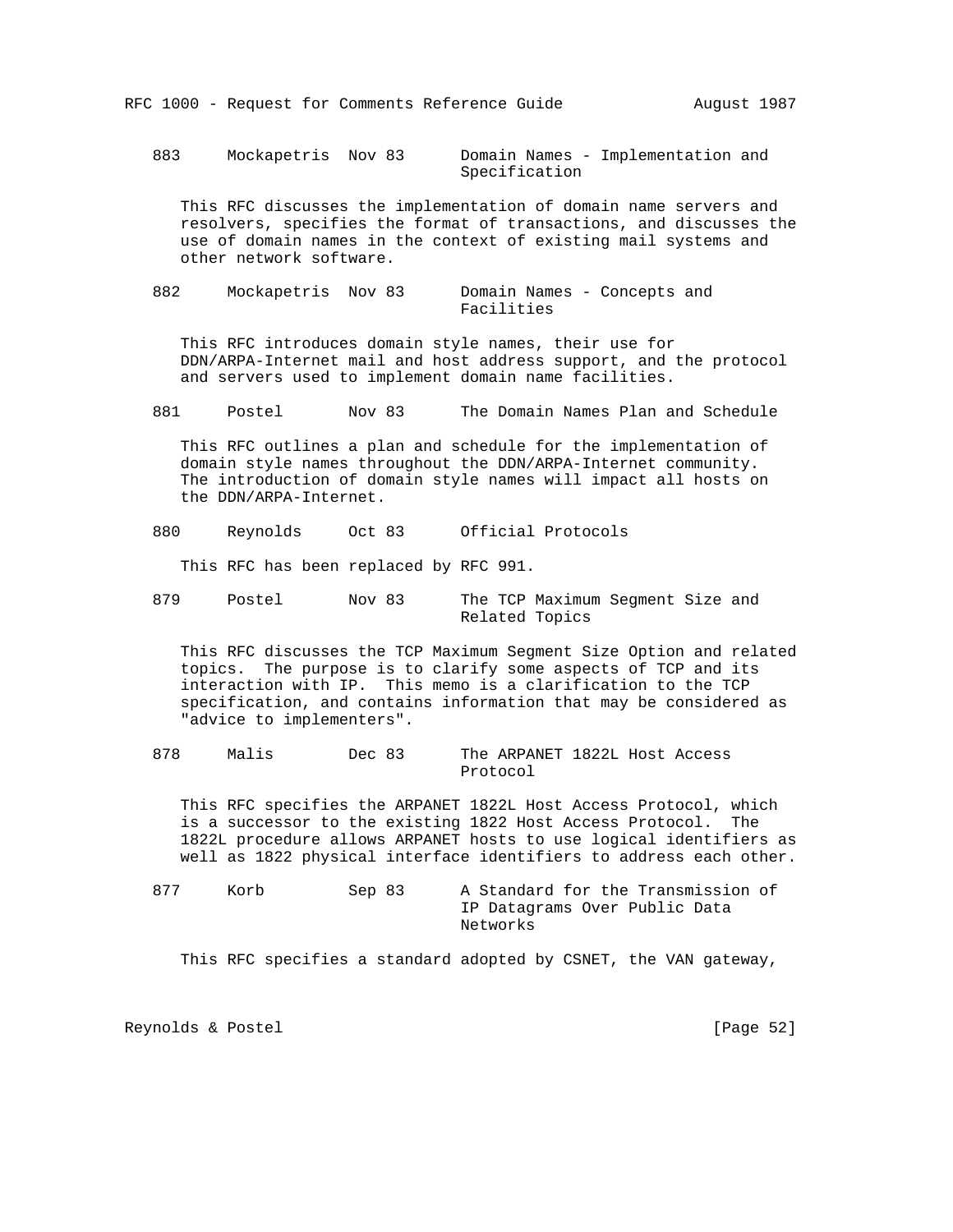and other organizations for the transmission of IP datagrams over the X.25-based public data networks.

876 Smallberg Sep 83 Survey of SMTP Implementations

 This RFC is a survey of implementation status. It does not specify an official protocol, but rather notes the status of implementation of aspects of a protocol. It is expected that the status of the hosts reported on will change. This information must be treated as a snapshot of the state of these implemetations.

 875 Padlipsky Sep 82 Gateways, Architectures, and Heffalumps

 This RFC is a discussion about the role of gateways in an internetwork, especially the problems of translating or mapping protocols between different protocol suites. The discussion notes possible functionality mis-matches, undesirable routing "singularity points", flow control issues, and high cost of translating gateways. Originally published as M82-51 by the MITRE Corporation, Bedford, Massachusetts.

874 Padlipsky Sep 82 A Critique of X.25

 This RFC is an analysis of X.25 pointing out some problems in the conceptual model, particularly the conflict between the interface aspects and the end-to-end aspects. The memo also touches on security, and implementation issues. Originally published as M82-50 by the MITRE Corporation, Bedford, Massachusetts.

873 Padlipsky Sep 82 The Illusion of Vendor Support

 This memo takes issue with the claim that international standards in computer protocols presently provide a basis for low cost vendor supported protocol implementations. Originally published as M82-49 by the MITRE Corporation, Bedford, Massachusetts.

872 Padlipsky Sep 82 TCP-ON-A-LAN

 This memo attacks the notion that TCP cannot be appropriate for use on a Local Area Network. Originally published as M82-48 by the MITRE Corporation, Bedford Massachusetts.

 871 Padlipsky Sep 82 A Perspective on the Arpanet Reference Model

 This RFC is primarily intended as a perspective on the ARM and points out some of the differences between the ARM and the ISORM

Reynolds & Postel [Page 53]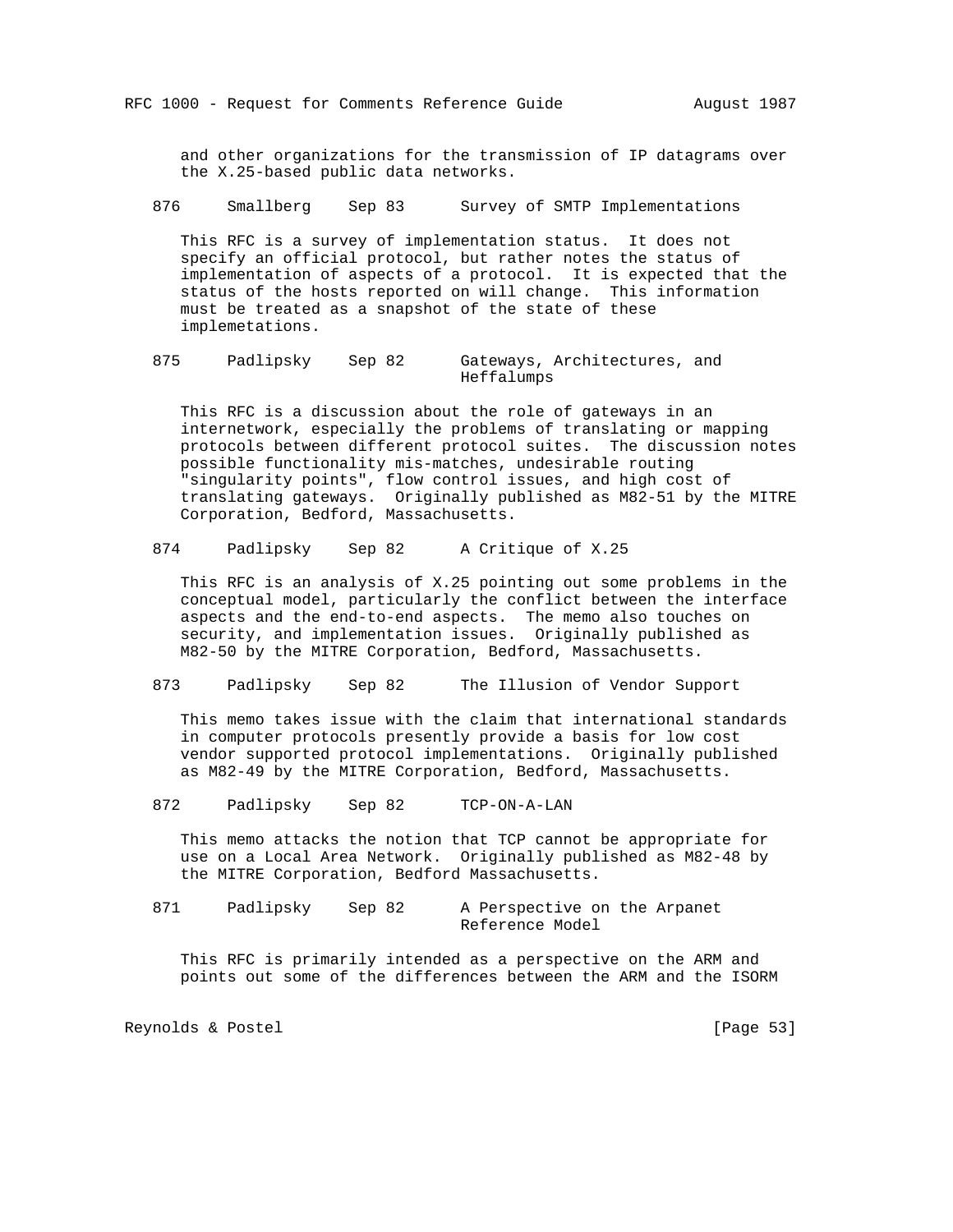which were expressed by members in NWG general meetings, NWG protocol design committee meetings, the ARPA-Internet Working Group, and private conversations over the intervening years. Originally published as M82-47 by the MITRE Corporation, Bedford, Massachusetts.

870 Reynolds Oct 83 Assigned Numbers

This RFC has been replaced by RFCs 997 and 990.

869 Hinden Dec 83 A Host Monitoring Protocol

 This RFC specifies the Host Monitoring Protocol used to collect information from various types of hosts in the Internet. Designers of Internet communications software are encouraged to consider this protocol as a means of monitoring the behavior of their creations.

868 Postel May 83 Time Protocol

 This RFC specifies a standard for the ARPA-Internet community. Hosts on the ARPA-Internet that choose to implement a Time Protocol are expected to adopt and implement this standard. This protocol provides a site-independent, machine readable date and time. The Time service sends back to the originating source the time in seconds since midnight on January first 1900.

867 Postel May 83 Daytime Protocol

 This RFC specifies a standard for the ARPA-Internet community. Hosts on the ARPA-Internet that choose to implement a Daytime Protocol are expected to adopt and implement this standard. The Daytime service simply sends the current date and time as a character string without regard to the input.

866 Postel May 83 Active Users

 This RFC specifies a standard for the ARPA-Internet community. Hosts on the ARPA-Internet that choose to implement an Active Users Protocol are expected to adopt and implement this standard. The Active Users service simply sends a list of the currently active users on the host without regard to the input.

865 Postel May 83 Quote of the Day Protocol

 This RFC specifies a standard for the ARPA-Internet community. Hosts on the ARPA-Internet that choose to implement a Quote of the Day Protocol are expected to adopt and implement this standard.

Reynolds & Postel [Page 54]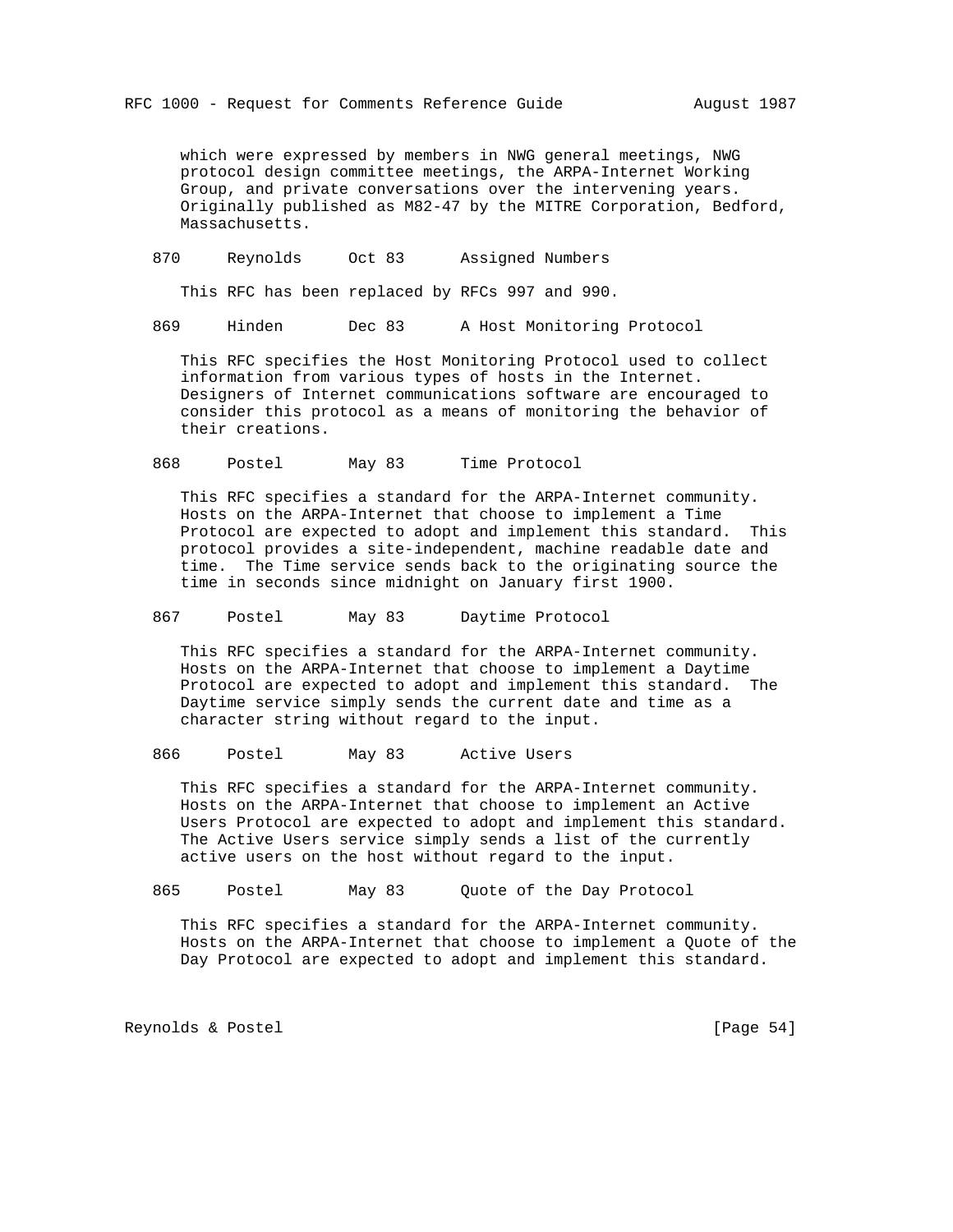The Quote of the Day service simply sends a short message without regard to the input.

864 Postel May 83 Character Generator Protocol

 This RFC specifies a standard for the ARPA-Internet community. Hosts on the ARPA-Internet that choose to implement a Character Generator Protocol are expected to adopt and implement this standard. The Character Generator service simply sends data without regard to the input.

863 Postel May 83 Discard Protocol

 This RFC specifies a standard for the ARPA-Internet community. Hosts on the ARPA-Internet that choose to implement a Discard Protocol are expected to adopt and implement this standard. The Discard service simply throws away any data it receives.

862 Postel May 83 Echo Protocol

 This RFC specifies a standard for the ARPA-Internet community. Hosts on the ARPA-Internet that choose to implement a Echo Protocol are expected to adopt and implement this standard. The Echo service simply sends back to the originating source any data it receives.

 861 Postel May 83 Telnet Extended Options - List Option

 This Telnet Option provides a mechanism for extending the set of possible options. This RFC specifies a standard for the ARPA-Internet community. Hosts on the ARPA-Internet are expected to adopt and implement this standard. Obsoletes NIC 16239.

860 Postel May 83 Telnet Timing Mark Option

 This Telnet Option provides a way to check the roundtrip path between two Telnet modules. This RFC specifies a standard for the ARPA-Internet community. Hosts on the ARPA-Internet are expected to adopt and implement this standard. Obsoletes NIC 16238.

859 Postel May 83 Telnet Status Option

 This Telnet Option provides a way to determine the other Telnet module's view of the status of options. This RFC specifies a standard for the ARPA-Internet community. Hosts on the ARPA-Internet are expected to adopt and implement this standard. Obsoletes RFC 651 (NIC 31154).

Reynolds & Postel [Page 55]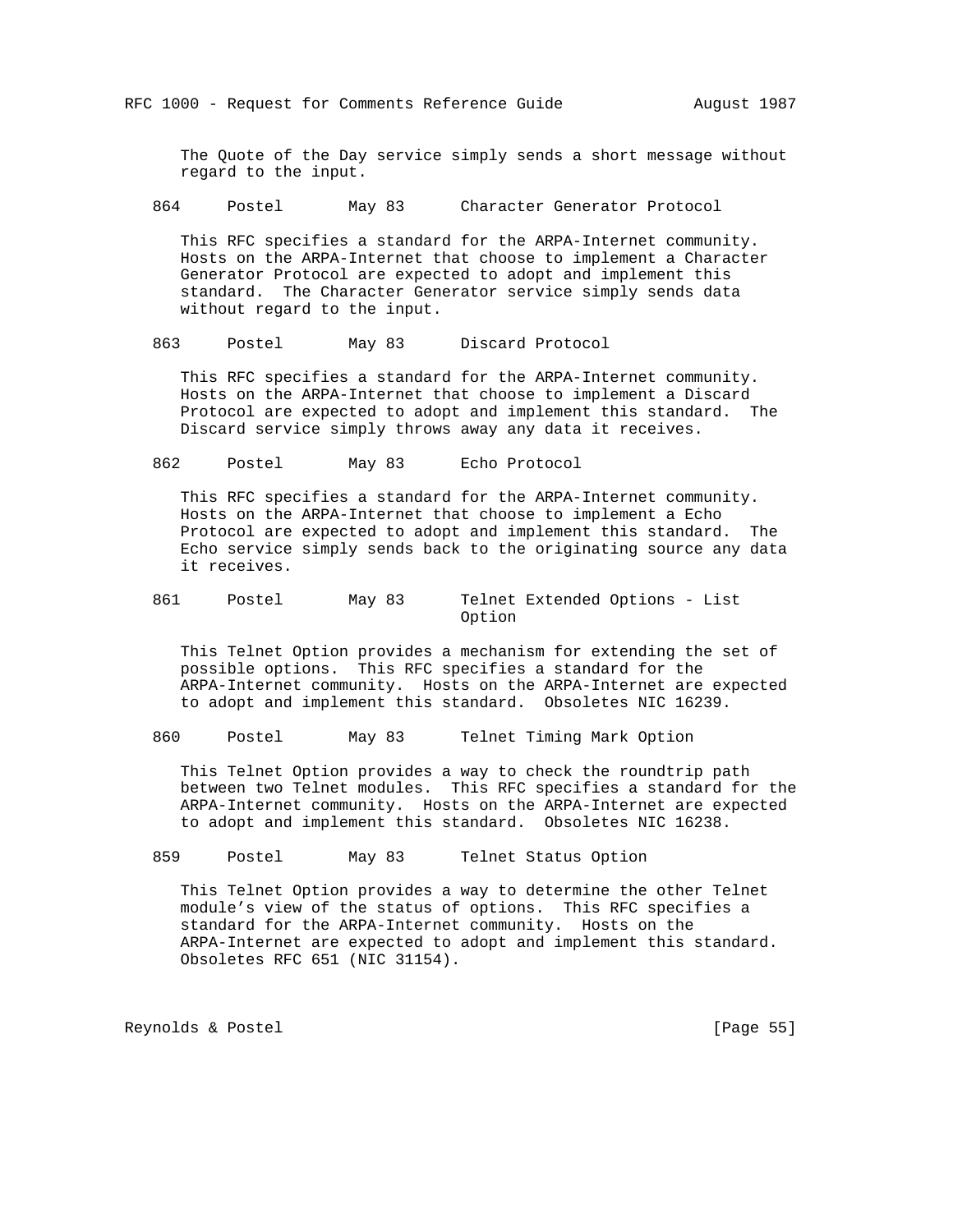858 Postel May 83 Telnet Suppress Go Ahead Option

 This Telnet Option disables the exchange of go-ahead signals between the Telnet modules. This RFC specifies a standard for the ARPA-Internet community. Hosts on the ARPA-Internet are expected to adopt and implement this standard. Obsoletes NIC 15392.

857 Postel May 83 Telnet Echo Option

 This Telnet Option enables remote echoing by the other Telnet module. This RFC specifies a standard for the ARPA-Internet community. Hosts on the ARPA-Internet are expected to adopt and implement this standard. Obsoletes NIC 15390.

856 Postel May 83 Telnet Binary Transmission

 This Telnet Option enables a binary data mode between the Telnet modules. This RFC specifies a standard for the ARPA-Internet community. Hosts on the ARPA-Internet are expected to adopt and implement this standard. Obsoletes NIC 15389.

855 Postel May 83 Telnet Option Specifications

 This memo specifies the general form for Telnet options and the directions for their specification. This RFC specifies a standard for the ARPA-Internet community. Hosts on the ARPA-Internet are expected to adopt and implement this standard. Obsoletes RFC 651, NIC 18640.

854 Postel May 83 Telnet Protocol Specifications

 This is the specification of the Telnet protocol used for remote terminal access in the ARPA-Internet. The purpose of the Telnet Protocol is to provide a fairly general, bi-directional, eight-bit byte oriented communications facility. Its primary goal is to allow a standard method of interfacing terminal devices and terminal-oriented processes to each other. It is envisioned that the protocol may also be used for terminal-terminal communication ("linking") and process-process communication (distributed computation). This RFC specifies a standard for the ARPA-Internet community. Hosts on the ARPA-Internet are expected to adopt and implement this standard. Obsoletes NIC 18639.

853 Never Issued.

Reynolds & Postel [Page 56]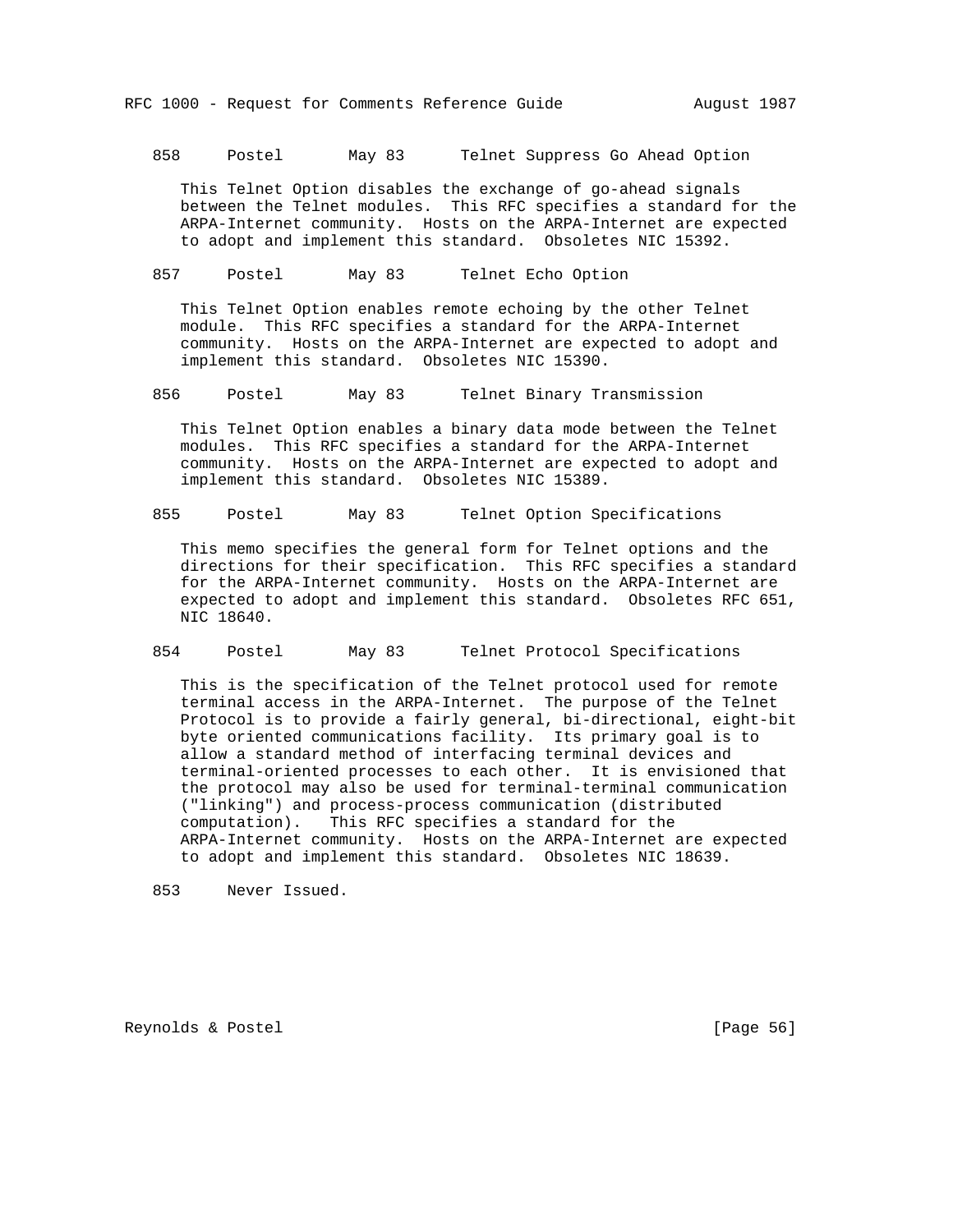852 Malis Apr 83 The ARPANET Short Blocking Feature

 This RFC specifies the ARPANET Short Blocking Feature, which will allow ARPANET hosts to optionally shorten the IMP's host blocking timer. This Feature is a replacement of the ARPANET non-blocking host interface, which was never implemented, and will be available to hosts using either the 1822 or 1822L Host Access Protocol. This RFC is also being presented as a solicitation of comments on the Short Blocking Feature, especially from host network software implementers and maintainers.

 851 Malis Apr 83 The ARPANET 1822L Host Access Protocol

 This RFC specifies the ARPANET 1822L Host Access Protocol, which is a successor to the existing 1822 Host Access Protocol. 1822L allows ARPANET hosts to use logical names as well as 1822's physical port locations to address each other. This RFC is also being presented as a solicitation of comments on 1822L, especially from host network software implementers and maintainers. Obsoletes RFC 802.

 850 Horton Jun 83 Standard for Interchange of USENET Messages

 This memo is distributed as an RFC only to make this information easily accessible to researchers in the ARPA-Internet community. It does not specify an Internet standard. This RFC defines the standard format for interchange of Network News articles among USENET sites. It describes the format for articles themselves, and gives partial standards for transmission of news. The news transmission is not entirely standardized in order to give a good deal of flexibility to the individual hosts to choose transmission hardware and software, whether to batch news and so on.

 849 Crispin May 83 Suggestions for Improved Host Table Distribution

 This RFC actually is a request for comments. The issue dealt with is that of a naming registry update procedure, both as exists currently and what could exist in the future. None of the proposed solutions are intended as standards at this time; rather it is hoped that a general consensus will emerge as the appropriate solution, leaving eventually to the adoption of standards.

Reynolds & Postel [Page 57]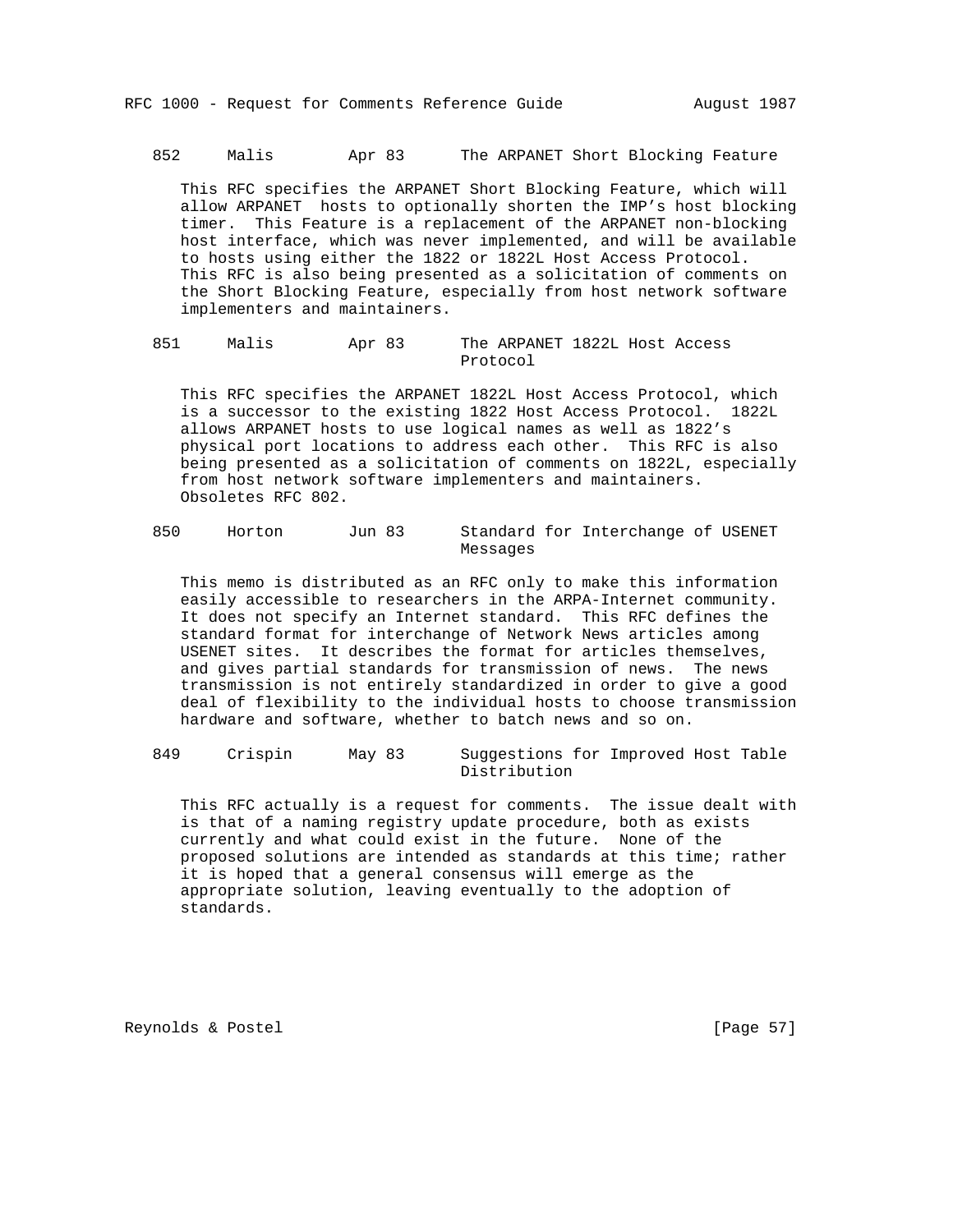848 Smallberg Mar 83 Who provides the "Little" TCP Services?

 This RFC lists those hosts which provide any of these "little" TCP services: The list of hosts were taken from the NIC hostname table of 24-Feb-83. The tests were run on February 23 and 24, and March 3 and 5 from ISI-VAXA.ARPA.

847 Westine Feb 83 Summary of Smallberg Surveys

 This is a summary of the surveys of Telnet, FTP and Mail (SMTP) servers conducted by David Smallberg in December 1982, January and February 1983 as reported in RFC 832-843, 845-846. This memo extracts the number of hosts that accepted the connection to their server for each of Telnet, FTP, and SMTP, and compares it to the total host in the ARPA-Internet (not counting TACs or ECHOS).

 846 Smallberg Feb 83 Who Talks TCP? -- Survey of 22 February 1983

 This RFC is a survey of hosts to identify the implementation status of Telnet, FTP, and Mail on TCP. The list of hosts was taken from the NIC hostname table of 18-Feb-83. The tests were run on 22-Feb-83 from ISI-VAXA.ARPA.

 845 Smallberg Feb 83 Who Talks TCP? -- Survey of 15 February 1983

 This RFC is a survey of hosts to identify the implementation status of Telnet, FTP, and Mail on TCP. The list of hosts was taken from the NIC hostname table of 3-Feb-83. The tests were run on 15-Feb-83 from ISI-VAXA.ARPA.

 844 Clements Feb 83 Who Talks ICMP, too? Survey of 18 February 1983

 This survey determines how many hosts are able to respond to Telnet connections from a user at a class C site. This requires, in addition to IP and TCP, participation in gateway routing via ICMP and handling of Class C addresses. The list of hosts was taken from RFC 843, extracting only those hosts which are listed there as accepting Telnet connection. The tests were run on 18-Feb-83.

 843 Smallberg Feb 83 Who Talks TCP? -- Survey of 8 February 1983

 This RFC is a survey of hosts to identify the implementation status of Telnet, FTP, and Mail on TCP. The list of hosts was

Reynolds & Postel [Page 58]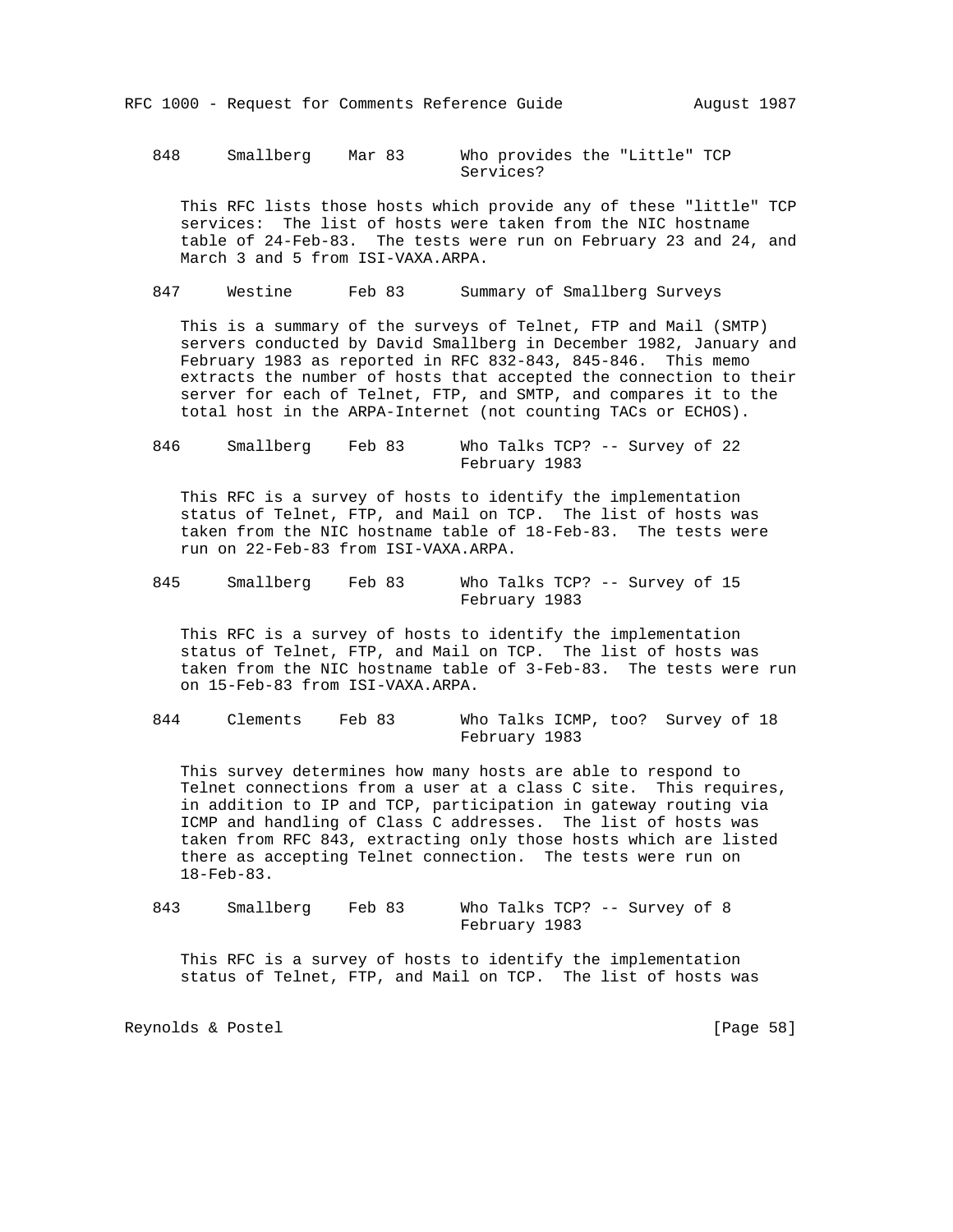taken from the NIC hostname table of 3-Feb-83. The tests were run on 8-Feb-83 and on 9-Feb-83 from ISI-VAXA.ARPA.

 842 Smallberg Feb 83 Who Talks TCP? -- Survey of 1 February 1983

 This RFC is a survey of hosts to identify the implementation status of Telnet, FTP, and Mail on TCP. The list of hosts was taken from the NIC hostname table of 28-Jan-83. The tests were run on 1-Feb-83 and on 2-Feb-83 ISI-VAXA.ARPA.

 841 FIPS PUB 98 Jan 83 Specification for Message Format for Computer Based Message Systems

 This RFC is FIPS 98. The purpose of distributing this document as an RFC is to make it easily accessible to the ARPA research community. This RFC does not specify a standard for the ARPA-Internet. Obsoletes RFC 806.

840 Postel Apr 83 Official Protocols

This RFC has been replaced by RFC 991.

839 Smallberg Jan 83 Who Talks TCP?

 This RFC is a survey of hosts to identify the implementation status of Telnet, FTP, and Mail on TCP. The list of hosts was taken from the NIC hostname table of 31-Dec-82. The tests were run on 25-Jan-83.

838 Smallberg Jan 83 Who Talks TCP?

 This RFC is a survey of hosts to identify the implementation status of Telnet, FTP, and Mail on TCP. The list of hosts was taken from the NIC hostname table of 31-Dec-82. The tests were run on 18-Jan-83.

837 Smallberg Jan 83 Who Talks TCP?

 This RFC is a survey of hosts to identify the implementation status of Telnet, FTP, and Mail on TCP. The list of hosts was taken from the NIC hostname table of 31-Dec-82. The tests were run on 11-Jan-83.

836 Smallberg Jan 83 Who Talks TCP?

 This RFC is a survey of hosts to identify the implementation status of Telnet, FTP, and Mail on TCP. The list of hosts was

Reynolds & Postel [Page 59]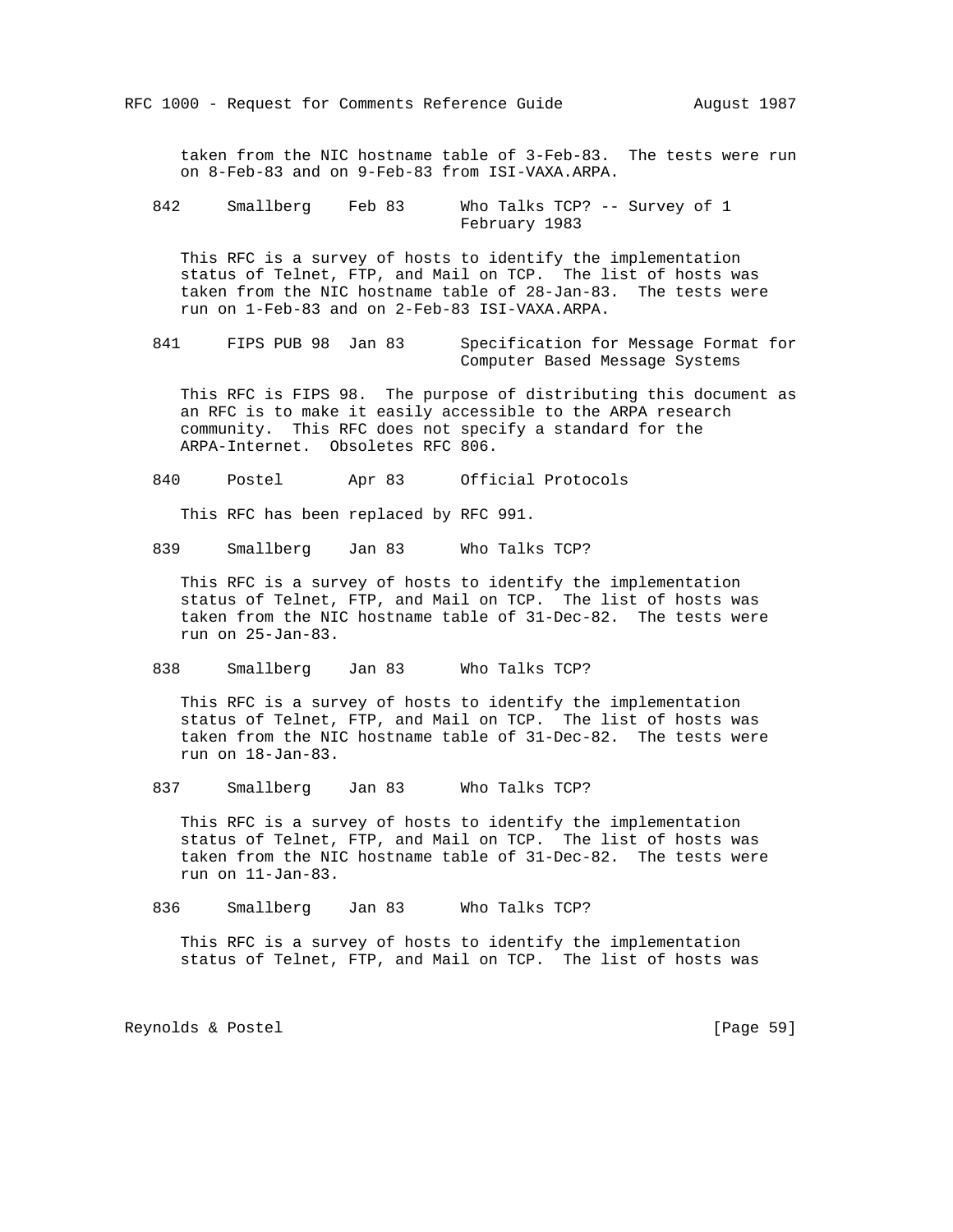taken from the NIC hostname table of 20-Dec-82. The tests were run on 4-Jan-83 through 5-Jan-83.

835 Smallberg Dec 82 Who Talks TCP?

 This RFC is a survey of hosts to identify the implementation status of Telnet, FTP, and Mail on TCP. The list of hosts was taken from the NIC hostname table of 2-Dec-82. The tests were run on 28-Dec-82 through 5-Jan-83.

834 Smallberg Dec 82 Who Talks TCP?

 This RFC is a survey of hosts to identify the implementation status of Telnet, FTP, and Mail on TCP. The list of hosts was taken from the NIC hostname table of 2-Dec-82. The tests were run on 22-Dec-82.

833 Smallberg Dec 82 Who Talks TCP?

 This RFC is a survey of hosts to identify the implementation status of Telnet, FTP, and Mail on TCP. The list of hosts was taken from the NIC hostname table of 2-Dec-82. The tests were run on 14-Dec-82.

832 Smallberg Dec 82 Who Talks TCP?

 This RFC is a survey of hosts to identify the implementation status of Telnet, FTP, and Mail on TCP. The list of hosts was taken from the NIC hostname table of 2-Dec-82. The tests were run on 7-Dec-82.

 831 Braden Dec 82 Backup Access to the European Side of SATNET

 The purpose of this RFC is to focus discussion on a particular Internet problem: a backup path for software maintenance of the European sector of the Internet, for use when SATNET is partitioned. We propose a mechanism, based upon the Source Routing option of IP, to reach European Internet sites via the VAN Gateway and UCL. This proposal is not intended as a standard at this time.

 830 Zaw-Sing Su Oct 82 A Distributed System for Internet Name Service

 This RFC proposes a distributed name service for ARPA-Internet. Its purpose is to focus discussion on the subject. It is hoped that a general consensus will emerge leading eventually to the adoption of standards.

Reynolds & Postel [Page 60]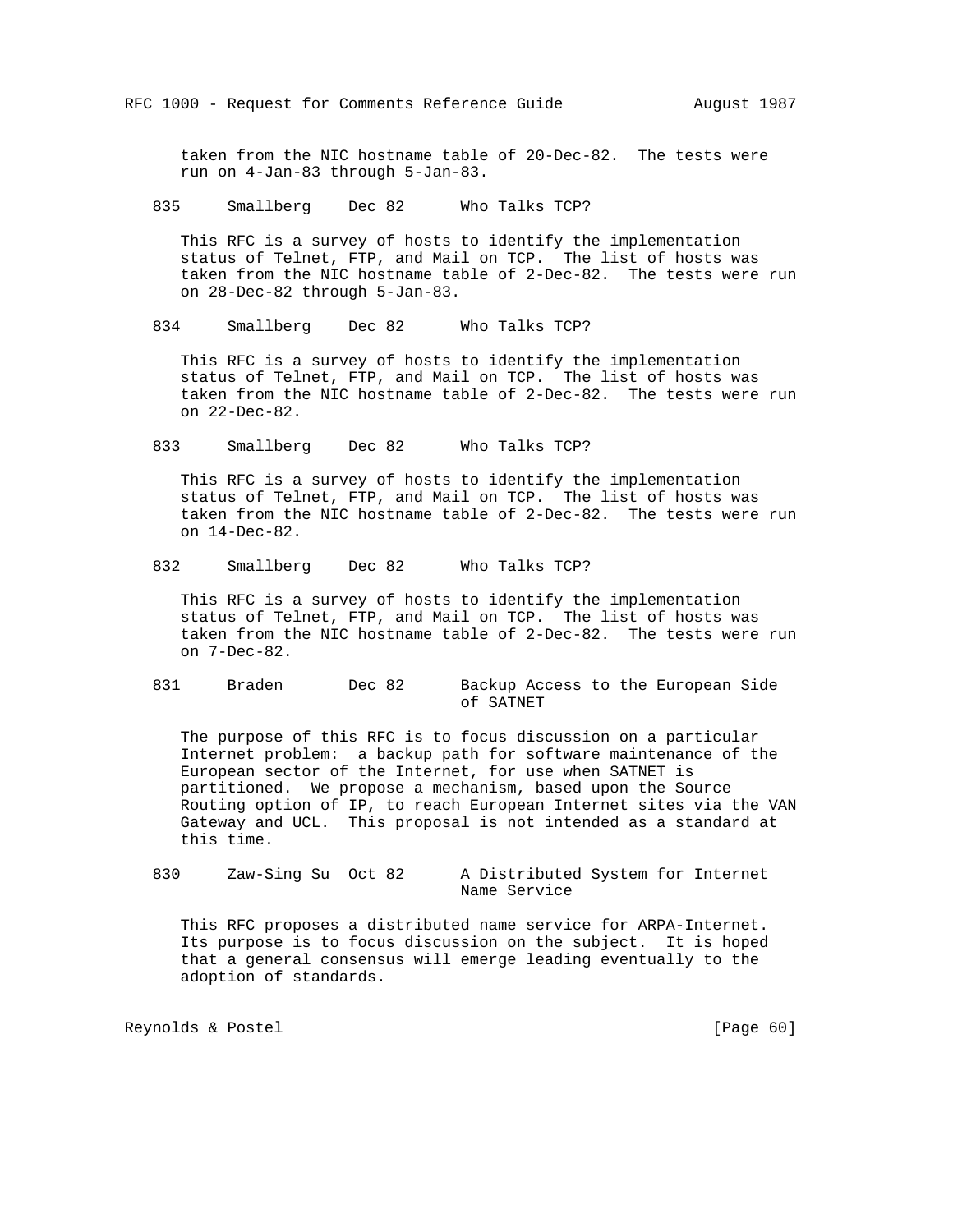829 Cerf Oct 82 Packet Satellite Technology Reference Sources

 This RFC describes briefly the packet satellite technology developed by the Defense Advanced Research Projects Agency and several other participating organizations in the U.K. and Norway and provides a bibliography of relevant papers for researchers interested in experimental and operational experience with this dynamic satellite-sharing technique.

 828 Owen Aug 82 Data Communications: IFIP's International "Network" of Experts

 This RFC is distributed to inform the ARPA-Internet community of the activities of the IFIP technical committee on Data Communications, and to encourage participation in those activities.

827 Rosen Oct 82 Exterior Gateway Protocol (EGP)

 This RFC is proposed to establish a standard for Gateway to Gateway procedures that allow the Gateways to be mutually suspicious. This document is a DRAFT for that standard. Your comments are strongly encouraged.

 826 Plummer Nov 82 An Ethernet Address Resolution Protocol

 The purpose of this RFC is to present a method of Converting Protocol Addresses (e.g., IP addresses) to Local Network Addresses (e.g., Ethernet addresses). This is an issue of general concern in the ARPA-Internet Community at this time. The method proposed here is presented for your consideration and comment. This is not the specification of an ARPA-Internet Standard.

 825 Postel Nov 82 Request for Comments on Requests for Comments

 This RFC is intended to clarify the status of RFCs and to provide some guidance for the authors of RFCs in the future. It is in a sense a specification for RFCs.

824 MacGregor Aug 82 The Cronus Virtual Local Network

 The purpose of this note is to describe the CRONUS Virtual Local Network, especially the addressing related features. These features include a method for mapping between Internet Addresses and Local Network addresses. This is a topic of current concern in the ARPA-Internet community. This note is intended to

Reynolds & Postel [Page 61]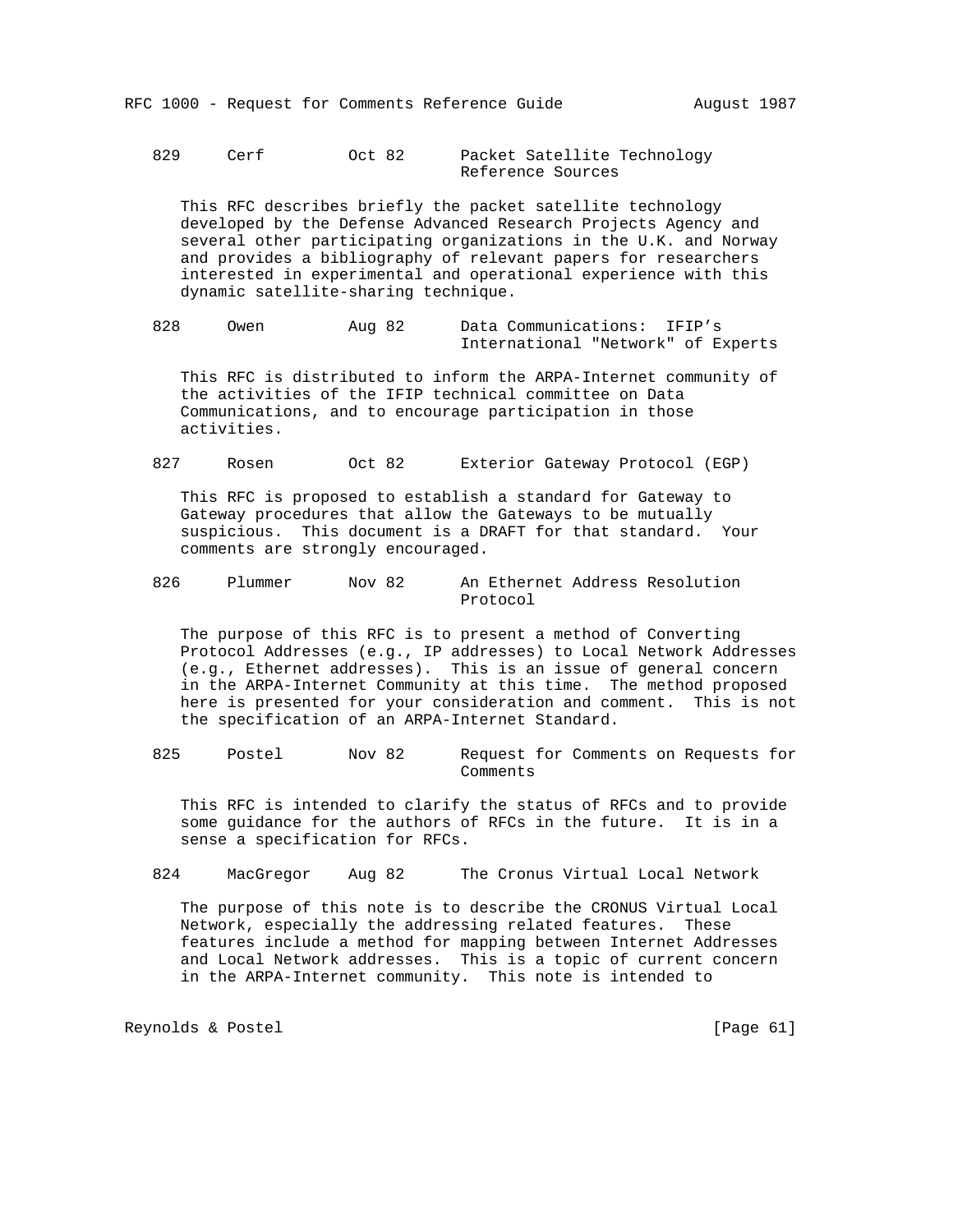stimulate discussion. This is not a specification of an ARPA-Internet Standard.

823 Hinden Sep 82 The DARPA Internet Gateway

 This RFC is a status report on the Internet Gateway developed by BBN. It describes the Internet Gateway as of September 1982. This memo presents detailed descriptions of message formats and gateway procedures, however, this is not an implementation specification, and such details are subject to change.

 822 Crocker Aug 82 Standard for the Format of ARPA Internet Text Messages

 This document revises the specifications in RFC 733, in order to serve the needs of the larger and more complex ARPA-Internet. Some of RFC 733's features failed to gain adequate acceptance. In order to simplify the standard and the software that follows it, these features have been removed. A different addressing scheme is used, to handle the case of internetwork mail; and the concept of re-transmission has been introduced. Obsoletes RFC 733, NIC 41952.

821 Postel Aug 82 Simple Mail Transfer Protocol

 The objective of Simple Mail Transfer Protocol (SMTP) is to transfer mail reliably and efficiently. SMTP is independent of the particular transmission subsystem and requires only a reliable ordered data stream channel. Obsoletes RFCs 788, 780, 772.

820 Postel Jan 82 Assigned Numbers

This RFC is is replaced by RFCs 997 and 990.

 819 Zaw-Sing Su Aug 82 The Domain Naming Convention for Internet User Applications

 This RFC is an attempt to clarify the generalization of the Domain Naming Convention, the Internet Naming Convention, and to explore the implications of its adoption for ARPA-Internet name service and user applications.

818 Postel Nov 82 The Remote User Telnet Service

 This RFC is the specification of an application protocol. Any host that implements this application level service must follow this protocol.

Reynolds & Postel [Page 62]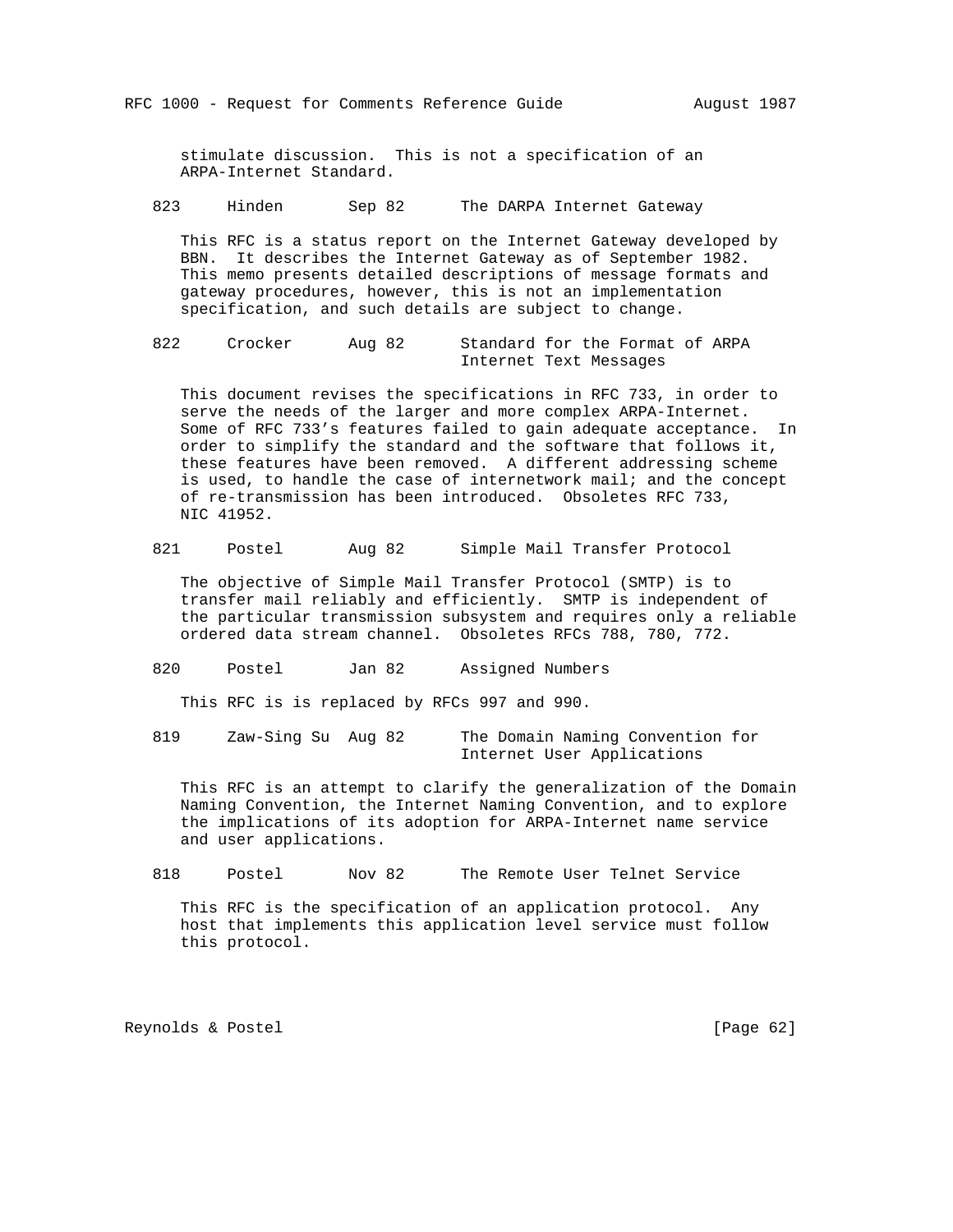817 Clark Jul 82 Modularity and Efficiency in Protocol Implementation

 This RFC will discuss some of the commonly encountered reasons why protocol implementations seem to run slowly.

816 Clark Jul 82 Fault Isolation and Recovery

 This RFC describes the portion of fault isolation and recovery which is the responsibility of the host.

815 Clark Jul 82 IP Datagram Reassembly Algorithms

 This RFC describes an alternate approach of dealing with reassembly which reduces the bookkeeping problem to a minimum, and requires only one buffer for storage equal in size to the final datagram being reassembled, which can reassemble a datagram from any number of fragments arriving in any order with any possible pattern of overlap and duplication, and which is appropriate for almost any sort of operating system.

814 Clark Jul 82 Name, Addresses, Ports, and Routes

 This RFC gives suggestions and guidance for the design of the tables and algorithms necessary to keep track of these various sorts of identifiers inside a host implementation of TCP/IP.

 813 Clark Jul 82 Window and Acknowledgement Strategy in TCP

 This RFC describes implementation strategies to deal with two mechanisms in TCP, the window and the acknowledgement. It also presents a particular set of algorithms which have received testing in the field, and which appear to work properly with each other. With more experience, these algorithms may become part of the formal specification, until such time their use is recommended.

812 Harrenstien Mar 82 NICNAME/WHOIS

 This RFC gives a description of what the NICNAME/WHOIS Server is and how to access it. This server together with the corresponding Identification Data Base provides online directory look-up equivalent to the ARPANET Directory.

Reynolds & Postel [Page 63]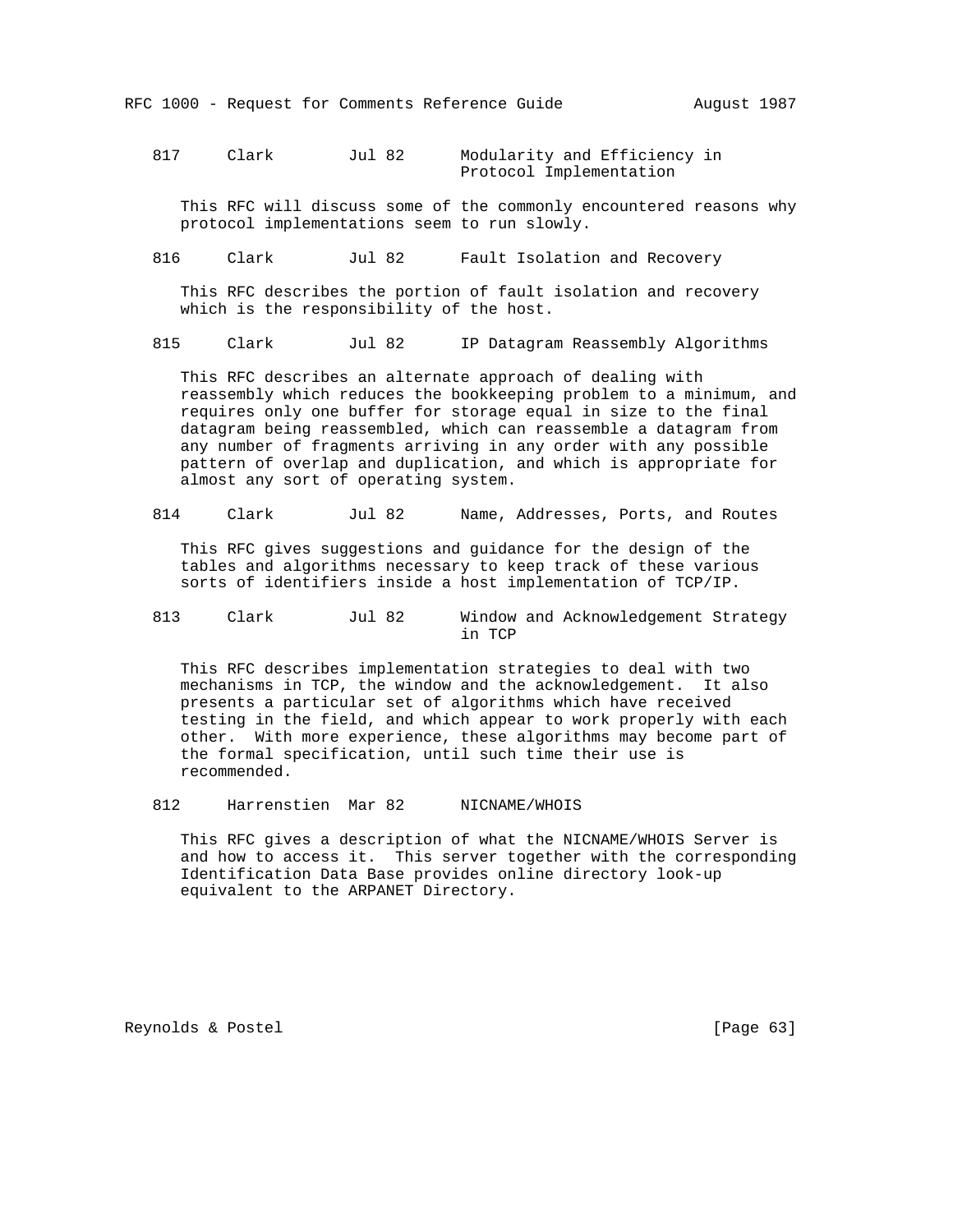811 Harrenstien Mar 82 Hostnames Server

 This RFC gives a description of what the Hostnames Server is and how to access it. The function of this particular server is to deliver machine-readable name/address information describing networks, gateways, hosts, and eventually domains, within the Internet environment.

 810 Feinler Mar 82 DoD Internet Host Table Specification

 This RFC specifies a new host table format applicable to both ARPANET and Internet needs. In addition to host name to host address translation and selected protocol information, we have also included network and gateway name to address correspondence, and host operating system information. This RFC obsoletes the host table described in RFC 608.

809 Chang Feb 82 UCL Facsimile System

 This RFC describes the features of the computerised facsimile system developed in the Department of Computer Science at UCL. First its functions are considered and the related experimental work are reported. Then the disciplines for system design are discussed. Finally, the implementation of the system are described, while detailed description are given as appendices.

 808 Postel Mar 82 Summary of Computer Mail Services Meeting Held at BBN on 10 January 1979

 This RFC is a very belated attempt to document a meeting that was held three years earlier to discuss the state of computer mail in the ARPA community and to reach some conclusions to guide the further development of computer mail systems such that a coherent total mail service would continue to be provided.

807 Postel Feb 82 Multimedia Mail Meeting Notes

 This RFC consists of notes from a meeting held at USC/Information Sciences Institute on the 12th of January to discuss common interests in multimedia computer mail issues and to agree on some specific initial experiments.

806 NBS Sep 81 Specification for Message Format for Computer Based Message Systems

 This RFC deals with Computer Based Message systems which provides a basis for interaction between different CBMS by defining the

Reynolds & Postel [Page 64]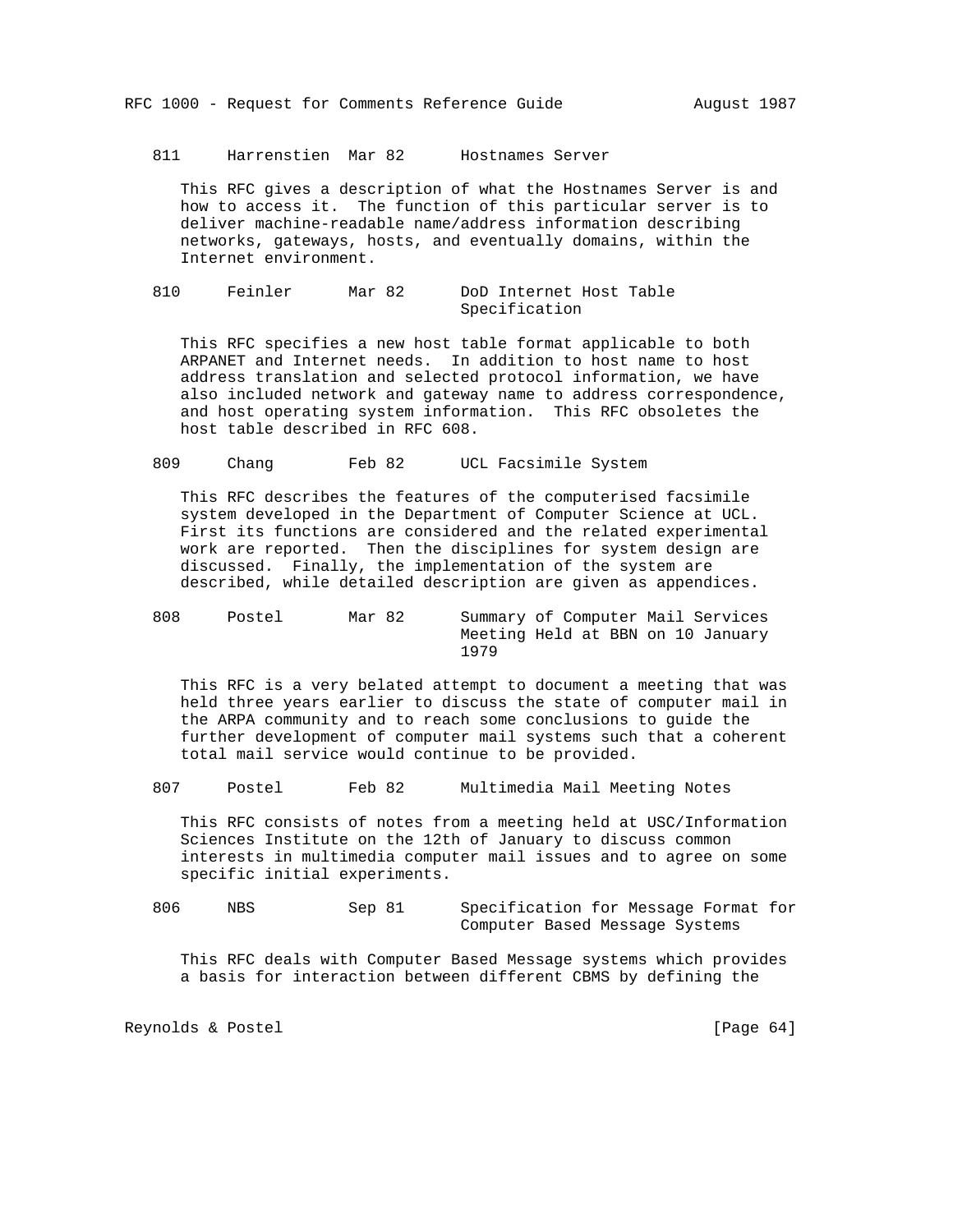format of messages passed between them. This RFC is replaced by RFC 841.

805 Postel Feb 82 Computer Mail Meeting Notes

 This RFC consists of notes from a meeting that was held at USC/Information Sciences Institute on 11 January 1982, to discuss addressing issues in computer mail. The major conclusion reached at the meeting is to extend the "username@hostname" mailbox format to "username@host.domain", where the domain itself can be further structured.

804 CCITT Jan 82 CCITT Draft Recommendation T.4

 This is the CCITT standard for group 3 facsimile encoding. This is useful for data compression of bit map data.

 803 Agarwal Nov 81 Dacom 450/500 Facsimile Data Transcoding

 The first part of this RFC describes in detail the Dacom 450 data compression algorithms and is an update and correction to an earlier memorandum. The second part of this RFC describes briefly the Dacom 500 data compression algorithm as used by the INTELPOST electronic-mail network under development by the US Postal Service and several foreign administrators.

 802 Malis Nov 81 The ARPANET 1822L Host Access Protocol

 This document proposed two major changes to the current ARPANET host access protocol. The first change will allow hosts to use logical addressing (i.e., host addresses that are independent of their physical location on the ARPANET) to communicate with each other, and the second will allow a host to shorten the amount of time that it may be blocked by its IMP after it presents a message to the network (currently, the IMP can block further input from a host for up to 15 seconds). See RFCs 852 and 851.

801 Postel Nov 81 NCP/TCP Transition Plan

 This RFC discusses the conversion of hosts from NCP to TCP. And making available the principle services: Telnet, File Transfer, and Mail. These protocols allow all hosts in the ARPA community to share a common interprocess communication environment.

Reynolds & Postel [Page 65]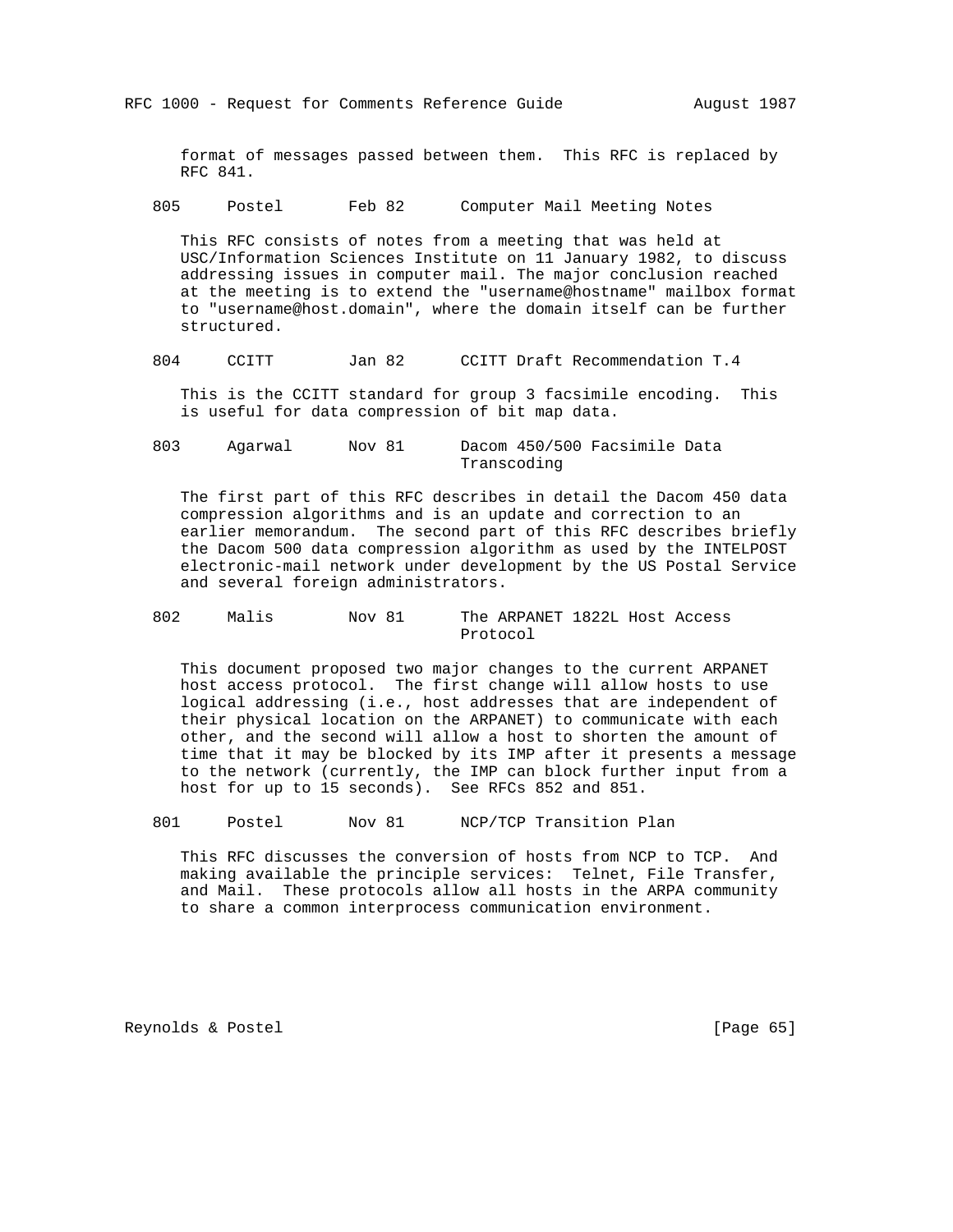800 Postel Nov 82 Requests for Comments Summary

 This RFC is a slightly annotated list of the 100 RFCs from RFC 700 through RFC 799. This is a status report on these RFCs.

799 Mills Sep 81 Internet Name Domains

 This document suggests that, as the Internet grows, the space of host names cannot remain a flat space of globally unique names, therefore a hierarchy of name domains must be introduced; see also RFC 822.

 798 Katz Sep 81 Decoding Facsimile Data From the Rapicom 450

 A description of the encoding/decoding procedure for Rapicom 450 facsimile machine.

797 Katz Sep 81 Format for Bitmap Files

The description of a simple file format for bitmap data.

796 Postel Sep 81 Address Mappings

 A description of the way the addresses of a few actual networks are mapped into internet addresses.

795 Postel Sep 81 Service Mappings

 A description of how the internet type of service is mapped into the actual service parameters of a few particular networks, and vice versa.

794 Cerf Sep 81 Pre-Emption

 Discusses how pre-emption of TCP connection can be implemented. Replaces IEN 125.

793 Postel Sep 81 Transmission Control Protocol

The specification of TCP. Replaces RFCs 761 and 675.

 792 Postel Sep 81 Internet Control Message Protocol The specification of ICMP. Replaces RFCs 777 and 760.

Reynolds & Postel [Page 66]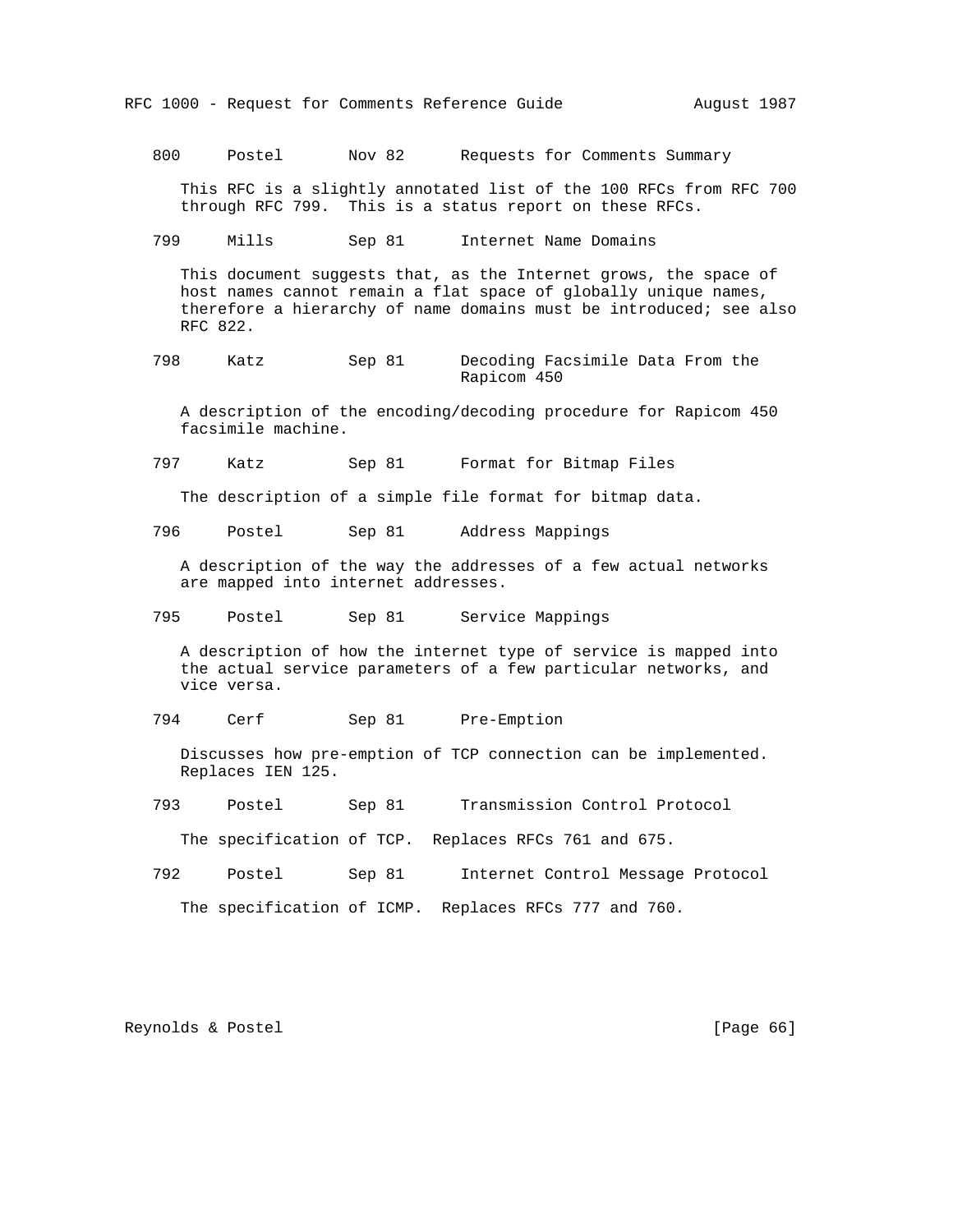791 Postel Sep 81 Internet Protocol

An updated specification of IP. Replaces RFC 760.

790 Postel Sep 81 Assigned Numbers

The RFC is replaced by RFCs 997 and 990.

 789 Rosen Jul 81 Vulnerabilities of Network Control Protocols: An Example

 A description of an outage in ARPANET service and the process of determining the cause; also, subtleties of designing network protocols.

788 Postel Nov 81 Simple Mail Transfer Protocol

An old version; see RFC 821.

 787 Chapin Jul 81 Connectionless Data Transmission Survey/Tutorial

 A discussion of datagram service. Intended for submission to international standards bodies.

 786 Sluizer Jul 81 Mail Transfer Protocol: ISI TOPS-20 MTP-NIMAIL Interface

 The description of the way mail is passed between the MTP and the NIMAIL programs in ISI TOPS-20. Outdated.

 785 Sluizer Jul 81 Mail Transfer Protocol: ISI TOPS-20 File Definitions

 The description of the file format for passing mail to the MTP program from user mail programs in ISI TOPS-20. Outdated.

 784 Sluizer Jul 81 Mail Transfer Protocol: ISI TOPS-20 Implementation

 The description of the program structure for the MTP implementation in the ISI TOPS-20. Outdated.

783 Sollins Jun 81 The TFTP Protocol Revision 2

The specification of TFTP. Replaces RFCs 768, 764 and IEN 133.

Reynolds & Postel [Page 67]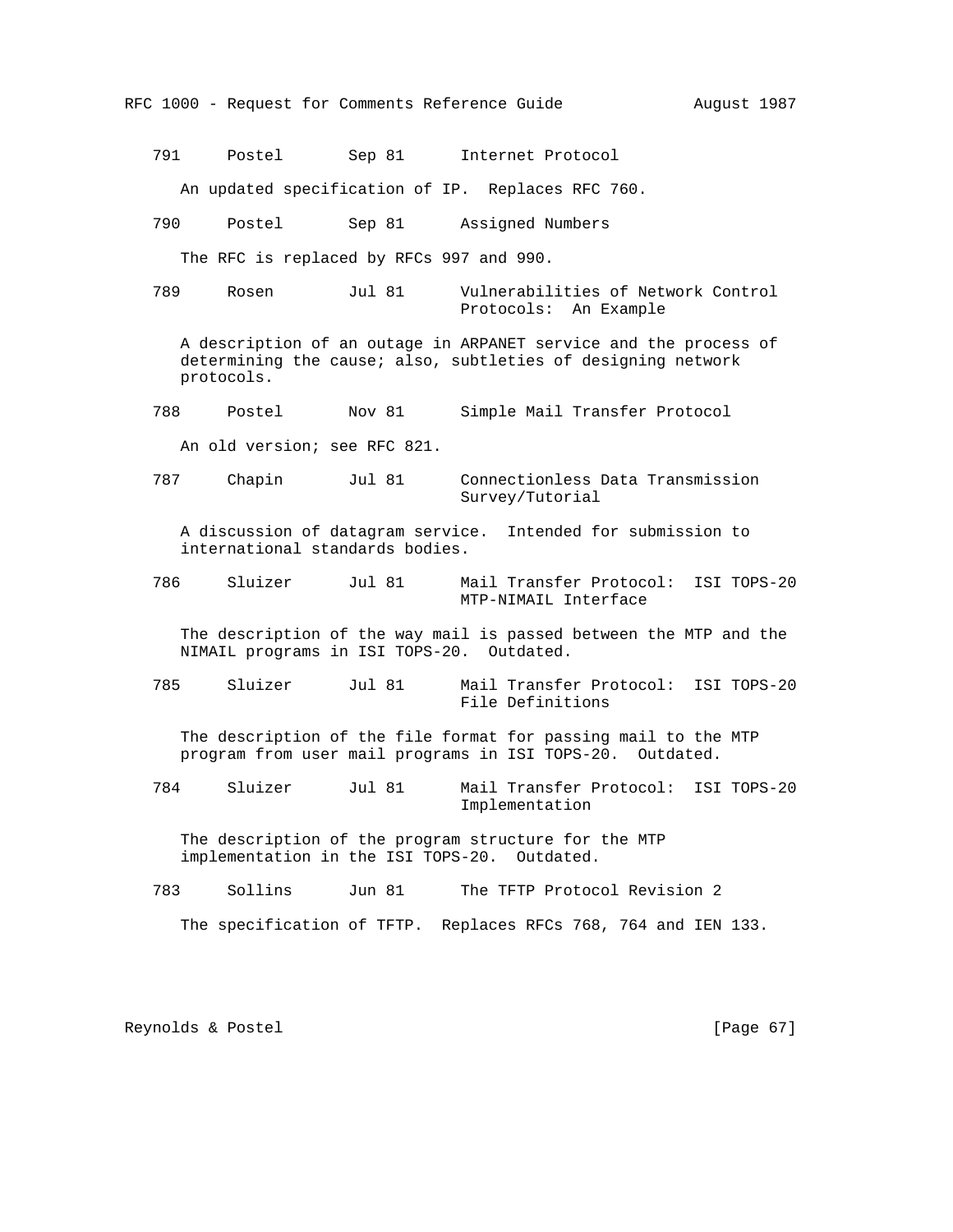782 Nabielsky undated A Virtual Terminal Management Model

 A description of the elements of a virtual terminal and the management of communications between them.

 781 Su May 81 A Specification of the Internet Protocol IP Timestamp Option

 The description of IP Timestamp option, now included in the IP specification (RFC 791).

 780 Sluizer May 81 Mail Transfer Protocol An outdated Mail protocol; see RFC 821.

779 Killian Apr 81 Telnet Send-Location Option

Definition of this Telnet option.

778 Mills Apr 81 DCNet Internet Clock Service

 Specifies a format and procedure for the exchange of messages to maintain synchronized clocks.

777 Postel Apr 81 Internet Control Message Protocol

An old version; see RFC 792.

776 Postel Jan 81 Assigned Numbers

This RFC has been replaced by RFCs 997 and 990.

775 Mankins Dec 80 Directory Oriented FTP Commands

 The definition of additional FTP Commands related to directory management.

 774 Postel Oct 80 Internet Protocol Handbook Table of Contents

 An out-of-date table of contents for an Internet Protocol Handbook.

 773 Cerf Oct 80 Comments on NCP/TCP Mail Service Transition Strategy

 A discussion of issues in the transition from NCP to TCP, particularly as related to MAIL Service.

Reynolds & Postel **Example 2** (Page 68)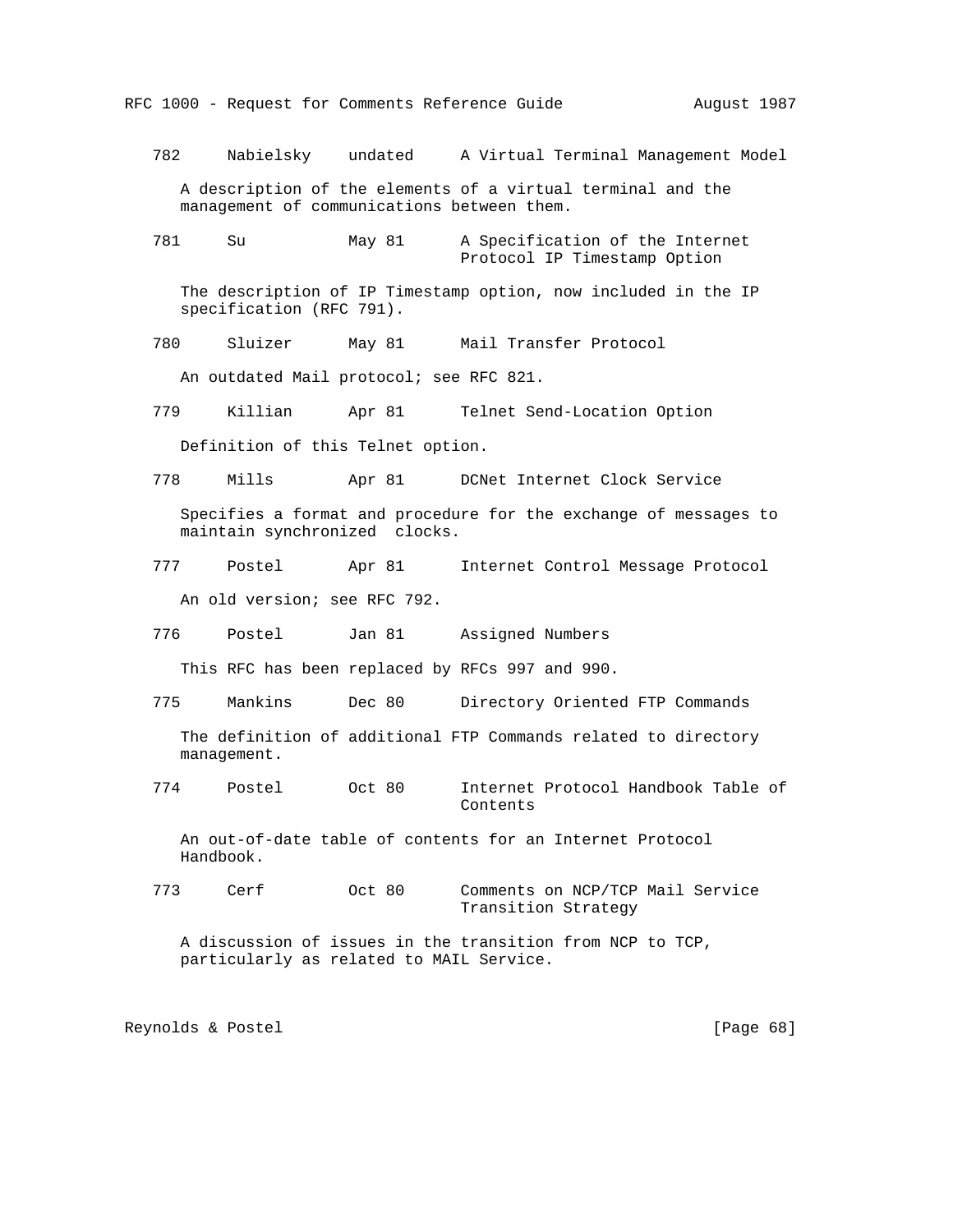772 Sluizer Sep 80 Mail Transfer Protocol

An old version of a Mail Protocol; see RFC 821.

771 Cerf Sep 80 Mail Transition Plan

 A plan for supporting mail service in the transition from NCP to TCP; see also RFC 801.

770 Postel Sep 80 Assigned Numbers

This RFC has been replaced by RFCs 997 and 990.

769 Postel Sep 80 Rapicom 450 Facsimile File Format

 The definition of the exchange format of the encoded facsimile data of the Rapicom 450; see also RFC 798.

768 Postel Aug 80 User Datagram Protocol

The specification of the UDP.

 767 Postel Aug 80 A Structured Format for Transmission of Multi-Media Documents

 The definition of the format for the document of a multimedia message.

766 Postel Jul 80 Internet Protocol Handbook

 An out-of-date table of contents for the Internet Protocol Handbook.

 765 Postel Jun 80 File Transfer Protocol Specification The specification of FTP.

764 Postel Jun 80 Telnet Protocol Specification

The specification of Telnet.

763 Abrams May 80 Role Mailboxes

A call for mailboxes with role names, such as "Management".

Reynolds & Postel [Page 69]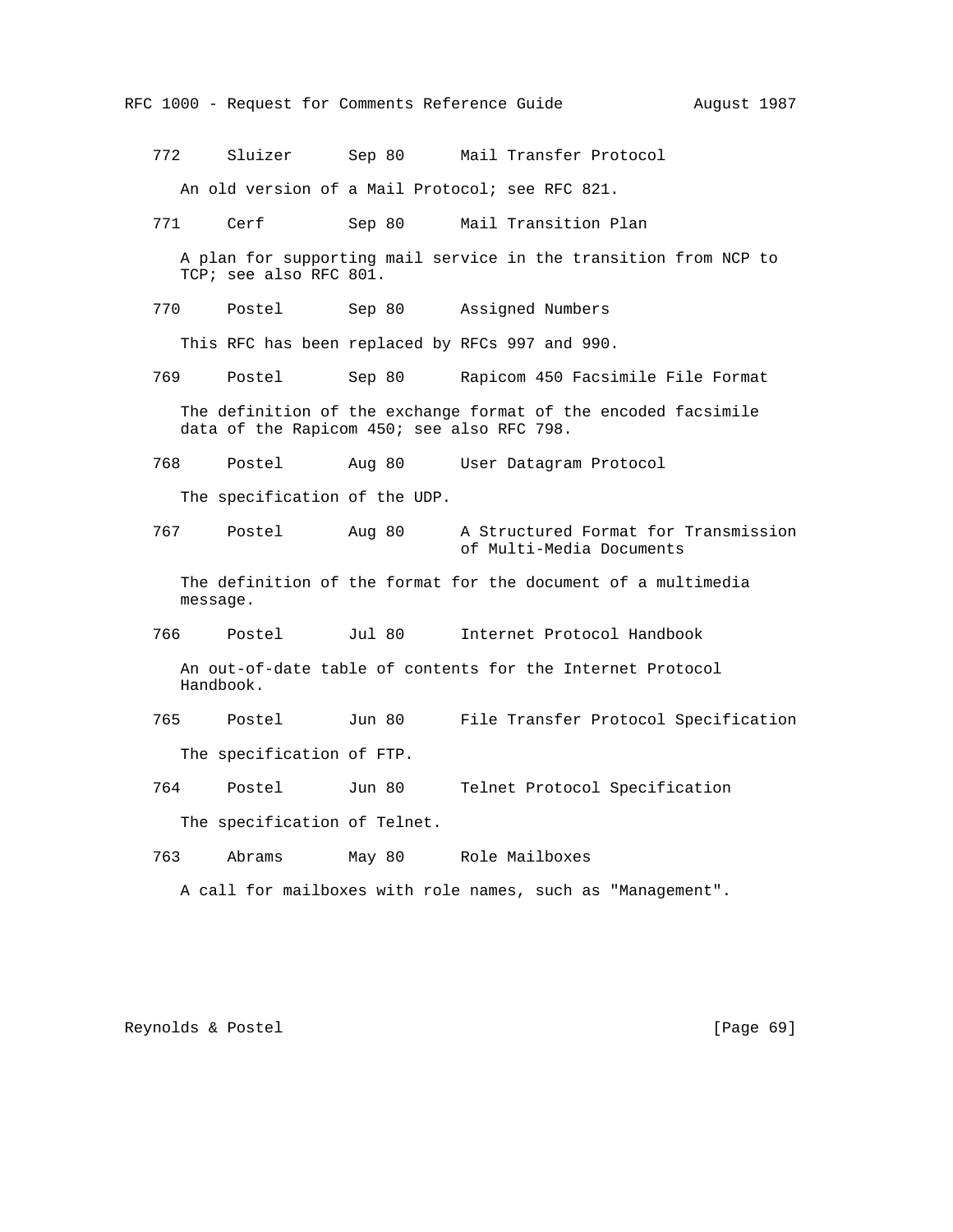762 Postel Jan 80 Assigned Numbers

This RFC has been replaced by RFCs 997 and 990.

 761 Postel Jan 80 DOD Standard Transmission Protocol An old version; see RFC 793.

760 Postel Jan 80 DOD Standard Internet Protocol

An old version; see RFC 791.

759 Postel Aug 80 Internet Message Protocol

 The definition of the protocol and format for the exchange of multimedia mail. Replaces RFC 753.

758 Postel Aug 79 Assigned Numbers

This RFC has been replaced by RFCs 997 and 990.

 757 Deutsch Sep 79 A Suggested Solution to the Naming, Addressing, and Delivery Problem for ARPANET Message Systems

 Discusses several proposals for handing the name to address to route processing for computer mail. Favors a solution based on unique-ids and a data base, see also RFCs 759, 821 and 822.

 756 Pickens Jul 79 The NIC Name server--A Datagram-Based Information Utility

Describes a Host Name to Address look up service.

755 Postel May 79 Assigned Numbers

This RFC has been replaced by RFCs 997 and 990.

754 Postel Apr 79 Out-of-Net Host Addresses for Mail

 A discussion of options for addressing computer mail beyond the ARPANET.

753 Postel Mar 79 Internet Message Protocol

An old version; see RFC 759.

Reynolds & Postel [Page 70]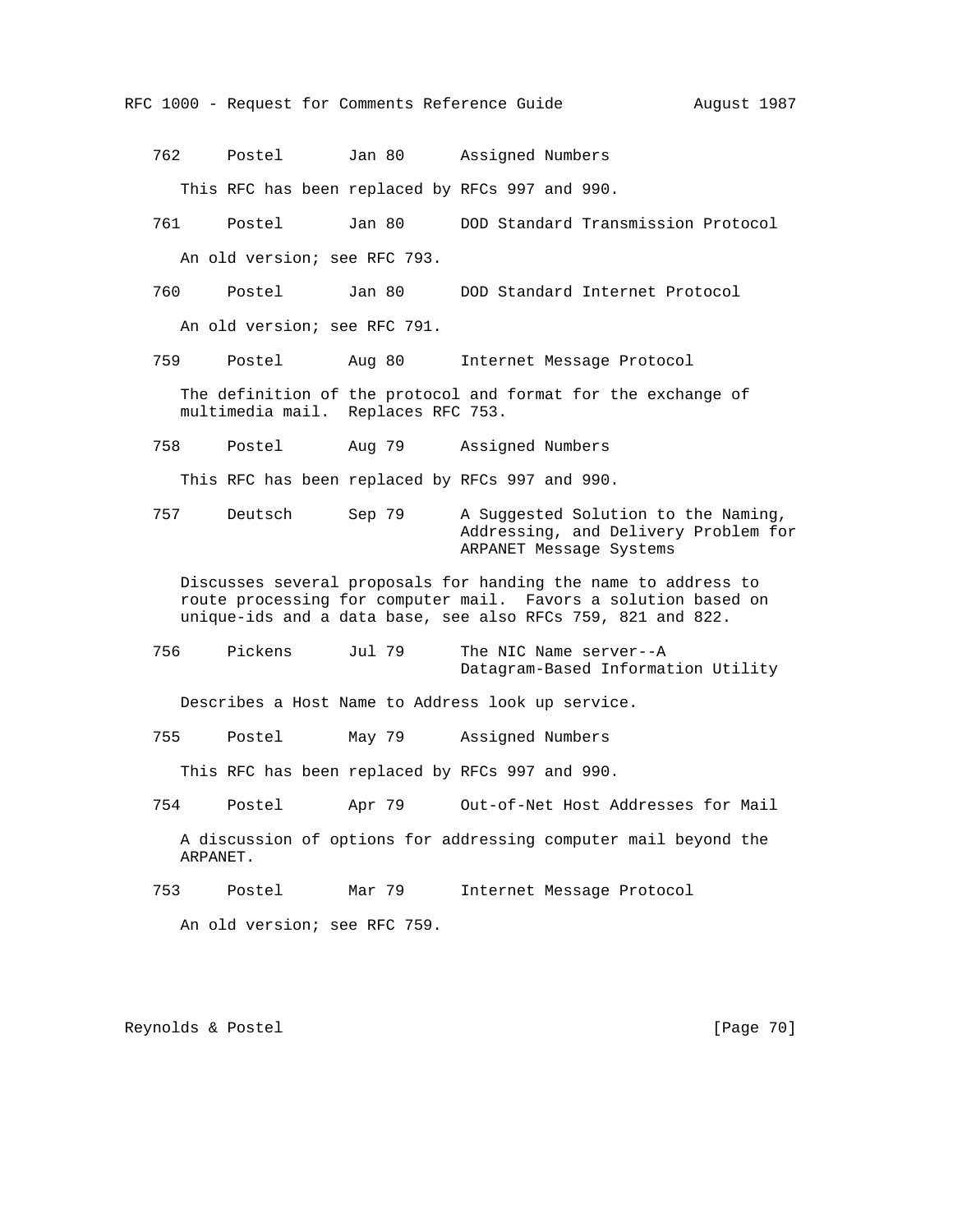752 Crispin Jan 79 A Universal Host Table

 Describes the host table used at MIT and Stanford. This has several extensions and generalizations from the NIC standard and the table used by most Tenex and TOPS20 hosts.

751 Lebling Dec 78 Survey of FTP Mail and MLFL

 A survey of hosts' responses to probes of their FTP servers to see if servers (a) accept mail for unknown users and (b) support the MAIL and MLFL commands.

750 Postel Sep 78 Assigned Numbers

This RFC has been replaced by RFCs 997 and 990.

- 749 Greenberg Sep 78 Telnet SUPDUP-OUTPUT Option Updates RFC 736; see also RFCs 734, 746, and 747.
- 748 Crispin Apr 78 Telnet Randomly-Lose Option

Defines this Telnet option (note the date of this memo).

 747 Crispin Mar 78 Recent Extensions to the SUPDUP Protocol

 An update to the SUPDUP protocol (RFC 734); see also RFCs 749, 746 and 736.

746 Stallman Mar 78 The SUPDUP Graphics Extension

 An extension of SUPDUP for Graphics; see also RFCs 734, 736, 747 and 749.

745 Beeler Mar 78 JANUS Interface Specifications

The specification of a symmetrical 1822 style interface.

 744 Sattley Jan 78 MARS - A Message Archiving and Retrieval Service

 The description of a database service for computer mail messages, which operates via computer mail.

Reynolds & Postel [Page 71]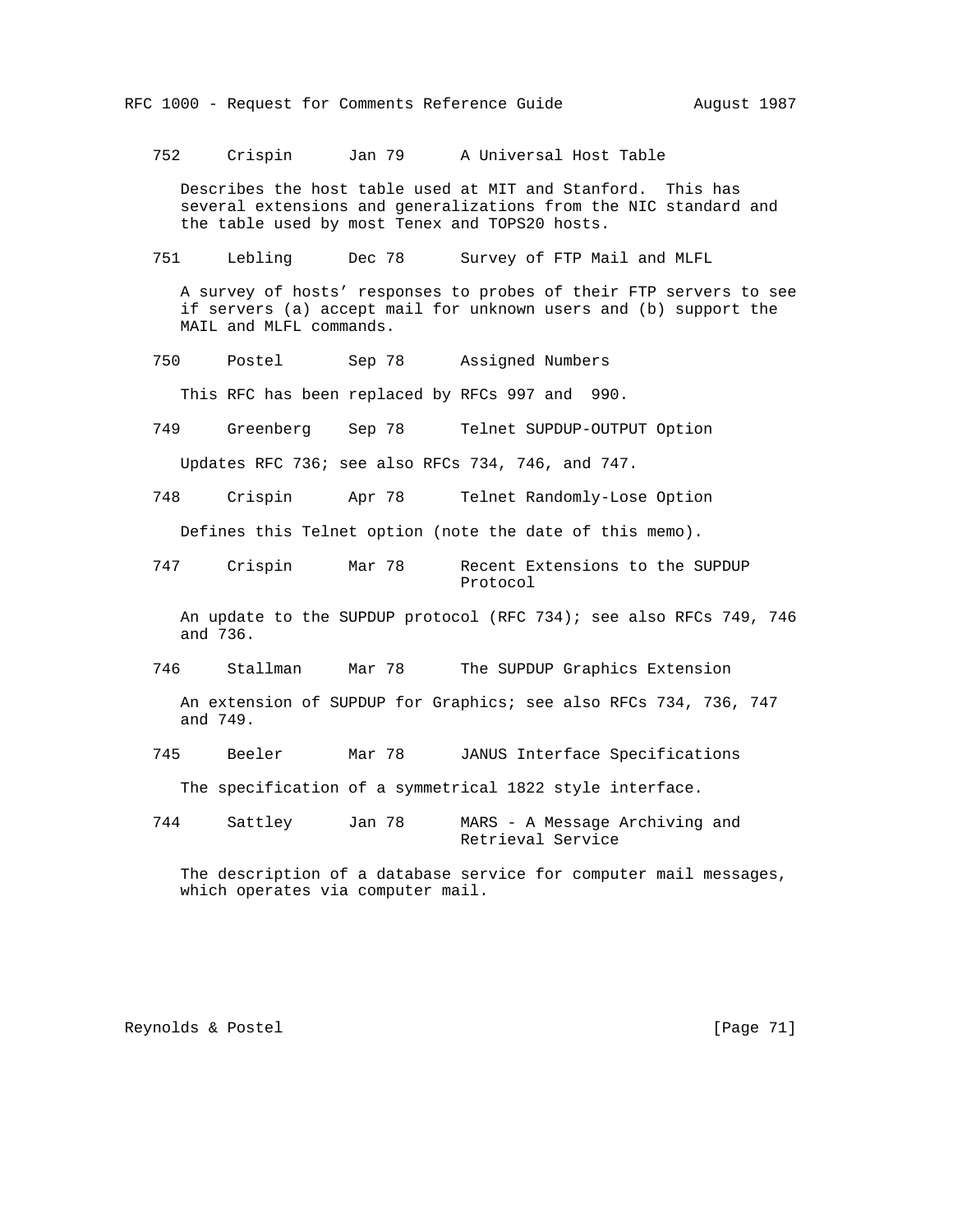543 Harrenstien Dec 77 FTP Extension: XRSQ/XRCP

 An extension to FTP mail to allow more efficient transmission of computer mail. Now incorporated into SMTP; see RFC788.

742 Harrenstien Dec 77 NAME/FINGER Protocol

 Defines the Name or Finger Protocol which allows one to get "who is on" or "where is user x" information from another host.

 741 Cohen Nov 77 Specifications for the Network Voice Protocol NVP

 Defines the protocol used in the ARPANET packet speech experiments. Replaced by NVP-II and ST for Internet packet speech experiments. ST is documented in ISN 119; NVP-II is documented in an ISI Internal memo.

740 Braden Nov 77 NETRJS Protocol

 Defines the protocol used for Remote Job Entry on the UCLA CCN IBM system; replaces RFCs 599 and 189.

739 Postel Nov 77 Assigned Numbers

This RFC has been replaced by RFCs 997 and 990.

738 Harrenstien Oct 77 Time Server

 Defines the Time Server Protocol; see IEN 142 for the TCP and VDP versions.

737 Harrenstien Oct 77 FTP Extension: XSEN

 An extension to the Mail procedures. This function is incorporated in the SMTP; see also RFC 821.

736 Crispin Oct 77 Telnet SUPDUP Option

 Defines the procedure for negotiating to use the SUPDUP, protocol as a Telnet option; see also RFCs 734, 746, 747 and 749.

735 Crocker Nov 77 Revised Telnet Byte Macro Option

 Defines a Telnet option for assigning codes to stand for strings in Telnet connections. Replaces RFC 729. Obsoletes NIC 40306.

Reynolds & Postel [Page 72]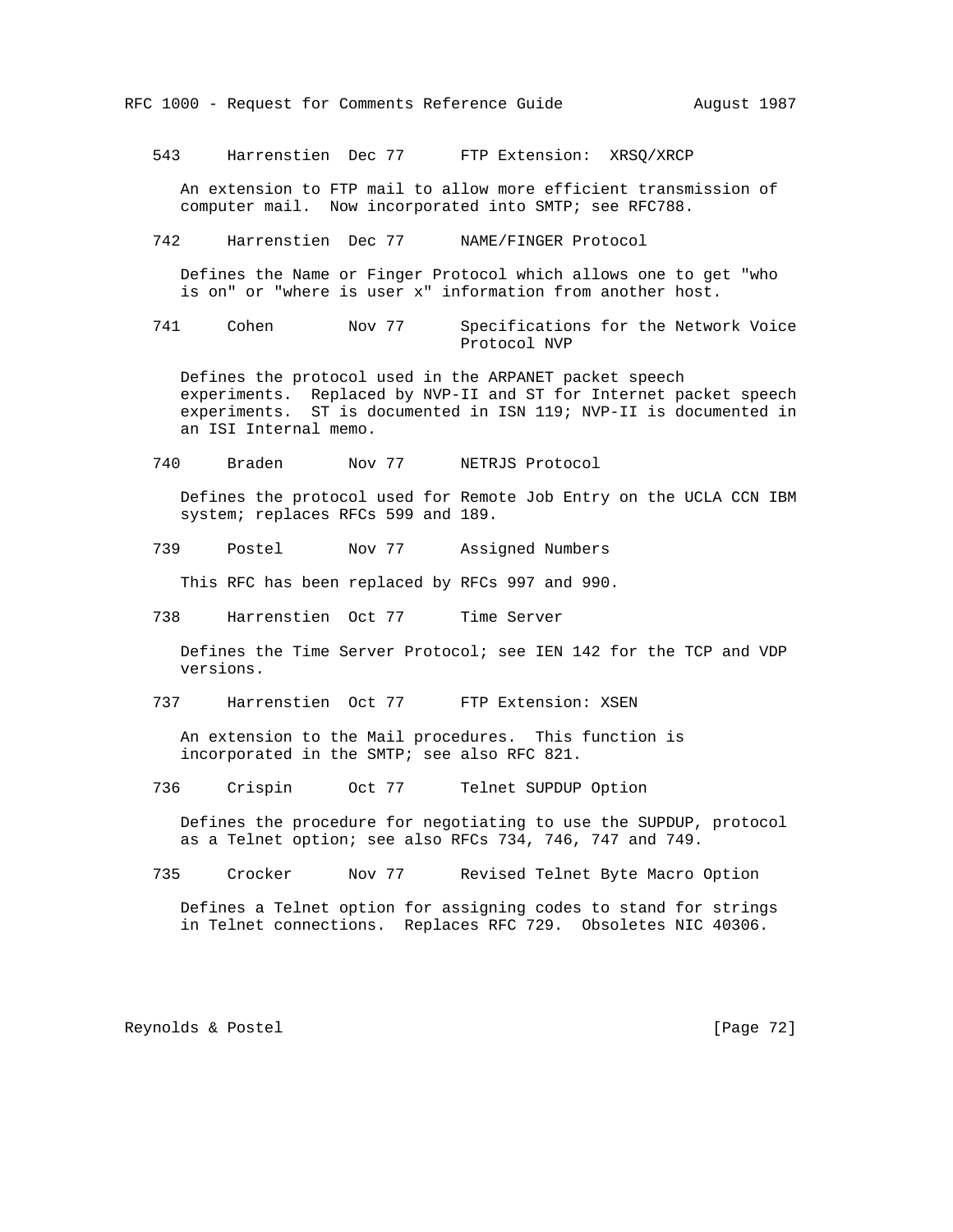734 Crispin Oct 77 SUPDUP Protocol

 Description of a terminal control protocol used at Stanford and MIT; see also RFCs 736, 746-749.

 733 Crocker Nov 77 Standard for the Format of ARPA Network Text Messages

 Specification of the format for the headers of computer mail. An old version; see RFC 822.

732 Day Sep 77 Telnet Data Entry Terminal Option

 The specification of a Telnet Option for the control of a data entry display terminal. Replaces RFC 731.

731 Day Jun 77 Telnet Data Entry Terminal Option

An old version; see RFC 732.

730 Postel May 77 Extensible Field Addressing

 Discusses some ideas on addressing that come up in the context of changing from 8-bit to 24-bit network addresses.

729 Crocker May 77 Telnet Byte Macro Option

An old version; see RFC 735.

 728 Day Apr 77 A Minor Pitfall in the Telnet Protocol

 This RFC warns of the possibility of an unexpected occurence in Telnet resulting from the interaction between option subnegotiations and the Telnet SYNCH operation.

727 Crispin Apr 77 Telnet Logout Option

Defines a Telnet option for causing a logout.

 726 Postel Mar 77 Remote Controlled Transmission and Echoing Telnet Option

 Defines a Telnet option for controlling the transmission and echoing of data to smooth the response to use in high transmission delay environments; see also RFCs 719 and 718.

Reynolds & Postel [Page 73]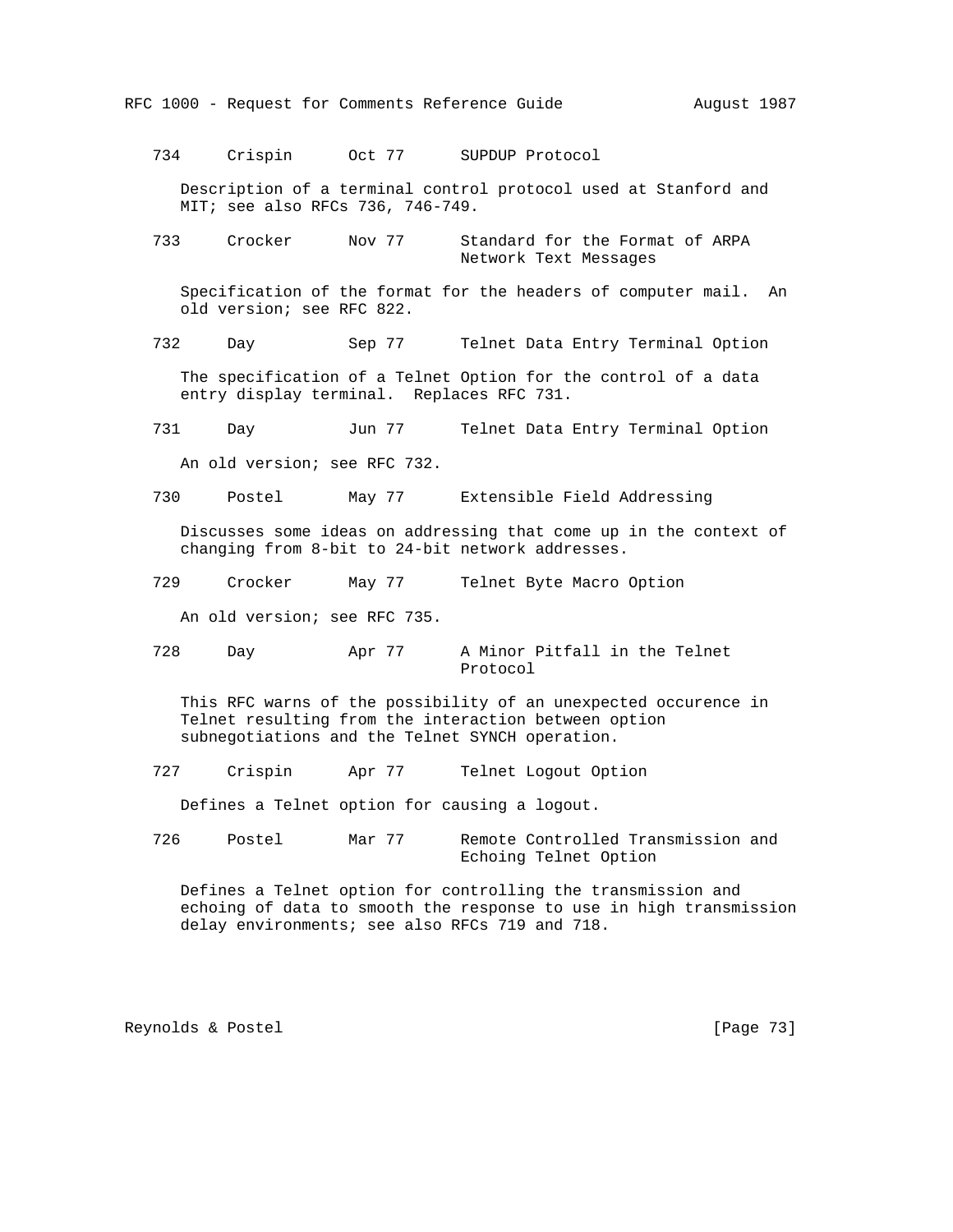725 Day Mar 77 An RJE Protocol for a Resource Sharing Network Describes a possible Remote Job Entry protocol. 724 Crocker May 77 Proposed Official Standard for the Format of ARPA Network Messages An old version; see RFC 822. 723 Never Issued. 722 Haverty Sep 76 Thoughts on Interactions in Distributed Services A discussion on the design of interactive distributed services and the kinds of primitive operations that are needed. 721 Garlick Sep 76 Out of Band Control Signals in a Host to Host Protocol A discussion of the control signals in transport protocols (e.g., NCP's Interrupt or TCP's Urgent). 720 Crocker Aug 76 Address Specification Syntax for Network Mail A discussion of computer mail addresses, with comments on real names vs. mailboxes, and mailing lists; see also RFC 819. 719 Postel Jul 76 Discussion on RCTE A short discussion of RCTE implementation issues; see also RFCs 726 and 718. 718 Postel Jun 76 Comments on RCTE from the Tenex Implementation Experience A short note on the Tenex implementation of RCTE; see also RFCs 726 and 719.

717 Postel Jul 76 Assigned Network Numbers

This RFC has been replaced by RFC 997 and 990.

Reynolds & Postel [Page 74]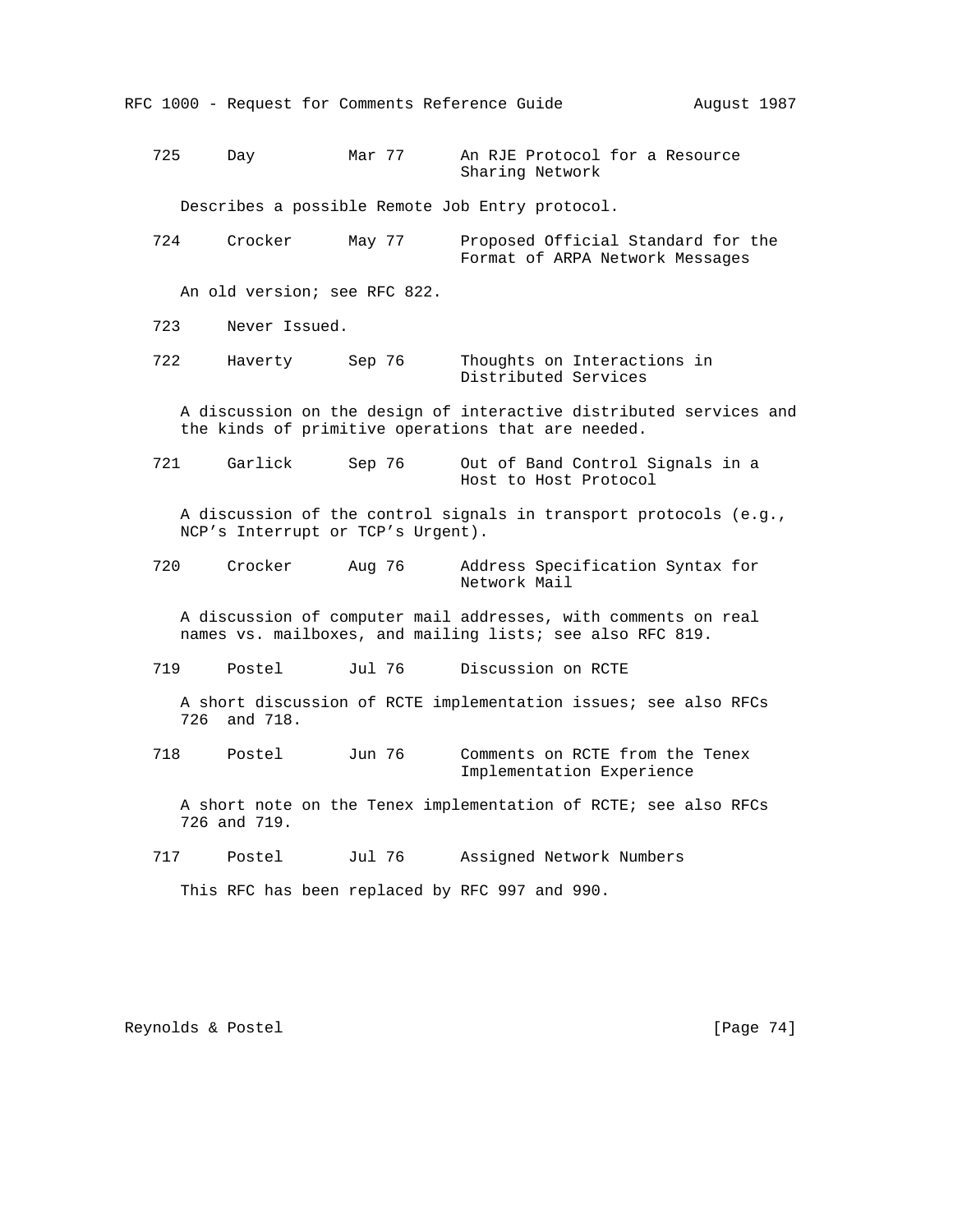716 Levin May 76 Interim Revision to Appendix F of BBN 1822 A short note updating the specification of the Very Distant Host 1822 interface. 715 Never Issued. 714 McKenzie Apr 76 A Host/Host Protocol for an ARPANET-type Network A specification of a NCP-like protocol for an ARPA-like network. Interesting to compare to the NCP specification to see what the author would do differently. 713 Haverty Apr 76 MSDTP -- Message Services Data Transmission Protocol The specification of a set of Data Primitives for building interactive services. 712 Donnelley Feb 76 A Distributed Capability Computing System DCCS A description of a Distributed Capability based computing system. 711 Never Issued. 710 Never Issued. 709 Never Issued. 708 White Jan 76 Elements of a Distributed Programming System A description of a distributed programming system; see also RFC 707. 707 White Dec 75 A High-Level Framework for Network-Based Resource Sharing A description of a programming environment for network-based programs; see also RFC 708. 706 Postel Nov 75 On the Junk Mail Problem A short note pointing out that the ARPANET maybe subject to a "denial of service" attack by a misbehaving host.

Reynolds & Postel [Page 75]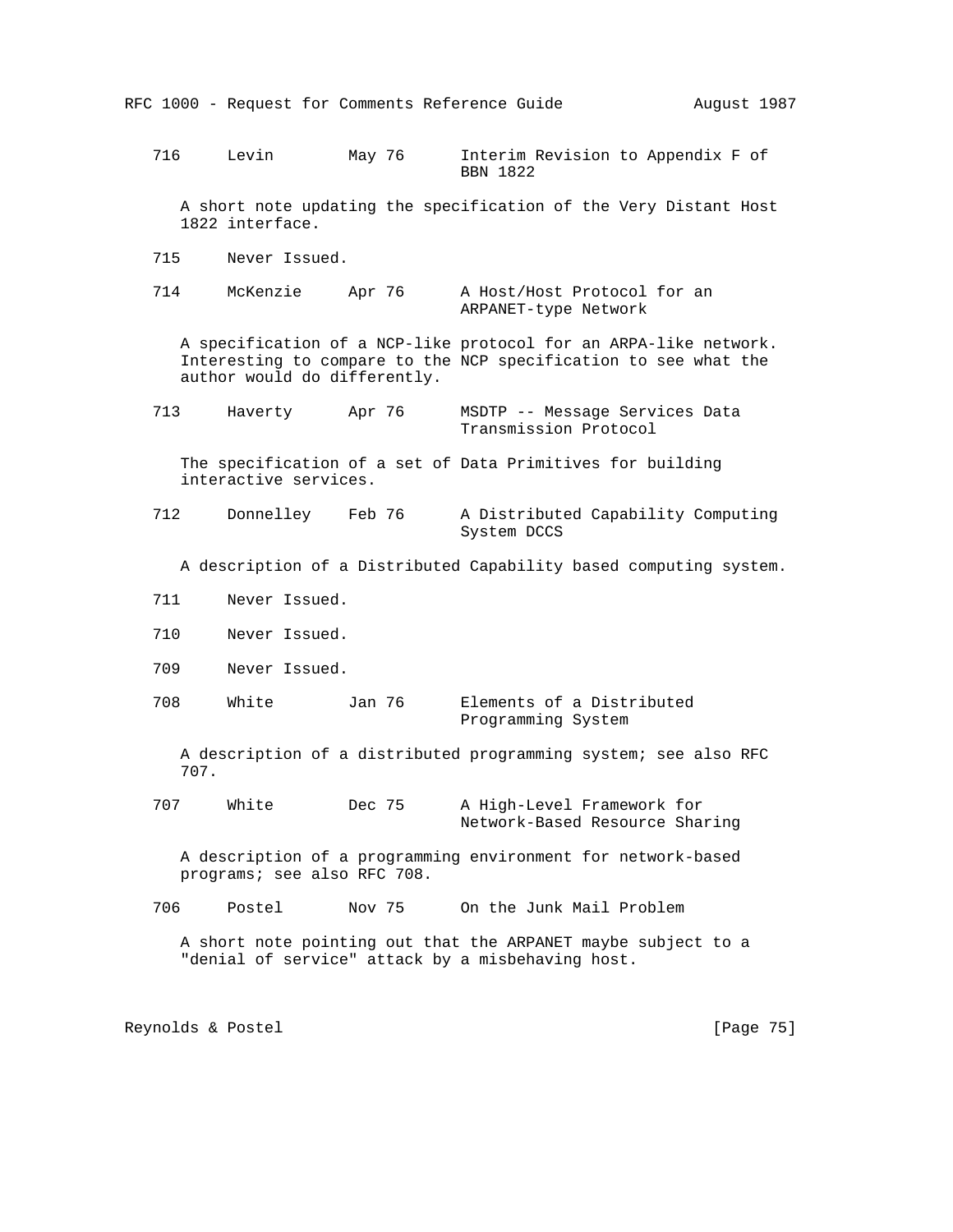705 Bryan Nov 75 Front-End Protocol This RFC describes a protocol used between a PDP-11 (the ARPANET front end) and a B6700 to support network communication. 704 Santos Sep 75 IMP/Host and Host/IMP Protocol Change Describes the changes to the 1822 interface to eliminate the restriction of 63 IMPs. 703 Dodds Jul 75 Survey of New-Protocol Telnet Servers A poll of Telnet servers to check implementation status and Telnet options. Updates RFCs 702, 701, 679 and 669. 702 Dodds Sep 74 Survey of New-Protocol Telnet Servers An earlier poll of Telnet server implementation status; see also RFC's703, 701, 679, and 669. 701 Dodds Aug 74 Survey of New-Protocol Telnet Servers An earlier poll of Telnet server implementation status; see also RFCs 703, 702, 679 and 669. 700 Mader Aug 74 A Protocol Experiment Describes a protocol based loosely on a very early version of TCP, used to send data to a printer server. 699 Postel Nov 82 Requests for Comments Summary Notes: 600-699 A summary of the Request for Comments documents from RFC 600-699. 698 Tovar Jul 75 Telnet Extended ASCII Option Describes an option to allow transmission of a special kind of extended ASCII used at the Stanford AI and MIT AI Labs.

697 Lieb Jul 75 CWD Command of FTP

Discusses FTP login access to "files only" directories.

Reynolds & Postel [Page 76]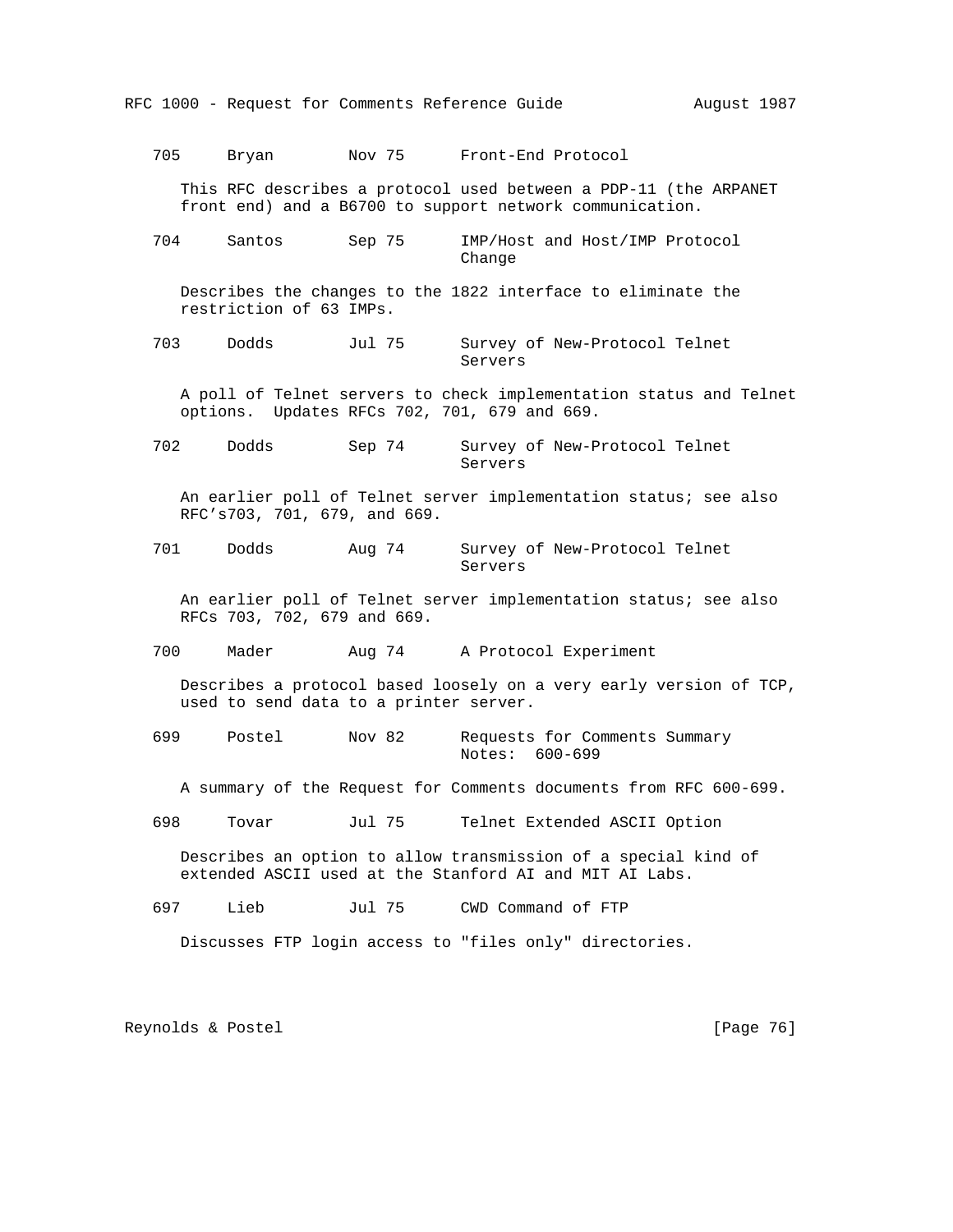696 Cerf Jul 75 Comments on the IMP/HOST and HOST/IMP Protocol Changes

 Observations on current international standards recommendations from IFIP working group 6.1; see also RFCs 692, 690 687.

 695 Krilanovich Jul 75 Official Change in Host-Host Protocol

 Corrects an ambiguity concerning the ERR command; changes NIC 8246 and NIC 7104.

694 Postel Jun 75 Protocol Information

This RFC has been replaced by RFC 991.

693 Never Issued.

 692 Wolfe Jun 75 Comments on IMP/Host Protocol Changes

 A proposed solution to the problem of combined length of IMP and Host leaders; see also RFCs 696, 690 and 687.

691 Harvey May 75 One More Try on the FTP

 A slight revision of RFC 686, regarding the subject of print files; see also RFCs 640, 630, 542, 454, 448, 414, 385 and 354.

| 690 | Postel | Jun 75 | Comments on the Proposed Host/IMP |  |  |
|-----|--------|--------|-----------------------------------|--|--|
|     |        |        | Protocol Changes                  |  |  |

Comments on suggestions in RFC 687; see also RFCs 692 and 696.

 689 Clements May 75 Tenex NCP Finite State Machine for Connections

 Describes the internal states of an NCP connection in the Tenex implementation.

| 688 | Walden | Jun 75 | Tentative Schedule for the New<br>Telnet Implementation for the TIP |
|-----|--------|--------|---------------------------------------------------------------------|
| 687 | Walden | Jun 75 | IMP/Host and Host/IMP Protocol<br>Changes                           |

 This RFC discusses addressing hosts on more than 63 IMPs, and other backwards compatible expansions; see also RFCs 690 and 692.

Reynolds & Postel [Page 77]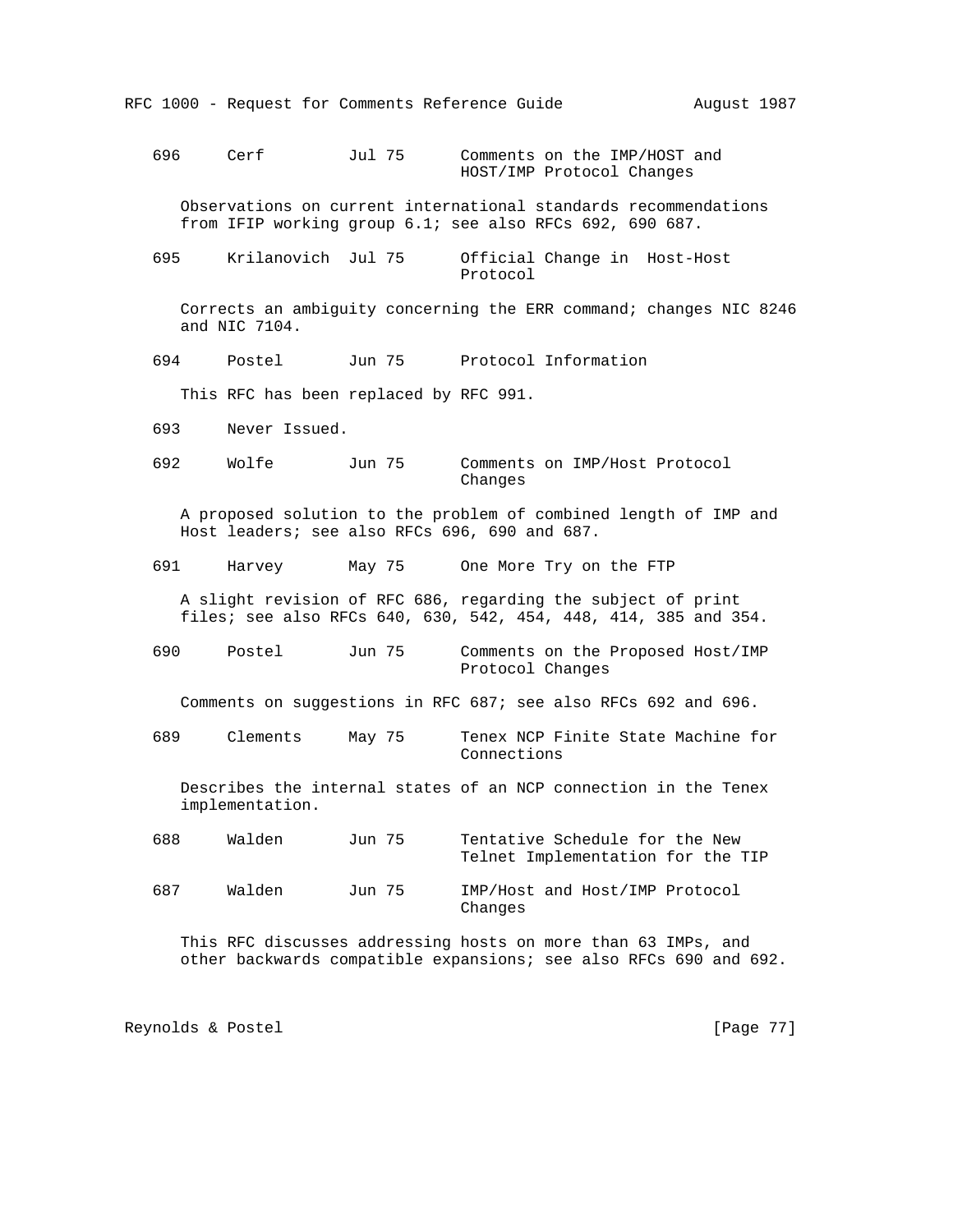686 Harvey May 75 Leaving Well Enough Alone

 Discusses the difference between early and later versions of FTP; see also RFCs 691, 640, 630, 542, 454, 448, 414, 385 and 354.

 685 Beeler Apr 75 Response Time in Cross-network Debugging

 This memo discusses the contribution of ARPANET communication to response time.

 684 Schantz Apr 75 A Commentary on Procedure Calling as a Network Protocol

 Describes issues in designing distributed computing systems. Shortcomings of RFC 674; see also RFCs 542 and 354.

 683 Clements Apr 75 FTPSRV -- Tenex Extension for Paged Files

 Defines an extension to FTP for page-mode transfers between Tenex systems; also discusses file transfer reliability.

- 682 Never Issued.
- 681 Holmgren May 75 Network Unix

 Capabilities as an ARPANET Mini-Host: standard I/O, Telnet, NCP, Hardware/Software requirements, reliability, availability.

680 Myer Apr 75 Message Transmission Protocol

 Extends message field definition beyond RFC 561 attempts to establish syntactic and semantic standards for ARPANET; see also RFCs 733 and 822.

 679 Dodds Feb 75 February, 1975, Survey of New-Protocol Telnet Servers

 An earlier poll of Telnet server implementation status. Updates RFCs 701, 702 and 669; see also RFC 703.

678 Postel Dec 74 Standard File Formats

For transmission of documents across different environments.

Reynolds & Postel [Page 78]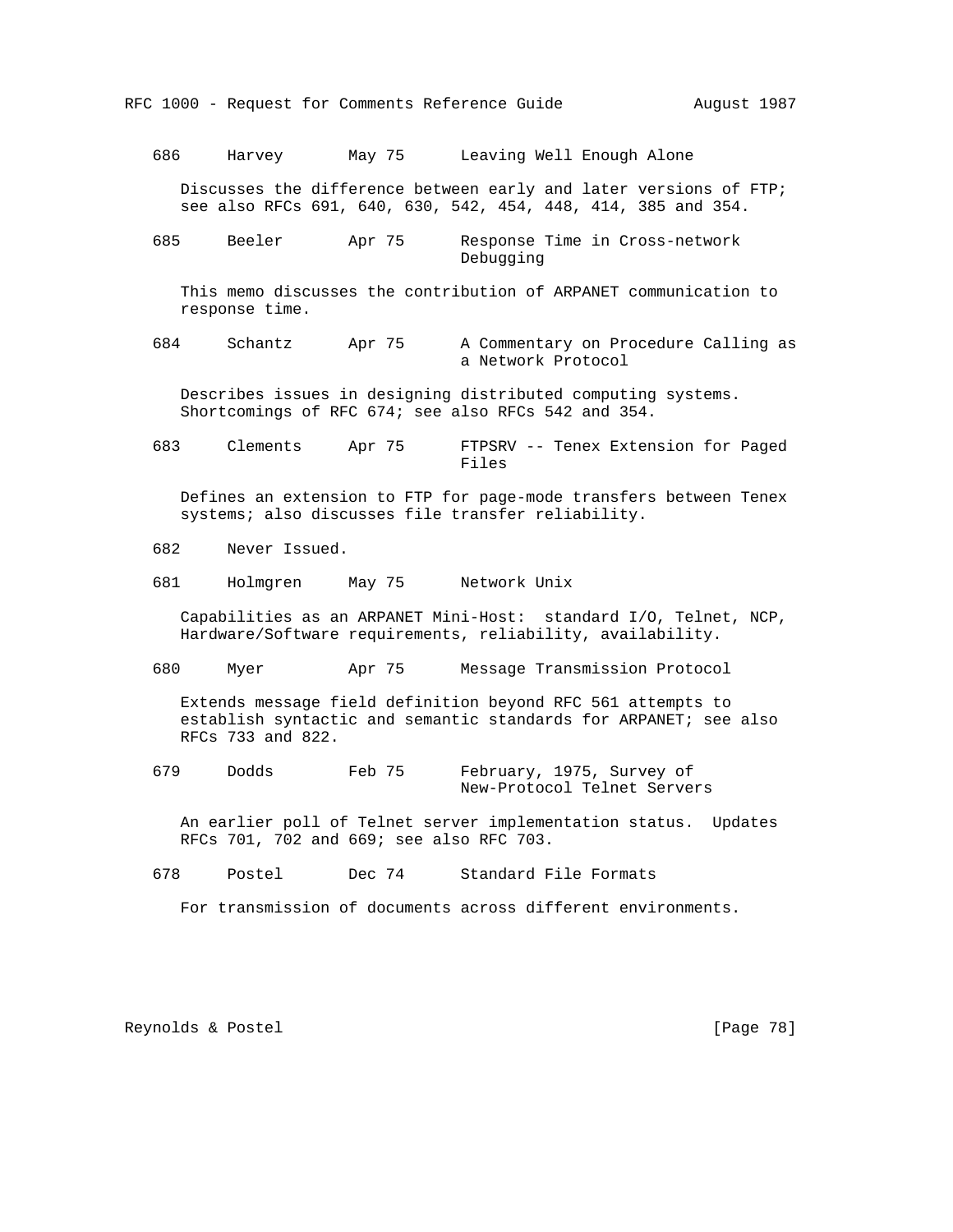677 Johnson Jan 75 The Maintenance of Duplicate Databases

676 Never Issued.

 675 Cerf Dec 74 Specification of Internet Transmission Control Program (TCP)

The first detailed specification of TCP; see RFC 793.

674 Postel Dec 74 Procedure Call Documents--Version 2

 A host level protocol used in the NSW--a slightly constrained version of ARPANET Host-to-Host protocol, affecting allocation, RFNM wait, and retransmission; see also RFC 684.

- 673 Never Issued.
- 672 Schantz Dec 74 A Multi-Site Data Collection Facility

Applicability of TIP/Tenex protocols beyond TIP accounting.

671 Schantz Dec 74 A Note on Reconnection Protocol

Experience with implementation in RSEXEC context.

670 Never Issued.

 669 Dodds Dec 74 November 1974, Survey of New-Protocol Telnet Servers

 An earlier poll of Telnet server implementation status. Updates RFC 702; see also RFCs 703 and 679.

668 Never Issued.

667 Chipman Dec 74 BBN Host Ports

Approved scheme to connect host ports to the network.

 666 Padlipsky Nov 74 Specification of the Unified User-Level Protocol

Discusses and proposes a common command language.

665 Never Issued.

664 Never Issued.

Reynolds & Postel [Page 79]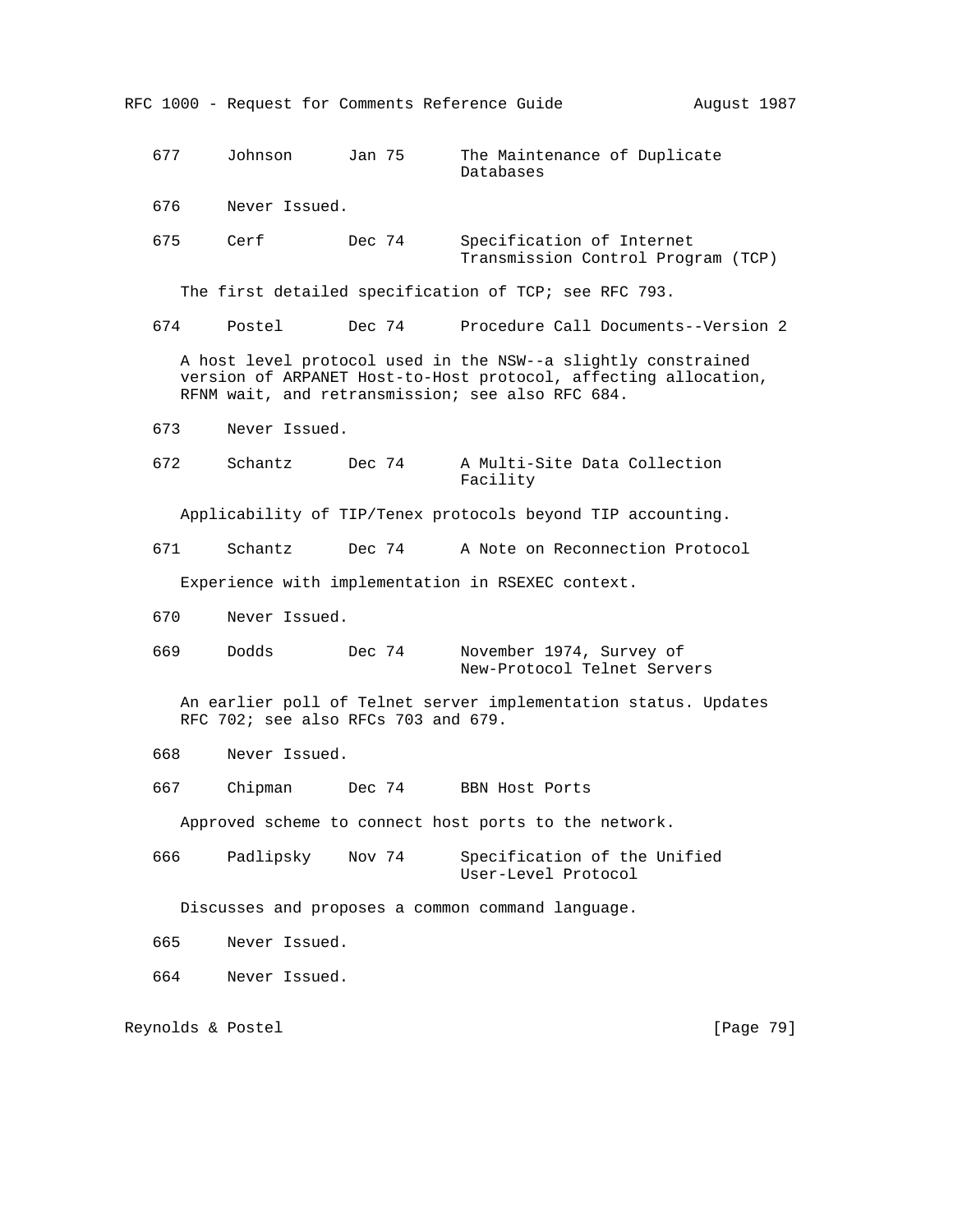663 Kanodia Nov 74 A Lost Message Detection and Recovery Protocol

 Proposed extension of host-host protocol; see also RFCs 534, 516, 512, 492 and 467.

 662 Kanodia Nov 74 Performance Improvement in ARPANET File Transfers from Multics

Experimenting with host output buffers to improve throughput.

661 Postel Nov 74 Protocol Information

This RFC has been replaced by RFC 991.

 660 Walden Oct 74 Some Changes to the IMP and the IMP/Host Interface

 Decoupling of message number sequences of hosts; host-host access control; message number window; messages outside normal mechanism; see also BBN 1822.

 659 Postel Oct 74 Announcing Additional Telnet Options Options defined in RFCs 651-658.

 658 Crocker Oct 74 Telnet Output Line Feed Disposition Defines a Telnet option for specific control of Line Feed.

 657 Crocker Oct 74 Telnet Output Vertical Tab Disposition Option

Defines a Telnet option for specific control of Vertical Tab.

 656 Crocker Oct 74 Telnet Output Vertical Tab Stops Option

Defines a Telnet option for setting the stops for Vertical Tab.

 655 Crocker Oct 74 Telnet Output Form Feed Disposition Option

Defines a Telnet option for specific control of Form Feed.

Reynolds & Postel [Page 80]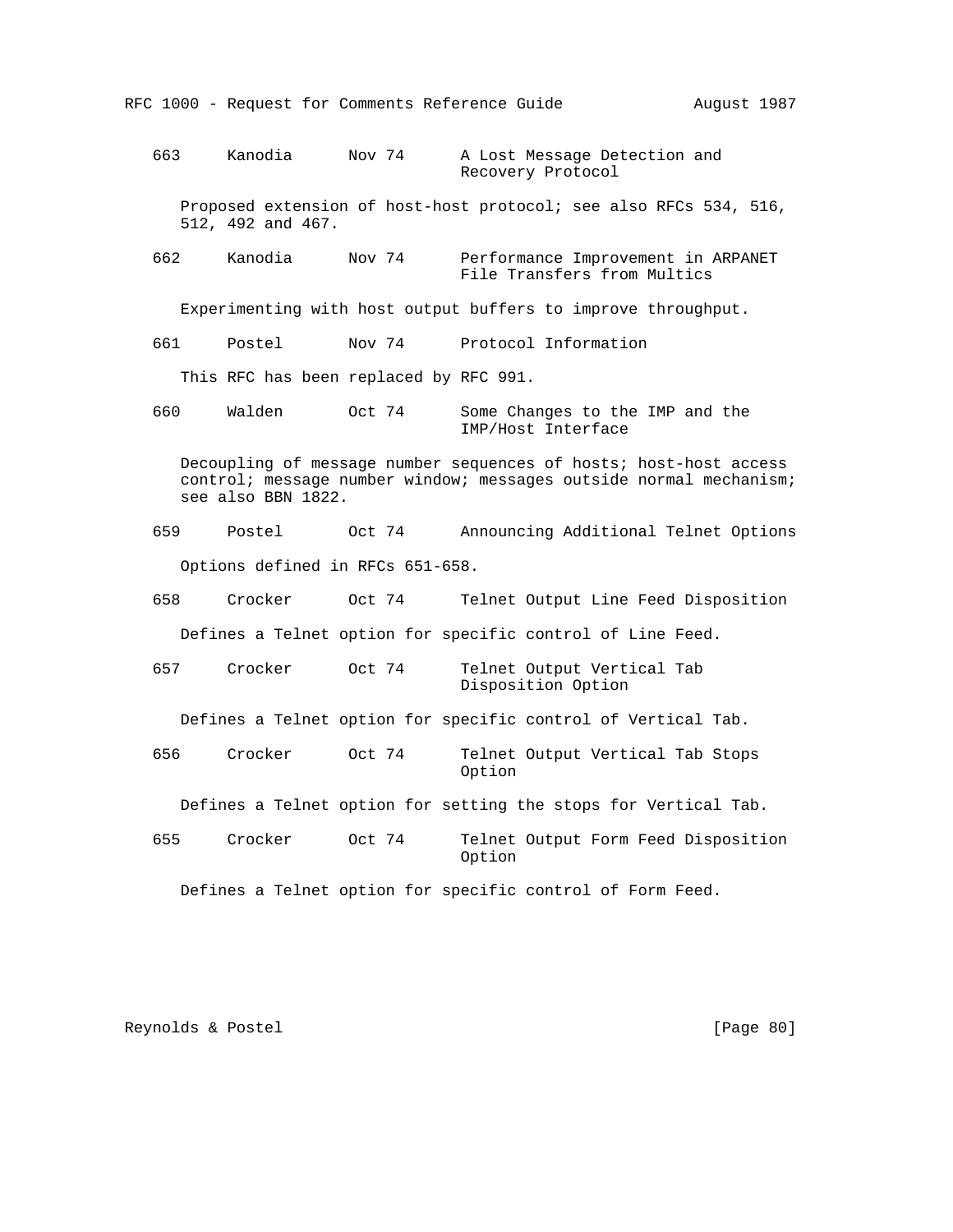654 Crocker Oct 74 Telnet Output Horizontal Tab Disposition Option Defines a Telnet option for specific control of Horizontal Tab. 653 Crocker Oct 74 Telnet Output Horizontal Tab Stops Option Defines a Telnet option for setting the stops for Horizontal Tab. 652 Crocker Oct 74 Telnet Output Carriage Return Disposition Option Defines a Telnet option for specific control of Carriage Return. 651 Crocker Oct 74 Revised Telnet Status Option Revises the Telnet Option for communicating the status of all Telnet options over the network. 650 Never Issued. 649 Never Issued. 648 Never Issued. 647 Padlipsky Nov 74 A Proposed Protocol for Connecting Host Computers to ARPA-Like Networks via Front End Processors Approaches to Front-End protocol processing using available hardware and software. 646 Never Issued. 645 Crocker Jun 74 Network Standard Data Specification Syntax Providing a mechanism for specifying all attributes of a collection of bits; see also RFC 615. 644 Thomas Jul 74 On The Problem of Signature Authentication for Network Mail Proposes that the mail sender be an authorized system process and that the mail sender and mail receiver processes exchange a

password. The sender process takes responsibility for

authentication of the signature on the mail.

Reynolds & Postel [Page 81]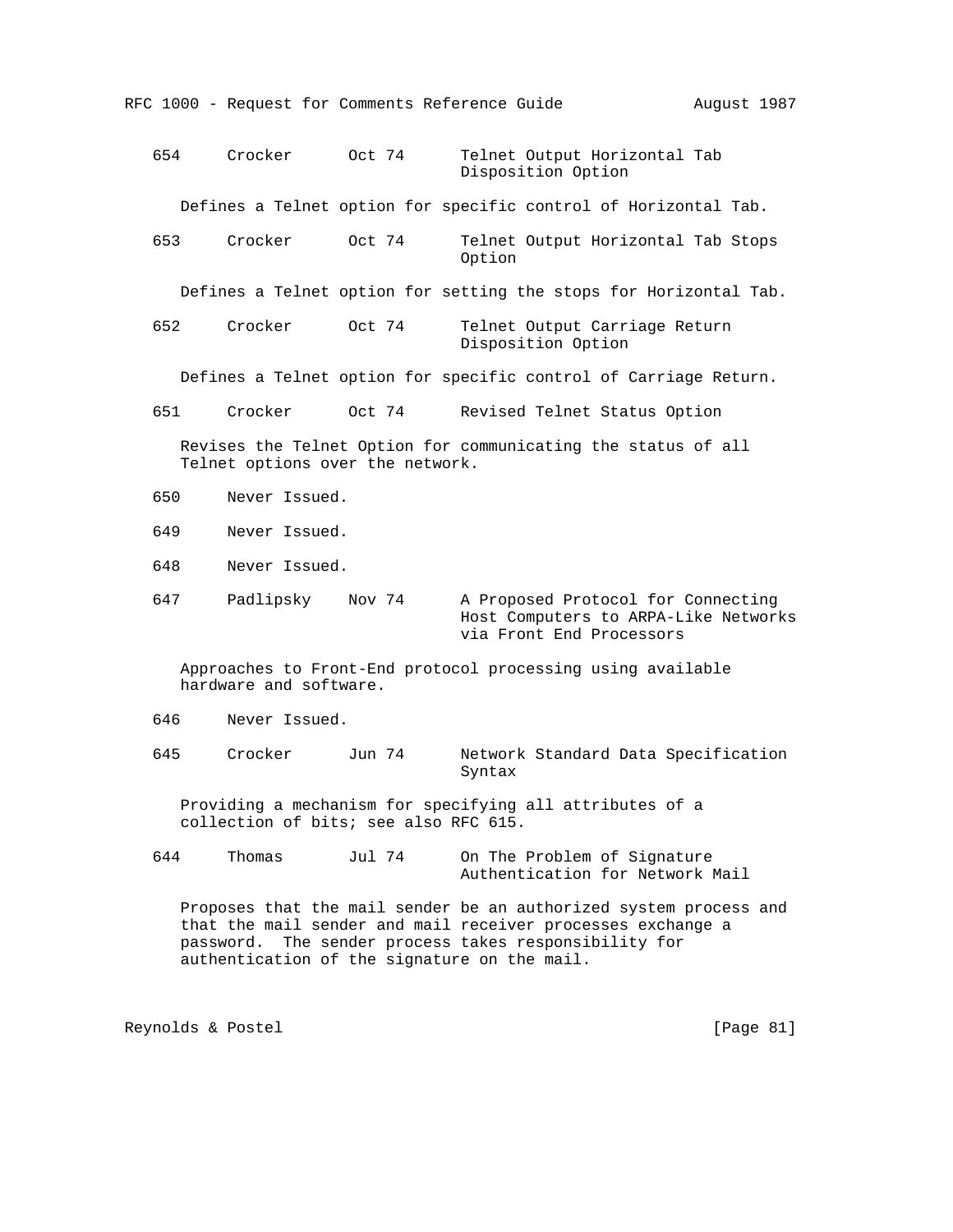643 Mader Jul 74 Network Debugging Protocol To be used in an implementation of a PDP-11 network bootstrap device and a cross-network debugger. 642 Burchfiel Jul 74 Ready Line Philosophy and Implementation 641 Never Issued. 640 Postel Jun 74 Revised FTP Reply Codes Updates RFC 542. 639 Never Issued. 638 McKenzie Apr 74 IMP/TIP Preventive Maintenance Schedule Corrects RFC 633. 637 McKenzie Apr 74 Change of Network Address for SU-DSL A host at Stanford changes its address from 2/2 to 2/3. 636 Burchfiel Jun 74 TIP/TENEX Reliability Improvements Obtaining/maintaining connections; recovery from lost connections; connection-state changes. 635 Cerf Apr 74 An Assessment of ARPANET Protocols Theoretical and practical motivation for redesign. Multipacket messages; host retransmission; duplicate detection; sequencing; acknowledgement. 634 McKenzie Apr 74 Change in Network Address for Haskins Lab. A host a Haskins Lab changes its address from 5/3 to 9/3. 633 McKenzie Mar 74 IMP/TIP Preventive Maintenance Schedule An old version; see RFC 638.

Reynolds & Postel [Page 82]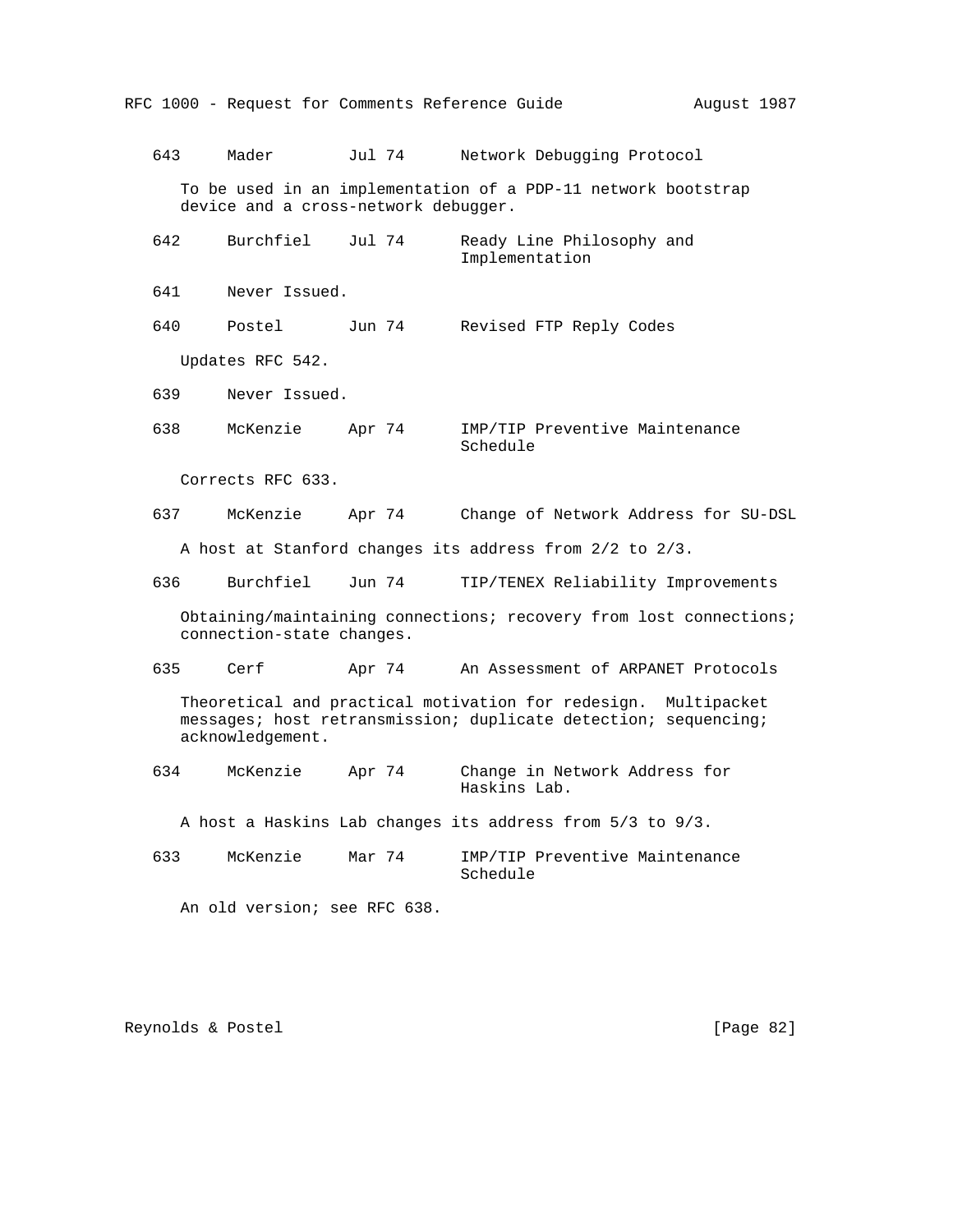|          | RFC 1000 - Request for Comments Reference Guide |        |                                                                                                        | August 1987   |
|----------|-------------------------------------------------|--------|--------------------------------------------------------------------------------------------------------|---------------|
| 632      | Opderbeck                                       | May 74 | Throughput Degradations for Single<br>Packet Messages                                                  |               |
|          | A study of packet throughput.                   |        |                                                                                                        |               |
| 631      | Danthine                                        | Apr 74 | Call for Papers:<br>Meeting on Minicomputers and Data<br>Communication                                 | International |
| Belgium. |                                                 |        | A meeting on data communications held January 1975 in Liege,                                           |               |
| 630      | Sussman                                         | Apr 74 | FTP Error Code Usage for More<br>Reliable Mail Service                                                 |               |
|          |                                                 |        | Describes FTP reply-code usage in TENEX mail processing.                                               |               |
| 629      | North                                           | Mar 74 | Scenario for Using the Network<br>Journal                                                              |               |
|          | database.                                       |        | An example of how to access information in the NIC's Journal                                           |               |
| 628      | Keeney                                          | Mar 74 | Status of RFC Numbers and a Note on<br>Pre-assigned Journal Numbers                                    |               |
|          |                                                 |        | A method for getting the next RFC number to use on a new memo.                                         |               |
| 627      | Feinler                                         | Mar 74 | ASCII Text File of Hostnames                                                                           |               |
|          | See also RFCs 606, 608, 623 and 625.            |        |                                                                                                        |               |
| 626      | Kleinrock                                       | Mar 74 | On a possible Lockup Condition in<br>IMP Subnet due to Message Sequencing                              |               |
|          |                                                 |        | A potential problem in the IMP processing of messages.<br>description of how this condition can arise. | A detailed    |
| 625      | Feinler                                         | Mar 74 | On Line Hostnames Service                                                                              |               |
|          | See also RFCs 606, 608, 623 and 627.            |        |                                                                                                        |               |
| 624      | Krilanovich Feb 74                              |        | Comments on the File Transfer<br>Protocol                                                              |               |
|          | also RFCs 614, 542 and 640.                     |        | Design changes and slight modifications. Replaces RFC 607; see                                         |               |

Reynolds & Postel [Page 83]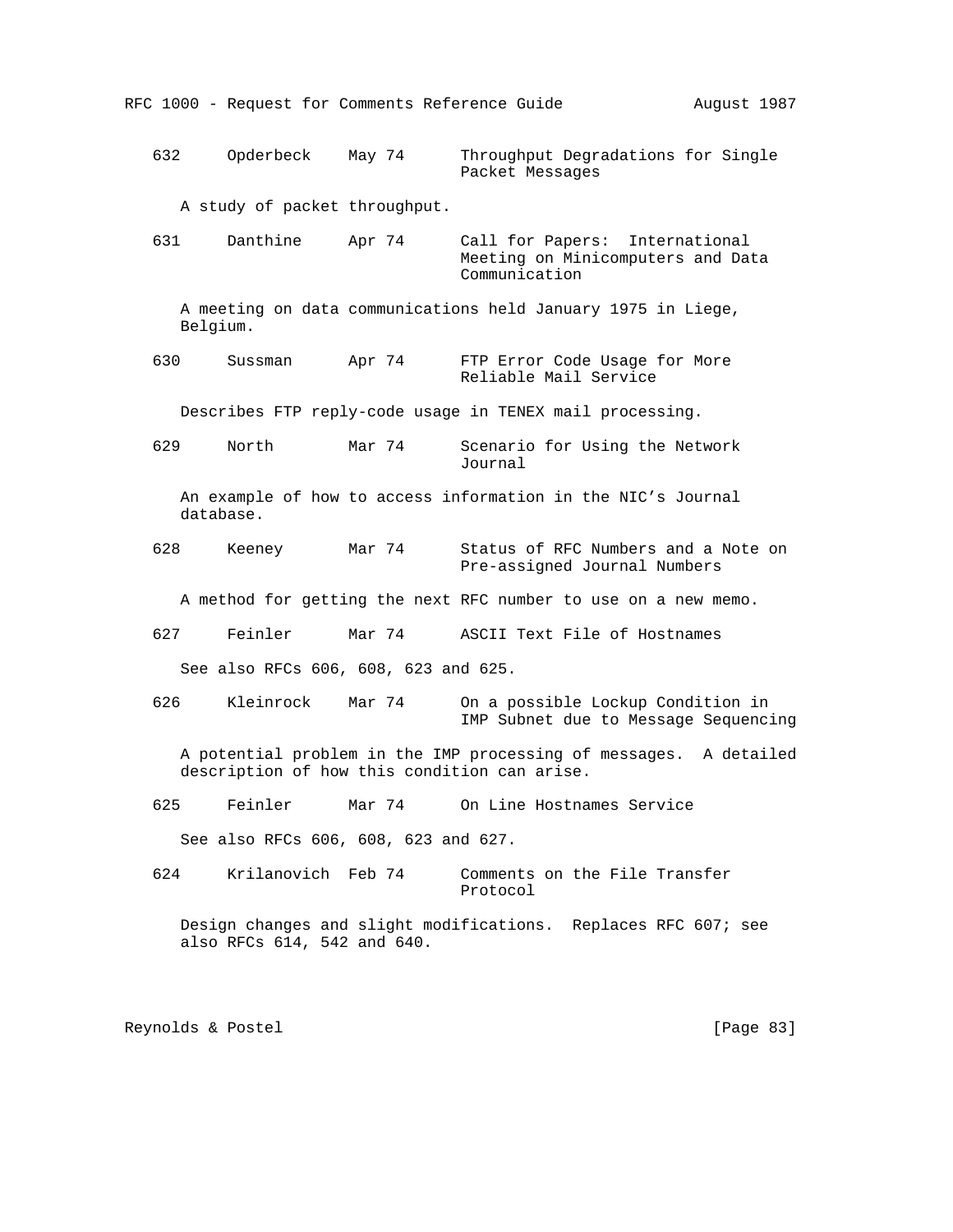623 Krilanovich Feb 74 Comments on On-Line Host Name Service

See also RFCs 627, 625, 608 and 606.

 622 McKenzie Mar 74 Scheduling IMP/TIP Down Time Modification of previous policy.

 621 Kudlick Mar 74 NIC User Directories at SRI-ARC Changes in user accounts at the NIC.

 620 Ferguson Mar 74 Request for Monitor Host Table Updates

Changes in the hosts Office-1 and SRI-ARC.

- 619 Naylor Mar 74 Mean Round-Trip Times in the ARPANET Actual measurements of round-trip times.
- 618 Taft Feb 74 A Few Observations on NCP Statistics Distribution of NCP and IMP message types by actual measurement.
- 617 Taft Feb 74 A Note on Socket Number Assignment

 Danger of imposing more fixed socket number requirements; see also RFCs 542, 503 and 451.

616 Walden Feb 74 Latest Network Maps

Geographic ad Topologic maps of the ARPANET of January 1974.

 615 Crocker Mar 74 Proposed Network Standard Data Pathname Syntax

 A suggestion for a network wide standard for naming data (such as files).

 614 Pogran Jan 74 Response to RFC 607 (NIC-21255), "Comments on the FTP"

See also RFCs 624, 542 and 640.

Reynolds & Postel [Page 84]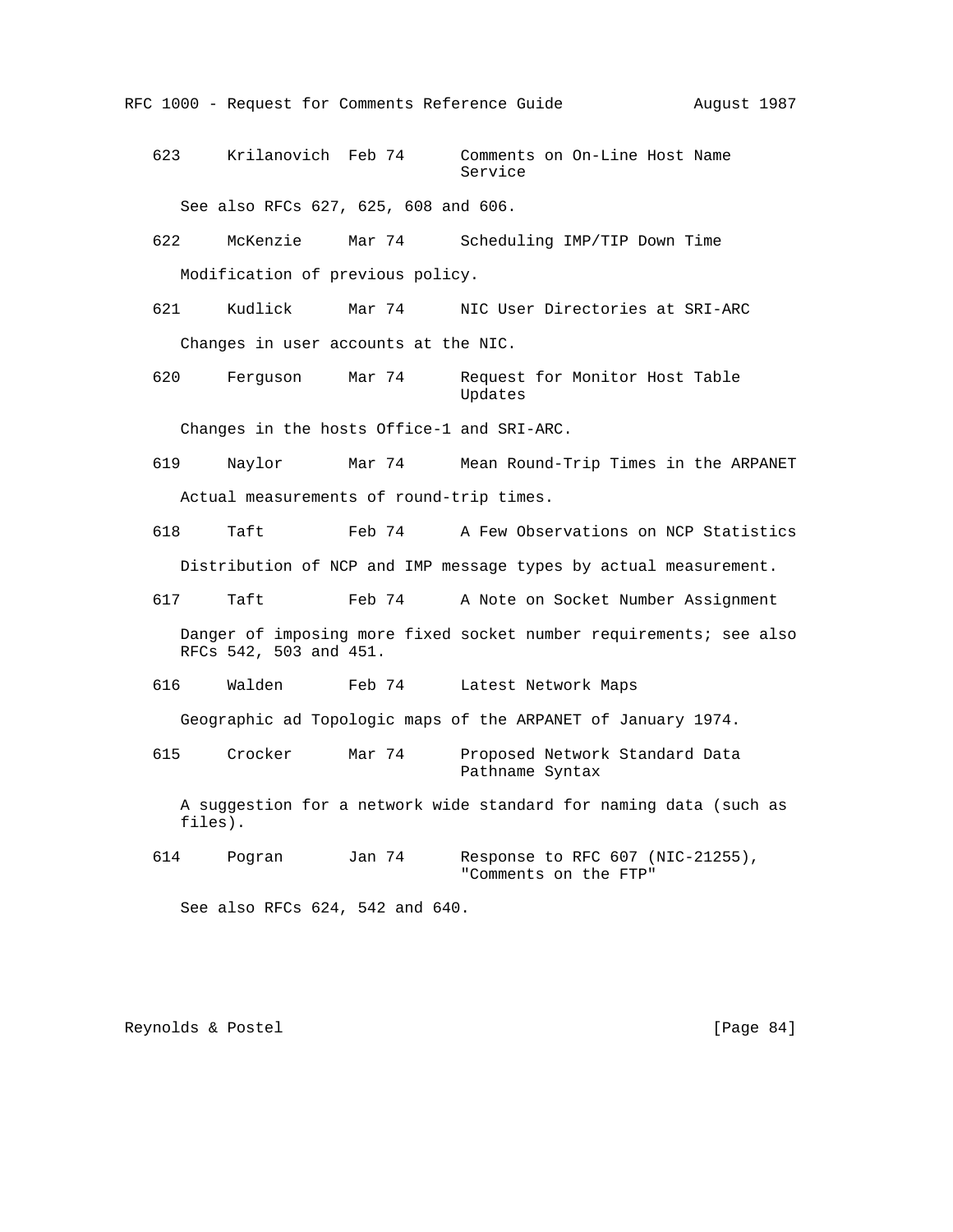613 McKenzie Jan 74 Network Connectivity: A Response to RFC 603

Remarks about connectivity and robustness of networks.

612 McKenzie Jan 74 Traffic Statistics

 A report on Host traffic statistics for the month of December 1973. Updates RFC 601.

611 Walden Feb 74 Two Changes to the IMP/Host Protocol

 Expansion of Host-Going-Down and addition of Dead-Host-Status Message.

610 Winter Dec 73 Further Datalanguage Design Concepts

 Preliminary results of the language design; a model for data languagea semantics; future considerations.

 609 Ferguson Jan 74 Statement of Upcoming Move of NIC/NLS Service

See also RFCs 621 and 620.

608 Feinler Jan 73 Host Names On-Line

Response to RFC 606; see also RFCs 627, 625 and 623.

 607 Krilanovich Jan 73 NIC-21255 Comments on the File Transfer Protocol

An old version; see RFC 624; see also RFCs 614, 542 and 640.

606 Deutsch Dec 73 Host Names On-Line

 Resolving differences in hostname-address mappings; see also RFCs 627, 625, 623 and 608.

605 Never Issued.

604 Postel Dec 73 Assigned Link Numbers

 Modifies official host-host protocol. Replaced by RFCs 997 and 990.

Reynolds & Postel [Page 85]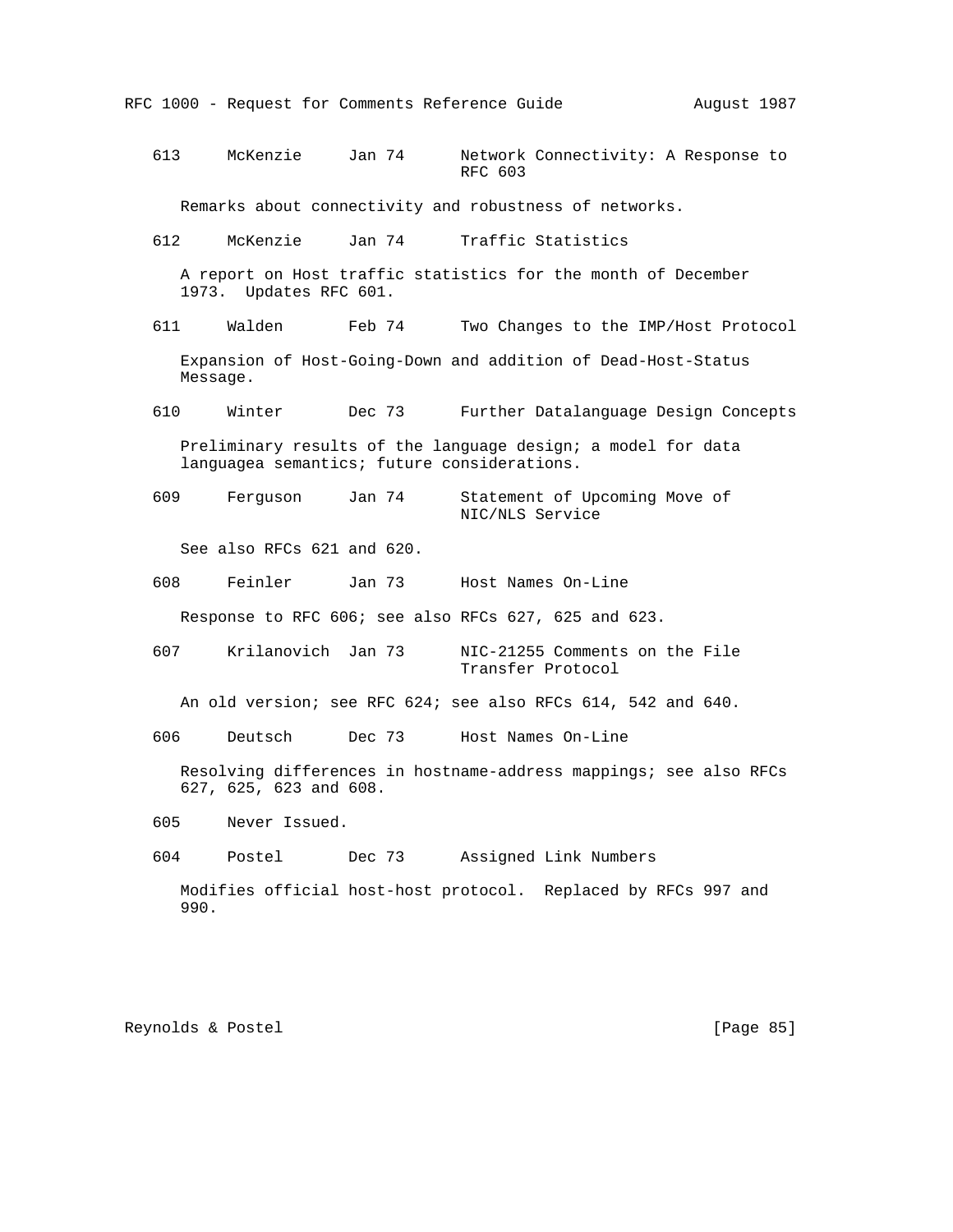603 Burchfiel Dec 73 Response to RFC 597: Host Status Questions about the ARPANET topology described in RFC 597.

 602 Metcalfe Dec 73 "The Stockings Were Hung by the Chimney With Care"

Susceptibility of ARPANET to security violations.

601 McKenzie Dec 73 Traffic Statistics

 A report on Host traffic statistics for the month of November 1973. Updates RFC 586.

 600 Berggreen Nov 73 Interfacing an Illinois Plasma Terminal to the ARPANET

 Discusses plans to map Plato terminal codes to network ASCII for accessing the Plato system via the network using Telnet.

599 Braden Dec 73 Update on NETRJS

A status report and update on UCLA-CCN's remote job entry service.

598 NICSTA Dec 73 RFC Index - December 5, 1973

Lists RFCs 1-593.

597 Neigus Dec 73 Host Status

 This RFC provides the most current network maps, geographic and logical, plus a list of hosts connected to the ARPANET.

596 Taft Dec 73 Second Thoughts on Telnet Go-Ahead

 Cited objections to the requirement that hosts implement the Telnet Go-Ahead (GA) command, as specified in the Telnet Protocol Specification.

 595 Hathaway Dec 73 Some Thoughts in Defense of the Telnet Go-Ahead

This RFC is in reply to RFC 596.

594 Burchfiel Dec 73 Speedup of Host-IMP Interface

 A discussion on how to make the full performance capabilities of the subnet available for interprocess communication.

Reynolds & Postel **Example 20** (Page 86)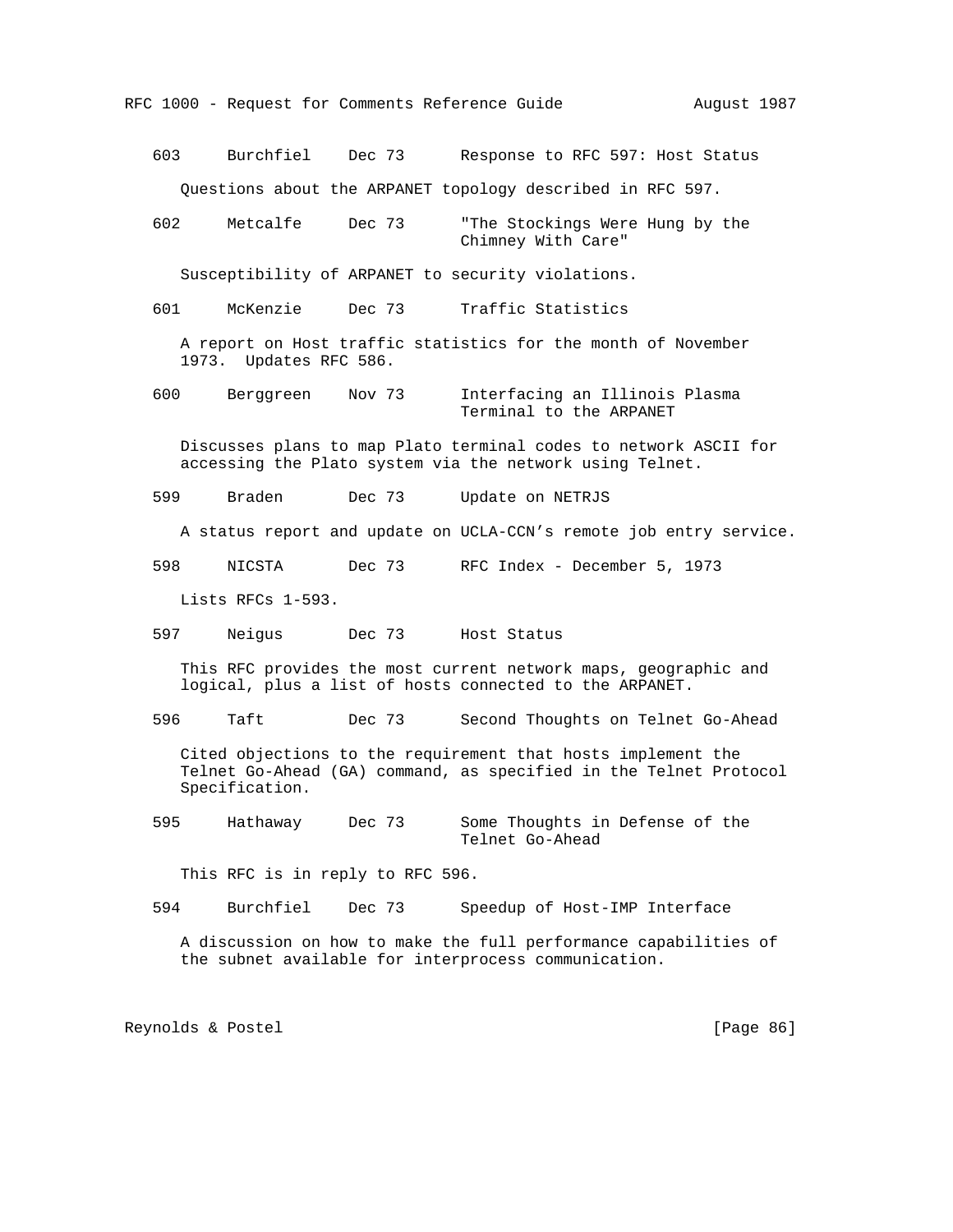| 593 | McKenzie | Nov 73 | Telnet and FTP Implementation<br>Schedule Change                                                                |
|-----|----------|--------|-----------------------------------------------------------------------------------------------------------------|
|     |          |        | the contract of the contract of the contract of the contract of the contract of the contract of the contract of |

 592 Watson Nov 73 Some Thoughts on System Design to Facilitate Resource Sharing

 Proposes a system interconnection approach which would help in moving toward more resource sharing on the ARPANET.

 591 Walden Nov 73 Addition to the Very Distant Host Specification

 A sentence correction notation that should be inserted in Appendix F of BBN Report 1822.

590 Padlipsky Nov 73 MULTICS Address Change

Announcement of a plan to change the address of MIT Multics.

 589 Braden Nov 73 CCN NETRJS Server Messages to Remote **User** 

 Describes the system to user messages at UCLA-CCN's remote job entry service.

588 Stokes Oct 73 London Node is now up

 Notice that an ARPANET node is operational at University College, London.

587 Postel Nov 73 Announcing New Telnet Options

 Announcement of Negotiate About Output Line Width (NAOL), and Negotiate About Output Page Size (NAOP).

586 McKenzie Nov 73 Traffic Statistics

 A report on the Host traffic statistics for the month of October 1973. Updates RFC 579.

 585 Crocker Nov 73 ARPANET Users Interest Working Group Meeting

Meeting notes of the first Users Interest Working Group.

Reynolds & Postel [Page 87]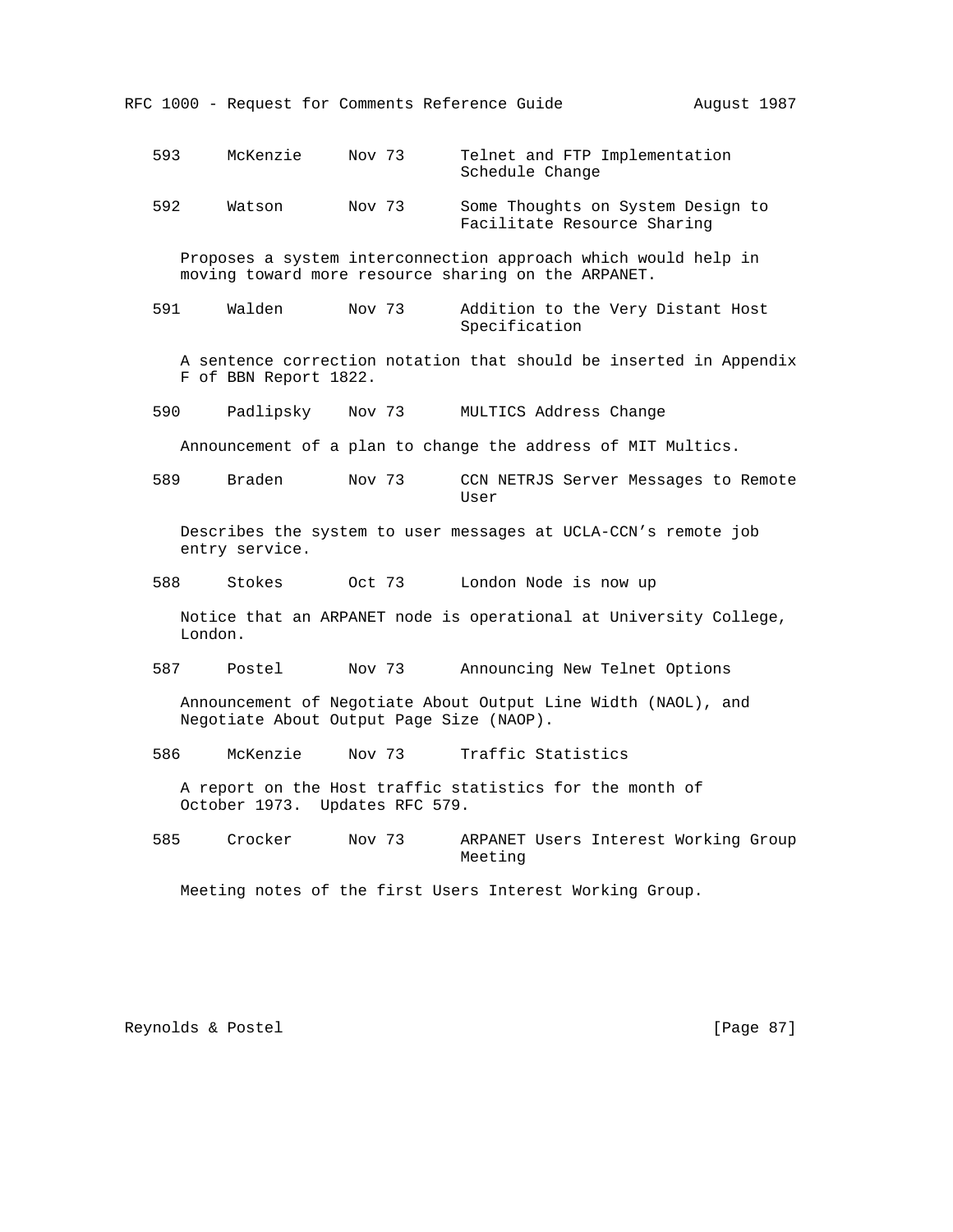584 Iseli Nov 73 Charter for ARPANET Users Interest Working Group

 Describes the background, membership, and scope of the newly formed Users Interest Working Group.

- 583 Never Issued.
- 582 Clements Nov 73 Comments on RFC 580 Machine Readable Protocols

Cites objections to the phrase "preferably NLS files".

 581 Crocker Nov 73 Corrections to RFC 560 - Remote Controlled Transmission and Echoing Telnet Option

 This RFC contains corrections to RFC 560, which described the Remote Controlled Transmission and Echoing Telnet Option.

 580 Postel Oct 73 Note to Protocol Designers and Implementers

 An announcement that future proposed protocols shall be submitted in the form of on-line documents, preferably in NLS files, to the Network Information Center.

579 McKenzie Oct 73 Traffic Statistics

 A report on the Host traffic statistics for the month of September 1973. Updates RFC 566.

 578 Bhushan Oct 73 Using MIT-MATHLAB MACSYMA From MIT-DMS Muddle - An Experiment in Automated Resource Sharing

 This paper describes an experiment in non-trivial automated resource sharing between dissimilar systems. The goal of this experiment was to interface the Muddle system at MIT-DMS to the MACSYMA system at MIT-Mathlab.

577 Crocker Oct 73 Mail Priority

 A paper that suggests interpretations for urgency values, based on arguments presented in RFC 555. References RFC 539.

Reynolds & Postel [Page 88]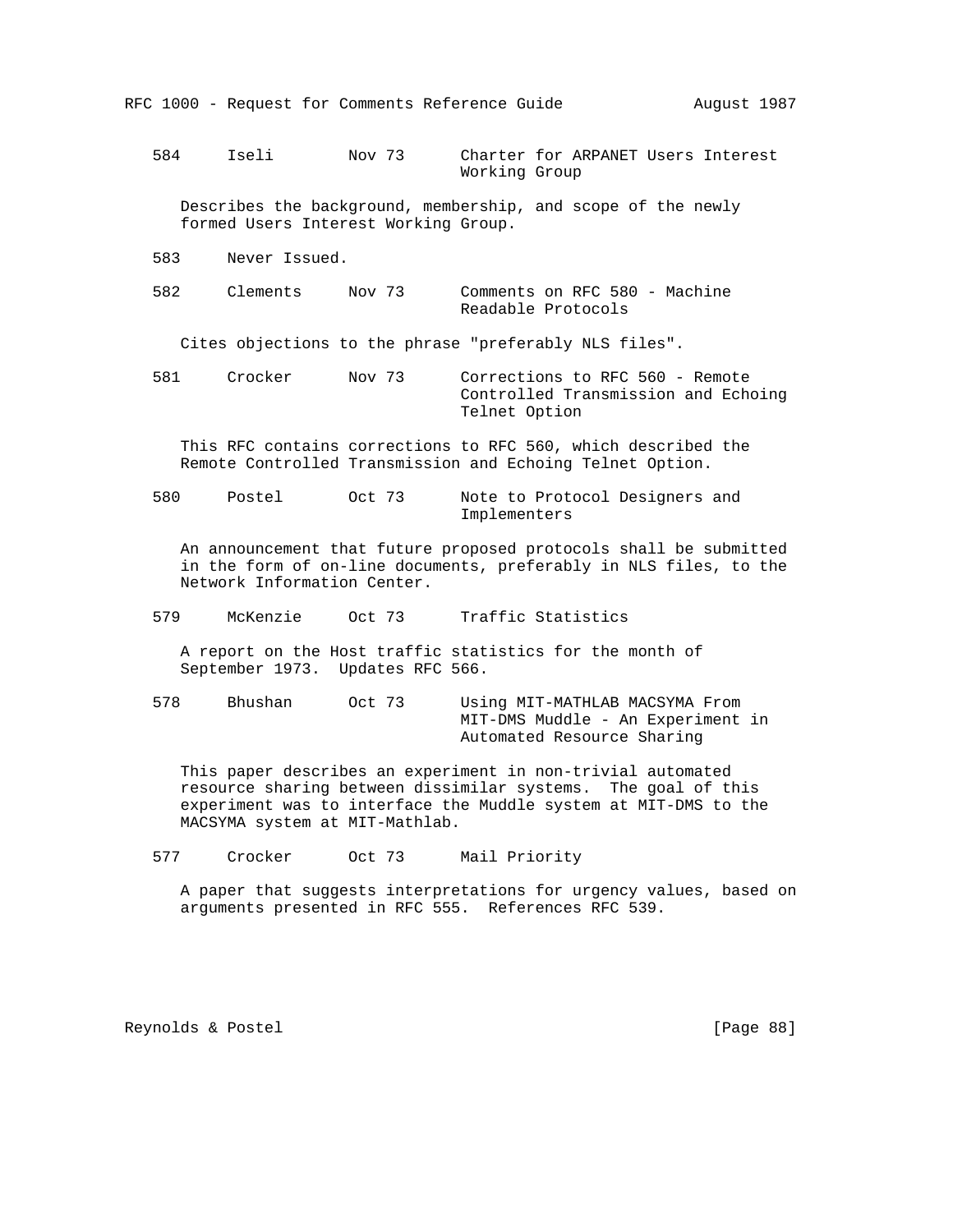576 Victor Sep 73 Proposal for Modifying Linking

 This RFC presents a plan to modify the link jsys in Tenex to work in a better way in terms of the user interface.

575 Never Issued.

 574 Krilanovich Sep 73 Announcement of a Mail Facility at **UCSB** 

 An announcement of a server program which supports that subset of the File Transfer Protocol necessary for mail delivery.

 573 Bhushan Sep 73 Data and File Transfer - Some Measurement Results

 A report on the results of the performance of MIT-DM's FTP-user and FTP-server programs.

572 Never Issued.

571 Braden Nov 73 Tenex FTP Problem

 A report on a problem in the current Tenex implementation which is likely to cause incorrect results when transferring files to a non-Tenex site.

 570 Pickens Oct 73 Experimental Input Mapping Between NVT ASCII and UCSB Online System

 This RFC updates RFC 216. This document describes the proposed solutions from the requests to improve the human interface to the UCSB On-Line System.

 569 Padlipsky Oct 73 NETED: A Common Editor for the ARPA Network

 Defines a simple line style text editor and suggests that it be made available on every host in the network.

 568 McQuillan Sep 73 Response to RFC 567 - Cross-Country Network Bandwidth

 This RFC serves as a brief correction to several fundamental errors in RFC 567.

Reynolds & Postel [Page 89]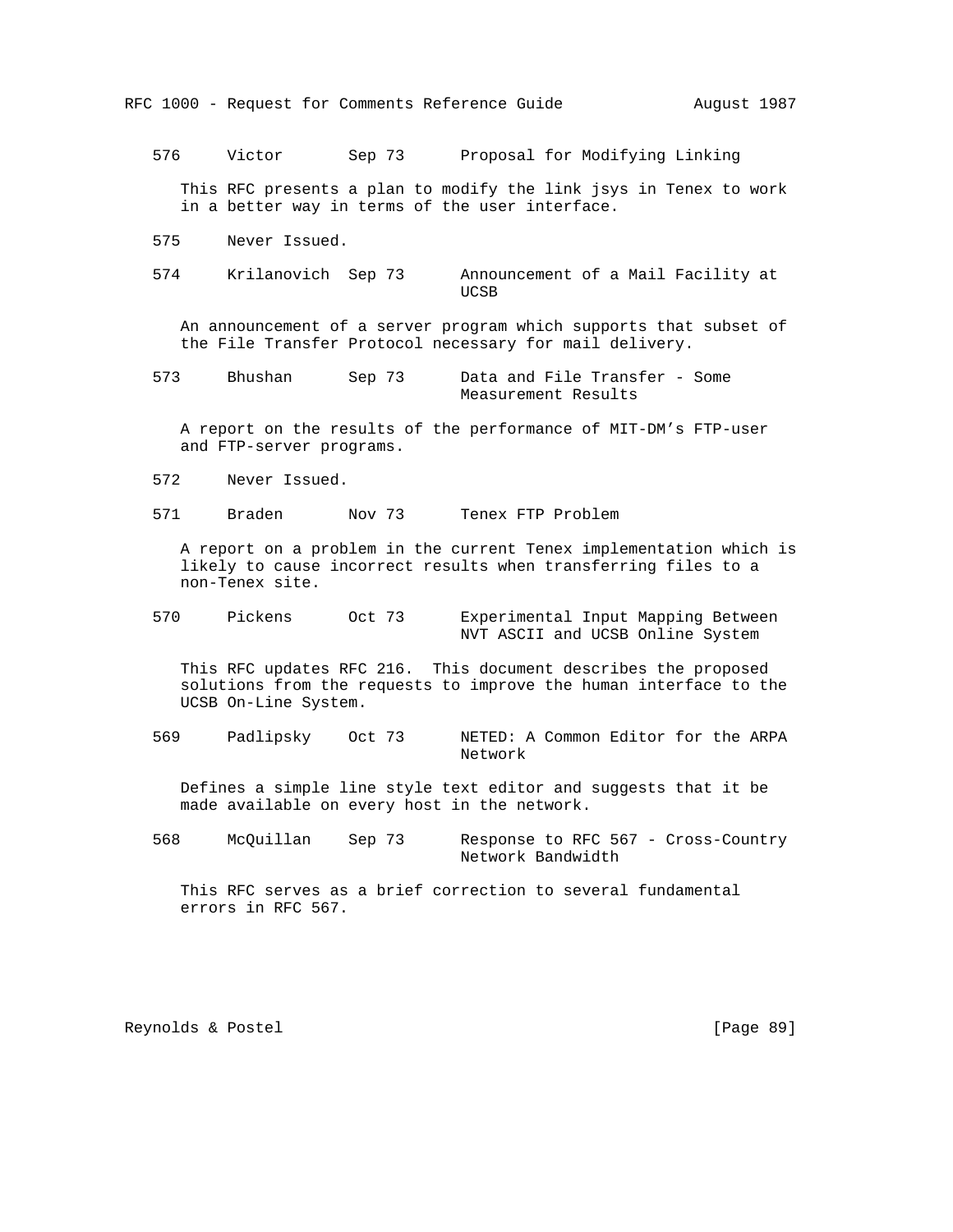567 Deutsch Sep 73 Cross-Country Network Bandwidth

Computation of cross-country network bandwidth.

566 McKenzie Sep 73 Traffic Statistics

 A report on the Host traffic statistics for the month of August 1973. Updates RFC 556.

 565 Cantor Aug 73 Storing Network Survey Data at the Datacomputer

 A project summary report describing the programs developed and implemented that have been operating successfully with the datacomputer since July 10.

564 Never Issued.

563 Davidson Aug 73 Comments on the RCTE Telnet Option

 A critique based on inferences drawn from the sample Tenex interaction in RFC 560.

 562 McKenzie Aug 73 Modifications to the Telnet Specification

 Presenting two documents that update RFC 495, plus summarizing the changes.

561 Bhushan Sep 73 Standardizing Network Mail Headers

 A proposed document for the explicit specification of such header information as author, title, and date within the current FTP mail protocol.

 560 Crocker Aug 73 Remote Controlled Transmission and Echoing Telnet Option

 Defines a Telnet option for detailed control of echoing to promote interactive use on long delay paths.

 559 Bhushan Aug 73 Comments on the New Telnet Protocol and Its Implementation

 This RFC describes the experience that MIT-DM had with the implementation of the new Telnet protocol (both server and user).

558 Never Issued.

Reynolds & Postel [Page 90]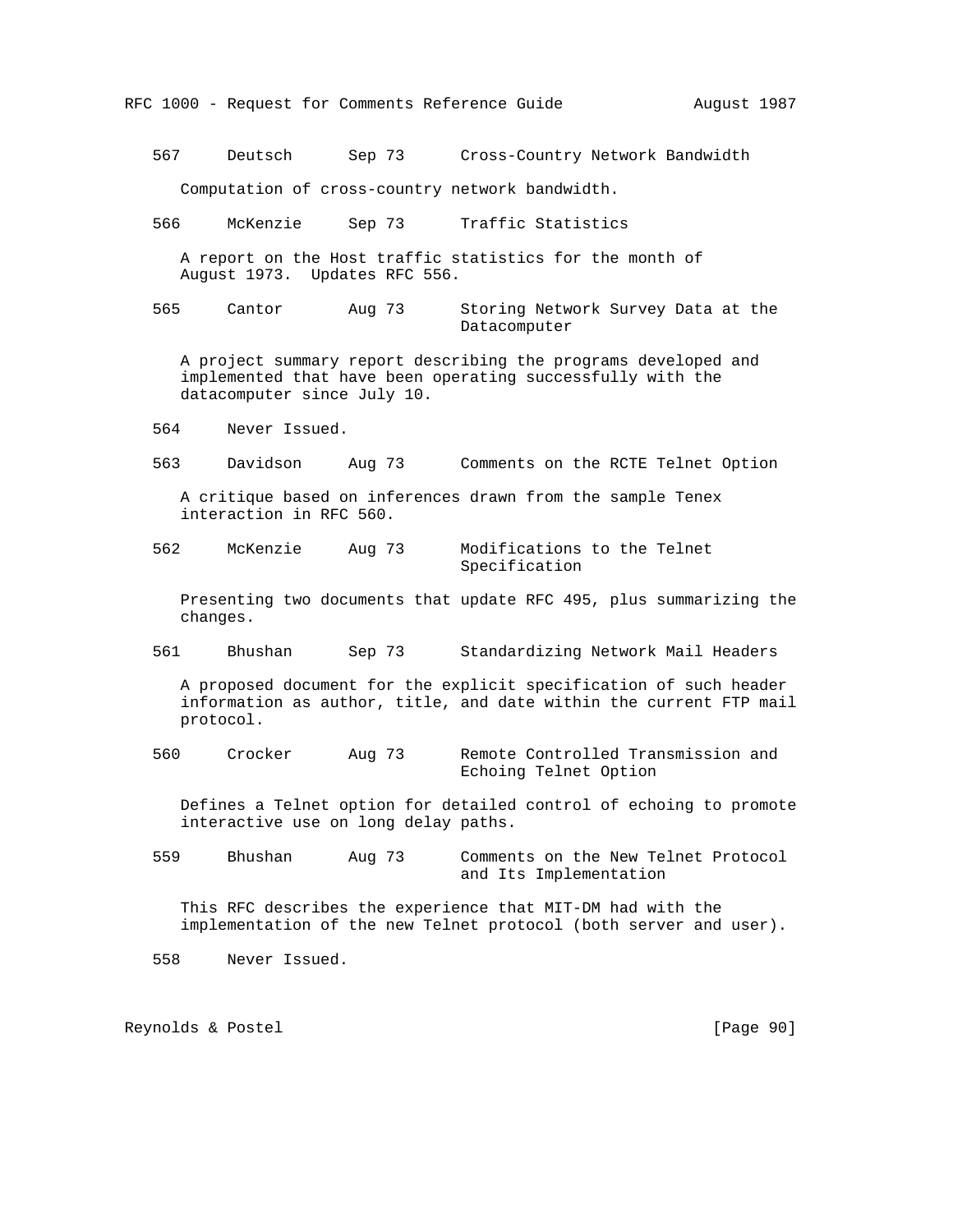557 Wessler Aug 73 Revelations in Network Host Measurements

 A report to the RFC community on the current network host measurements.

556 McKenzie Aug 73 Traffic Statistics

 A report on the Host traffic statistics for the month of July 1973. Updates RFC 538.

 555 White Jul 73 Response to Critiques of the Proposed Mail Protocol

Response to the proposal for a Mail Protocol (RFC 524).

- 554 Never Issued.
- 553 Thomas Jul 73 Draft Design for a Text/Graphics Protocol

 This document was proposed as a synthesis of existing ideas rather than an attempt to put forth new ones. It draws upon the concerns about the lack of text-handling capabilities of the protoocl suggested in RFC 493.

552 Owen Jul 73 Single Access to Standard Protocols

 Queries and statements regarding a socket number assignment for a single access protocol before the proposed mail protocol becomes official.

551 Feinroth Aug 73 NYU, ANL, and LBL Joining the Net

 Announcement of the intent of several Atomic Energy Commission installations to enter the network.

550 Deutsch Aug 73 NIC NCP Experiment

 Statistics on total incoming messages, incoming host-host control opcodes, and size of outgoing messages.

 549 Michener Jul 73 Minutes of Network Graphics Group Meeting

Description of a meeting on graphics held in July 1973.

Reynolds & Postel **Example 2018** [Page 91]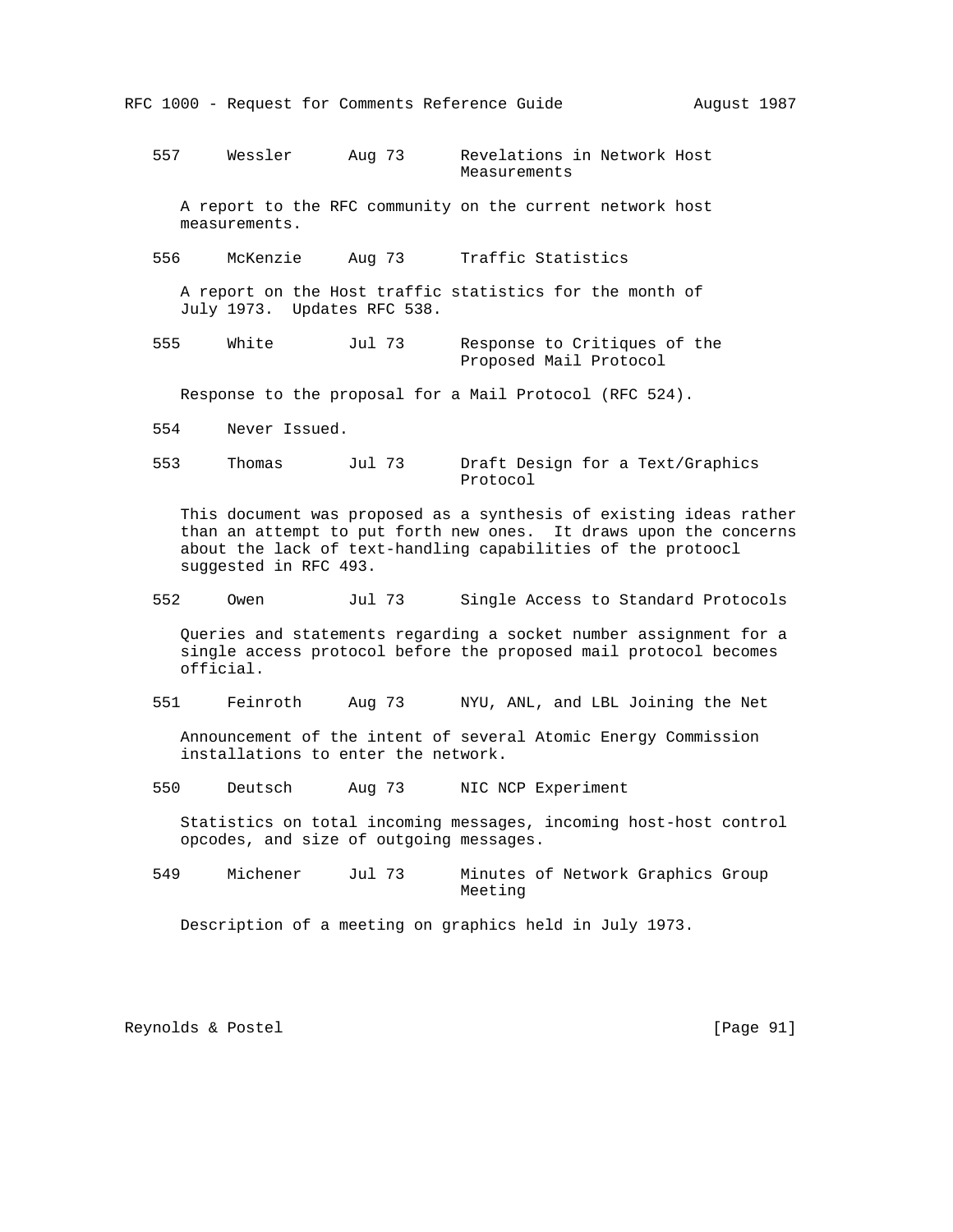|          | RFC 1000 - Request for Comments Reference Guide                                                                                                                                               |        |                                                                    | August 1987 |  |  |  |
|----------|-----------------------------------------------------------------------------------------------------------------------------------------------------------------------------------------------|--------|--------------------------------------------------------------------|-------------|--|--|--|
| 548      | Walden                                                                                                                                                                                        | Aug 73 | Hosts Using the IMP Going Down<br>Message                          |             |  |  |  |
| message. |                                                                                                                                                                                               |        | Discusses the user and intention of the ARPANET IMP's "going down" |             |  |  |  |
| 547      | Walden                                                                                                                                                                                        | Aug 73 | Change to the Very Distant Host<br>Specification                   |             |  |  |  |
|          |                                                                                                                                                                                               |        | A document on a new version of figure F-4 for BBN Report 1822.     |             |  |  |  |
| 546      | Thomas                                                                                                                                                                                        | Aug 73 | Tenex Load Averages for July 1973                                  |             |  |  |  |
| ARPANET. |                                                                                                                                                                                               |        | Report on the load on two of the key service computers on the      |             |  |  |  |
|          | 545 Pickens                                                                                                                                                                                   | Jul 73 | Of What Quality be the UCSB Resource<br>Evaluators?                |             |  |  |  |
|          | This memo is in response to RFC 531.                                                                                                                                                          |        |                                                                    |             |  |  |  |
| 544      | Meyer                                                                                                                                                                                         | Jul 73 | Locating On-Line Documentation at<br>SRI-ARC                       |             |  |  |  |
|          | Updated memo on how to access on-line documentation at the NIC.                                                                                                                               |        |                                                                    |             |  |  |  |
| 543      | Meyer                                                                                                                                                                                         | Jul 73 | Network Journal Submission and<br>Delivery                         |             |  |  |  |
|          | Announcement that the first implementation of a Network Journal<br>Submission and Delivery system is now experimentally up.                                                                   |        |                                                                    |             |  |  |  |
| 542      | Neigus                                                                                                                                                                                        | Jul 73 | File Transfer Protocol                                             |             |  |  |  |
|          | This RFC states that there are considerable changes from the last<br>"official" version of FTP, but the gross structure still remains<br>References RFCs 354, 454, and 495.<br>the same.      |        |                                                                    |             |  |  |  |
| 541      | Never Issued.                                                                                                                                                                                 |        |                                                                    |             |  |  |  |
| 540      | Never Issued.                                                                                                                                                                                 |        |                                                                    |             |  |  |  |
| 539      | Crocker                                                                                                                                                                                       | Jul 73 | Thoughts on the Mail Protocol<br>Proposed in RFC 524               |             |  |  |  |
|          | This memo is in response to RFC 524. In general, the authors of<br>this RFC feel that the protocol is extremely rich.<br>They also feel<br>that there are some minor and some major problems. |        |                                                                    |             |  |  |  |

Reynolds & Postel [Page 92]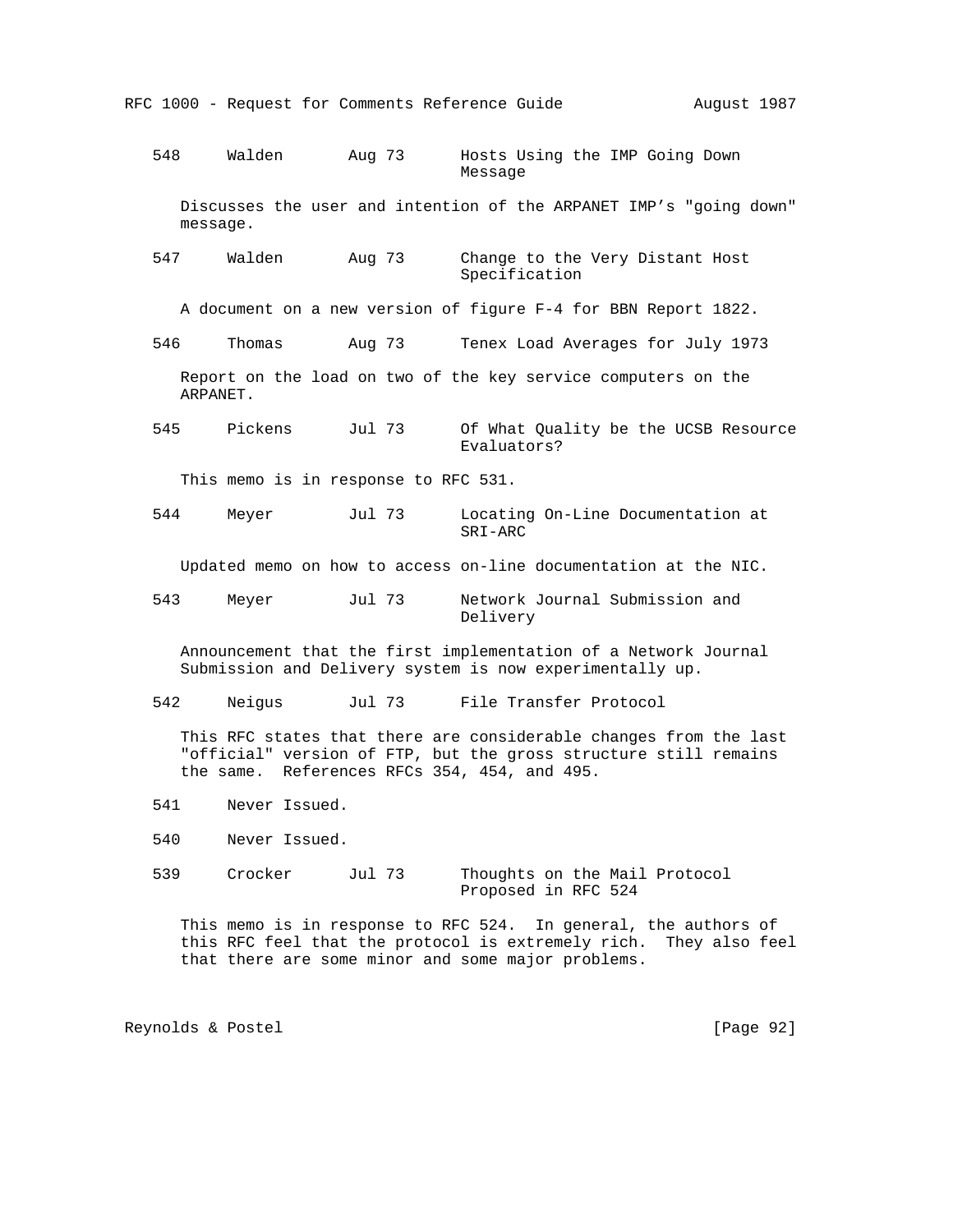538 McKenzie Jul 73 Traffic Statistics

 A report on the Host traffic statistics for the month of June 1973. Updates RFC 522.

537 Bunch Jun 73 Announcement of NGG Meeting

 Arrangement details for a graphics meeting held July 1973. See RFC 549.

536 Never Issued.

 535 Thomas Jul 73 Comments on File Access Protocol This memo is in response to RFC 420.

534 Walden Jul 73 Lost Message Detection

 This RFC presents three suggestions for detecting the loss of messages by the communications subsystem.

533 Walden Jul 73 Message-ID Numbers

 Notice that the ARPANET link field of 8-bits has been expanded to 12-bits and renamed the message-id field.

532 Merryman Jul 73 The UCSD-CC Server-FTP Facility

A description of the FTP service at UCSD.

 531 Padlipsky Jun 73 Feast or Famine? - A Response to Two Recent RFC's About Network Information

This memo is in response to RFCs 514 and 519.

530 Bhushan Jun 73 A Report on the SURVEY Project

 The purpose of this paper is 1) to report on the status of the SURVEY project and current data, 2) to inform the ARPANET community of the services offered related to this project, 3) to report on future plans, and 4) to ask for suggestions and improvements.

 529 McKenzie Jun 73 A Note on Protocol Synch Sequences A response to RFC 513.

Reynolds & Postel [Page 93]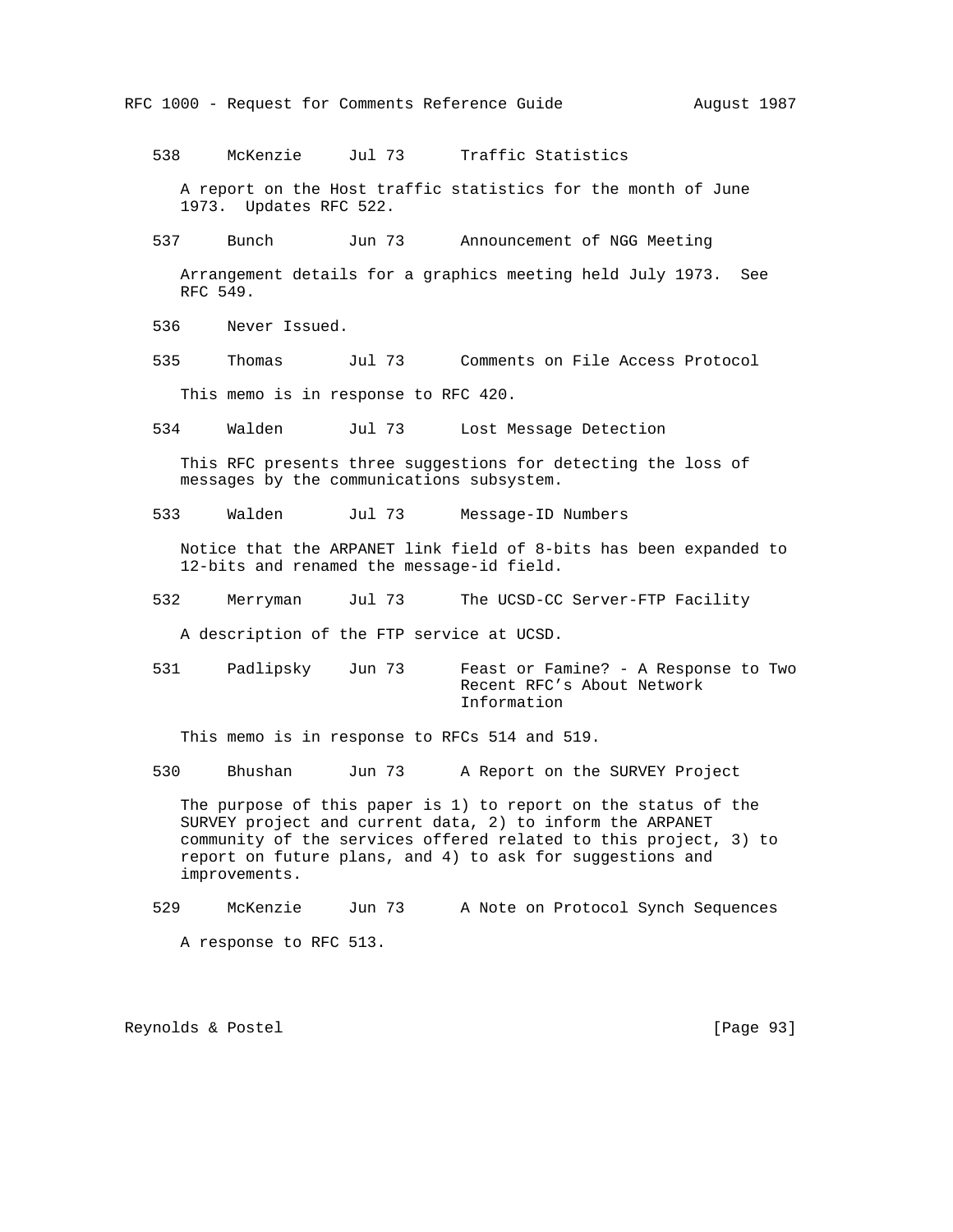528 McQuillan Jun 73 Software Checksumming in the IMP and Network Reliability

 A description of some of the modifications that have recently been made to the IMP and TIP programs.

527 Merryman Jun 73 ARPAWOCKY

 A parody by D. L. Covill of the ARPANET based on the Jabberwocky of Lewis Carroll

 526 Pratt Jun 73 Technical Meeting - Digital Image Processing Software Systems

 Announcement of a technical meeting on digital image processing software systems.

525 Parrish Jun 73 MIT-Mathlab Meets UCSB-OLS

 A description of problem solving using both the MIT-P1ACSYM system and the UCSB-OLS system.

524 White Jun 73 A Proposed Mail Protocol

A proposed specification for handling mail in the ARPA network.

523 Bhushan Jun 73 SURVEY is in Operation Again

 The purpose of this RFC is to alert the network community that the survey program at MIT-DMCG computer system is in operation.

522 McKenzie Jun 73 Traffic Statistics

 A report on the Host traffic statistics for the month of May 1973. Updates RFC 509.

521 McKenzie May 73 Restricted Use of IMP DDT

 Proposal of restricted use of IMP DDT due to opinions from representatives of several sites feeling that uncontrolled use of IMP DDT made access control mechanisms too vulnerable to interception or tampering.

 520 Day Jun 73 Memo to FTP Group (Proposal for File Access Protocol)

 This document discusses the File Access Protocol as an extension to FTP.

Reynolds & Postel **Example 2018** [Page 94]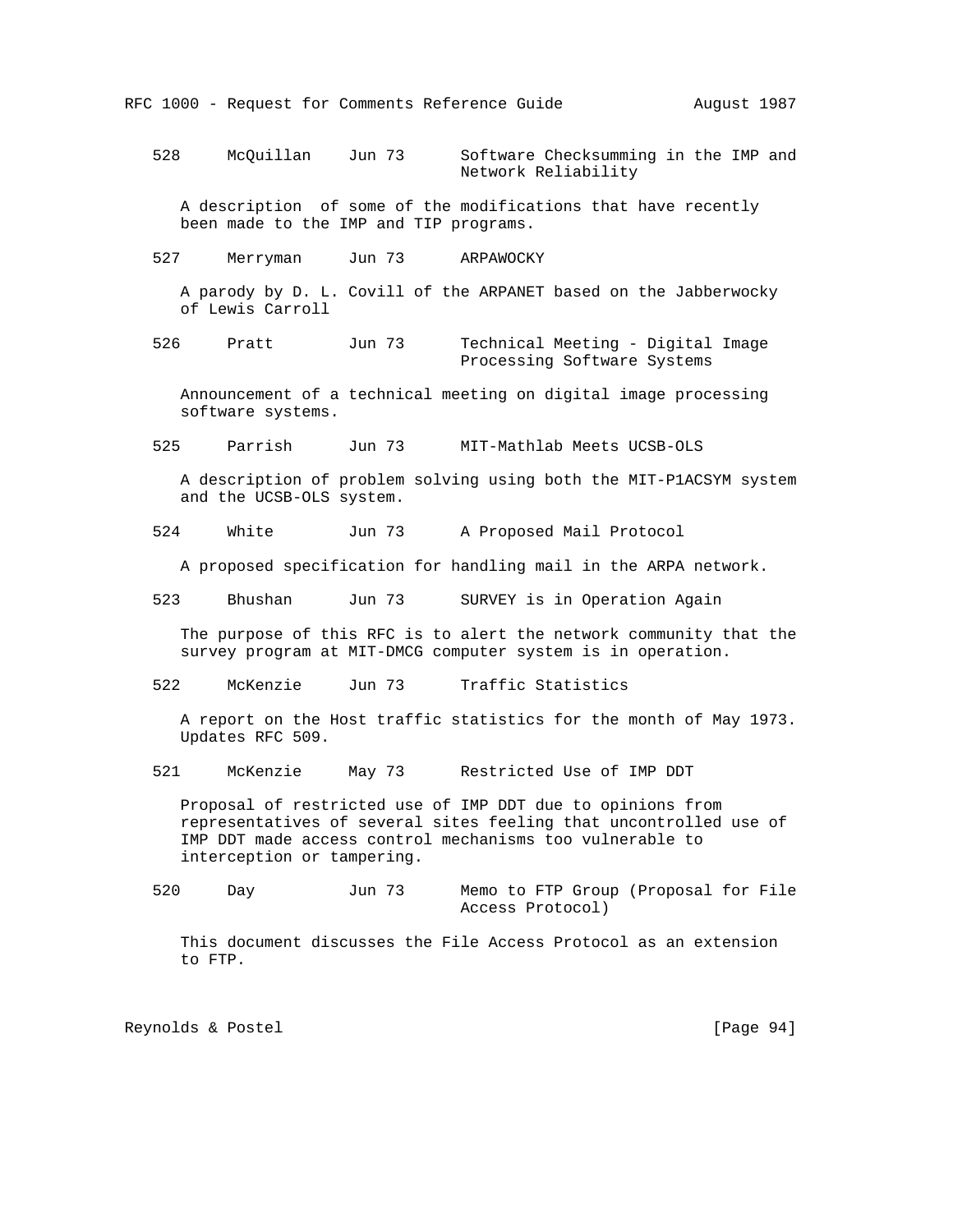519 Pickens Jun 73 Resource Evaluation

 UCSB announces a new test group based upon RFC 369, which attempts to take a detailed look at specific network resources and develop initial site dependent and function dependent MINIMAN's.

518 Feinler Jun 73 ARPANET Accounts

 A memo on information regarding opening an account at a given site on the ARPANET.

517 Never Issued.

516 Postel May 73 Lost Message Detection

This RFC is replaced by RFC 534.

 515 Winter Jun 73 Specifications for Datalanguage, Version 0/9

 This specification for Datalanguage is extremely primitive. Version 0/9 is currently running at CCA and offers an opportunity for experience with the Datacomputer and with fundamental Datalanguage concepts.

514 Kantrowitz Jun 73 Network Make-Work

Updates RFC 459.

 513 Hathaway May 73 Comments on the New Telnet Specifications

Discussion of the Telnet Protocol.

512 Hathaway May 73 Lost Message Detection

This RFC is replaced by RFC 534.

 511 North May 73 Enterprise Phone Service to NIC From ARPANET Sites

 Discussion of cost and alternatives for special telephone numbers for the NIC.

 510 White May 73 Request for Network Mailbox Addresses

 Announcement of Network Journal delivery by the NIC and a request for updated/additional network mailbox addresses.

Reynolds & Postel [Page 95]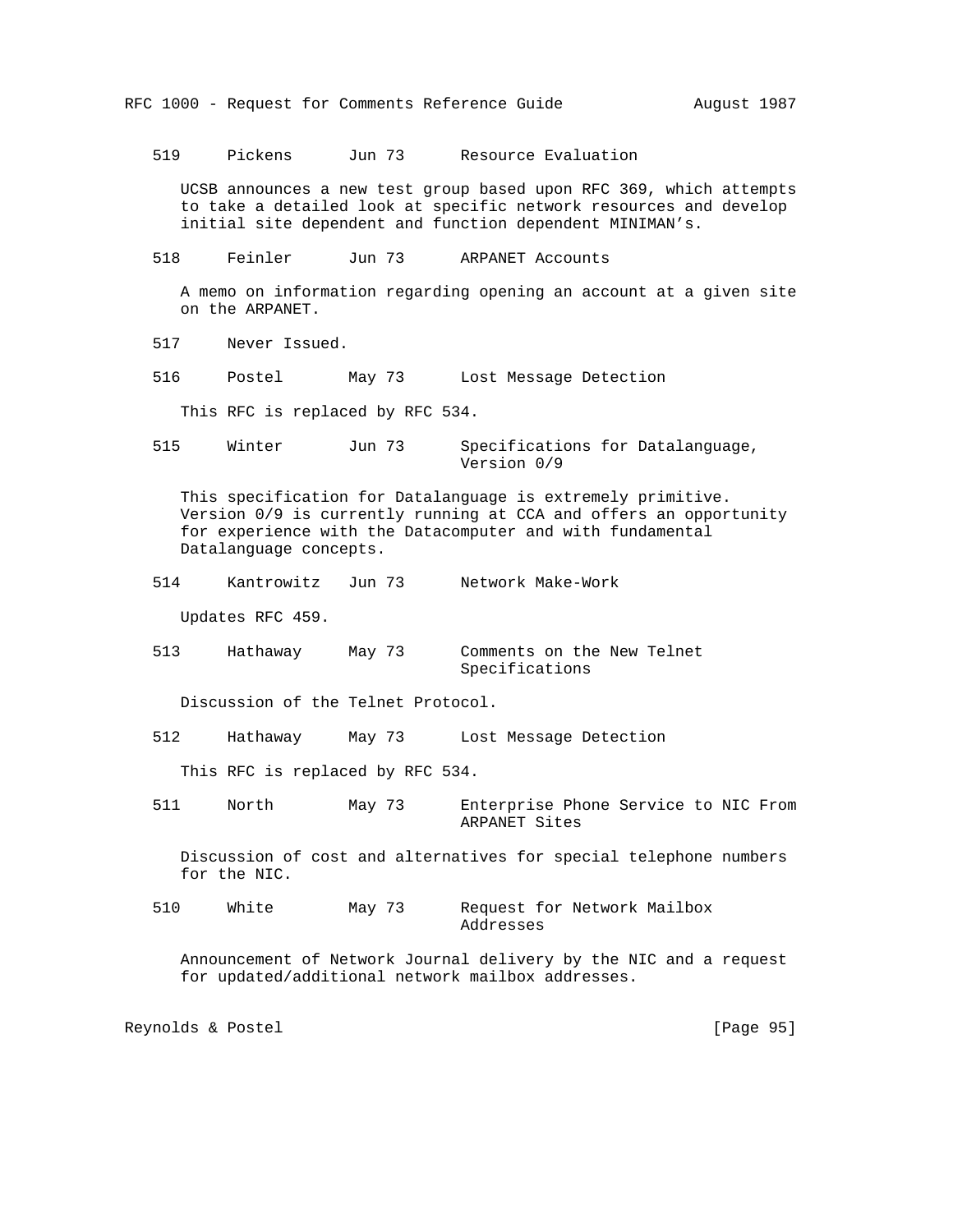509 McKenzie May 73 Traffic Statistics

 A report on the Host traffic statistics for the month of April 1973. Updates RFC 497.

 508 Pfeifer May 73 Real-Time Data Transmission on the ARPANET

 Discussion on the pros and cons of support of real-time processes on the ARPA Network.

507 Never Issued.

506 Padlipsky Jun 73 An FTP Command Naming Problem

 This RFC discusses a problem when using the File Transfer Protocol: the choice of names for two crucial commands is faulty.

 505 Padlipsky Jun 73 Two Solutions to a File Transfer Access Problem

This memo is in response to RFCs 487 and 501.

504 Thomas May 73 Workshop Announcement

 Detailed plans for a workshop on Automated Resource Sharing to be held May 1973.

503 Neigus Apr 73 Socket Number List

This RFC has been replaced by RFCs 997 and 990.

- 502 Never Issued.
- 501 Pogran May 73 Un-Muddling "Free File Transfer"

This memo is in response to RFC 487.

 500 Shoshani Apr 73 The Integration of Data Management Systems on a Computer Network

 In this paper, discussion is focused on an approach to integrating data management systems on a computer network for the purpose of data sharing.

Reynolds & Postel [Page 96]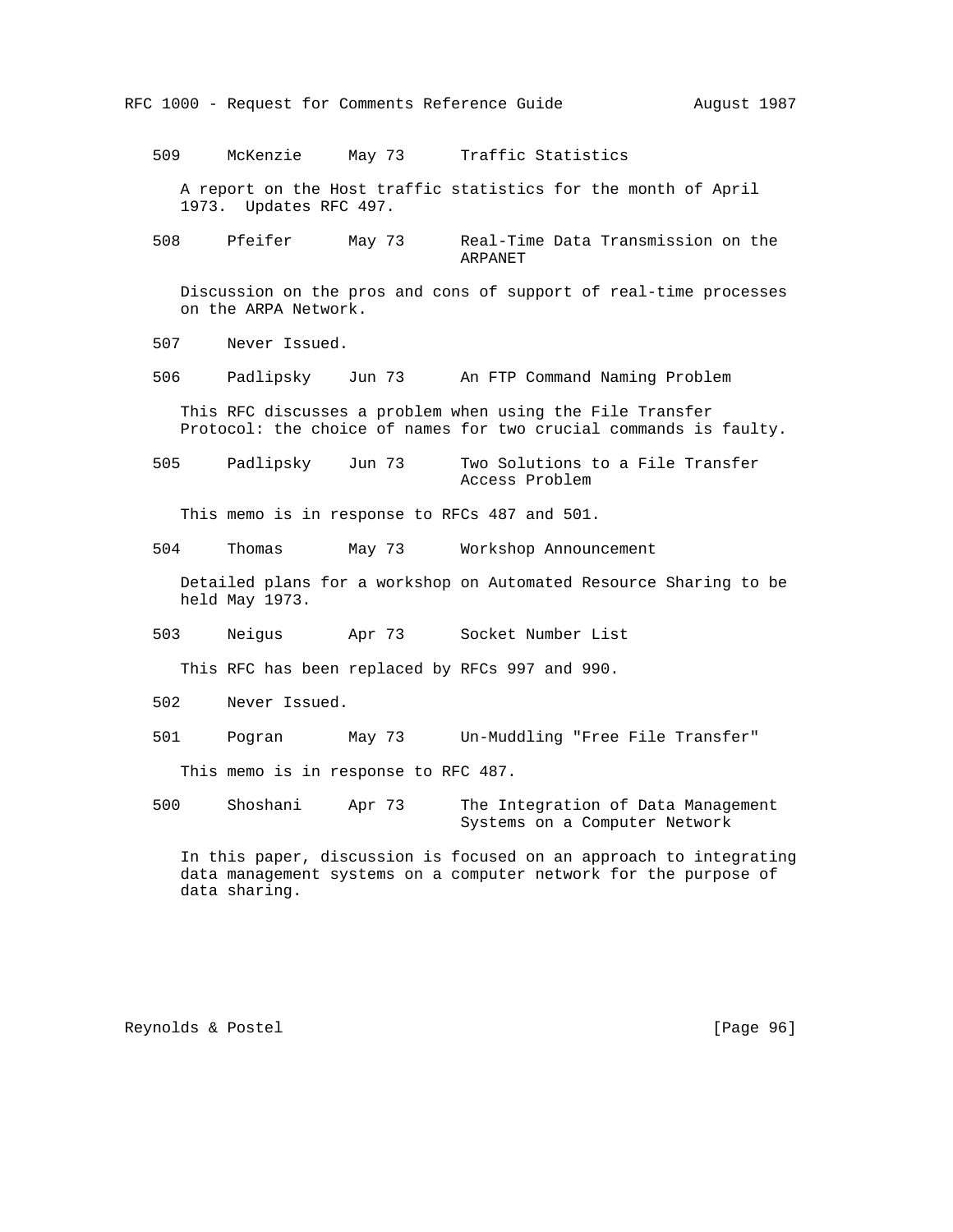499 Reussow Apr 73 Harvard's Network RJE

A description of the remote job entry service at Harvard.

498 Braden Apr 73 On Mail Service to CCN

A description of the electronic mail service at UCLA-CCN.

497 McKenize Apr 73 Traffic Statistics

 A report on the Host traffic statistics for the month of March 1973. Updates RFC 482.

 496 Auerbach Apr 73 A TNLS Quick Reference Card is Available

Announcement of a new TNLS Quick Reference Card.

495 McKenize May 73 Telnet Protocol Specification

 Results of an open meeting discussing Telnet, with two attached documents which report the results of that meeting.

 494 Walden Apr 73 Availability of MIX and MIXAL in the Network

A list of hosts that support programming in MIX and MIXAL.

993 Michener Apr 73 Graphics Protocol

 Discuses the opinions and decisions reached at the second meeting of the Network Graphics Group.

492 Meyer Apr 73 Response to RFC 467

 This document briefly describes the problems and proposed solutions, offers comments and alternative suggestions in response to RFC 467.

491 Padlipsky Apr 73 What is "Free"?

 This memo discusses the assertion that network mail should be free; i.e., no login or USER command should be required.

490 Pickens Mar 73 Surrogate RJS for UCLA-CCN

 A description of how UCLA's RJS can be accessed from UCSB's standard remote job entry service.

Reynolds & Postel **Example 2018** [Page 97]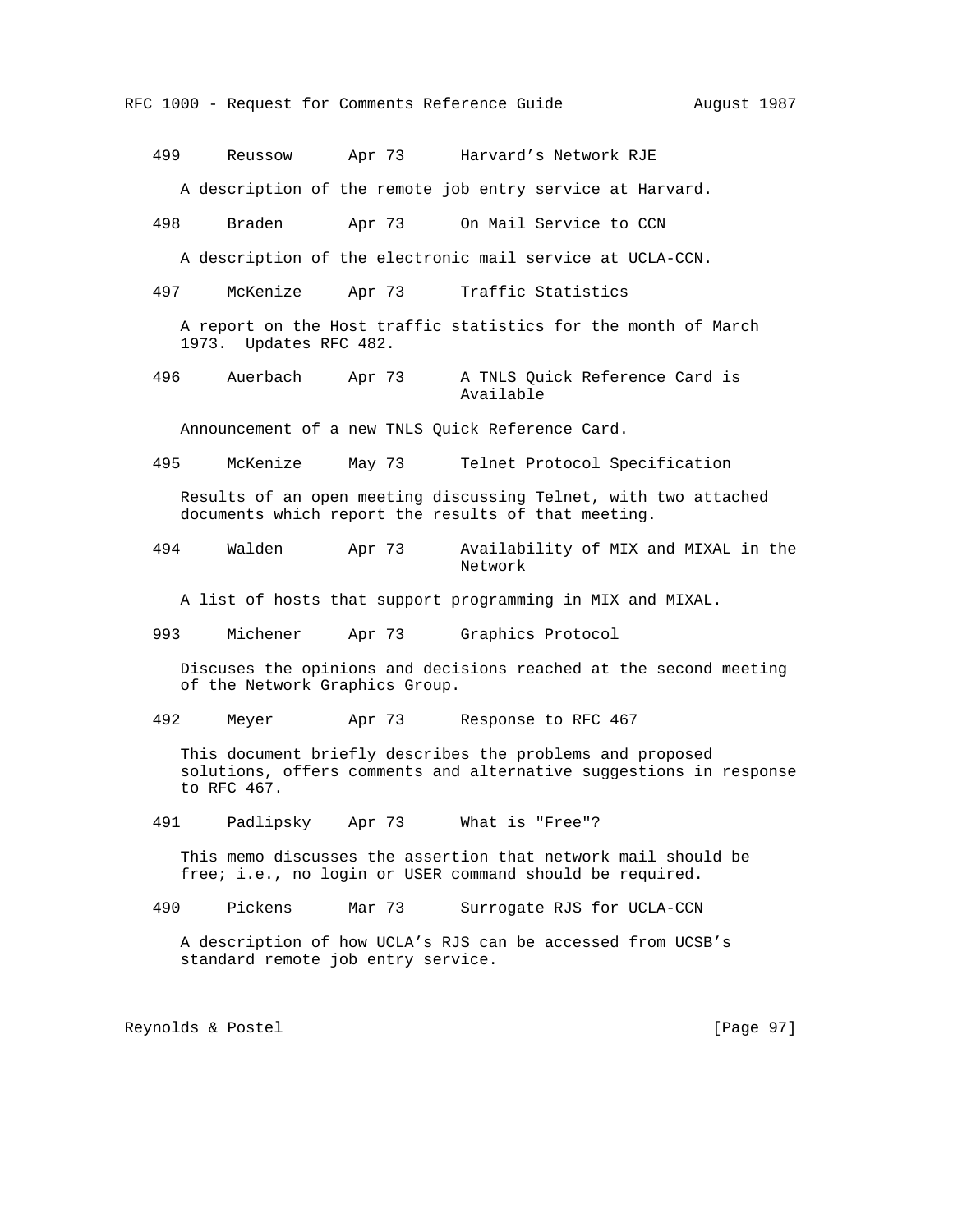489 Postel Mar 73 Comment on Resynchronization of Connection Status Proposal

Comments on ideas proposed in RFC 467.

488 Auerbach Mar 73 NLS Classes at Network Sites

 This RFC solicits comments from the Network community on the desirability of doing on-site classes.

487 Bressler Mar 73 Host-Dependent FTP Parameters

This memo is in response to RFC 430.

486 Bressler Apr 73 Data Transfer Revisited

 A proposeal to base RJE and FTP on a common data transfer protocol.

485 Pickens Mar 73 MIX and MIXAL at UCSB

A response to Walden's MIX query (RFC 473).

484 Never Issued.

- 483 Kudlick Mar 73 Cancellation of the Resource Notebook Famework Meeting
- 482 McKenzie Mar 73 Traffic Statistics

 A report on the Host traffic statistics for the month of February 1973. Updates RFC 455.

481 Never Issued.

480 White Mar 73 Host-Dependent FTP Parameters

This memo is in response to RFC 430.

479 White Mar 73 Use of FTP by the NIC Journal

 This RFC states how the NIC outlined its requirements for implementing FTP Journal delivery and submission.

478 Bressler Mar 73 FTP Server-Server Interaction - II

 Discusses server-server interaction where, in a typical situation, a user conversing with two servers is interested in retrieving a file from one site and sending it to another.

Reynolds & Postel **Example 28** (Page 98)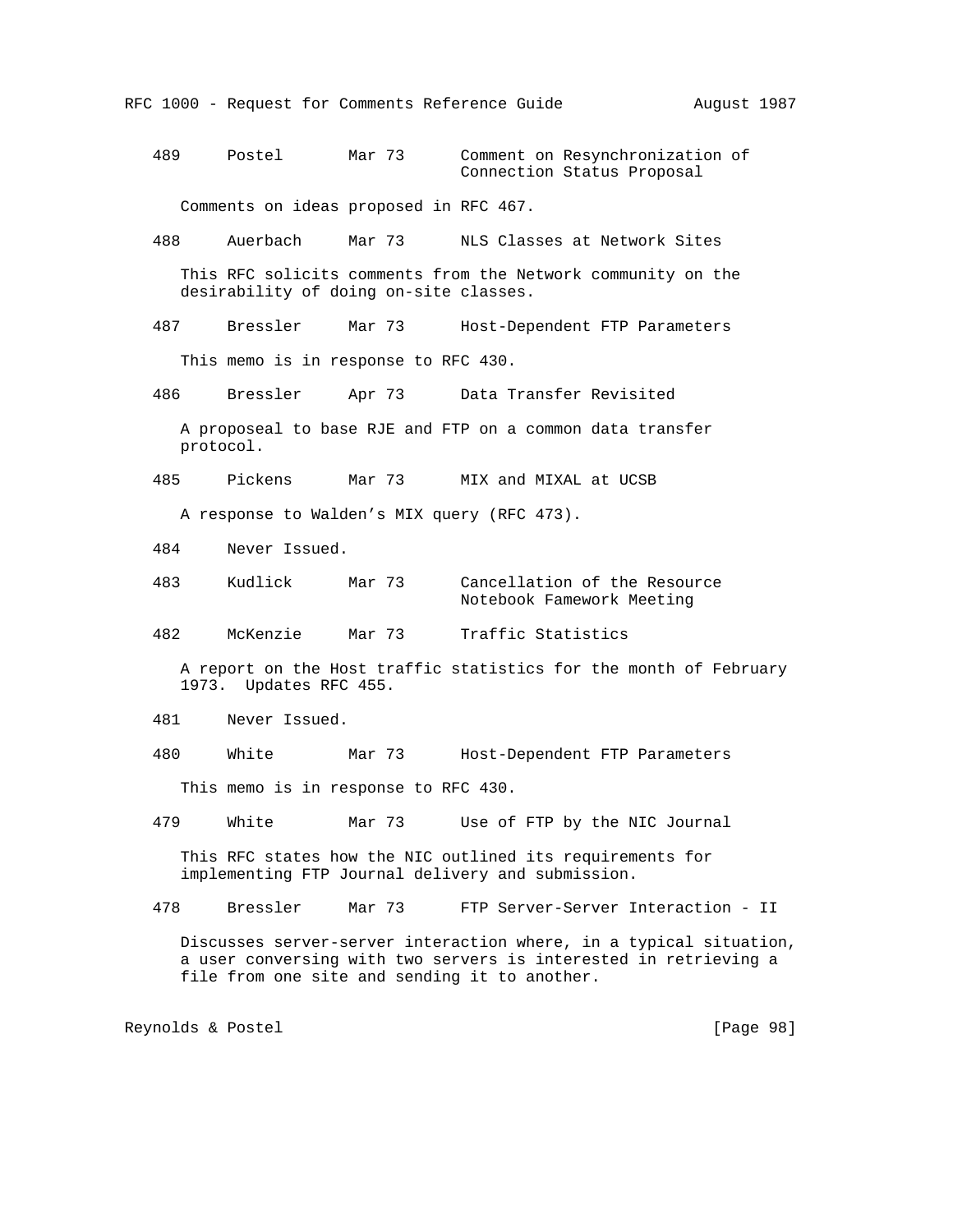|       |          |        | RFC 1000 - Request for Comments Reference Guide                                                                                                                                              | August 1987 |
|-------|----------|--------|----------------------------------------------------------------------------------------------------------------------------------------------------------------------------------------------|-------------|
| 477   |          |        | Krilanovich May 73 Remote Job Service at UCSB                                                                                                                                                |             |
|       |          |        | This RFC is the follow-on document to RFC 436. This document<br>restates the essence of the official RJE Protocol and documents in<br>detail UCSB's implementation of it. Obsoletes RFC 436. |             |
| 476   | McKenzie | Mar 73 | IMP/TIP Memory Retrofit Schedules<br>(Revision 2)                                                                                                                                            |             |
|       |          |        | Describes plans and schedule for upgrading IMPs and TIPs.                                                                                                                                    |             |
| 475   | Bhushan  | Mar 73 | FTP and the Network Mail System                                                                                                                                                              |             |
|       |          |        | This paper describes the author's understanding of the results of<br>the Network Mail System meeting and the implications for FTP.                                                           |             |
| 474   | Bunch    | Mar 73 | Announcement of Forthcoming Meeting<br>of the Network Graphics Working<br>Group and Call for RFC's.                                                                                          |             |
|       |          |        | Plans for a graphics meeting to be held in May 1973.                                                                                                                                         |             |
| 473   | Walden   | Feb 73 | MIX and MIXAL?                                                                                                                                                                               |             |
| 472   | Bunch    | Mar 73 | Illinois' Reply to Maxwell's Request<br>for Graphics Information                                                                                                                             |             |
|       |          |        | This RFC represents the author's response to NIC document 14925.                                                                                                                             |             |
| 471   | Thomas   | Mar 73 | Announcement of a (Tenative)<br>Workshop on Multi-Site Executive<br>Programs                                                                                                                 |             |
|       |          |        | A suggestion for a workshop and a query for interest.                                                                                                                                        |             |
| 470   | Thomas   | Mar 73 | Change in Socket for TIP News<br>Facility                                                                                                                                                    |             |
| 469   | Kudlick  | Mar 73 | Network Mail Meeting Summary                                                                                                                                                                 |             |
|       |          |        | A description of a meeting on mail held February 1973.                                                                                                                                       |             |
| 468   | Braden   | Mar 73 | FTP Data Compression                                                                                                                                                                         |             |
| mode. |          |        | This RFC describes the definition of the "HASP" or compressed                                                                                                                                |             |

Reynolds & Postel [Page 99]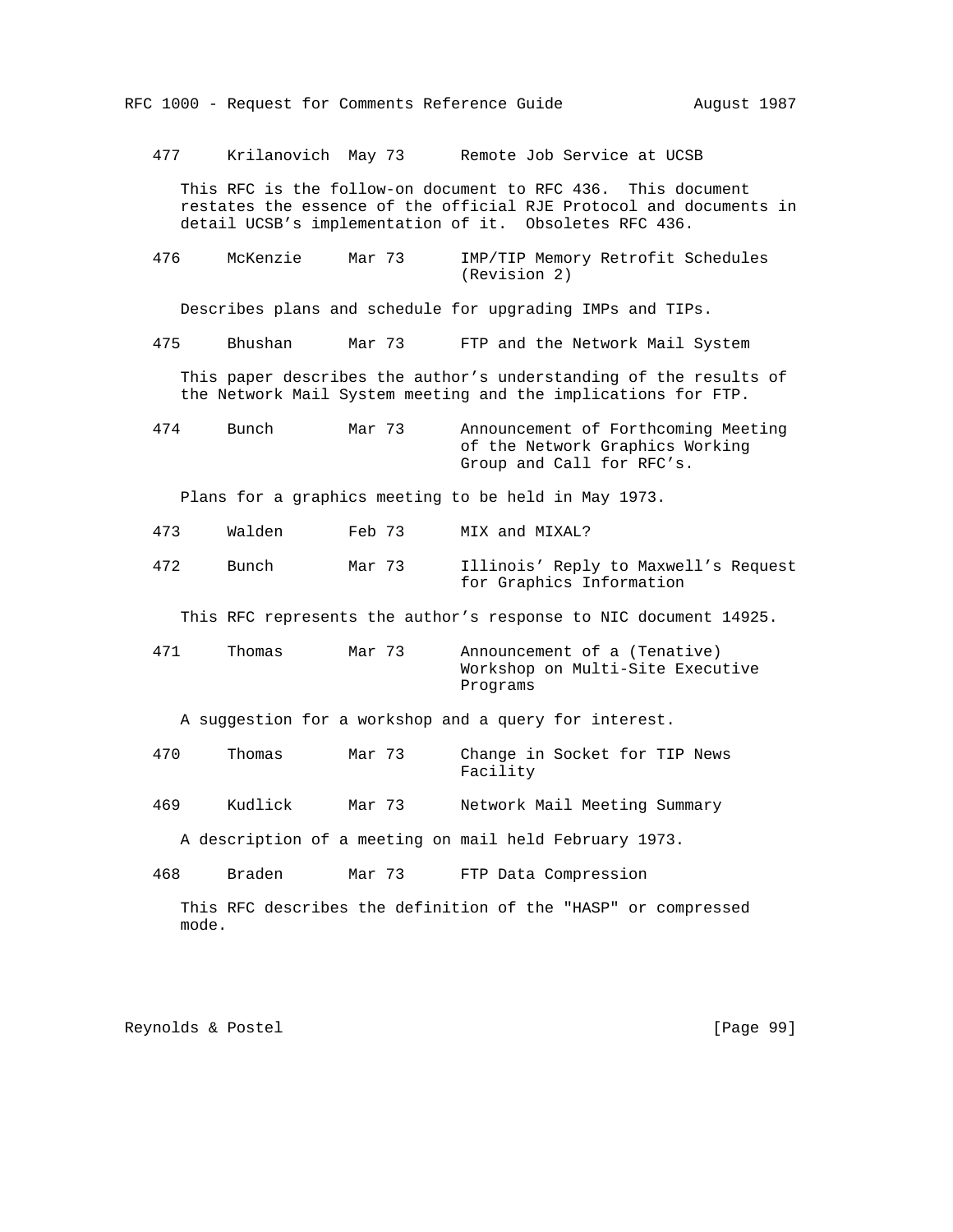467 Burchfiel Feb 73 Proposed Change to Host-Host Protocol Resynchronization of Connection Status

 To achieve resynchronization of allocation, this RFC proposes the addition of two commands to the host-host protocol.

466 Winett Feb 73 Telnet Logger/Server for Host LL-67

 This RFC contains writeup documents on the Telnet Logger/Server for the CP/CMS system on the Lincoln Laboratory 360/67.

465 Never Issued.

464 Kudlick Feb 73 Resource Notebook Framework

 This document presents a framework for coordinating all the surveys and data gathering efforts concerned with "resource notebook" type of information.

463 Bhushan Feb 73 FTP Comments and Response to RFC 430

 This RFC represents the author's response to RFC 430 and other similar views.

462 Iseli Feb 73 Responding to User Needs

 A proposal to have network documentation maintained at the source, that is, by each site, and available as a distributed database.

461 McKenzie Feb 73 Telnet Meeting Announcement

Plans for a meeting on Telnet to be held March 1973.

460 Kline Feb 73 NCP Survey

 This RFC is a first in a series which will request information on implmentation of host-to-host protocol.

459 Kantrowitz Feb 73 Network Questionnaires

 Suggests that there is too much or too many different people trying to gather data from all the other sites.

458 Bressler Feb 73 Mail Retrieval via FTP

Proposal of two new FTP commands called ReaDMailFile and ReaDMail.

Reynolds & Postel **Example 2008** [Page 100]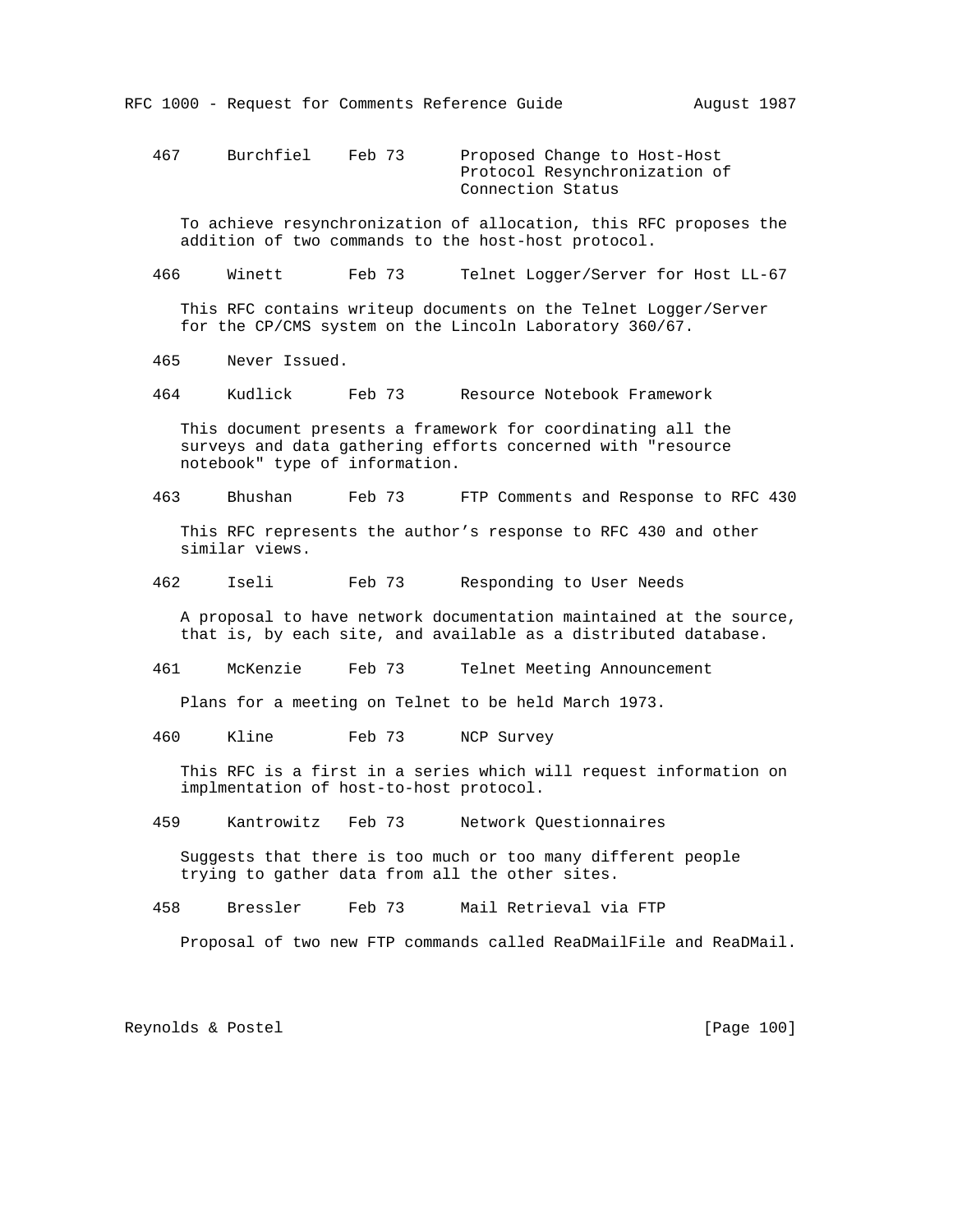457 Walden Feb 73 TIPUG

How to get updates to the TIP Users Guide.

456 NIC Feb 73 Memorandum

 Change in the meeting time for the Network Mail meeting discussed in RFC 453.

455 McKenzie Feb 73 Traffic Statistics

 Report on the Host traffic statistics for the month of January 1973. Updates RFC 443.

 454 McKenzie Feb 73 File Transfer Protocol (Meeting Announcement and a New Proposed Document

 The specification of the File Transfer Protocol and the announcement of a meeting (March 1973) to discuss it.

 453 Kudlick Feb 73 Meeting Announcement to Discuss a Network Mail System

 Plans for a meeting on electronic mail held February 1973. See RFC 469.

452 Winett Feb 73 Telnet Command at Host LL

 This RFC documents the use of the Telnet command at Host LL for uses under the CP/CMS time-sharing system.

 451 Padlipsky Feb 73 Tentative Proposal for a Unified User Level Protocol

 A suggestion for the idea of a network standard command language for interactive systems.

450 Padlipsky Feb 73 Multics Sampling Timeout Change

 Announcement of better service for experimental users of MIT Multics.

 449 Walden Jan 73 The Current Flow-Control Scheme for IMPSYS

Updates RFC 442.

Reynolds & Postel [Page 101]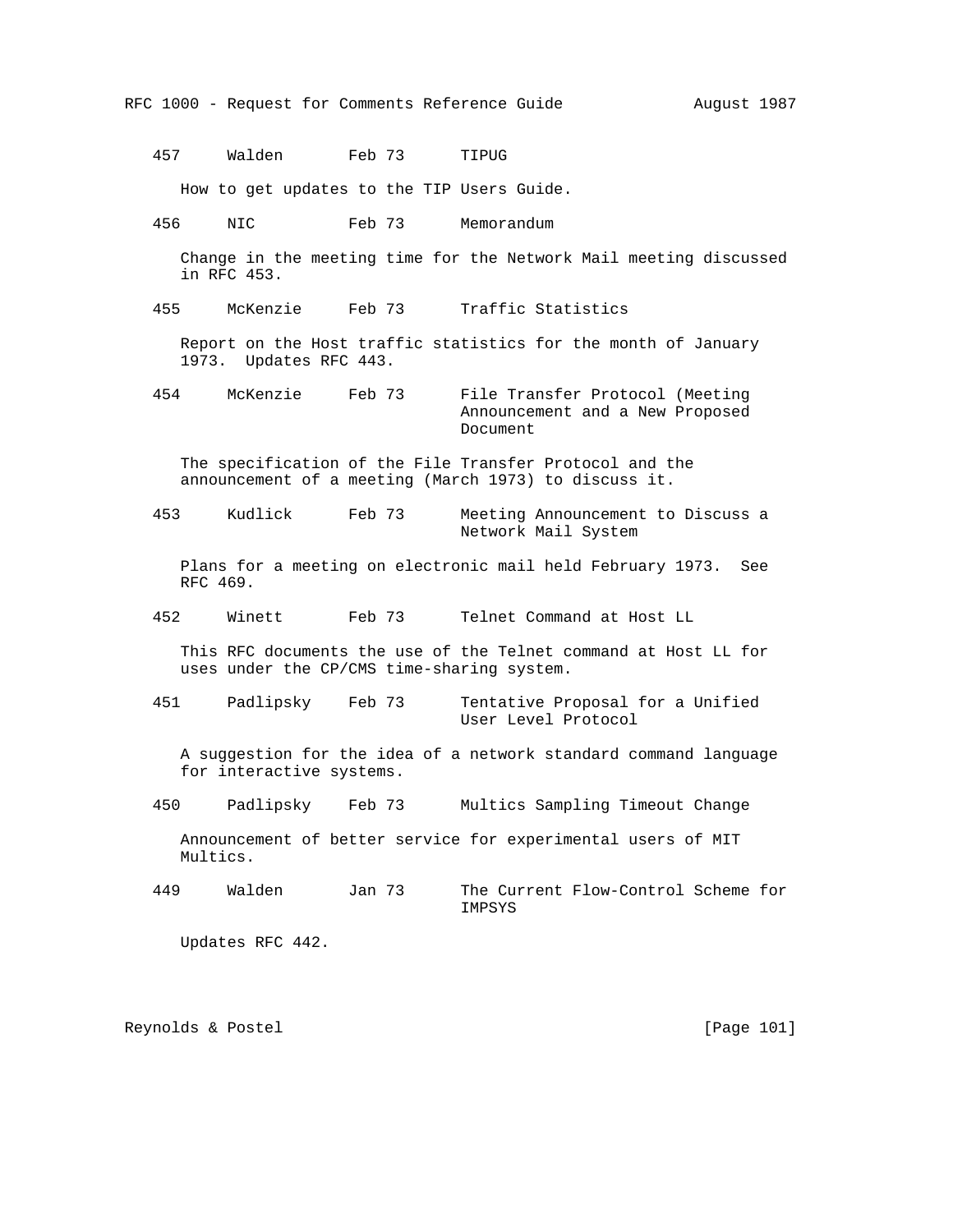448 Braden Feb 73 Print Files in FTP This document reviews the problem of print files. 447 McKenzie Jan 73 IMP/TIP Memory Retrofit Schedule Updates RFC 434. 446 Deutsch Jan 73 Proposal to Consider a Network Program Resource Notebook 445 McKenzie Jan 73 IMP/TIP Preventive Maintenance Schedule 444 Never Issued. 443 McKenzie Jan 73 Traffic Statistics Report on the Host traffic statistics for the month of December 1972. Updates RFC 422. 442 Cerf Jan 73 The Current Flow-Control Scheme for **TMPSYS**  This RFC discusses the current flow-control scheme for IMPSYS. 441 Bressler Jan 73 Inter-Entity Communication - An Experiment A status report concerning an experiment based on the desire of users, at their consoles, to converse with one another, and to receive some debugging assistance. 440 Walden Jan 73 Scheduled Network Software Maintenance Explains plans and schedule for IMP software maintenance, expands the normal time slot. 439 Cerf Jan 73 PARRY Encounters the Doctor A lighthearted documentation on a session that actually happened on September 18, 1972. 438 Thomas Jan 73 FTP Server-Server Interaction This document suggests a simple extension to FTP which would allow a FTP user process at one site to arrange for FTP server processes at other sites to act cooperatively on its behalf.

Reynolds & Postel **Example 2021** [Page 102]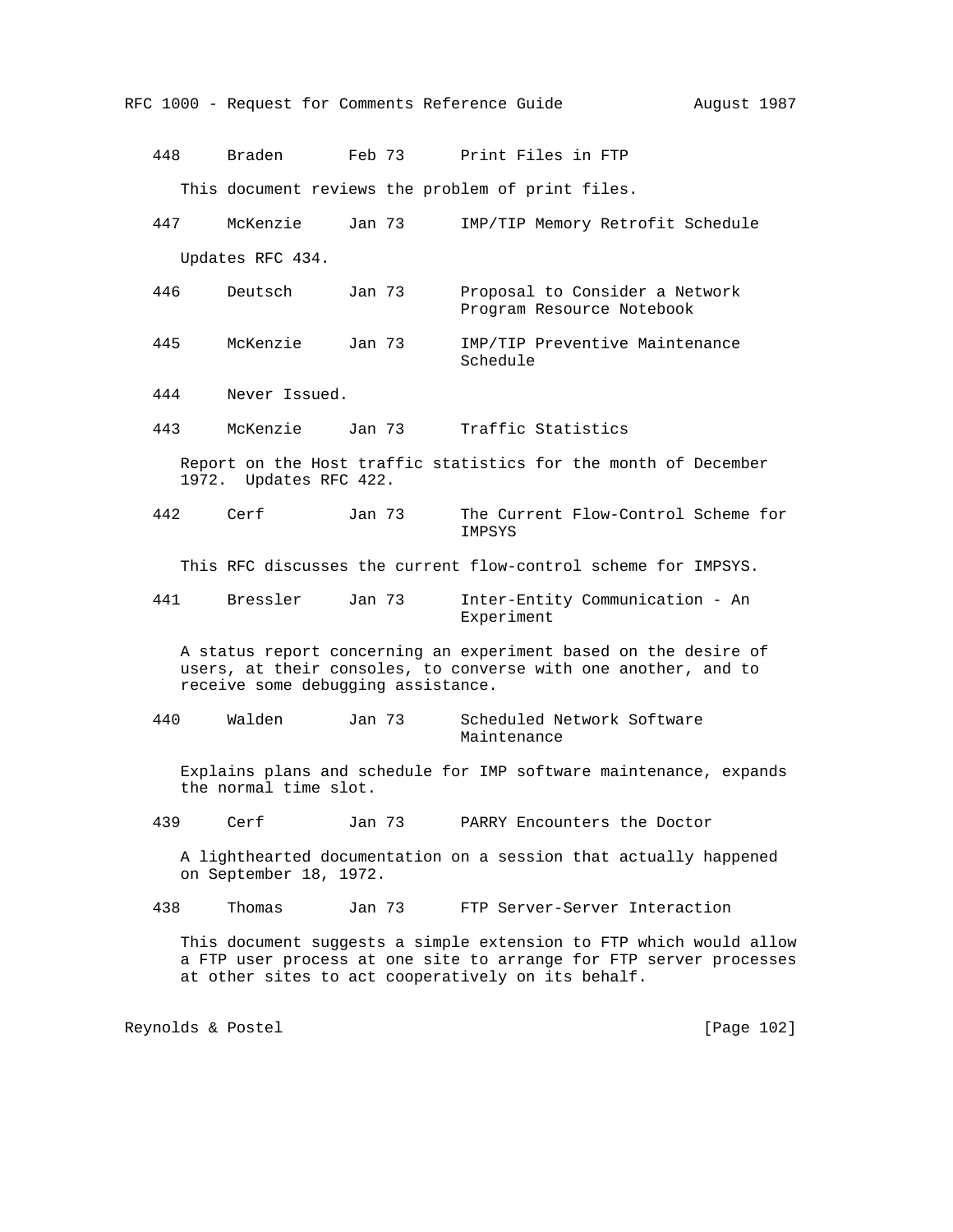437 Faeh Jun 73 Data Reconfiguration Service at UCSB

 Announcement of the availability of the Data Reconfiguration Service (DRS) at UCSB.

436 Krilanovich Jan 73 Announcement of RJS at UCSB

Announcement of the availability of RJS at UCSB.

435 Cosell Jan 73 Telnet Issues

 This RFC discusses a number of Telnet related issues, with the central issue of discussion being echoing.

434 McKenzie Jan 73 IMP/TIP Memory Retrofit Schedule

Explains plans and schedule for IMP and TIP upgrades.

433 Postel Dec 72 Socket Number List

 Establishment of assigned socket numbers to be used for public functions. This RFC has been replaced by RFC 997 and 990.

432 Neigus Dec 72 Network Logical Map

Attachment of the network logical map as of December 30, 1972.

431 Krilanovich Dec 72 Update on SMFS Login and Logout

 This document obsoletes RFC 399, which introduced the Login and Logout commands for UCSB's SMFS, but was incomplete. RFC 399 is restated more fully in this RFC.

- 430 Braden Feb 73 Comments on File Transfer Protocol Discusses several issues in FTP.
- 429 Postel Dec 72 Character Generator Process

 A proposal that there be a standard process implemented on whatever hosts desire which generates character data with out any regard to input.

- 428 Never Issued.
- 427 Never Issued.

Reynolds & Postel [Page 103]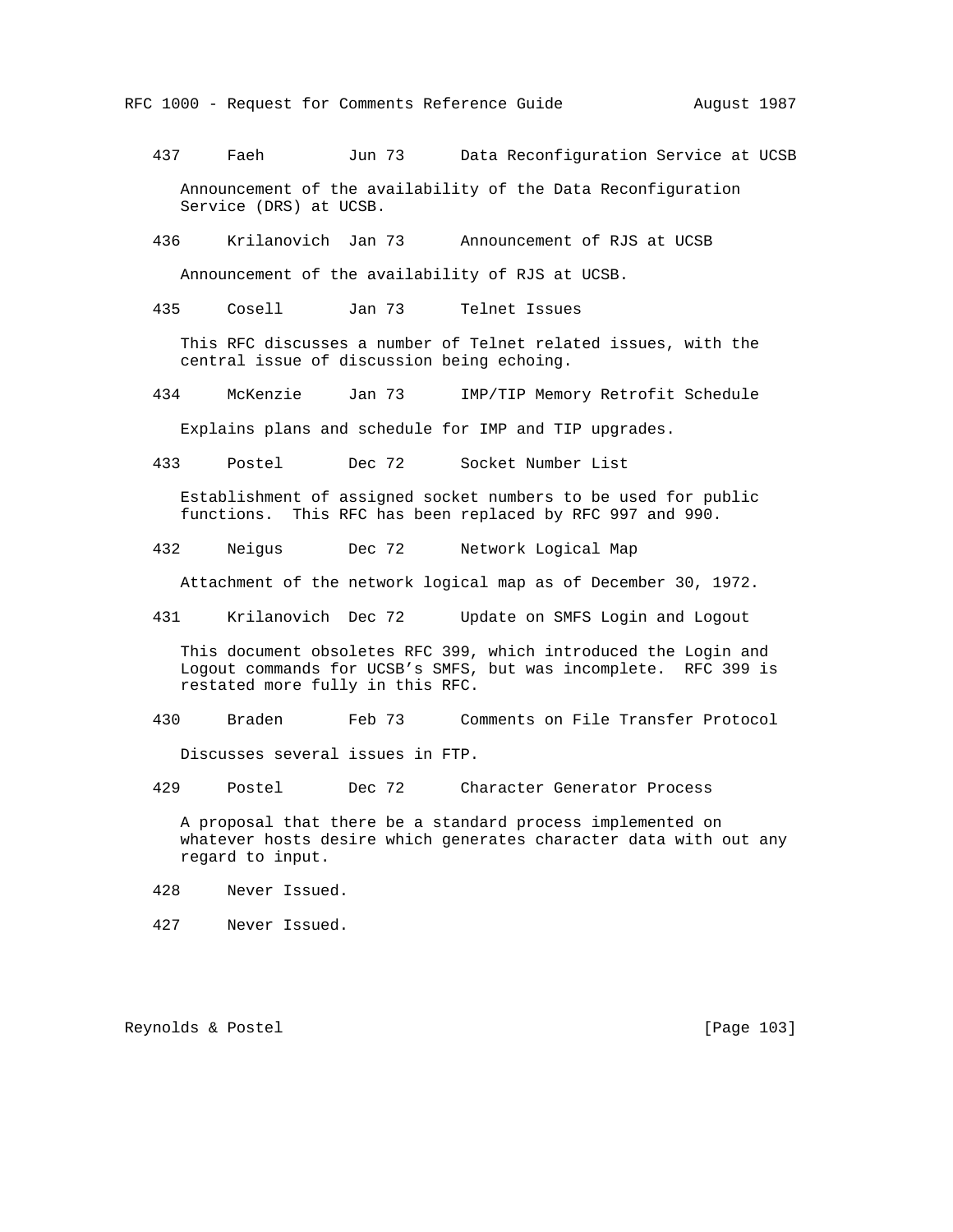426 Thomas Jan 73 Reconnection Protocol

 This document describes several situations in which the ability to reconnect is useful, presents a mechanism to achieve reconnections, sketches how the mechanism could be added to Host-Host or Telnet protocol, and recommends a place for the mechanism in the protocol hierarchy.

425 Bressler Dec 72 "But my NCP costs \$500 a day..."

Discussion on the cost of network software and network use.

- 424 Never Issued.
- 423 Noble Dec 72 UCLA Campus Computing Network Liaison Staff for ARPA Network

A list of ARPA network contacts at CCN. Updates RFC 389.

422 McKenzie Dec 72 Traffic Statistics

 Report on the Host traffic statistics for the month of November 1972. Updates RFC 413.

 421 McKenzie Nov 72 A Software Consulting Service for Network Users

 An announcement of a BBN software consulting service that has been established for ARPA network users.

420 Murray Jan 73 CCA ICCC Weather Demo

 Announcement that the weather demo for the ICCC show is now generally available.

419 Vezza Dec 72 MIT-DMS on Vacation

The MIT Dynamic Modeling System will be down for 2-4 weeks.

 418 Hathaway Nov 72 Server File Transfer Under TSS/360 at NASA/Ames Research Center

 This RFC is a description of the initial implementation of Server File Transfer at NASA-Ames Research Center.

Reynolds & Postel [Page 104]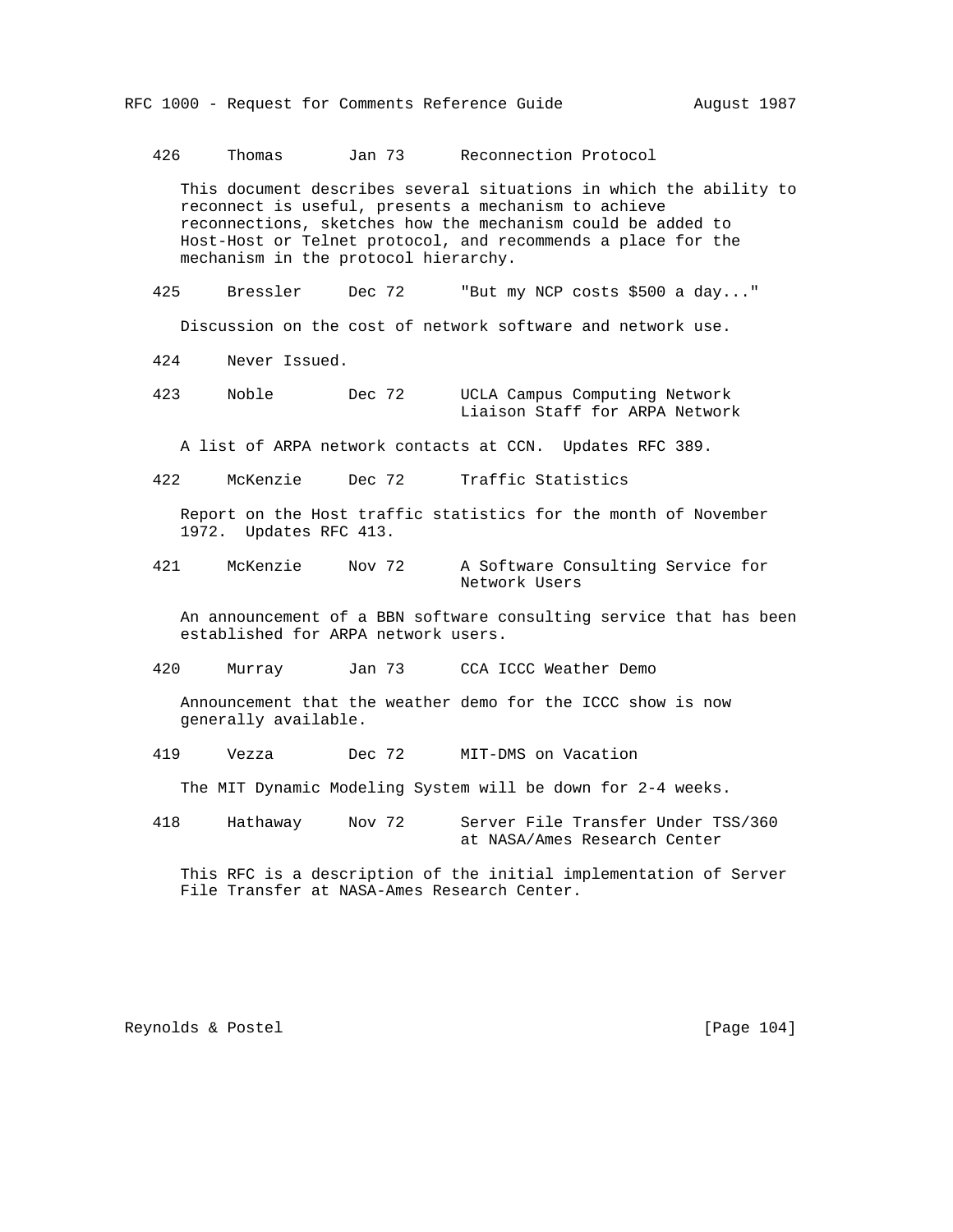417 Postel Nov 72 LINK Usage Violation

The protocol police issue a citation.

 416 Norton Nov 72 The ARC System will be Unavailable for Use During Thanksgiving Week

The SRI-ARC machine will be down for 9-10 days.

415 Murray Nov 72 TENEX Bandwidth

 Considerations of the performances of each host. References RFC 392.

 414 Bhushan Nov 72 File Transfer Protocols (FTP) Status and Further Comments

A status report on working server and user FTPs.

413 McKenzie Nov 72 Traffic Statistics

Three sets of network traffic statistic reports. Updates RFC 400.

412 Hicks Nov 72 User FTP Documentation

 A "help" file for the Utah-10 implementation of the User FTP process.

 411 Padlipsky Nov 72 New Multics Network Software Features

 Discussion on two recently-installed features of the Multics Network software.

 410 McQuillan Nov 72 Removal of the 30-Second Delay When Hosts Come Up

A proposal to elminate the 30-second delay altogether.

 409 White Dec 72 TENEX Interface to UCSB's Simple-Minded File System

 This document is intended to provide users with the information necessary to use SMFS from a terminal; the reader is assumed familiar with Tenex.

Reynolds & Postel [Page 105]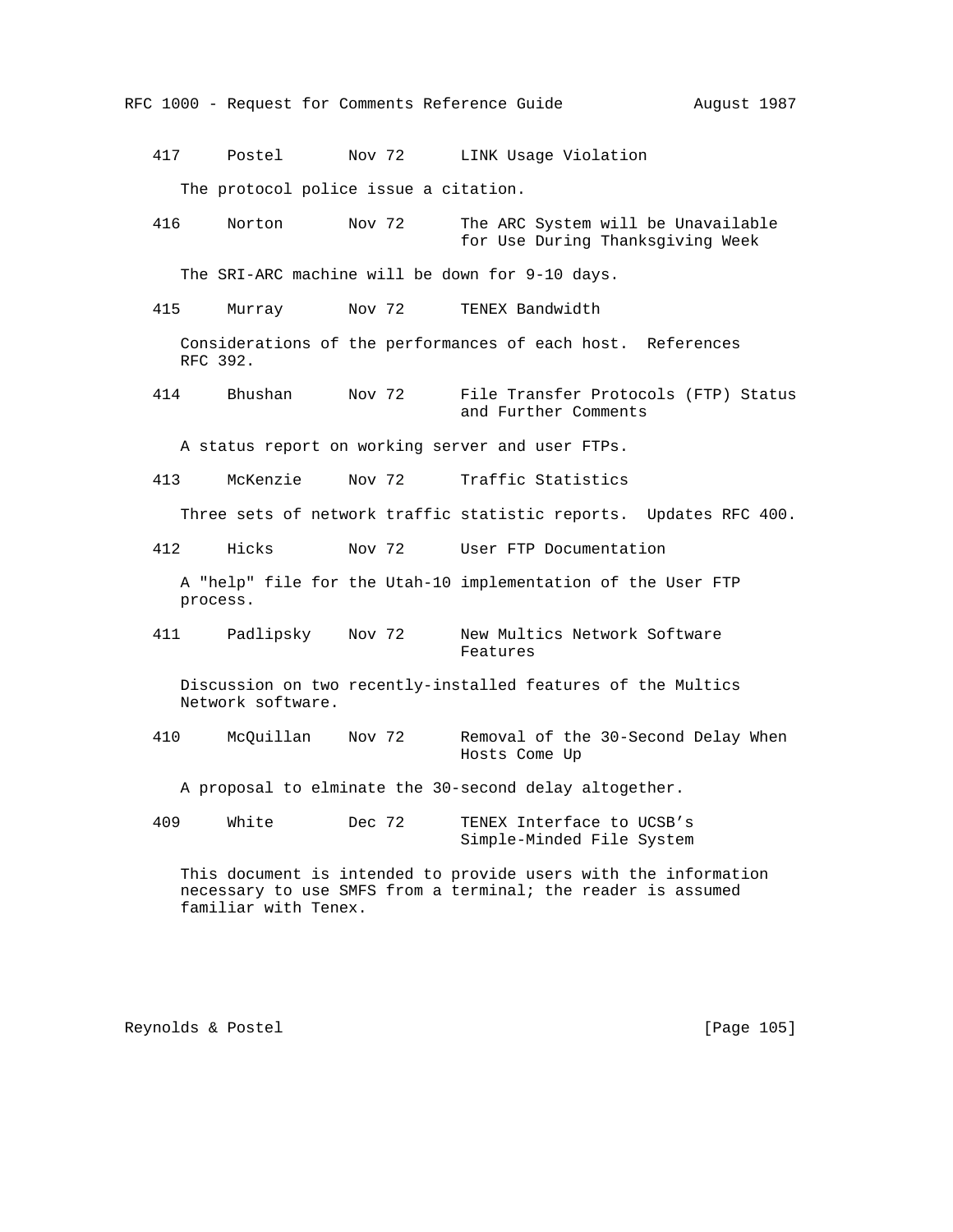408 Owen Oct 72 NETBANK

 A proposed idea for a protocol (or service) that is offered as an aid to network use for new users.

407 Bressler Oct 72 Remote Job Entry Protocol

 The release of the official Remote Job Entry Protocol, per the ARPA office.

406 McQuillan Oct 72 Scheduled IMP Software Releases

Explains the plans and schedule for IMP software maintenance.

405 McKenzie Oct 72 Correction to RFC 404

Typographical error notation. Obsoletes RFC 404.

 404 McKenzie Oct 72 Host Address Changes Involving Rand and ISI

 The new address of ISI is IMP 22. THe new address of RAND is IMP 7.

d

- 403 Hicks Jan 73 Desirability of a Network 1108 Service
- 402 NIC Oct 72 ARPA Network Mailing Lists

Obsoletes RFC 363.

 401 Hansen Oct 72 Conversion of NGP-0 Coordinates to Device Specific Coordinates

 A means is described to convert NGP coordinates to interger coordinates in the range zero to M, where M is the maximum address of the device screen on a machine using 2's complement arithmetic.

400 McKenzie Oct 72 Traffic Statistics

 A report on the Host traffic statistics for the month of September 1972. Updates RFC 391.

Reynolds & Postel [Page 106]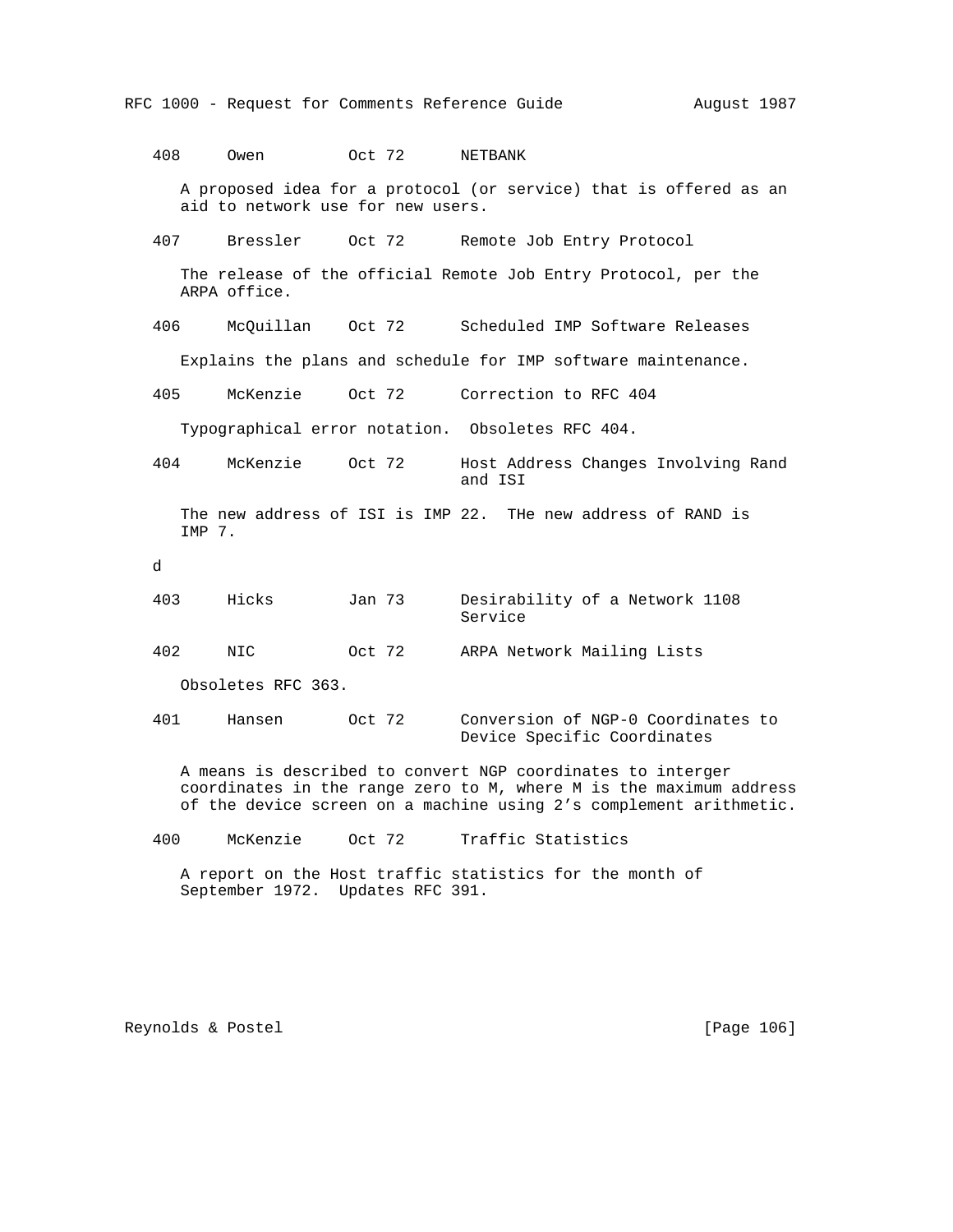399 Krilanovich Sep 72 SMFS Login and Logout

398 Pickens Sep 72 UCSB Online Graphics

 Announcement that users with Tektronix or IMLAC terminals, or with systems that support the proposed Level 0 graphics protocol can access UCSB graphics.

397 Never Issued.

 396 Bunch Nov 72 Network Graphics Working Group Meeting - Second Iteration

395 McQuillan Oct 72 Switch Settings on IMPs and TIPs

 Discussion on a description of the switches on the front panel of IMPs and TIPs that are important to the correct operation of the network software.

 394 McQuillan Sep 72 Two Proposed Changes to the IMP-HOST Protocol

 Updates RFC 381. This note describes two changes to the IMP-Host communication protocol described in BBN Report 1822.

393 Winett Oct 72 Comments on Telnet Protocol Changes

 Comments and objections to two of the three recent suggestions for changing the Telnet protocol as described in RFC 328.

 392 Hicks Sep 72 Measurement of Host Costs for Transmitting Network Data

 Discussion of Utah's development of a program to use the Remote Job Service System (RJS) at UCLA-CCN in conjunction with Utah's "batch" users.

391 McKenzie Sep 72 Traffic Statistics

 A report on the Host traffic statistics for the month of August 1972. Updates RFC 378.

 390 Braden May 72 TSO Scenario Batch Compilation and Foreground Execution

An example session with TSO on UCLA-CCN.

Reynolds & Postel **Example 2008** [Page 107]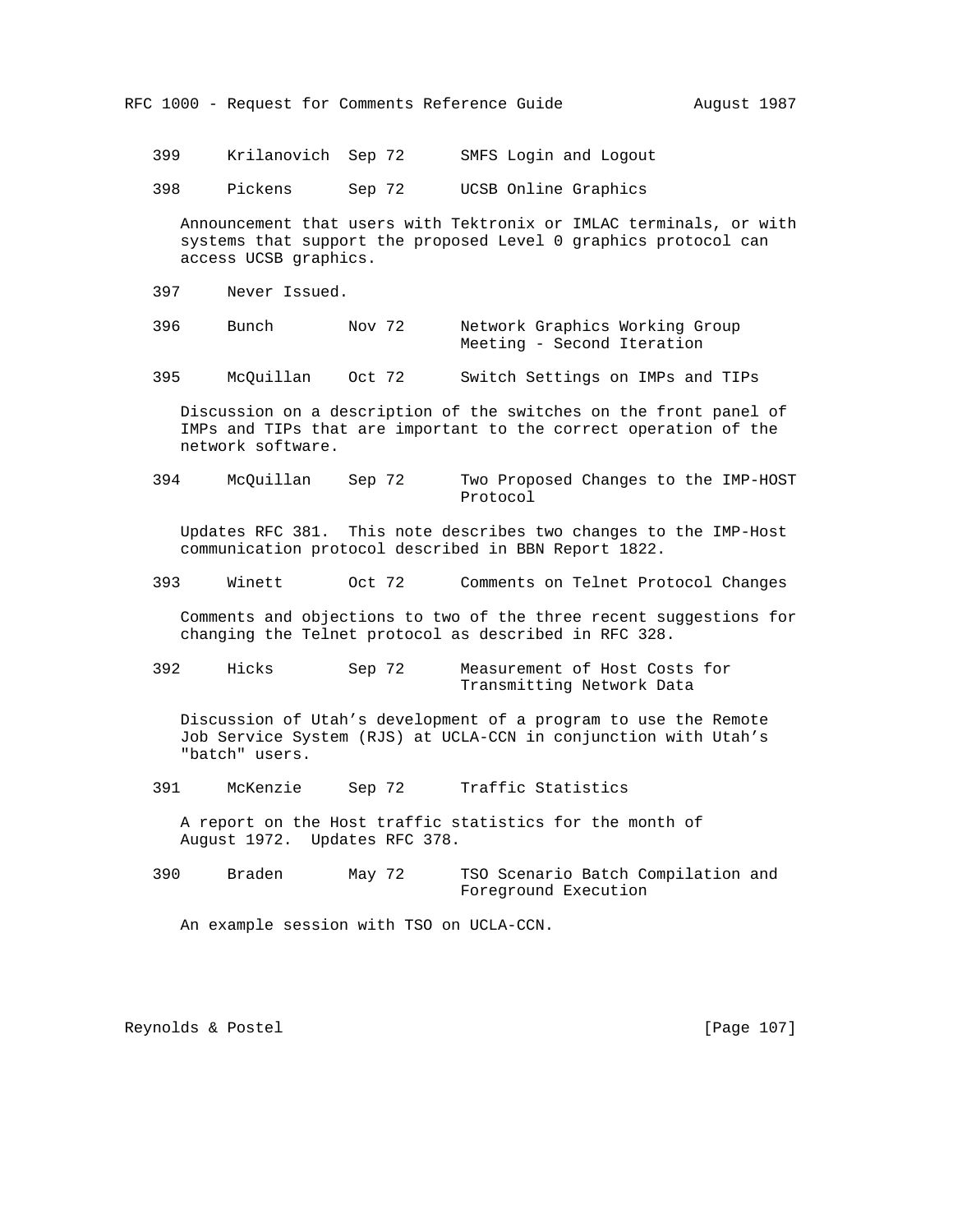389 Noble Aug 72 UCLA Campus Computing Network Liaison Staff for ARPA Network

A list for ARPA Network contacts at UCLA/CCN.

388 Cerf Aug 72 NCP Statistics

 Updates RFC 323. Announcement that UCLA/NMC is prepared to gather NCP statistics on a daily basis.

 387 Kelley Aug 72 Some Experiences in Implementing Network Graphics Protocol Level 0

386 Cosell Aug 72 Letter to TIP Users - 2

 A second point of information letter to TIP users. Updates RFC 365.

 385 Bhushan Aug 72 Comments on the File Transfer Protocol (RFC 354)

 The comments in this document include errata, further discussion, emphasis points, and additions to the protocol. Updates RFC 354.

 384 North Aug 72 Official Site IDENTS for Organizations in the ARPA Network

 Includes two lists, a list in alpha order and a list by Site address. Obsoletes RFC 289.

- 383 Never Issued.
- 382 McDaniel Aug 72 Mathematical Software on the ARPA Network

 Comments on the efforts to develop high quality libraries of mathematical and statistical subroutines.

 381 McQuillan Jul 72 Three Aids to Improved Network Operation

 Discusses helpful aids to improved network operation: schedules of software maintenance, IMP-to-Host communication, and network news service.

380 Never Issued.

Reynolds & Postel [Page 108]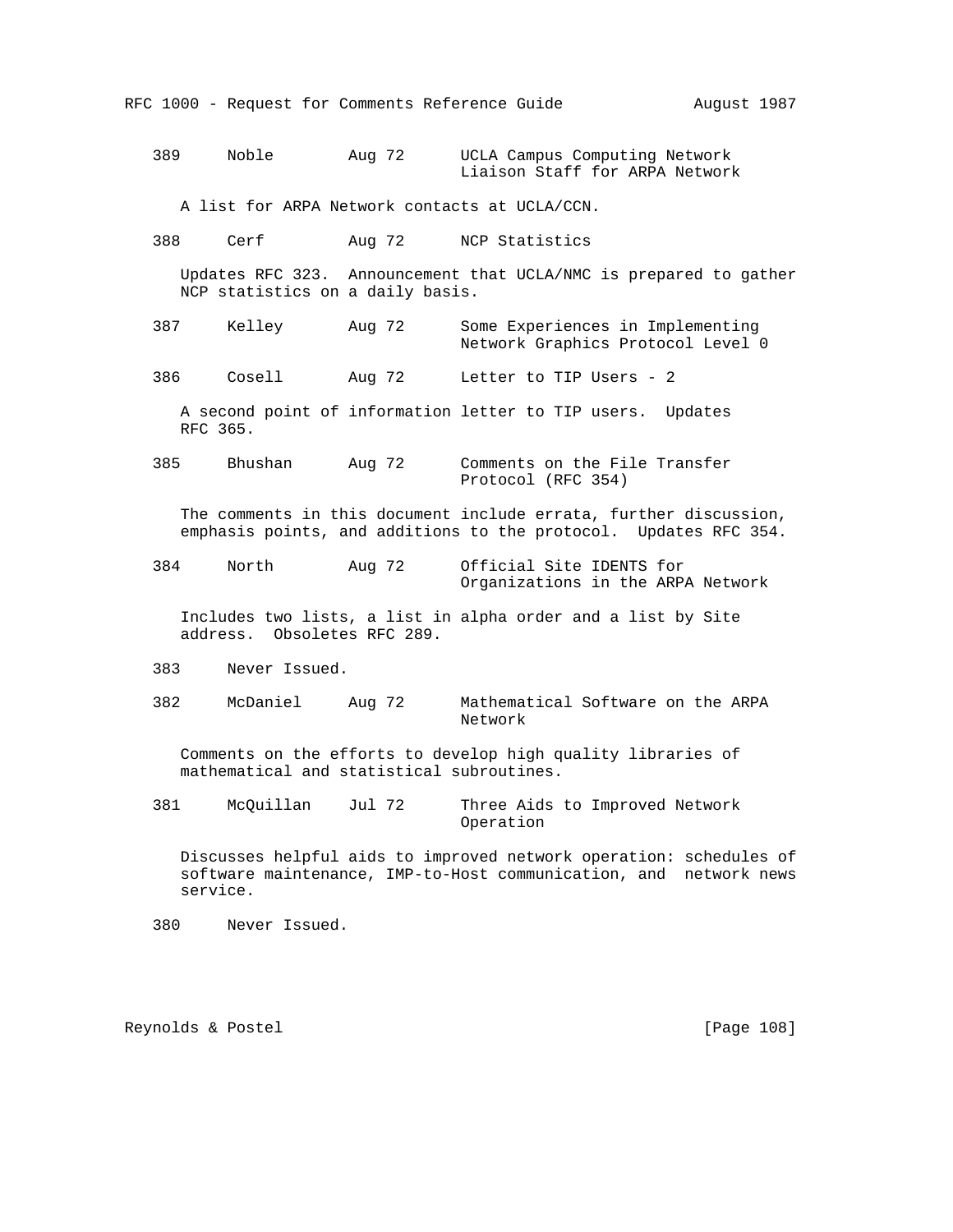379 Braden Aug 72 Using TSO at CCN

 Announcement that IBM's Time Sharing Option (TSO) is up on a regularly scheduled basis at UCLA/CCN.

378 McKenzie Aug 72 Traffic Statistics

Traffic statistics for the month of July 1972.

 377 Braden Aug 72 Using TSO Via ARPA Network Virtual Terminal

 Announcement of IBM's Time Sharing Option (TSO) availability at UCLA/CCN on Socket 1, using the standard Telnet protocol.

376 Westheimer Aug 72 Network Host Status

 Report on the status of Network Hosts from July 31 to August 4. Updates RFC 370.

- 375 Never Issued.
- 374 McKenzie Jul 72 IMP System Announcement

Updates RFCs 331,343,359.

373 McCarthy Jul 72 Arbitrary Character Sets

 Suggests how to get arbitrary characters sets stored in computers and to be able to display them on any CRT screen, edit them using any keyboard, and print them on any printer.

 372 Watson Jul 72 Notes on a Conversation with Bob Kahn on the ICCC

Discussion on some aspects of the ICCC meeting demonstration.

 371 Kahn Jul 72 Demonstration at International Computer Communications Conference

Observation and notes on the ICCC meeting demonstration.

370 Westheimer Jul 72 Network Host Status

 Report on the status of Network Hosts from July 17 to July 28. Updates RFC 367.

Reynolds & Postel [Page 109]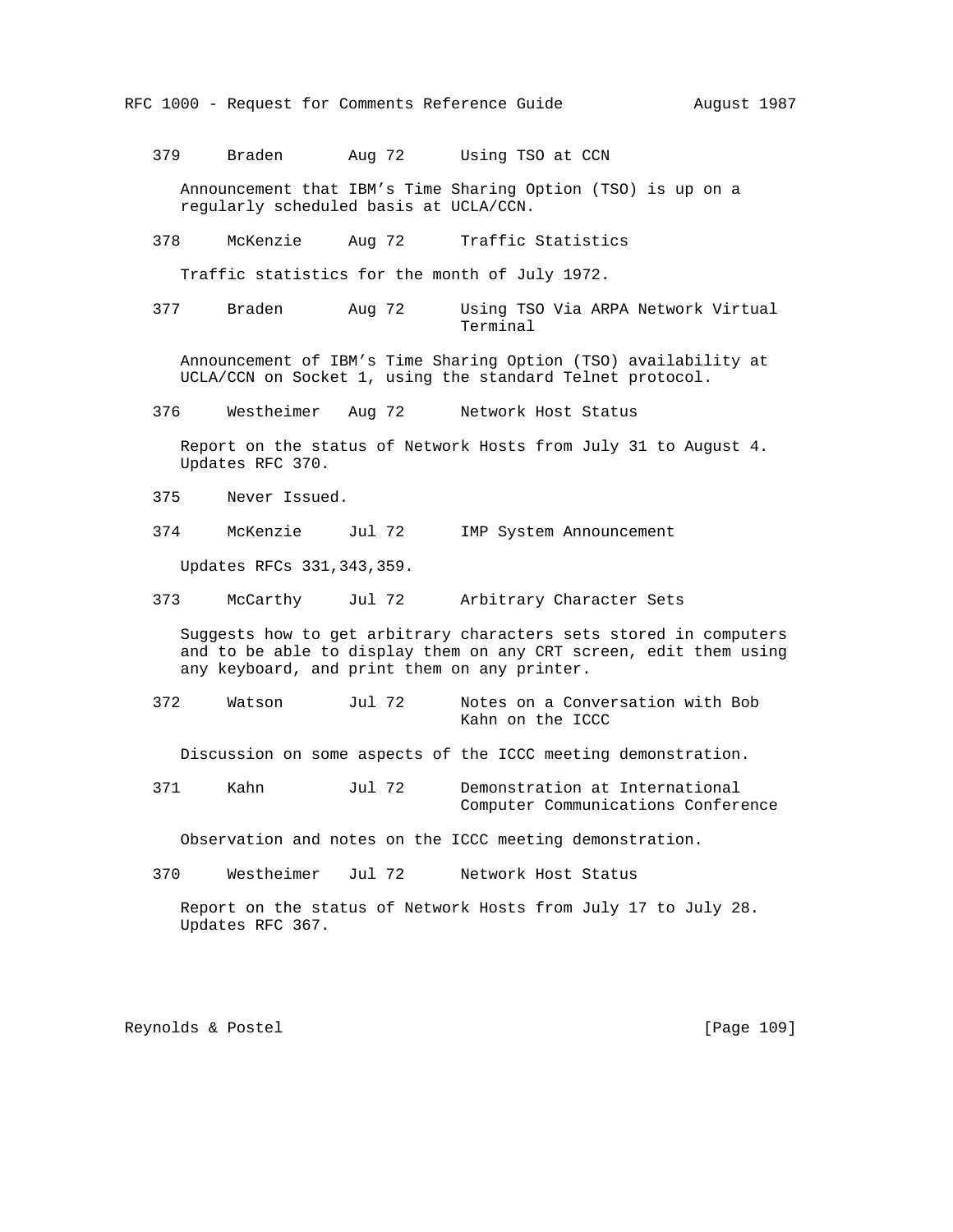369 Pickens Jul 72 Evaluation of ARPANET Services (January through March, 1972)

 This paper provides descriptions, surveys, critiques of ARPANET services, and suggestions for improvement.

 368 Braden Jul 72 Comments on "Proposed Remote Job Entry Protocol"

 Suggestions on honing the final standard of the RJE protocol (references RFC 360).

367 Westheimer Jul 72 Network Host Status

Report on the status of Network Hosts from July 1 to July 16. Updates RFC 366.

366 Westheimer Jul 72 Network Host Status

 Report on the status of Network Hosts from June 19 to June 30. Updates RFC 362.

365 Walden Jul 72 A Letter to All TIP Users

 Descriptions of new commands that have recently been added to the "TIP Users Guide".

364 Abrams Jul 72 Serving Remote Users on the ARPANET

 This paper asserts that a problem exists in serving remote users and offers a set of suggestions for its amelioration.

363 NIC Aug 72 ARPA Network Mailing Lists

Obsoletes RFC 329.

362 Westheimer Jun 72 Network Host Status

 Report on the status of Network Hosts from June 5 to June 16. Updates RFC 353.

 361 Bressler Jul 72 In Response to RFCs 347 and 348 Deamon Processes on Host 106.

Reynolds & Postel [Page 110]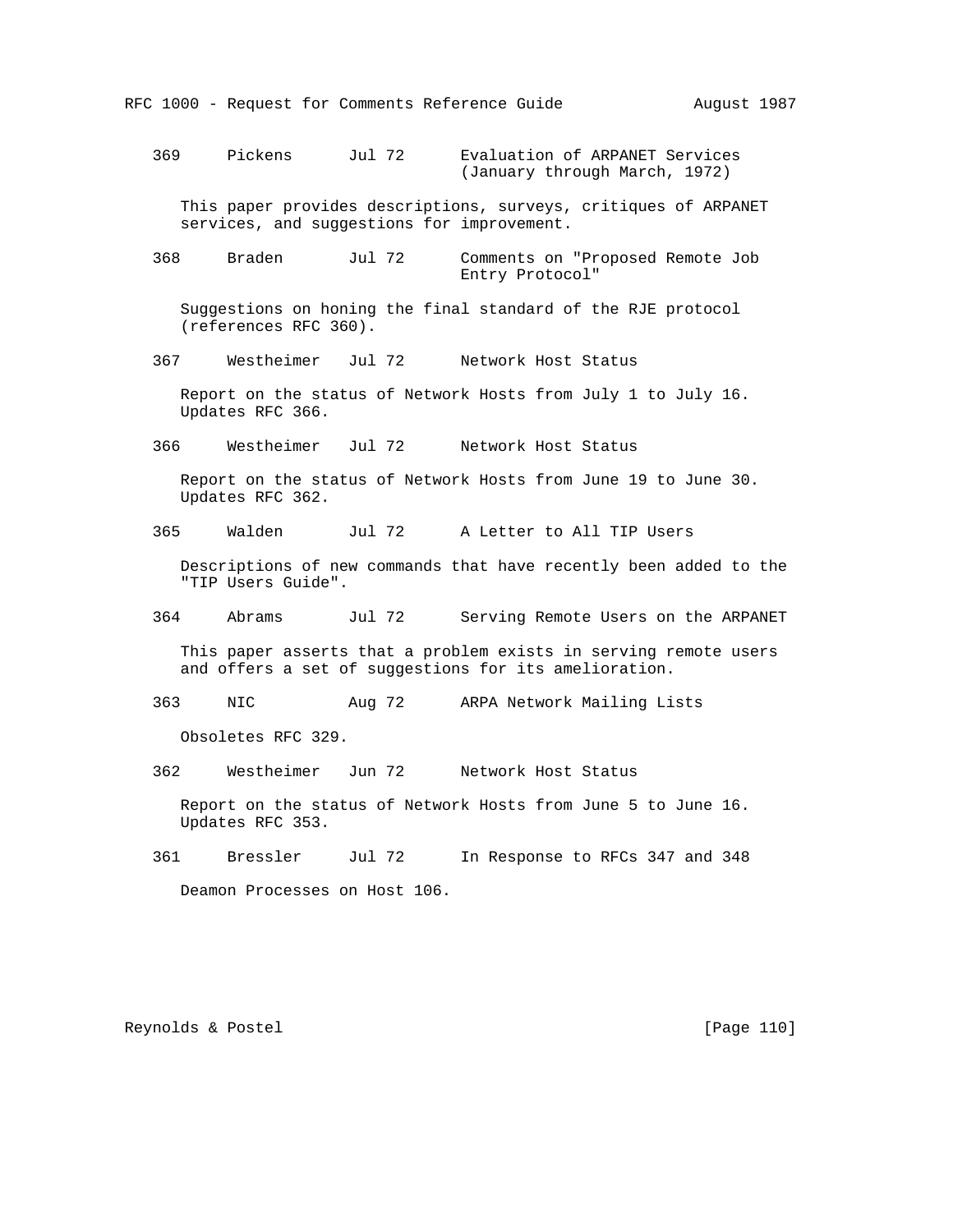360 Holland Jun 72 Proposed Remote Job Entry Protocol

 This protocol specifies the Network standard procedures for remote job entry as a mechanism whereby a user at one location causes a batch-processing job to be run at some other location.

 359 Walden Jun 72 The Status of the Release of the New IMP System (2600)

Obsoletes RFC 343.

358 Never Issued.

 357 Davidson Jun 72 An Echoing Strategy for Satellite Links

 This document describes a strategy which will eliminate the delay associated with simple echoing and allow the transmission delay to be hidden in the cost of computation only. This scheme is proposed as an optional addition to existing User Telnets; its use requires the explicit support of a cooperating server process.

356 Alter Jun 72 ARPA Network Control Center

Announcement of the NCC's new operation schedule.

355 Davidson Jun 72 Response to RFC 346

354 Bhushan Jul 72 The File Transfer Protocol

 This RFC obsoletes RFCs 264,265. The File Transfer Protocol (FTP) is a protocol for file transfer between HOSTs on the ARPANET. The primary function of FTP is to transfer files efficiently and reliably among hosts and to allow the convenient use of remote file storage capabilities.

353 Westheimer Jun 72 Network Host Status

 Status report of most Network Hosts from May 22 to June 2. Updates RFC 344.

352 Crocker Jun 72 TIP Site Information Form (Graphics)

 An information form to provide additional information for TIP users of the NET.

Reynolds & Postel extending the second state of the second state of the second state of  $[Page 111]$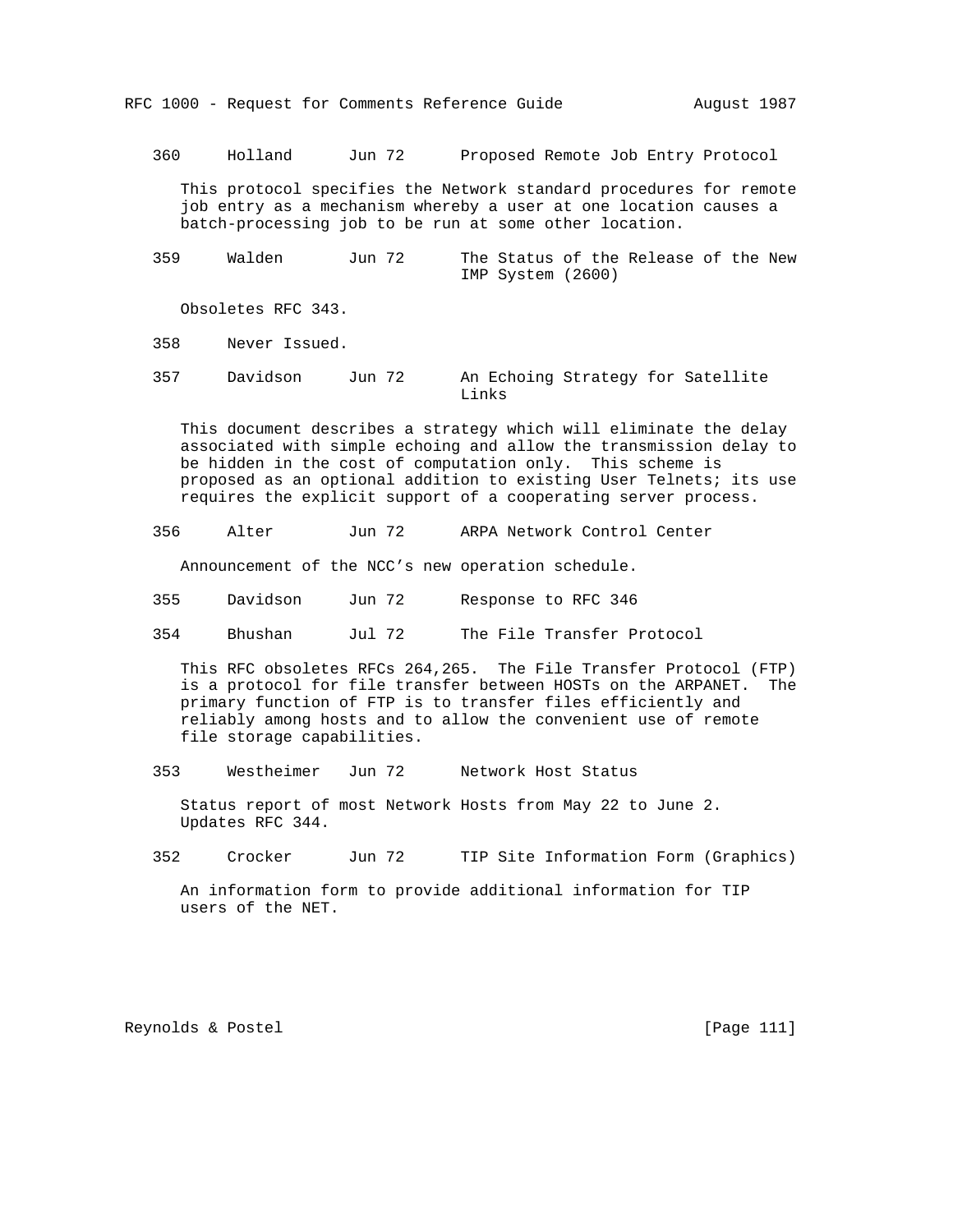351 Crocker Jun 72 (Graphics) Information Form for the ARPANET Graphics Resources Notebook

 A questionnaire about the state of graphics resources at various sites.

 350 Stoughton May 72 User Accounts for UCSB On-Line System

Announcement of new login parameters for the UCSB On-Line System.

349 Postel May 72 Proposed Standard Socket Numbers

A proposal to officially standardize socket number assignments.

348 Postel May 72 Discard Process

 A RFC discussing debugging and measurement puposes for those hosts which are willing to implement a "Discard" process. Old version; see RFC 863.

347 Postel May 72 Echo Process

 A RFC discussing debugging and measurement puposes for those hosts which are willing to implement an "Echo" process. Old version; see RFC 862.

346 Postel May 72 Satellite Considerations

 Discussion on using space satellite transmission links in the ARPANET.

 345 Kelly May 72 Interest in Mixed Integer Programming (MPSX on 360/91 at CCN)

Request for interested persons in the MPSX to contact author.

344 Westheimer May 72 Network Host Status

Updates RFC 342.

 343 McKenzie May 72 IMP System Change Notification Obsoletes RFC 331. Release of IMPSYS 2600 was unsuccessful.

Reynolds & Postel [Page 112]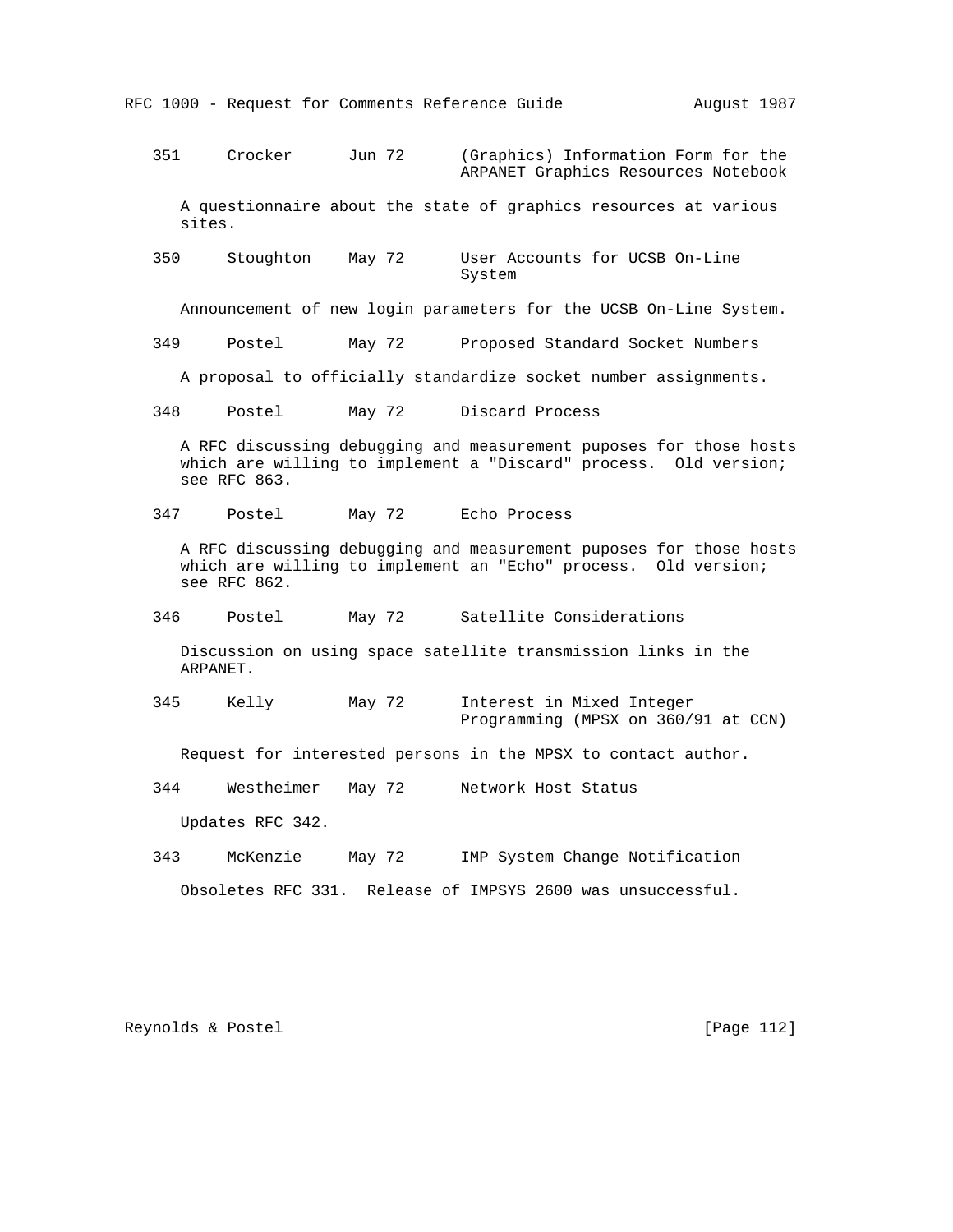342 Westheimer May 72 Network Host Status

Updates RFC 332.

341 Never Issued.

340 O'Sullivan May 72 Proposed Telnet Changes

 A proposed change to the Telnet protocol calling for one standard protocol and dropping the idea of minimum implementation.

 339 Thomas May 72 MLTNET - A "Multi-Telnet" Subsystem for TENEX

 This RFC describes MLTNET as a Telnet-like facility for Tenex which enables a user to control a number of jobs, running on different ARPANET hosts. MLTNET is currently a subsystem on the BBN-Tenex host.

338 Braden May 72 EBCDIC/ASCII Mapping for Network RJE

 This RFC proposes: to make all users of NETRJS aware of the changed ASCII mapping; to call this problem to the attention of the Network RJE Protocol committee; and to knowledge and support Joel Winett's pioneering work in this area.

- 337 Never Issued.
- 336 Cotton May 72 Level 0 Graphic Input Protocol

 A description of the graphics input protocol as discussed at a Network Graphics Working Group meeting.

335 Bryan May 72 New Interface-IMP/360

 Announcement of a new interface and requests to hear of any difficulties network users encounter while operating with UCSB.

| 334 | McKenzie | May 72 | Network Use on May 8 |  |  |
|-----|----------|--------|----------------------|--|--|
|-----|----------|--------|----------------------|--|--|

 333 Bressler May 72 A Proposed Experiment with a Message Switching Protocol

 This document attempts to sketch how one would organize the lowest level host-host protocol in the ARPANET around Message Switching Protocols (MSPs) and how this organization would affect the implementation of the host software.

Reynolds & Postel [Page 113]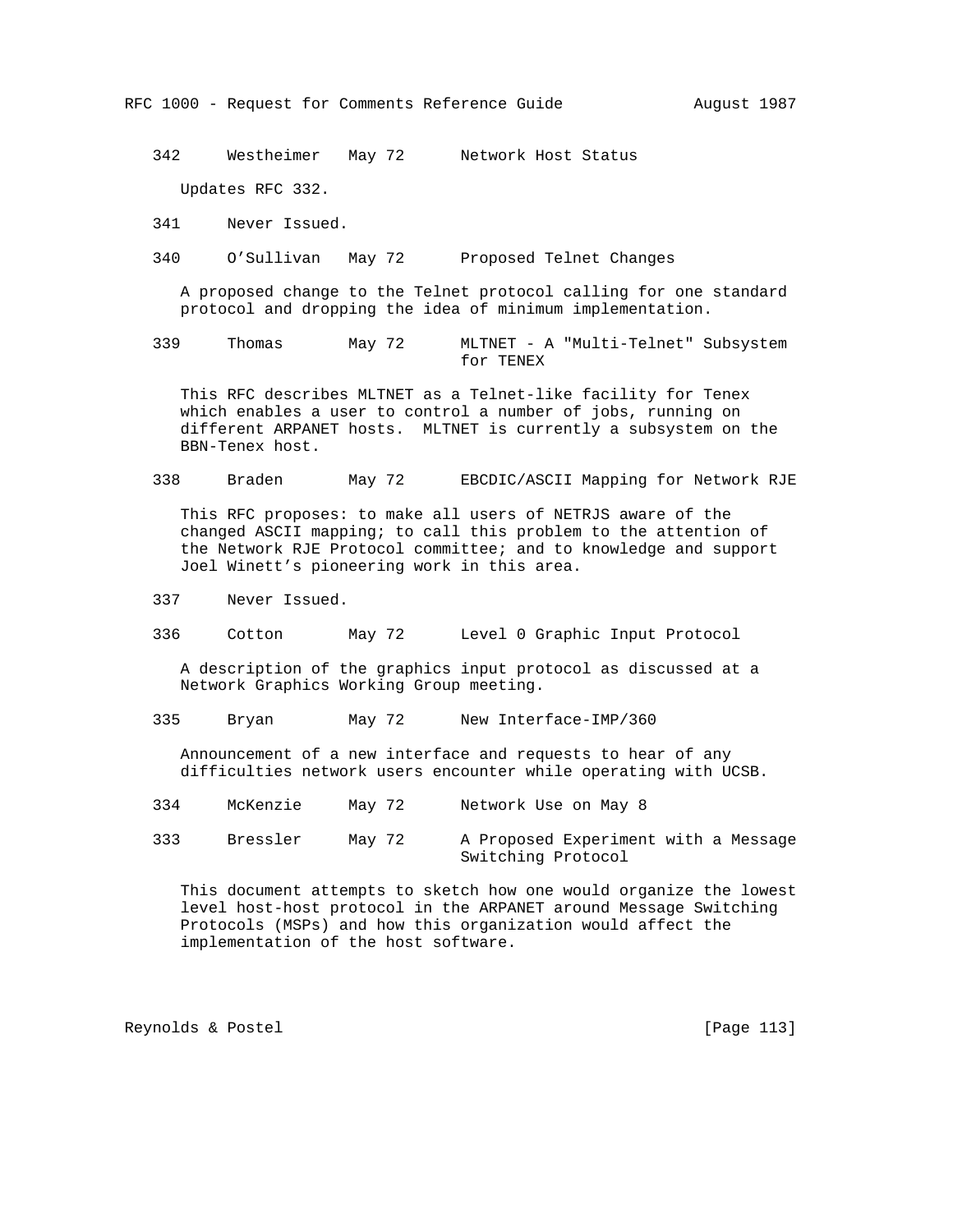- 332 Westheimer Apr 72 Network Host Status Updates RFC 330.
- 331 McQuillan Apr 72 IMP System Change Notification Announcement of the release of IMPSYS 2600.
- 330 Westheimer Apr 72 Network Host Status Updates RFC 326.
- 329 NIC May 72 ARPA Network Mailing Lists
- 328 Postel Apr 72 Suggested Telnet Protocol Changes

This RFC proposes changes to the Telnet protocol.

- 327 Bhushan Apr 72 Data and File Transfer Workshop Notes
- 326 Westheimer Apr 72 Network Host Status

Updates RFC 319.

 325 Hicks Apr 72 Network Remote Job Entry Program - NETRJS

Report on the NETRJS running at the University of Utah.

324 Postel Apr 72 RJE Protocol Meeting

Announcement of a RJE Protocol meeting at UCLA.

 323 Cerf Mar 72 Formation of Network Measurement Group (NMG)

 Describes some network measurement results, some plans for further measurement and the formation of an interest group.

322 Cerf Mar 72 Well Known Socket Numbers

 Announcement of intent to catalog all sockets which are supposed to be well-known.

Reynolds & Postel [Page 114]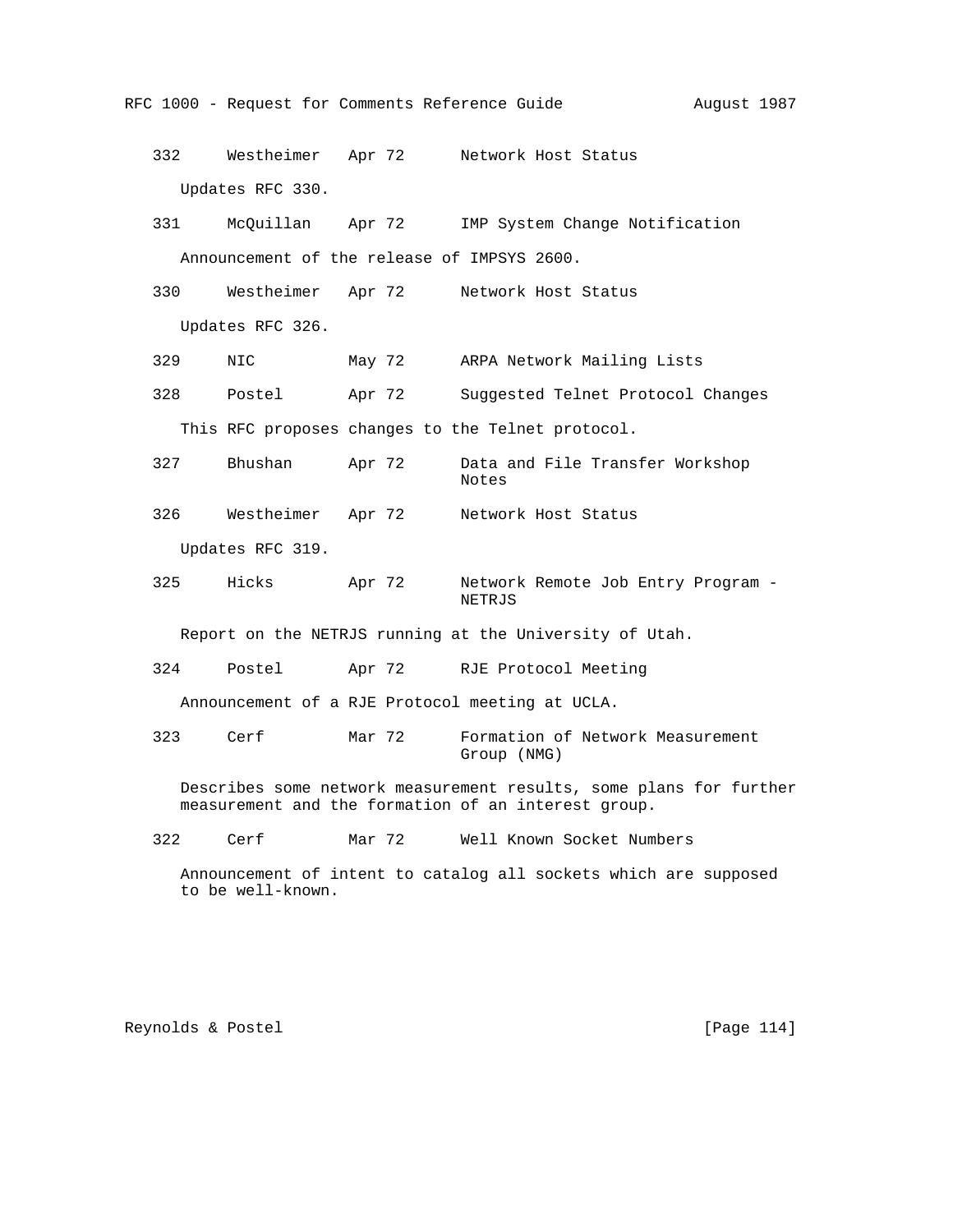321 Karp Mar 72 CBI Networking Activity at MITRE Response to RFC 313 - comments on Computer Based Instruction. 320 Reddy Mar 72 Workshop on Hard Copy Line Graphics

Announcement of a one day workshop on the XCRIBL system at CMU.

319 Westheimer Mar 72 Network Host Status

Updates RFC 315.

318 Postel Apr 72 Ad Hoc Telnet Protocol

 Obsoletes RFC 158. This Telnet specification was effective for several years.

 317 Postel Mar 72 Official Host-Host Protocol Modification: Assigned Link Numbers

 Lists current Link number assignments. This RFC has been replaced by RFCs 997 and 990.

| 316 | McKay      | Feb 72 | ARPA Network Data Management Working<br>Group Meeting Report |
|-----|------------|--------|--------------------------------------------------------------|
| 315 | Westheimer | Mar 72 | Network Host Status                                          |

Updates RFC 306.

 314 Cotton Mar 72 Next Network Graphics Working Group Meeting

Describes plans for a graphics meeting to be held in April 1972.

313 O'Sullivan Mar 72 Computer Based Instruction

 This paper has two purposes: to solicit comments from the NWG and others on how selected classes of resources of a General Purpose Network might be applied to the field of Computer Based Instructions; and initiate a dialog between interested parties on the problem of Computer Base Instruction.

 312 McKenzie Mar 72 Proposed Change in IMP-to-Host Protocol

 This RFC proposes a redefinition of the IMP-to-Host error message types and the creation of additional IMP-to-Host error message types. These changes should assist the Hosts in determining

Reynolds & Postel **Example 20** (Page 115)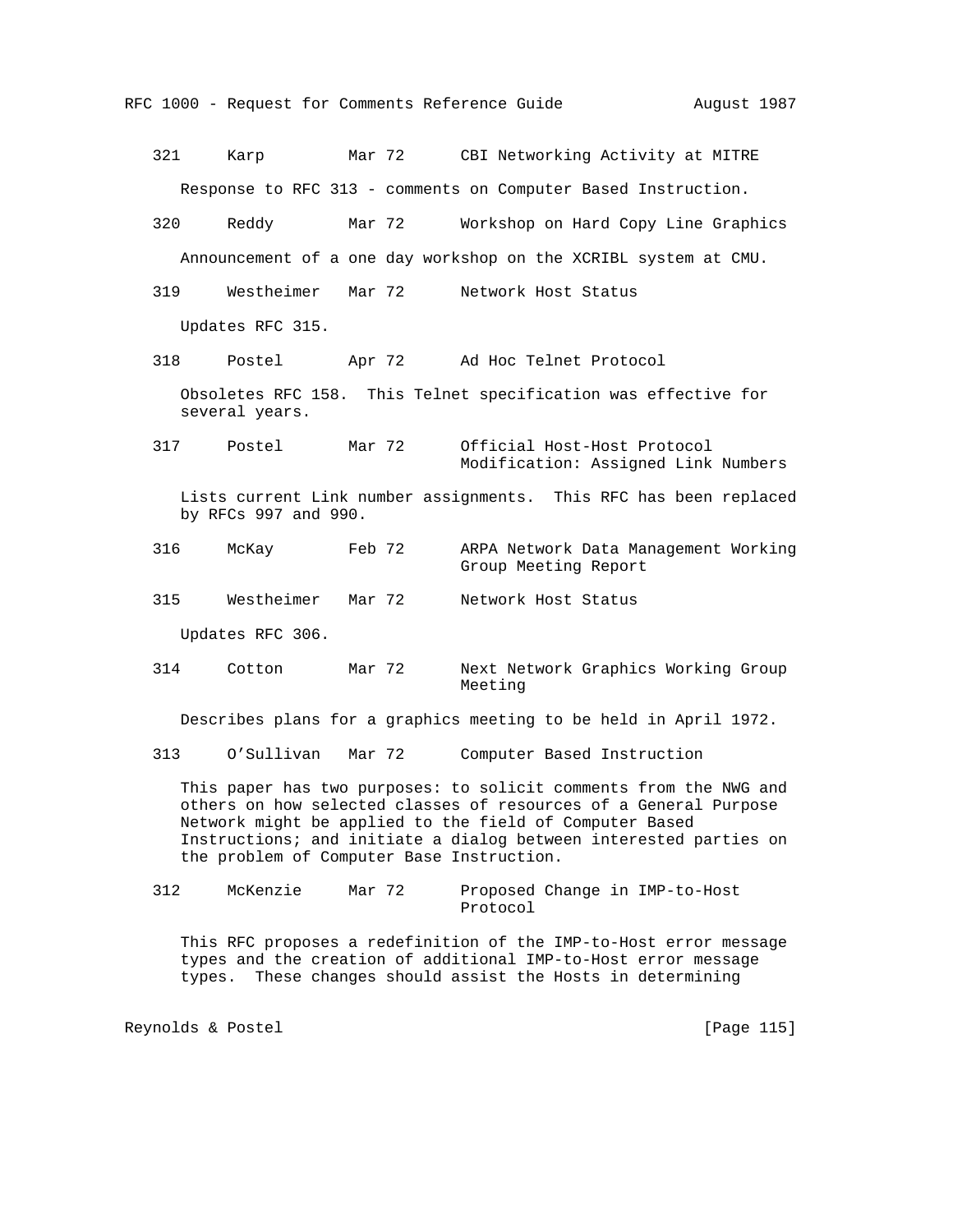appropriate recovery action without causing any serious reprogramming problems.

| Bryan | Feb 72 | New Console Attachments to the UCSB |
|-------|--------|-------------------------------------|
|       |        | Host                                |

Describes types of terminals used at UCSB.

 310 Bhushan Apr 72 Another Look at Data and File Transfer Protocols

 This paper suggests some specific changes in DTP and FTP that should make them more useful and/or simplify implementation.

 309 Bhushan Mar 72 Data and File Tranfer Workshop Announcement

Describes plans for a meeting on FTP to be held April 1972.

308 Seriff Mar 72 ARPANET Host Availability Data

 A SURVEY program is up and working to aid in gathering information on the availability of various Hosts on the ARPANET.

307 Harslem Feb 72 Using Network Remote Job Entry

 Announcement of a program on a PDP-10 allowing access to the Remote Job Service (RJS) at UCLA.

306 Westheimer Feb 72 Network Host Status

Updates RFC 298.

305 Alter Jan 72 Unknown Host Numbers

 Discusses testing of IMPs and notes that this may cause some hosts to receive messages from unregistered addresses.

 304 McKay Feb 72 A Data Management System Proposal for the ARPA Network

 A proposal to provide a framework that will allow the ARPA community to recognize and develop the necessary tools in a unified manner enabling the network to manage its resources to the best advantage of the user.

Reynolds & Postel [Page 116]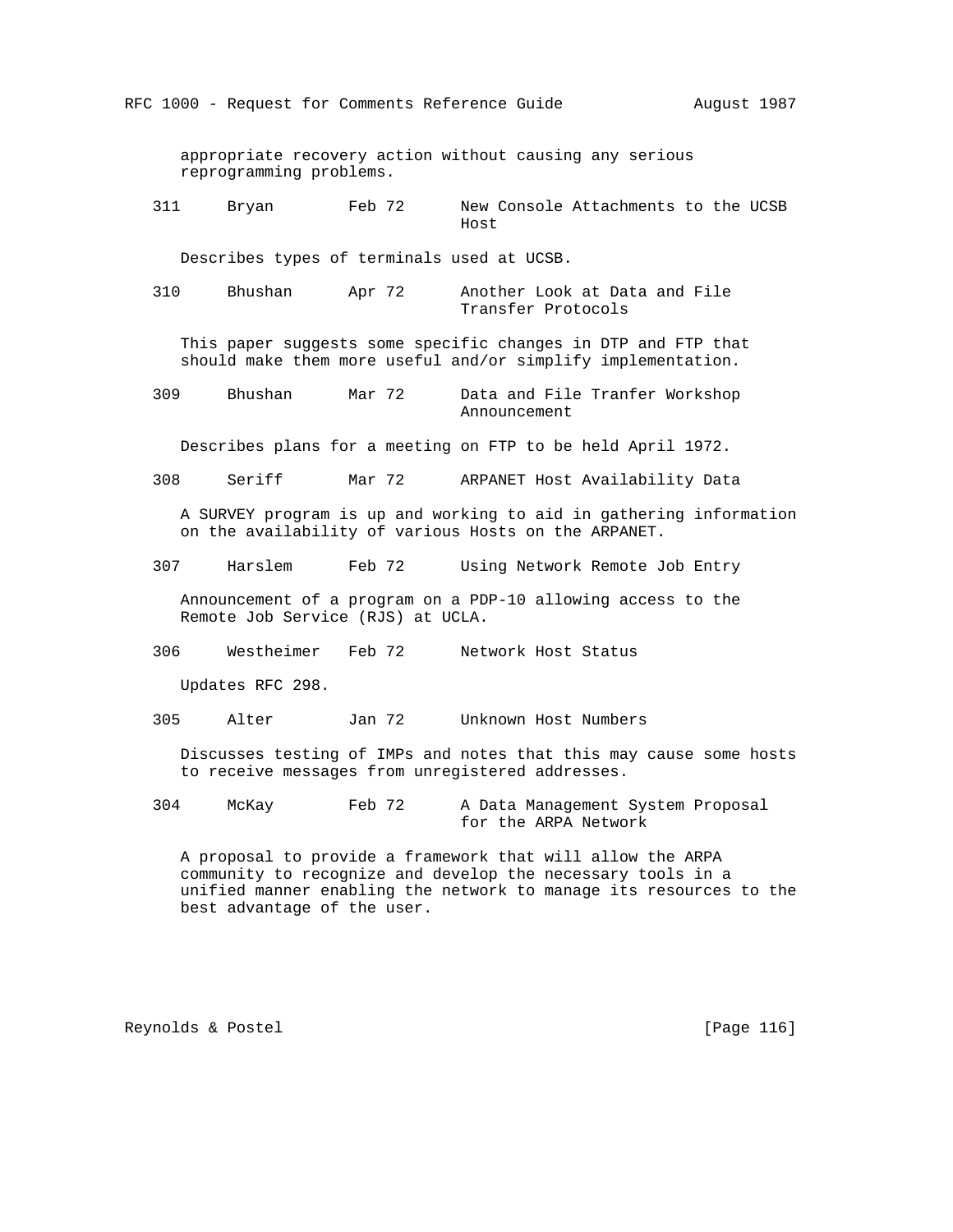303 NIC Feb 72 ARPA Network Mailing List Obsoletes RFC 300.

302 Bryan Feb 72 Excercising the ARPANET

Describes a class project to tryout hosts on the ARPANET.

 301 Alter Feb 72 BBN IMP (No. 5) and NCC Schedule for March 4, 1972

BBN host will be down for a day for moving equipment.

300 NIC Jan 72 ARPA Network Mailing Lists

Obsoletes RFC 211.

299 Hopkin Feb 72 Information Management System

 Announcement of intent to build an Information Management and Statistical System for the ILLIAC IV.

 298 Westheimer Feb 72 Network Host Status Updates RFC 293.

297 Walden Jan 72 TIP Message Buffers

Discussion regarding the size of the TIP's message buffers.

296 Liddle Jan 72 DS-1 Display System

 This RFC describes a proposed modular graphic/alphanumeric display system containing a 512 by 512 line, 60 line per inch plasma display/memory panel and a minprocessor. It is intended to combine the advantages of display memory and local processing power in three general modes.

295 Postel Oct 71 Report of the Protocol Workshop

 A report on the decisions reached at the protocol workshop held in conjunction with the NWG meeting of 10 October 1971.

 294 Bhushan Jan 72 The Use of "Set Data Type" Transaction in File Transfer Protocol

Updates RFC 265.

Reynolds & Postel **Example 20** (Page 117)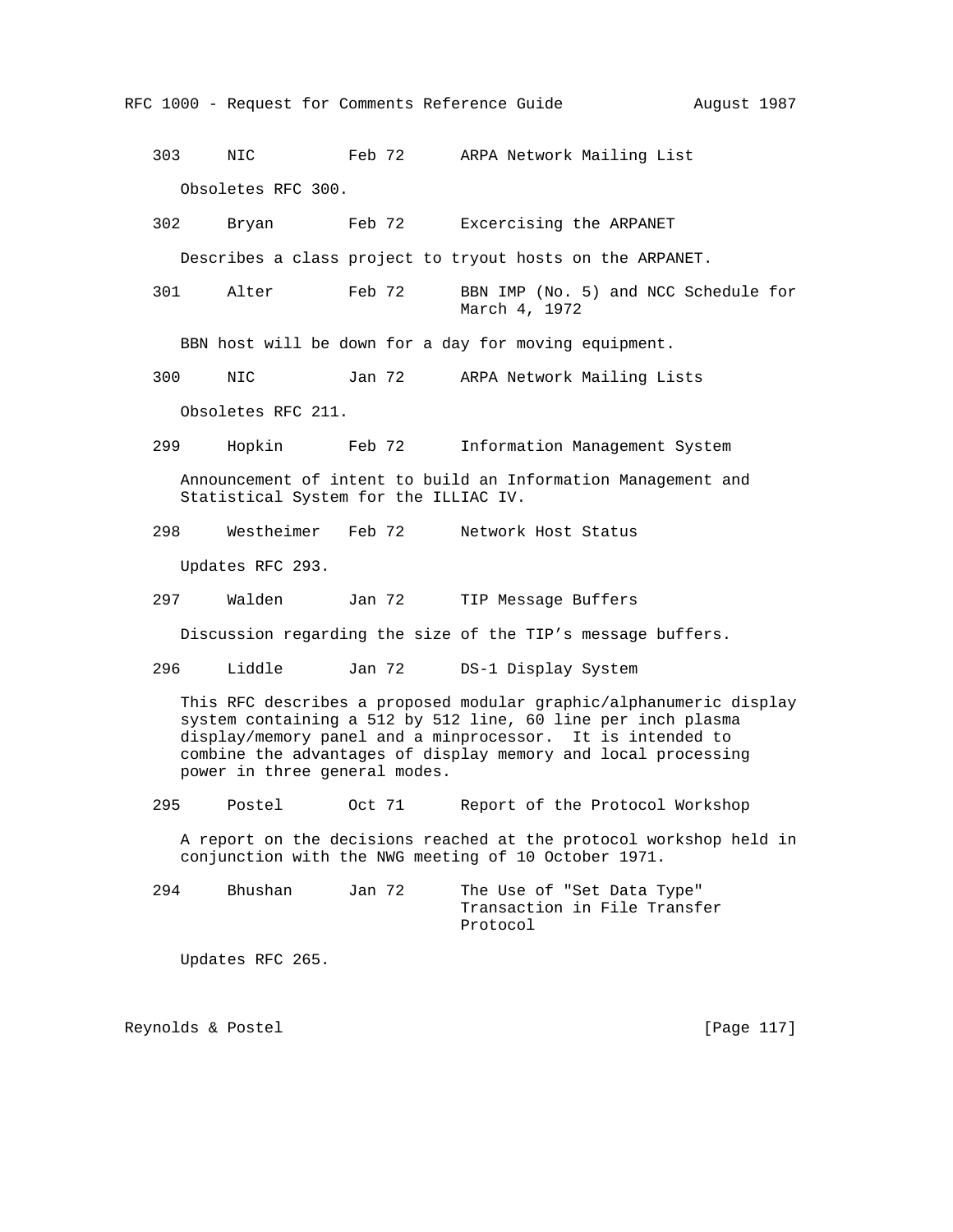293 Westheimer Jan 72 Network Host Status Updates RFC 288.

292 Michener Jan 72 Graphics Protocol - Level 0 only

 A description of part of the proposed Network Standard Graphics Protocol for transmitting graphics data within the ARPA network. The particular aspects covered are related to the form and content of graphics information sent from a source of graphical information to a display package for output to a graphics console.

291 McKay Jan 72 Data Management Meeting Announcement

A meeting about datamanagement will be held February 1972.

 290 Mullery Jan 72 Computer Network and Data Sharing: A Bibliography

Updates RFC 243.

 289 Watson Dec 71 What We Hope is an Official List of Host Names

An accepted list of official formal host names and nicknames.

288 Westheimer Jan 72 Network Host Status

Updates RFC 287.

287 Westheimer Dec 71 Network Host Status

Reports on tests of host availability for 6 Dec to 18 Dec 1971.

286 Forman Dec 71 Network Library Information System

 This RFC solicites interested parties in the ARPA community to form a working group whose interests include developing a new system that would enable computer query of Library holdings. Georgetown University is currently designing a Learning Resource Center which could be the prototype of the proposed working group.

285 Huff Dec 71 Network Graphics

 This paper is aimed at bringing together the present state of graphics on the NET for the newcomer and attempting to add a little more documentation to the current ground covered in graphics research by ARPA.

Reynolds & Postel **Example 20** (Page 118)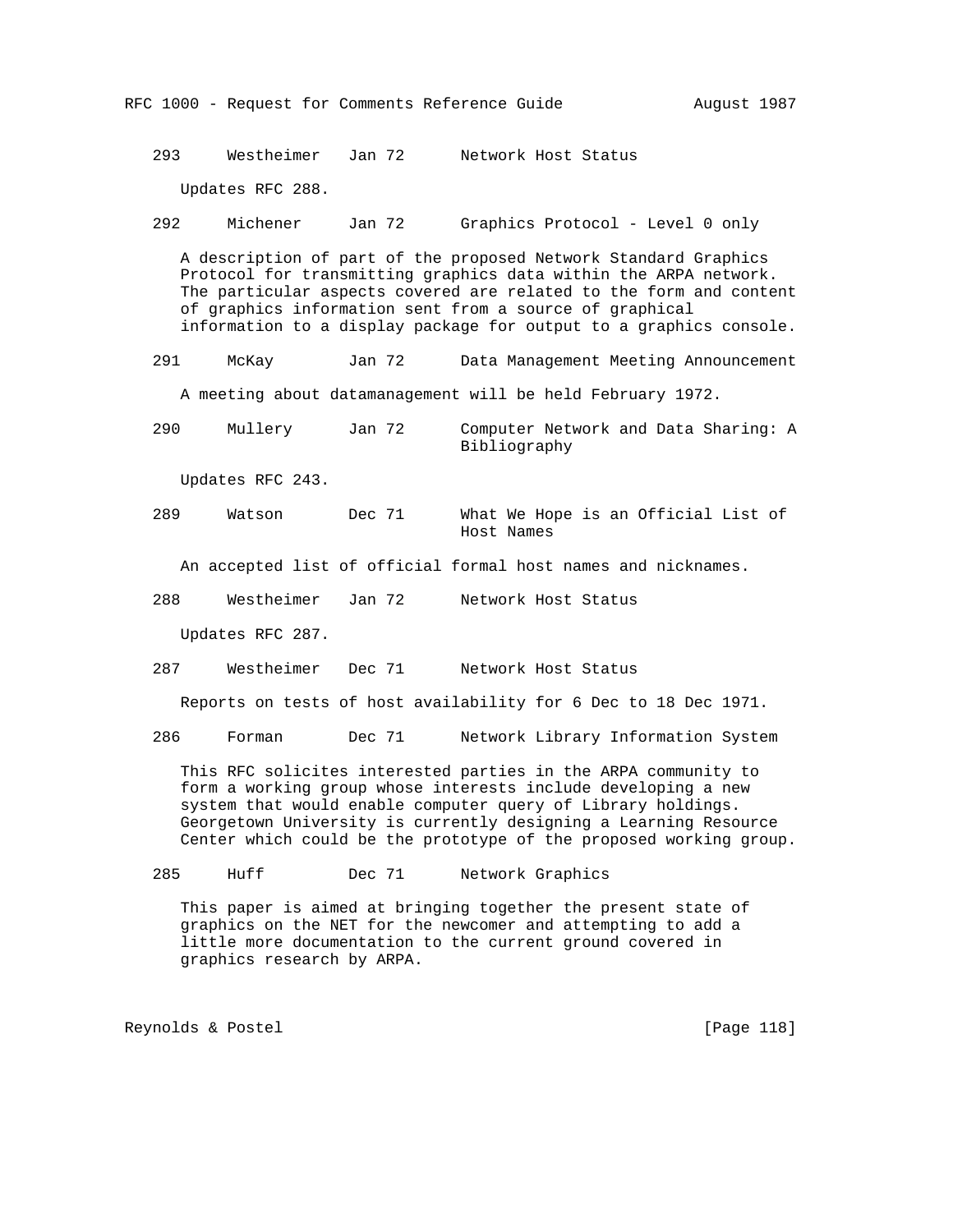284 Never Issued.

 283 Braden Dec 71 NETRJT - Remote Job Service Protocol for TIPS

 Discusses how it may be feasible in the future to use TIPS for remote job entry in one or more of three ways: attach local card readers, line printer, and card punches directly to TIP ports, connect a remote batch terminal to a full-duplex TIP port via a communication line, and/or use the tape drive, and do card-to-tape and/or tape-to-print on another computer.

282 Padlipsky Dec 71 Graphics Meeting Report

Describes a graphics meeting held November 1972.

 281 McKenzie Dec 71 A Suggested Addition to File Transfer Protocol

Suggests an improved restart procedure in FTP.

280 Watson Nov 71 A Draft Set of Host Names

A proposed list of names for hosts.

279 Never Issued.

278 Bhushan Nov 71 Revision of the Mail Box Protocol

 This paper obsoletes RFC 221. The changes to RFC 221 are presented in this document. The protocol is also restated for additional review.

- 277 Never Issued.
- 276 Watson Nov 71 NIC Course

 A course announcement from the NIC on the use of its Online System (NLS).

275 Never Issued.

 274 Forman Nov 71 Establishing a Local Guide for Network Usage

Reynolds & Postel [Page 119]

Discussion on the best solutions to the general problem of interfacing Hosts to IMPs.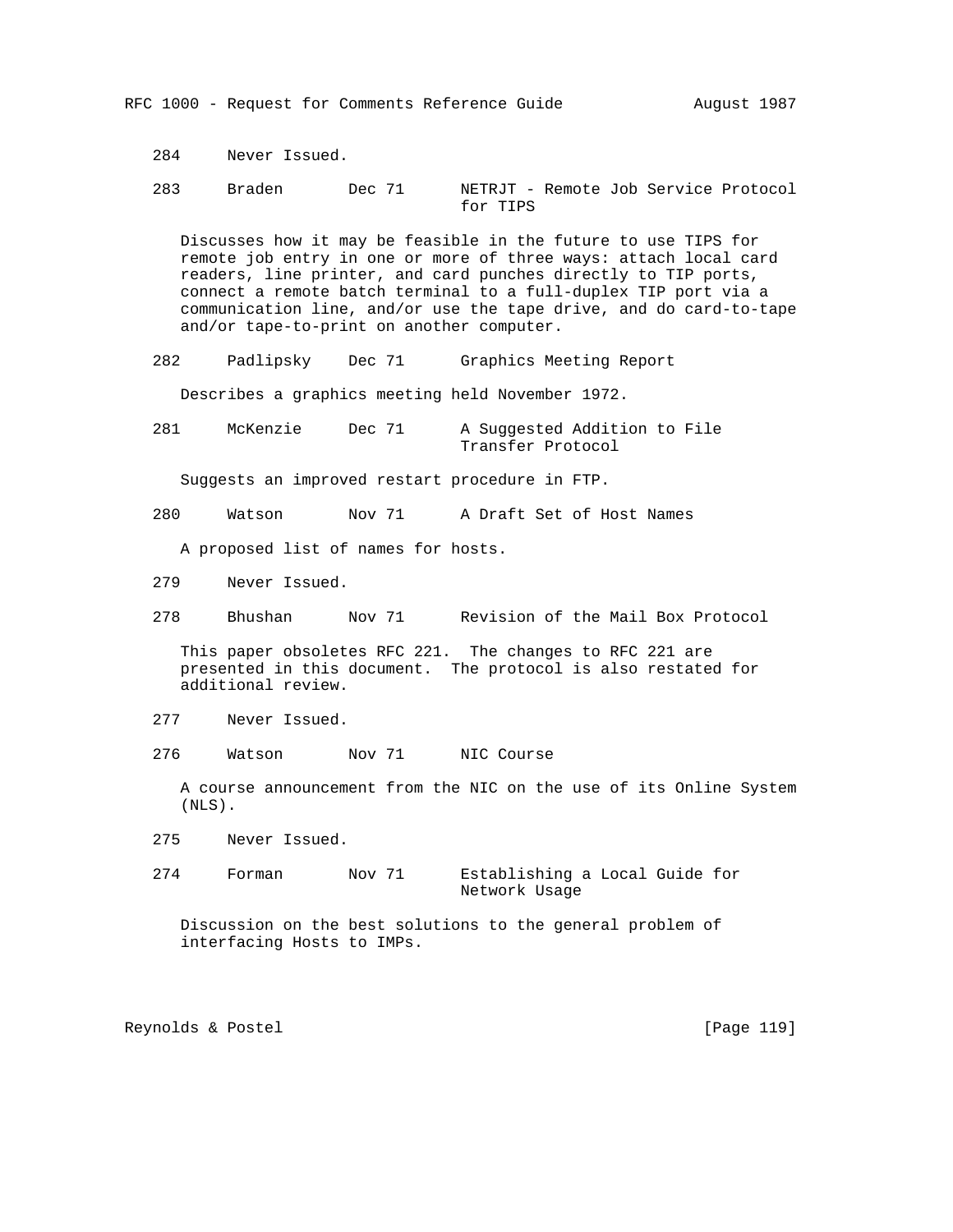273 Watson Oct 71 More on Standard Host Names Discussion on the best way to set up naming schemes for standard Host names.

272 Never Issued.

 271 Cosell Jan 72 IMP System Change Notification Announcement of a new version of the IMP System, Version 2514.

 270 McKenzie Jan 72 Correction to BBN Report No. 1822 Updates pages 25 and 26 of BBN report 1822.

- 269 Brodie Dec 71 Some Experience with File Transfer Updates RFCs 122,238,172.
- 268 Postel Nov 71 Graphic Facilities Information Request for graphics information.

267 Westheimer Nov 71 Network Host Status

Reports on tests of host availability for 8 Nov to 19 Nov 1971.

266 Westheimer Nov 71 Network Host Status

Reports on tests of host availability for 25 Oct to 5 Nov 1971.

265 Bhushan Nov 71 The File Transfer Protocol

 This paper is a revision of RFC 172. The changes to RFC 172 are presented in this document. The protocol is also restated for additional review.

264 Bhushan Nov 71 The Data Transfer Protocol

 This paper is a revision of RFC 171. The changes to RFC 171 are presented in this document. The protocol is also restated for additional review.

263 McKenzie Dec 71 "Very Distant" Host Interface

 Discussion on the best solutions to the general problem of interfacing Hosts to IMPs.

262 Never Issued.

Reynolds & Postel **Example 2018** [Page 120]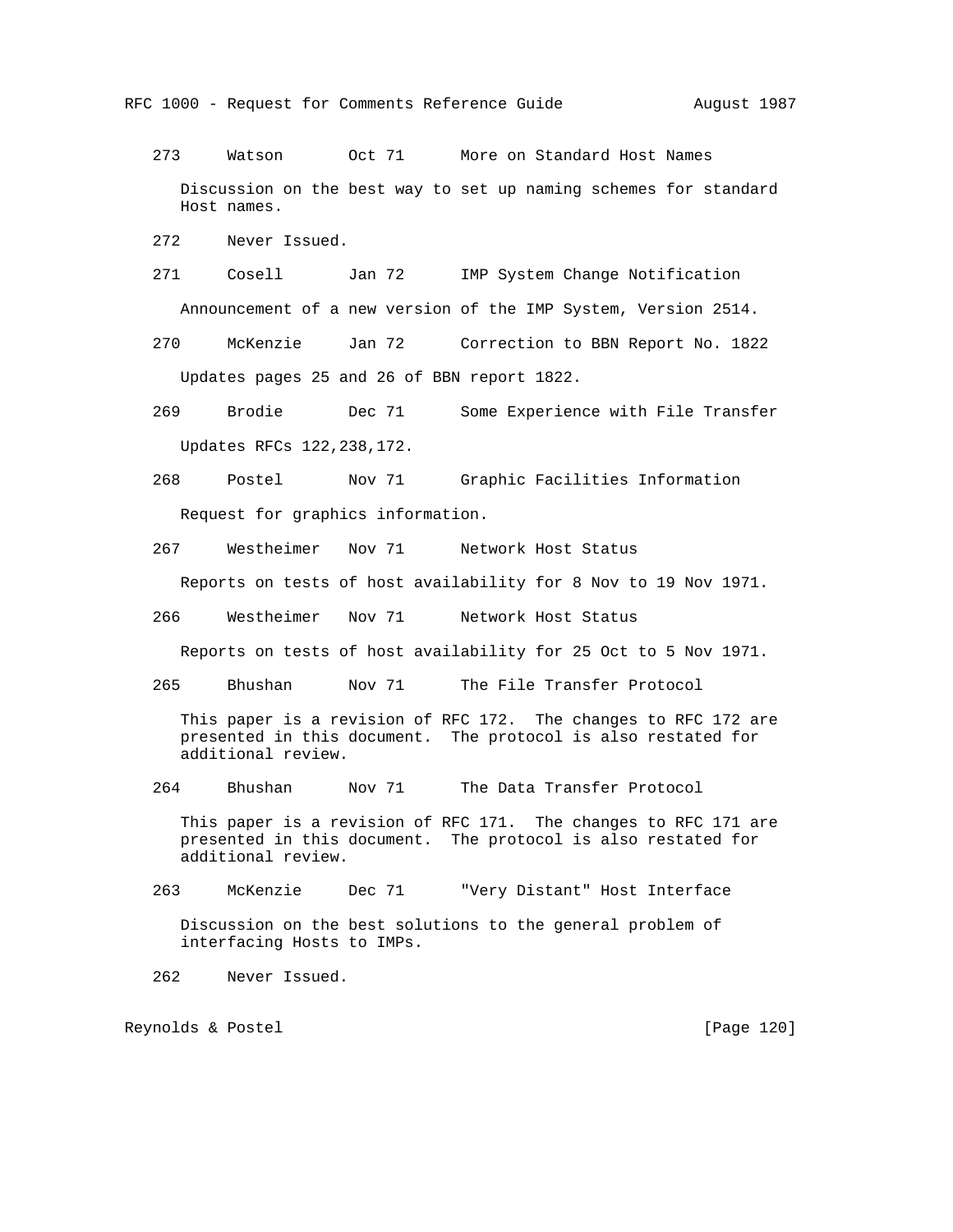261 Never Issued.

- 260 Never Issued.
- 259 Never Issued.
- 258 Never Issued.
- 257 Never Issued.
- 256 Cosell Nov 71 IMPSYS Change Notification

Announcement of a new version of the IMP system, Version 2513.

255 Westheimer Oct 71 Site Status

Updates RFC 252.

 254 Bhushan Oct 71 Scenarios for Using ARPANET Computers

 This document is provided to facilitate the use of ARPANET host computer systems via the ARPANET. The objective of these scenarios is to aid a user in sampling host computers on the ARPANET, thereby stimulating his interest in using the ARPANET.

 253 Moorer Oct 71 Second Network Graphics Meeting Details

 Plans for a graphics meeting to be held November 1971. See RFC 282.

252 Westheimer Oct 71 Site Status

Updates RFC 240.

251 Stern Oct 71 Weather Data

 Announcement of the USAF Environmental Technical Application Center (ETAC) services in providing weather data for the ARPA Network.

250 Brodie Oct 71 Some Thoughts on File Transfer

 Further clarification and proposed revision on several aspects of the proposed Data Transfer Protocol and the File Transfer Protocol.

Reynolds & Postel [Page 121]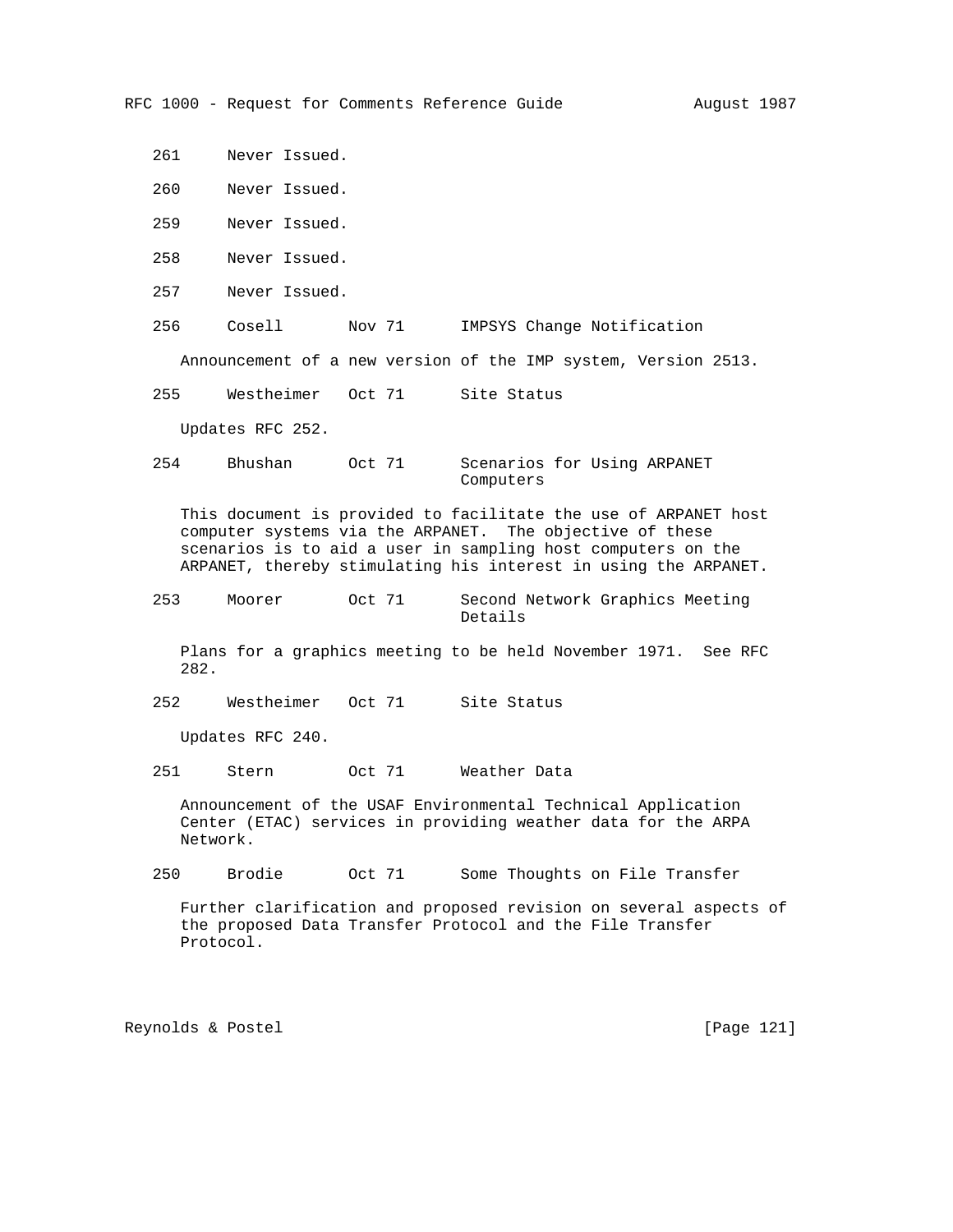249 Borelli Oct 71 Coordination of Equipment and Supplies Purchase

 Announcement of an agreement reached regarding the study of the feasibility of a coordinating point for purchases of equipment and supplies to be used on the network.

248 Never Issued.

247 Karp Oct 71 Proffered Set of Standard Host Names

 Proposed general set of rules for forming Host Names. Obsoletes RFC 226.

Meeting

| 246 | Vezza | Oct 71 | Networks Graphics Meeting      |
|-----|-------|--------|--------------------------------|
| 245 | Falls | Oct 71 | Reservations for Network Group |

- 244 Never Issued.
- 243 Mullery Oct 71 Network and Data Sharing Bibliography

Updated by RFC 290.

 242 Haibt Jul 71 Data Descriptive Language for Shared **Data** Data Base of the Contract of the Data

 Discussion of representation differences. Three categories are defined: very local representation, representation of collections of data, and other more complex structures that data collections may have.

241 McKenzie Sep 71 Connecting Computers to MLC Ports

 Discussion on the pros and cons of computers being connected through serial communication lines to ports on the Terminal IMP's Multi-Line Controller (MLC).

240 McKenzie Sep 71 Site Status

A reissue of RFC 235, without typographical errors.

 239 Braden Sep 71 Host Mnemonics Proposed in RFC 226 Discussion and comments on RFC 226.

Reynolds & Postel [Page 122]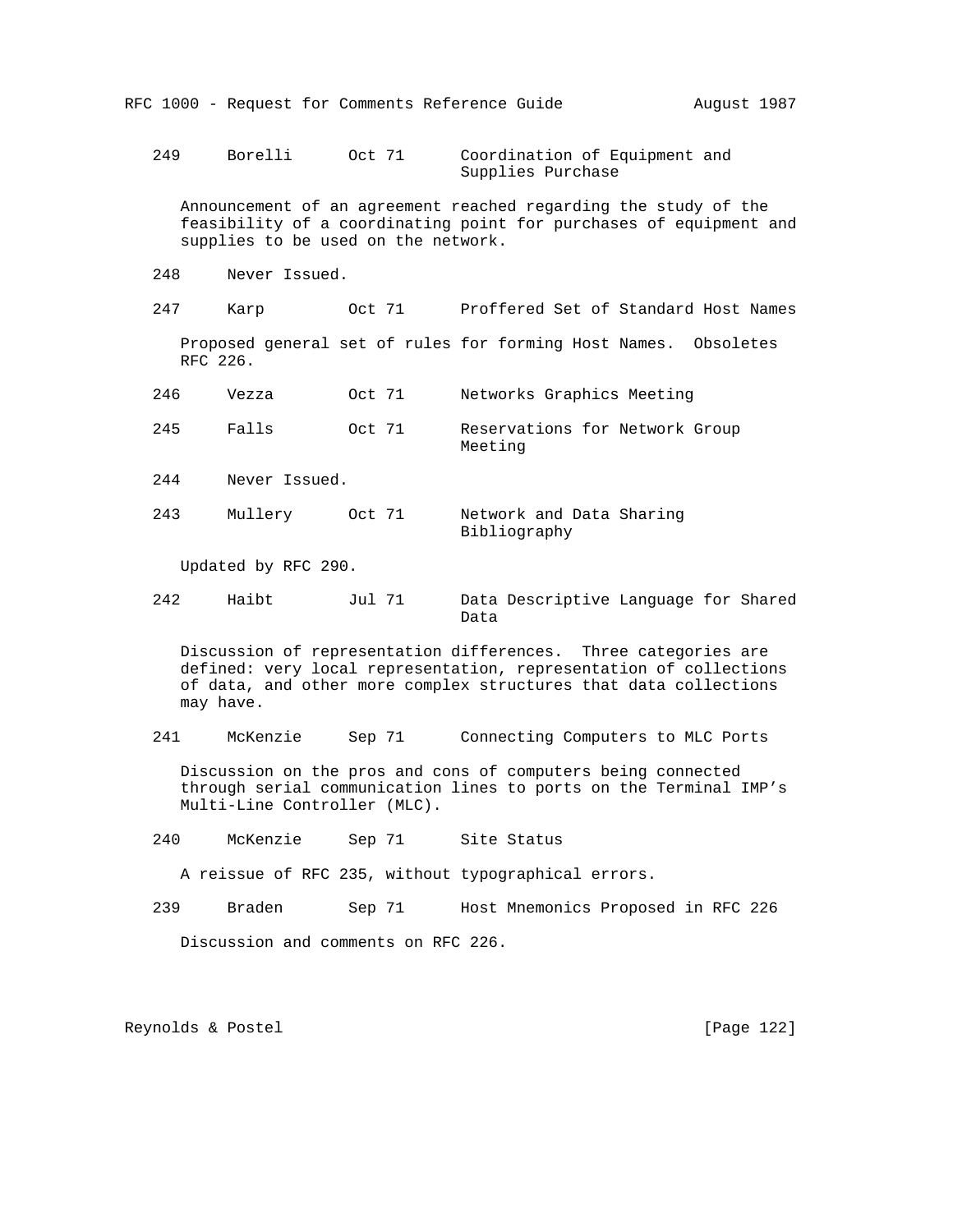238 Braden Sep 71 Comments on DTP and FTP Protocols This RFC updates RFCs 171,172.

 237 Watson Sep 71 The NIC's View of Standard Host **Names Names** 

 The NIC strongly favors standardization of host names. In this RFC, the NIC proposes that any standard naming scheme should take into account certain considerations.

236 Postel Sep 71 Standard Host Names

An update of RFC 229, with some modifications included.

235 Westheimer Sep 71 Site Status

 Starting with this RFC, BBN will report on the status of most Network Hosts.

 234 Vezza Oct 71 Network Working Group Meeting Schedule

Plans for a Network Working Group meeting in October 1971.

233 Bhushan Sep 71 Standardization of Host Call Letters

A currently recommended list of call letters.

 232 Vezza Sep 71 Announcement of the next Network Graphics Meeting

Schedule conflict and postponement of the graphics meeting.

 231 Heafner Sep 71 Service Center Standards for Remote Usage - A User's View

 A statement of views on service center standards. An input to the service center panel discussion of the October Network meeting.

 230 Pyke Sep 71 Toward Reliable Operation of Minicomputer-based Terminals on a **TIP** 

 Points out inadequate error detection and initiation of corrective measures in the present protocol for communication between a TIP and attached terminals. References RFC 203.

Reynolds & Postel [Page 123]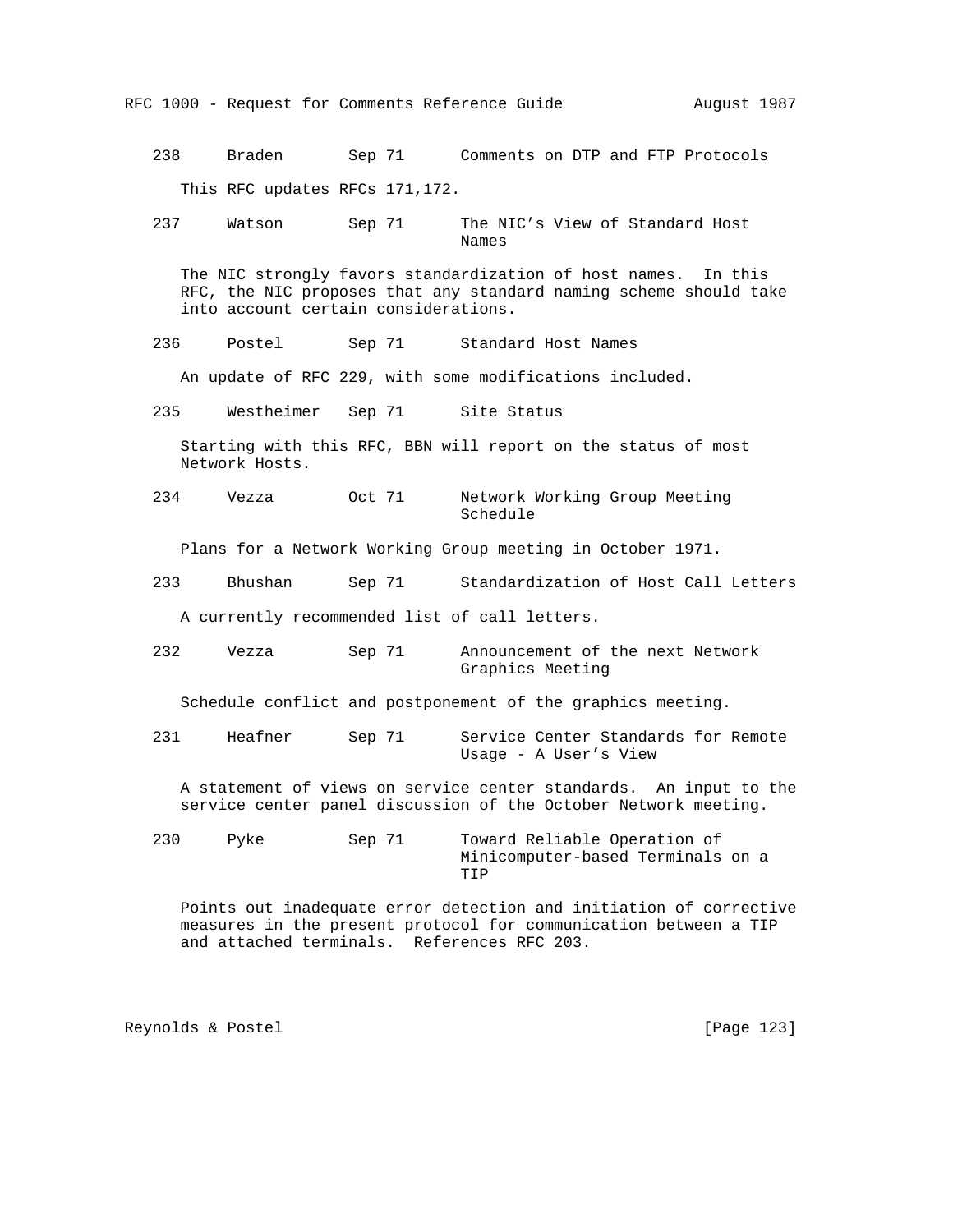- 229 Postel Sep 71 Standard Host Names A suggestion of eight character names and a proposed list of names.
- 228 Walden Sep 71 Clarification A correction to RFC 70.
- 227 Heafner Sep 71 Data Transfer Rates (RAND/UCLA) A memo on data rates typical of the RJS use at UCLA CCN. 226 Karp Sep 71 Standardization of Host Mnemonics
	- A list of Host Mnemonics is provided.
- 225 Harslem Sep 71 RAND/UCSB Network Graphics Experiment

Describes use from RAND of the UCSB-OLS system.

- 224 McKenzie Sep 71 Comments on Mailbox Protocol Comments on electronic mail and TIP's.
- 223 Melvin Sep 71 Network Information Center Schedule for Network Users

Access schedule for remote users of the NIC.

- 222 Metcalfe Sep 71 System Programmer's Workshop Announcement of the next workshop.
- 221 Watson Aug 71 A Mail Box Protocol, Version-2 Discussion of the initial reaction to RFC 196.
- 220 Never Issued
- 219 Winter Sep 71 User's View of the Datacomputer A description of the Datacomputer.

Reynolds & Postel [Page 124]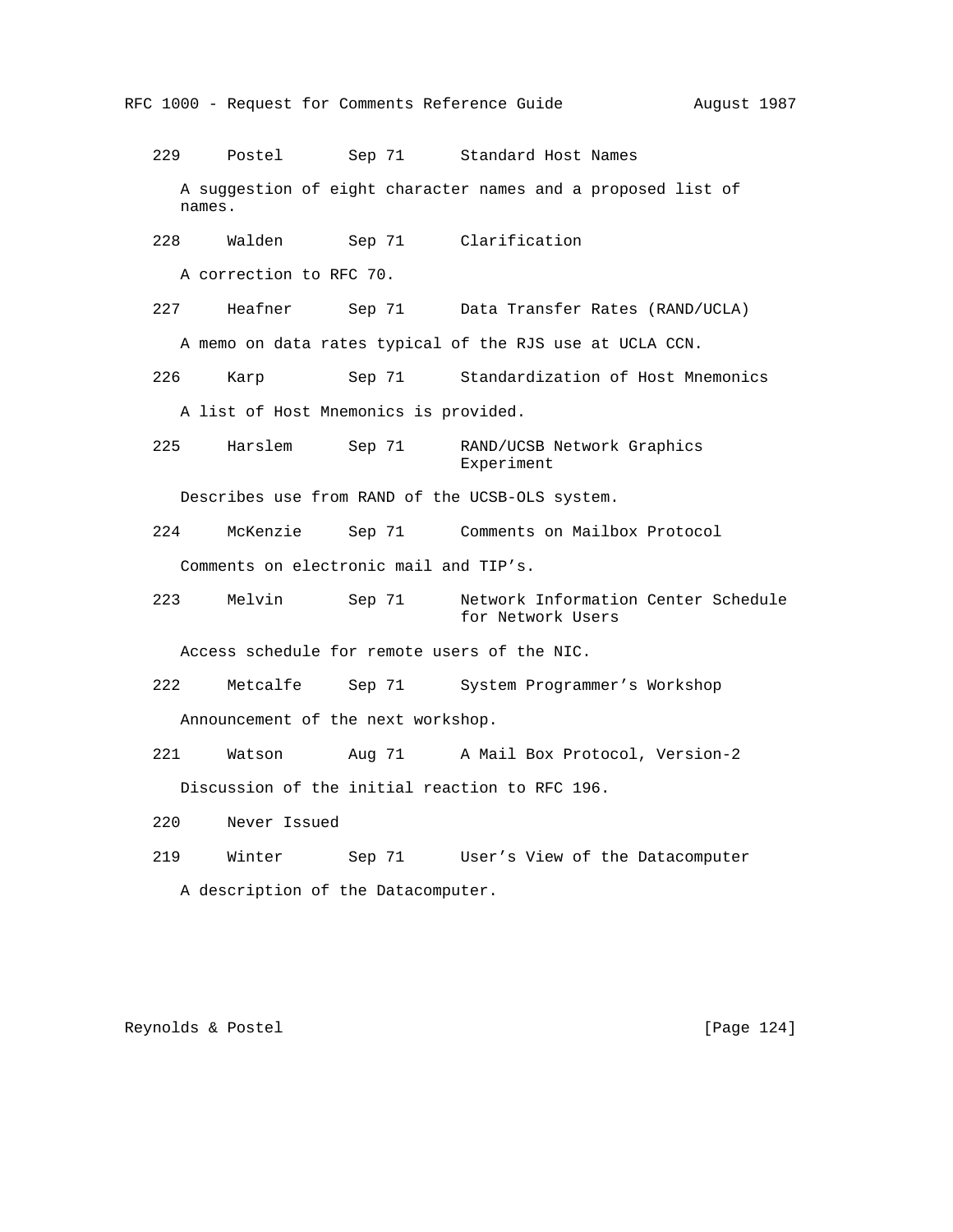218 Cosell Sep 71 Changing the IMP Status Reporting A change in internal procedures in the ARPANET status reports from the IMPs to the NIC. 217 White Sep 71 Specification Changes for OLS, RJE/RJOR, and SMFS Current listing of documents that have been revised. 216 White Sep 71 Telnet Access to UCSB's On-Line System Discussion of the implementation of a teletype-compatible interface to UCSB's On-Line System. 215 McKenzie Aug 71 NCP, ICP, and Telnet: The Terminal IMP Implementation Announcement of six Terminal IMPs being incorporated into the Network, with additional Terminal IMPS scheduled for delivery. 214 Harslem Aug 71 Network Checkout Notification of the verification of certain sites. 213 Cosell Aug 71 IMP System Change Notification Several changes in the IMP internal procedures. 212 Vezza Aug 71 NWG Meeting on Network Usage A mailing list for RFC distribution. 211 NIC Aug 71 ARPA Network Mailing List

210 Conrad Aug 71 Improvement of Flow Control

Discussion of the current "give back" - "return" scheme.

209 Cosell Aug 71 Host/IMP Interface Documentation

 Discussion of a change to the IMP and the documentation (BBN report 1822).

Reynolds & Postel [Page 125]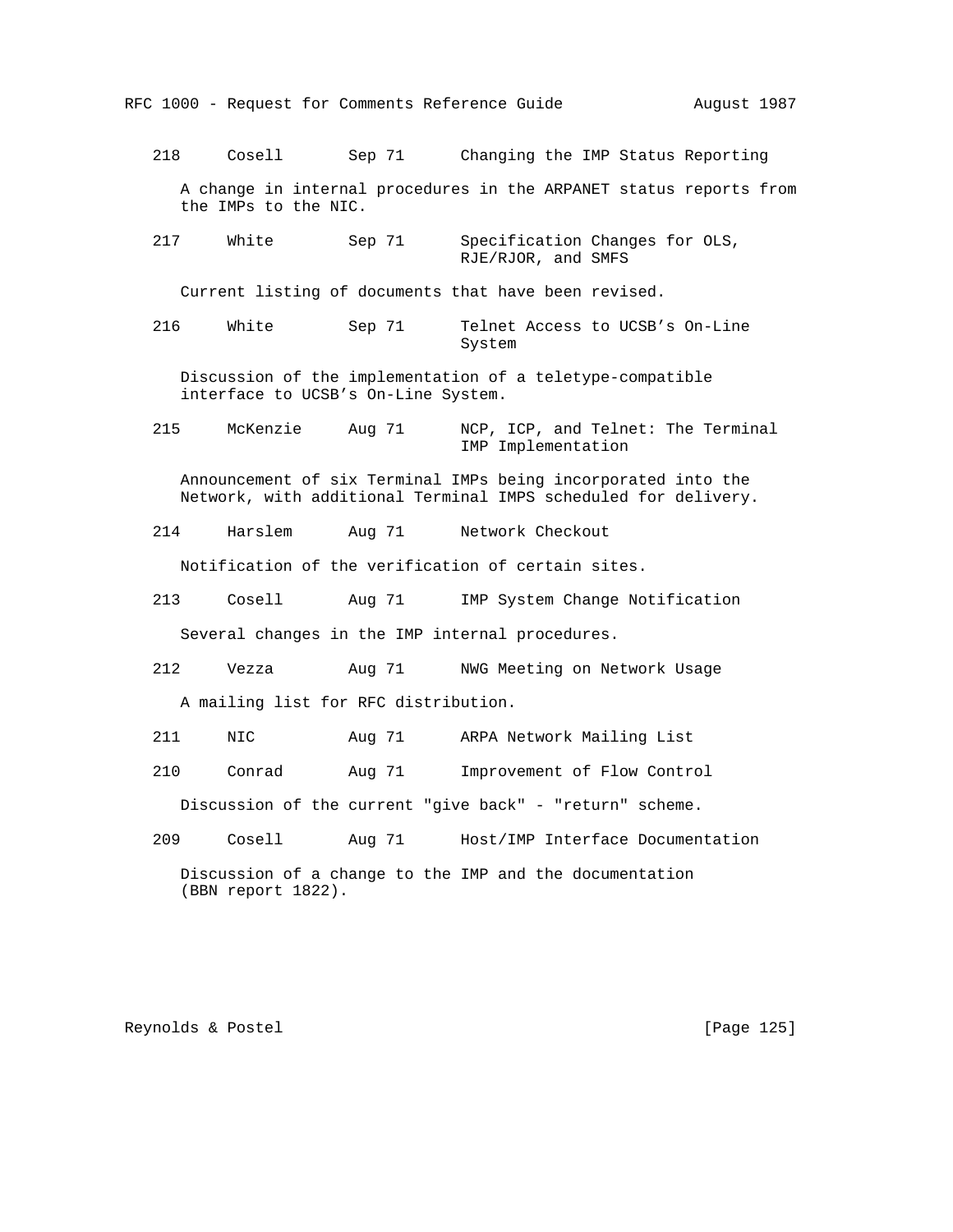208 McKenzie Aug 71 Address Tables

A table of hosts on or soon to be on the ARPANET.

 207 Vezza Aug 71 A September Network Working Group Meeting

Next meeting announcement.

 206 White Aug 71 A User Telnet Description of an Initial Implementation

 This document describes a program whose function is to make an Online System terminal appear to any teletype-compatible, time-sharing system in the Network as if it were directly connected to that system.

 205 Braden Aug 71 NETCRT - A Character Display Protocol

 A significant revision of the character-display protocol (NETCRT), based on CCN's proposed NETCRT from the May NWG Meeting.

204 Postel Aug 71 Sockets in use

 Announcement to collect information on the use of socket numbers for standard service programs.

203 Kalin Aug 71 Achieving Reliable Communication

 This is a non-standard protocol, suitable for either second or third level use and is proposed with the intent of providing error resistant and highly reliable communication channels.

202 Wolfe Jul 71 Possible Deadlock in ICP

 A notation of a possible deadlock that will occur if both sides open thier send or both sides open their receive sockets first.

201 Never Issued.

200 NIC Aug 71 RFC List by Number

RFC's 1-200.

Reynolds & Postel [Page 126]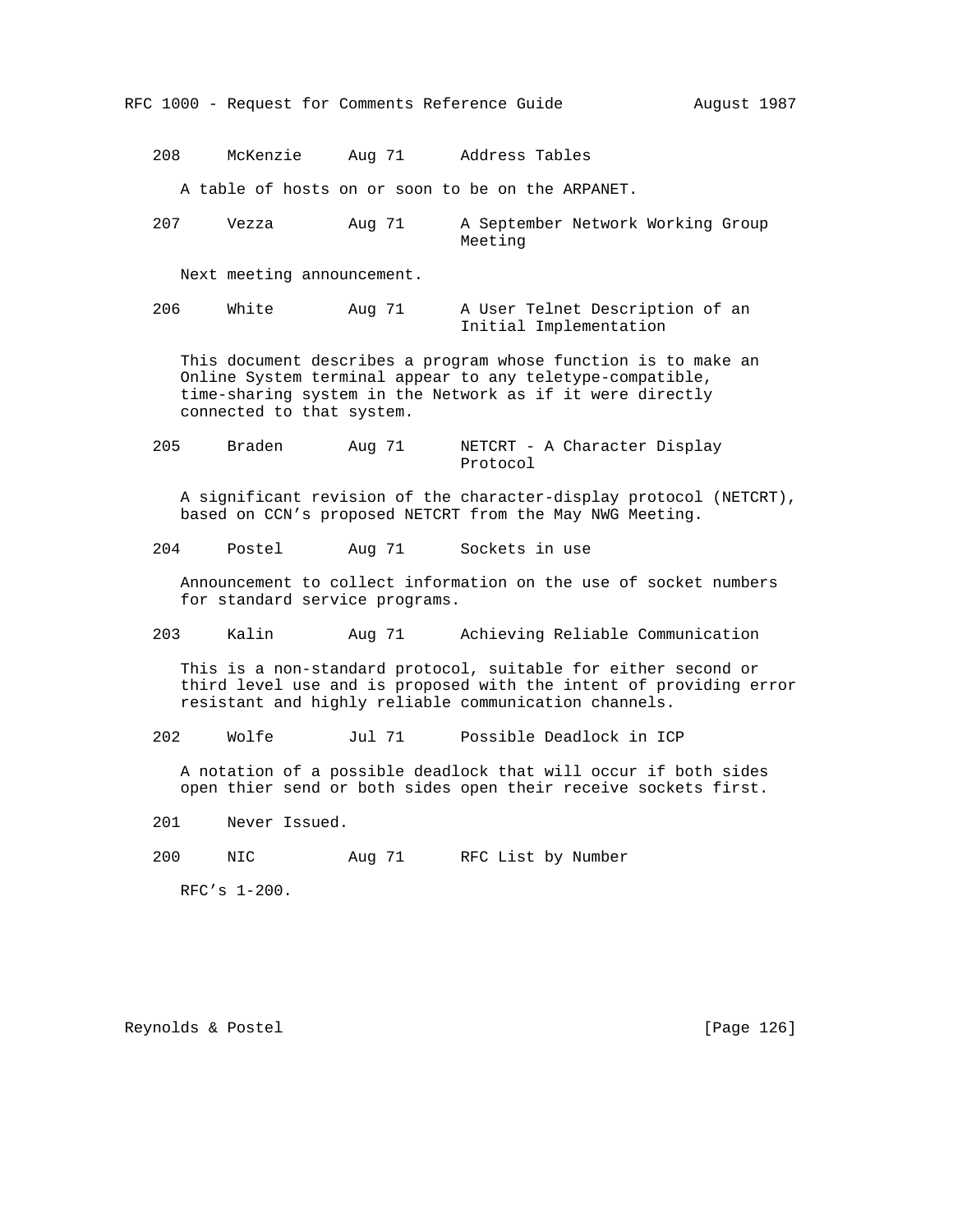199 Williams Jul 71 Suggestions for a Network Data-Tablet Graphics Protocol

 SDC's comments to the discussion of a protocol for network graphics within the ARPA Network community. Concern is focused on the development of the graphics protocol in two areas: non-interactive graphics and data-tablet graphics, as opposed to fully interactive graphics.

 198 Heafner Jul 71 Site Certification - Lincoln Labs 360/67

 A report from RAND that Lincoln Labs protocol implementations are correct.

 197 Shoshani Jul 71 Initial Connection Protocol - Revised

 An attempt at a simple version of ICP, assuming one may add commands to Host-Host protocol.

196 Watson Jul 71 A Mail Box Protocol

 The purpose of this protocol is to provide at each site a standard mechanism to receive sequential files for immediate or deferred printing or other uses.

 195 Mealy Jul 71 Data Computers - Data Descriptions and Access Language

 This document discusses some of the problems involved in the unified approach to Network data management, and to suggest possible avenues of approach toward their resolution.

 194 Cerf Jul 71 The Data Reconfiguration Service - Compiler/Interpreter Implementation Notes

 This document describes the new features of the language, the new syntax, the form interpreter, and the instruction set.

193 Harslem Jul 71 Network Checkout

A report form RAND on testing ten other hosts.

Reynolds & Postel [Page 127]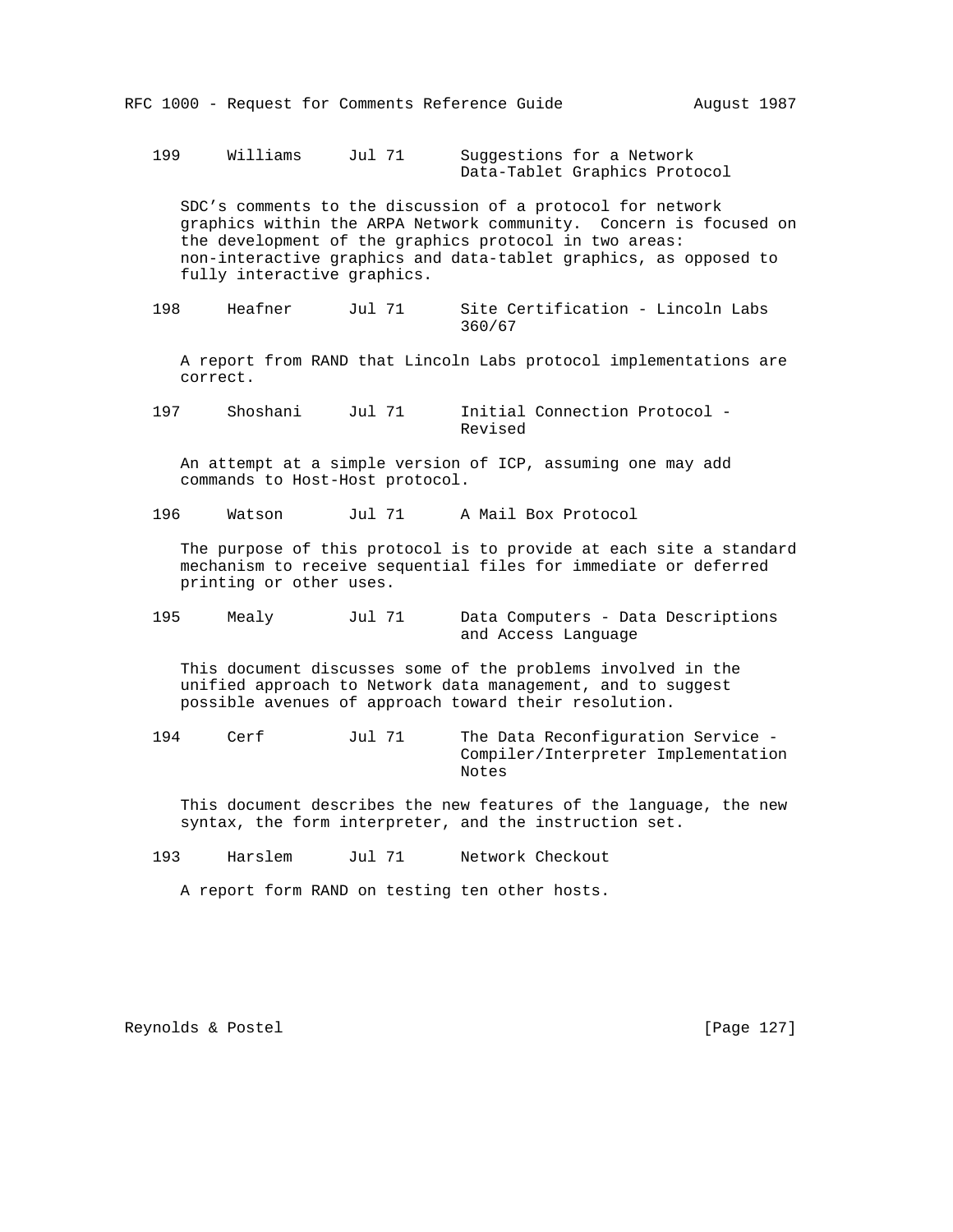| 192 | Watson | Jul 71 | Some Factors Which a Network    |
|-----|--------|--------|---------------------------------|
|     |        |        | Graphics Protocol Must Consider |

 Discussion on what any network graphics protocol should come to grips with.

 191 Irby Jul 71 Graphics Implementation and Conceptualization at ARC

 A brief description of the way in which graphics terminals are conceptualized and used at the Augmentation Research Center.

 190 Deutsch Jul 71 DEC PDP-10 - IMLAC Communication System

 This document describes an operational system for communicating textual display information between a main-site computer and a remote display processor.

189 Braden Jul 71 Interim NETRJS Specifications

 A description of the operation and protocol of the remote job entry service to CCN's 360 Model 91. This interim protocol will be implemented as a production service before the end of July.

188 Karp Jan 71 Data Management Meeting Announcement

Plans for a data management meeting to be held Auguest 1971.

187 McKay Jul 71 A Network/440 Protocol Concept

 An information Request for Comments that is intended to convey some of the thinking and philosophy that went into IBM's network protocol and overall network design.

186 Michener Jul 71 A Network Graphics Loader

 The Network Graphics Loader described in this document proposes to permit remote users on the ARPA network to obtain graphics output from programs they write for the Evans and Sutherland Line Drawing System.

 185 North Jul 71 NIC Distribution of Manuals and Handbooks

 The NIC request that sites send copies of manuals and handbooks to them.

Reynolds & Postel **Example 28** (Page 128)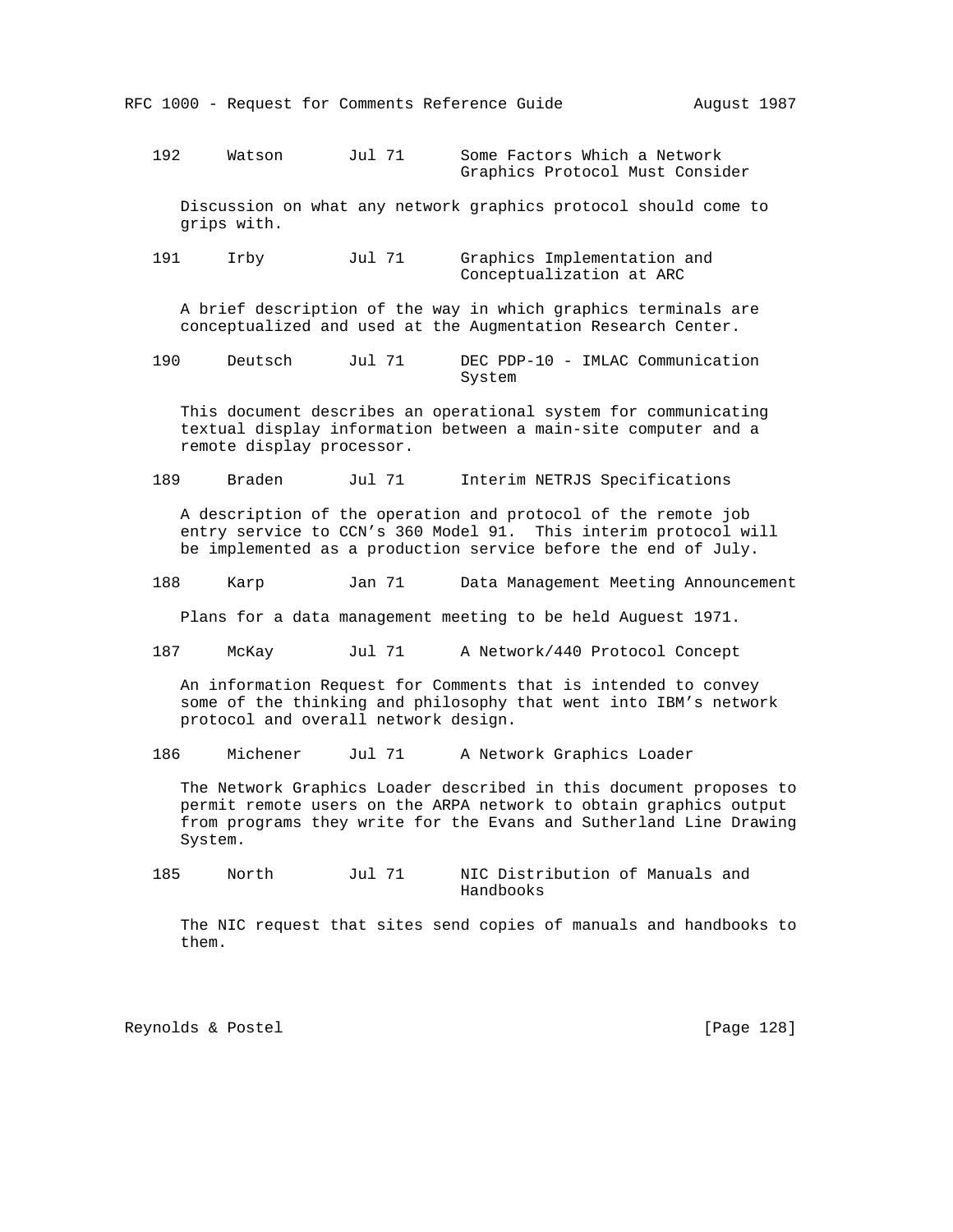184 Kelley Jul 71 Proposed Graphic Display Modes

 The ARPA Network node at the University of Illinois' Center for Advanced Computation is different from other nodes. It is not just a simple attachment to the net. Establishment of the computer system specifically for use of the ILLIAC IV and the network is in process. This paper describes the operating systems, network interface and utility routines, and ILLIAC IV routines to be used over the network.

 183 Winett Jul 71 The EBCDIC Codes and Their Mapping to ASCII

 This document defines and describes the IBM Standard Extended BCD Interchange Code. This is done in order to uniquely map the ASCII codes into corresponding EBCDIC codes in a consistent manner throughout the ARPA Network.

 182 North Jun 71 Compilation of List of Relevant Site Reports

 A Network Information Center compilation list of all site-produced reports which are of interest to Network participants.

181 McConnell Jun 71 Modifications to RFC 177

 This document is intended to modify the proposal for a device independent graphical display description discussed in RFC 177. The main changes are in the definition of coordinate areas to avoid one problem encountered with the old definition and to provide more flexibility.

180 McKenzie Jun 71 File System Questionnaire

 An attempt to gather information about local file and data conventions.

179 McKenzie Jun 71 Link Number Assignments

This RFC has been replaced by RFCs 997 and 990.

178 Cotton Jun 71 Network Graphic Attention Handling

 The process of attention handling is briefly described, various graphic configurations are discussed, input devices are surveyed to identify the types of data which they produce, and an attention protocol is proposed.

Reynolds & Postel [Page 129]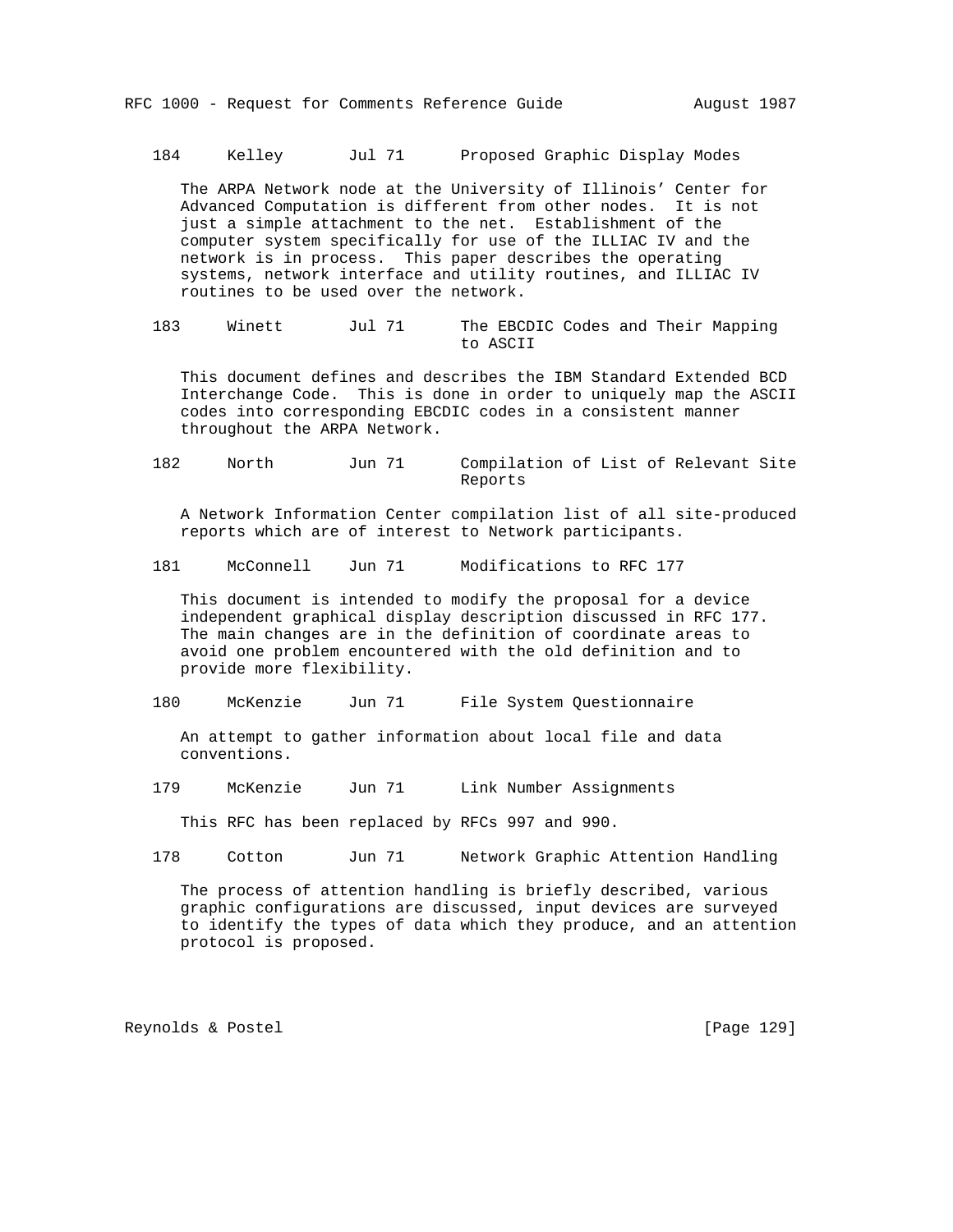177 McConnell Jun 71 A Device Independent Graphical Display Description

 As more nodes are connected to the ARPA network, the types of graphical display processors available to users is quite varied. To attempt to facilitate the transmission of graphical information over the network, a device independent description of a display is described.

 176 Bhushan Jun 71 Comments on Byte Size for Connections

 This document points out three views on the use of byte size for network connections: 1) Byte size should not be used at all. 2) Byte size is solely for the convenience of NCP's. 3) Byte size choice is a user-level prerogative.

 175 Harslem Jun 71 Comments on "Socket Conventions Reconsidered"

Pro and con discussion regarding RFC 167.

 174 Postel Jun 71 UCLA-Computer Science Graphics Overview

 This document provides an overview of the hardware, software, and intentions of the UCLA Computer Science Department's Graphics project.

 173 Karp Jun 71 Network Data Management Committeee Meeting Announcement

 A report on the formation of a data managment committee and on its first meeting.

172 Bhushan Jun 71 The File Transfer Protocol

 This protocol is a user-level protocol for file transfer between host computers (including terminal IMPs), on the ARPA computer network. The File Transfer Protocol (FTP) uses the data transfer protocol described in RFC 171. This paper assumes knowledge of RFC 171.

171 Bhushan Jun 71 The Data Transfer Protocol

 Definition of a low-level Data Transfer Protocol (DTP) to be used for transfer of data in file transfer, remote job entry, and other applications oriented protocols. A companion paper (RFC 172) describes file transfer protocol.

Reynolds & Postel [Page 130]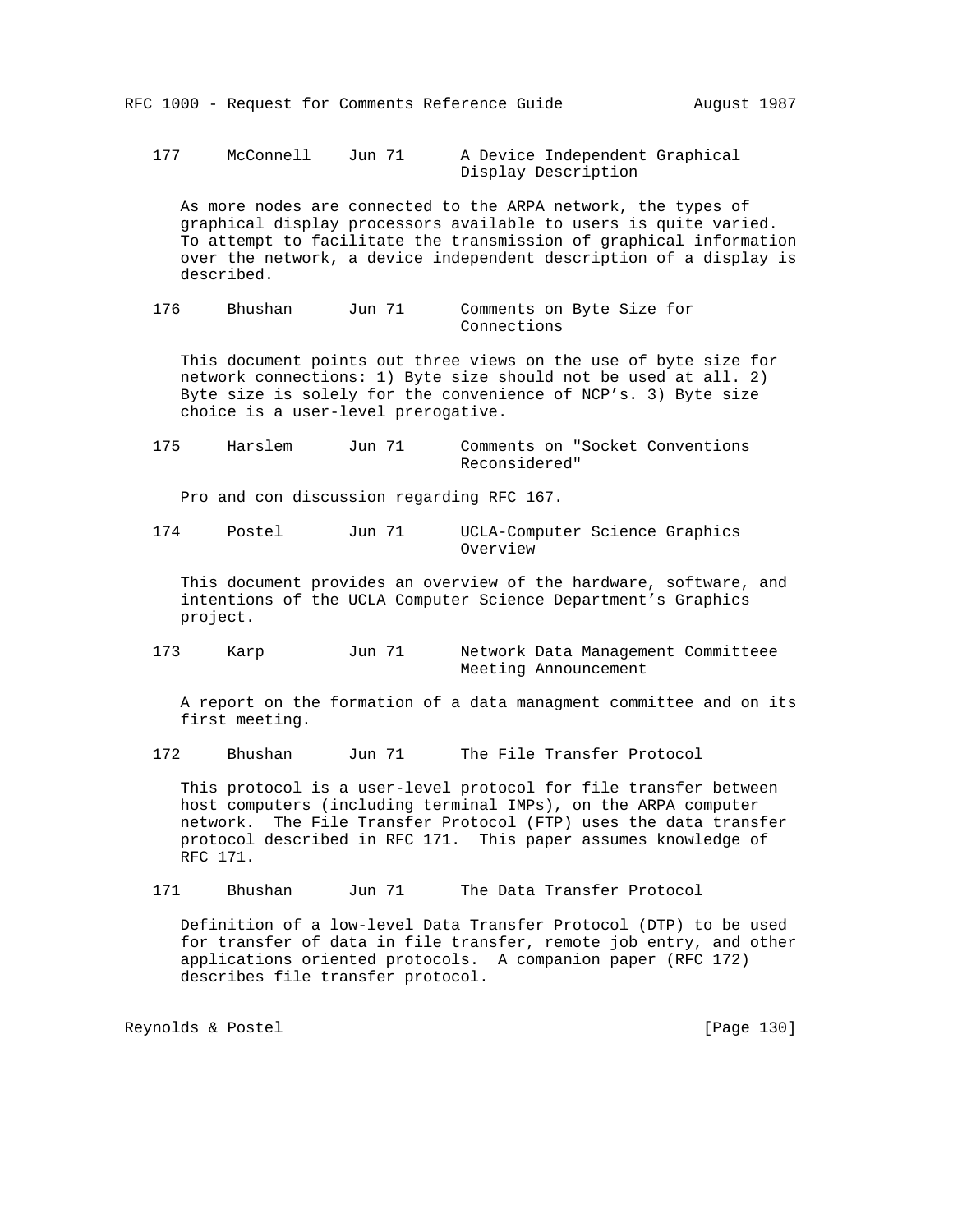170 NIC Jun 71 RFC List by Number

A list of RFCs 1-170.

168 North May 71 ARPA Network Mailing Lists

Distribution list for RFCs.

167 Bhushan May 71 Socket Conventions Reconsidered

 The recent NCP Protocol said nothing about how hosts should assign socket numbers to process ports, except that the low-order bit is to specify socket gender. This document discusses two recent proposals that call for additional network-wide conventions on the 32-bit socket number.

 166 Anderson May 71 Data Reconfiguration Service - An Implementation Specification

 This DRS experiment involved a software mechanism to reformat Network data streams. The mechanism can be adapted to numerous Network application programs.

 165 Postel May 71 A Proferred Official Initial Connection Protocol

 This document specifies the third level protocol used to connect a user process at one site with a server process at another site.

 164 Heafner May 71 Minutes of Network Working Group Meeting

 A 38 page reference on the discussions held at the Network Working Group Meeting.

163 Cerf May 71 Data Transfer Protocols

 An informal statement on Data Transfer Protocols, in relation to material discussed at the SJCC.

162 Kampe May 71 NETBUGGER3

 Discussion of NETBUGGER3 as a third level program for the debugging of second and third level programs, experimentation with and simulation of third level protocols.

Reynolds & Postel [Page 131]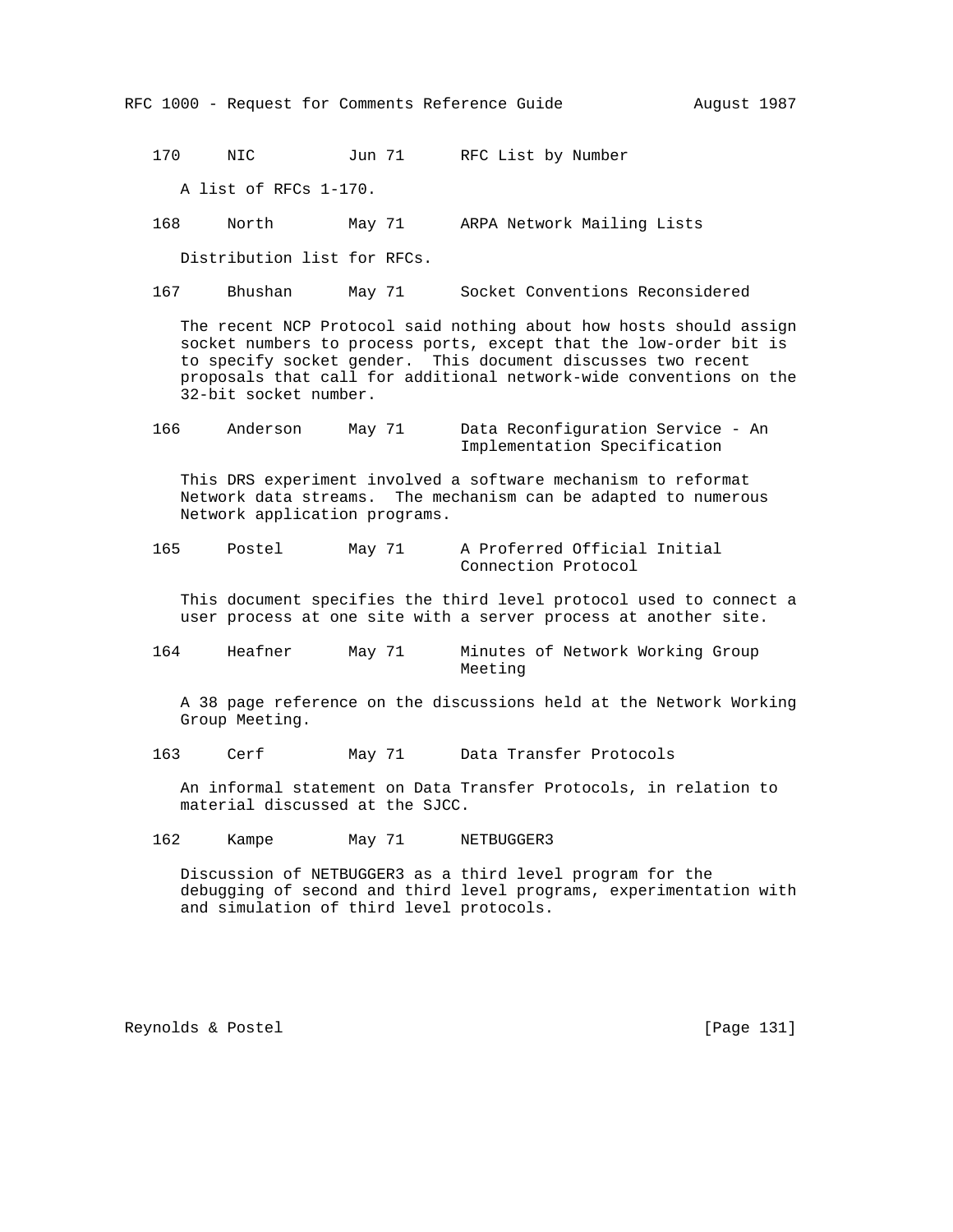RFC 1000 - Request for Comments Reference Guide August 1987 161 Shoshani May 71 A Solution to the Race Condition in the ICP A proposed solution to a problem that arose out of RFC 143. 160 NIC May 71 RFC Brief List Title or Partial Title RFC List (1-160) 159 Never Issued. 158 O'Sullivan May 71 Proposed Telnet Protocol Solicitation of comments, evaluation, and requests for modification of the proposed Telnet protocol. 157 Cerf May 71 Invitation to the Second Symposium on Problems in the Optimization of Data Communication Systems Announcement of an ACM/IEEE conference on data communication. 156 Bouknight Apr 71 Status of the Illinois Site (Response to RFC 116) Discusses the status of the operational hardware at the Illinois site. 155 NIC May 71 List to Receive RFCs Mailing list of people who are receiving the initial distribution of RFCs. 154 Crocker May 71 Exposition Style A note on style in documentation. 153 Melvin May 71 SRI ARC-NIC Status Discusses the current computer and network status of the SRI ARC-NIC. 152 Wilber May 71 SRI Artificial Intelligence Status Report Status report on SRAI's connection to the ARPANET as a research center.

Reynolds & Postel [Page 132]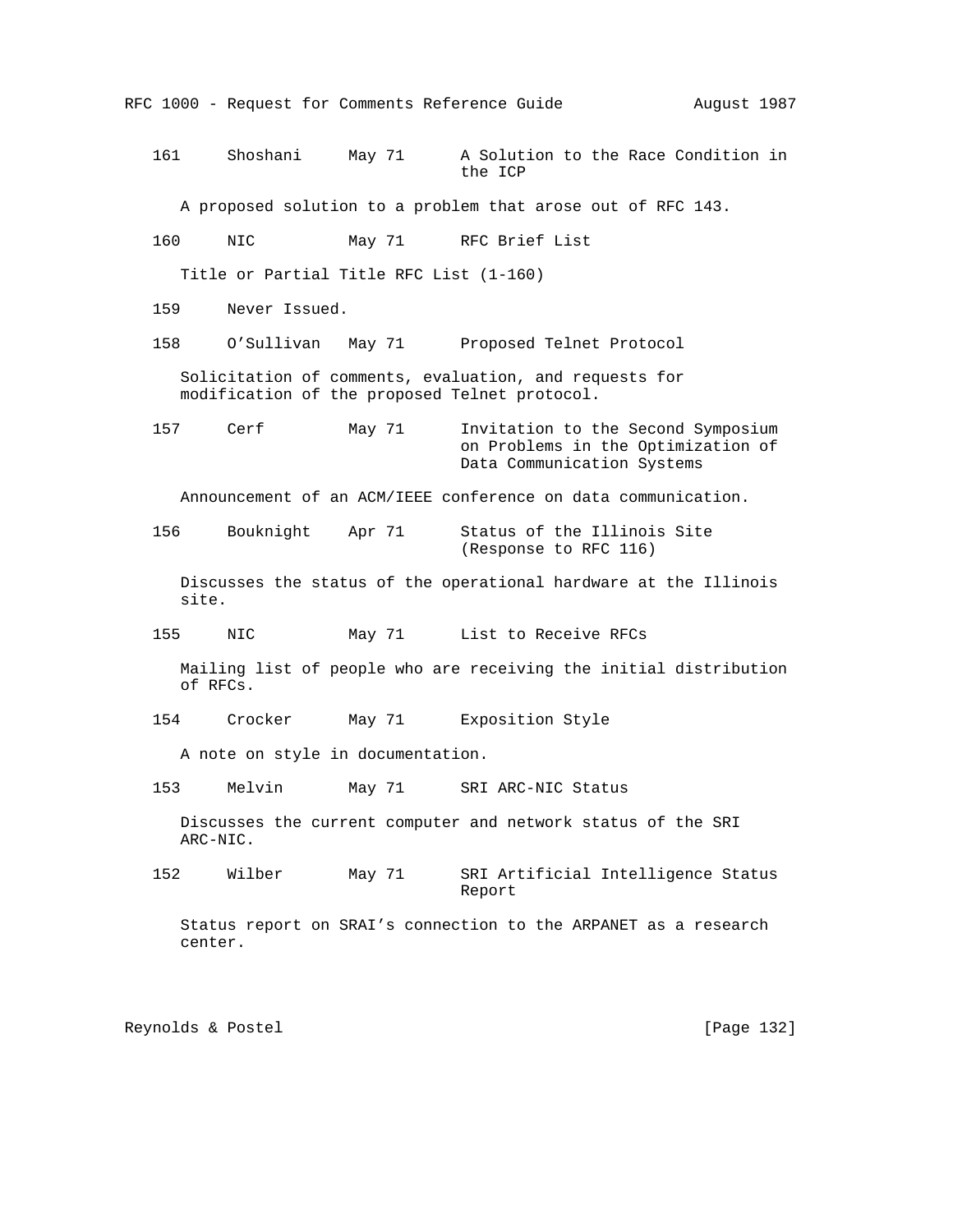151 Shoshani May 71 Comments on a Proferred Official ICP (RFCs 123,127)

Specific and general remarks regarding the ICP.

150 Kalin May 71 The Use of IPC Facilities

 A working paper discussing the exposition of the types of usage to which an IPC facility would be subjected. This document hopes to clarify the goals being pursued and should provide a benchmark for gauging various implementation strategies.

149 Crocker May 71 The Best Laid Plans...

Changes to the topics and attendees of the upcoming NWG meeting.

148 Bhushan May 71 Comments on RFC 123

Regarding the byte size requirements for the initial connection.

147 Winett May 71 The Definition of a Socket

Defining, specifying, and identifying sockets.

 146 Karp May 71 Views on Issues Relevant to Data Sharing on Computer Networks

Concurrence with the views presented in RFC 140.

 145 Postel May 71 Initial Connection Protocol Control Commands

 An interpretation of the exchange between NCP's which would be necessary to carry out the Initial Connection Protocol (ICP) of RFC 123.

144 Shoshani Apr 71 Data Sharing on Computer Networks

 An introductory paper for the upcoming NWG meeting in Atlantic City.

143 Naylor May 71 Regarding Proferred Official ICP

 Comments on a race condition discovered in the ICP as proposed in RFC 123.

Reynolds & Postel [Page 133]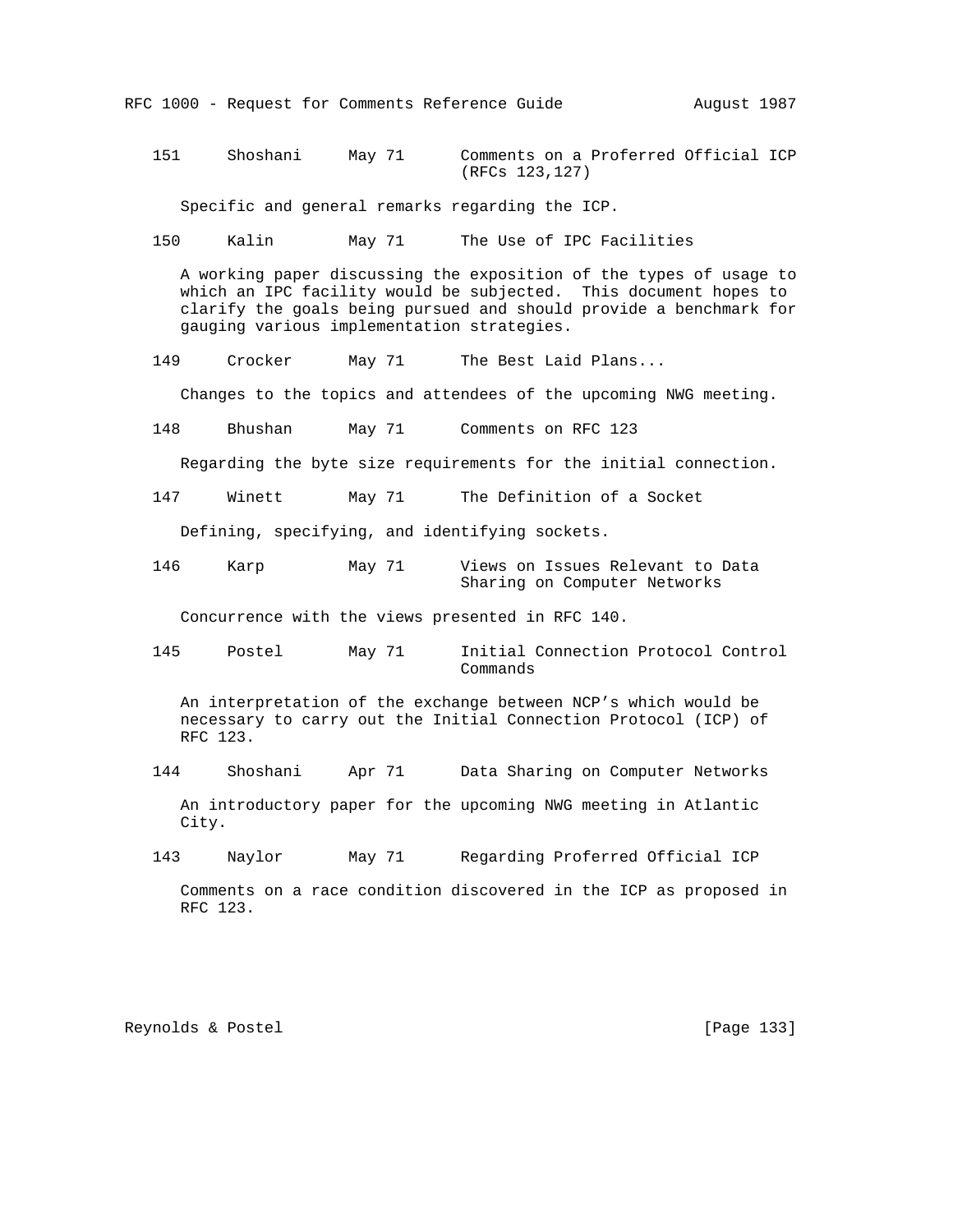142 Kline May 71 Time-out Mechanism in the Host-Host Protocol

 Discussion on potential situations that can occur when sending a message to a foreign site.

 141 Harslem Apr 71 Comments on RFC 114 (A File Transfer Protocol)

Further discussion on the File Transfer Protocol.

140 Crocker May 71 Agenda for the May NWG Meeting

 A list of topics to be discussed at the upcoming meeting, plus a listing of relevant RFCs that should be reviewed prior to the meeting.

139 O'Sullivan May 71 Discussion of Telnet Protocol

An extension of RFC 137.

 138 Anderson Apr 71 Status Report on Proposed Data Reconfiguration Service

 Provides a description of a proposed Network experiment and to solicit comments on any aspect of the experiment.

 137 O'Sullivan Apr 71 Telnet Protocol - A Proposed Document

 Solicitation for review and comment before the Atlantic City NWG meetings.

 136 Kahn Apr 71 Host Accounting and Administrative Procedures

 Discussion of a plan to be formulated and accepted for the development of a Host accounting system in the ARPA Network.

135 Hathaway Apr 71 Response to RFC 110

 Comments and proposals of new conventions to replace the ones proposed in RFC 110.

134 Vezza Apr 71 Network Graphics Meeting

 Announcement of the next Network Graphics Meeting at Project MAC in July 1971.

Reynolds & Postel **Example 2018** [Page 134]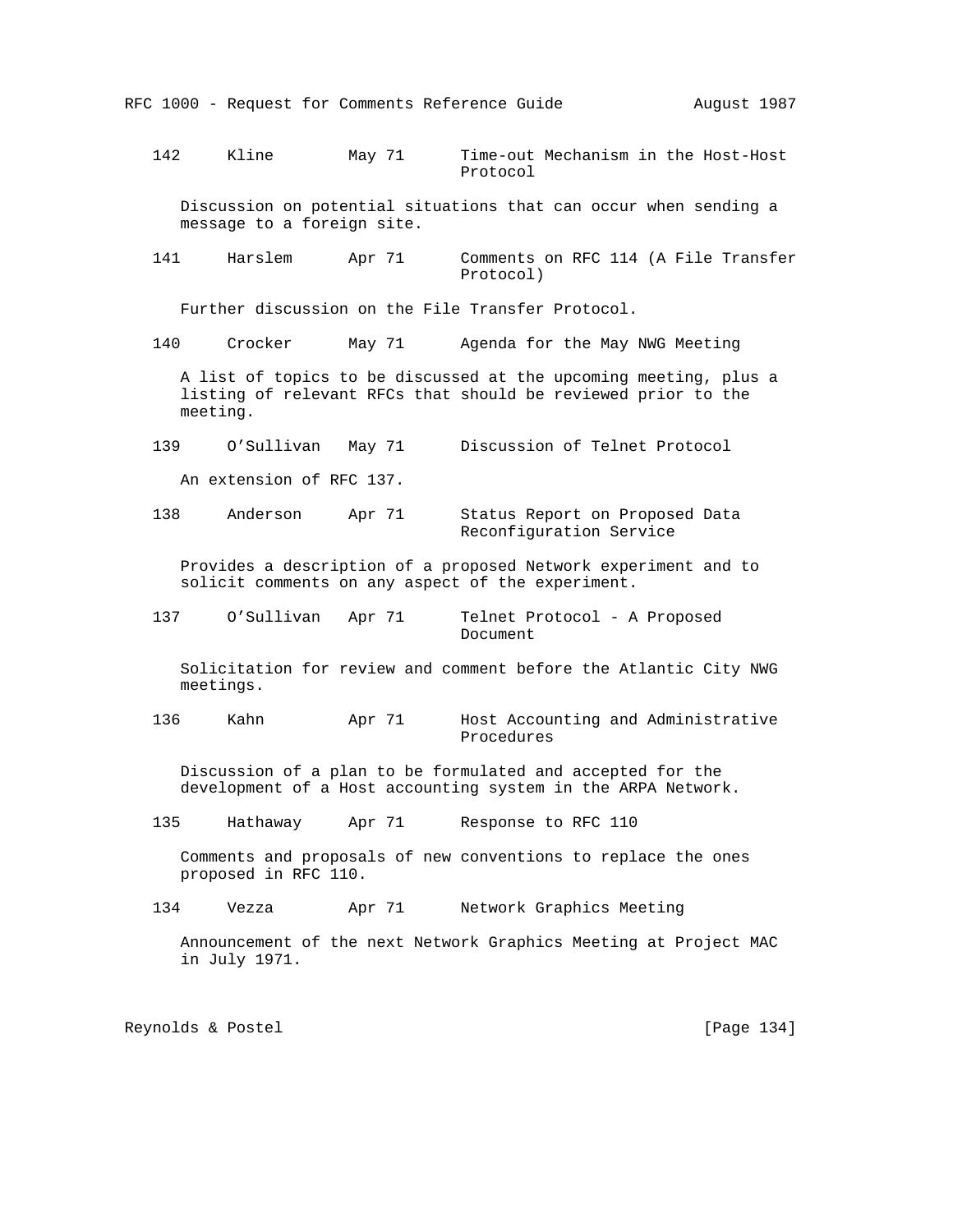133 Sundberg Apr 71 File Transfer and Error Recovery Sample interchanges and comments on file transfer and errors. 132 White Apr 71 Typographical Error in RFC 107 Points out an error in RFC 107. 131 Harslem Apr 71 Response to RFC 116 (May NWG Meeting) A description of networr plans at RAND, including the data reconfiguration service, and a comment on the role of the NWG. 130 Heafner Apr 71 Response to RFC 111 (Pressure from the Chairman) Discussion of RAND's role in testing other host implementations and schedule dependences. 129 Harslem Apr 71 A Request for Comments on Socket Name Structure Comments on several suggested socket name structures. 128 Postel Apr 71 Bytes Discussion of the Byte size parameter allowed by the 2nd level protocol. 127 Postel Apr 71 Comments on RFC 123 Continued interpretations of the exchange between NCP's which would be necessary to carry out the Initial Connection Protocol of

 126 McConnell Apr 71 Ames Graphics Facilities at Ames Research Center

Discusses the graphical facilities at Ames for the IBM 360/67 TSS.

 125 McConnell Apr 71 Response to RFC 86, Proposal for Network Standard Format for a Graphics Data Stream

Improves and updates RFC 86.

Reynolds & Postel [Page 135]

RFC 123.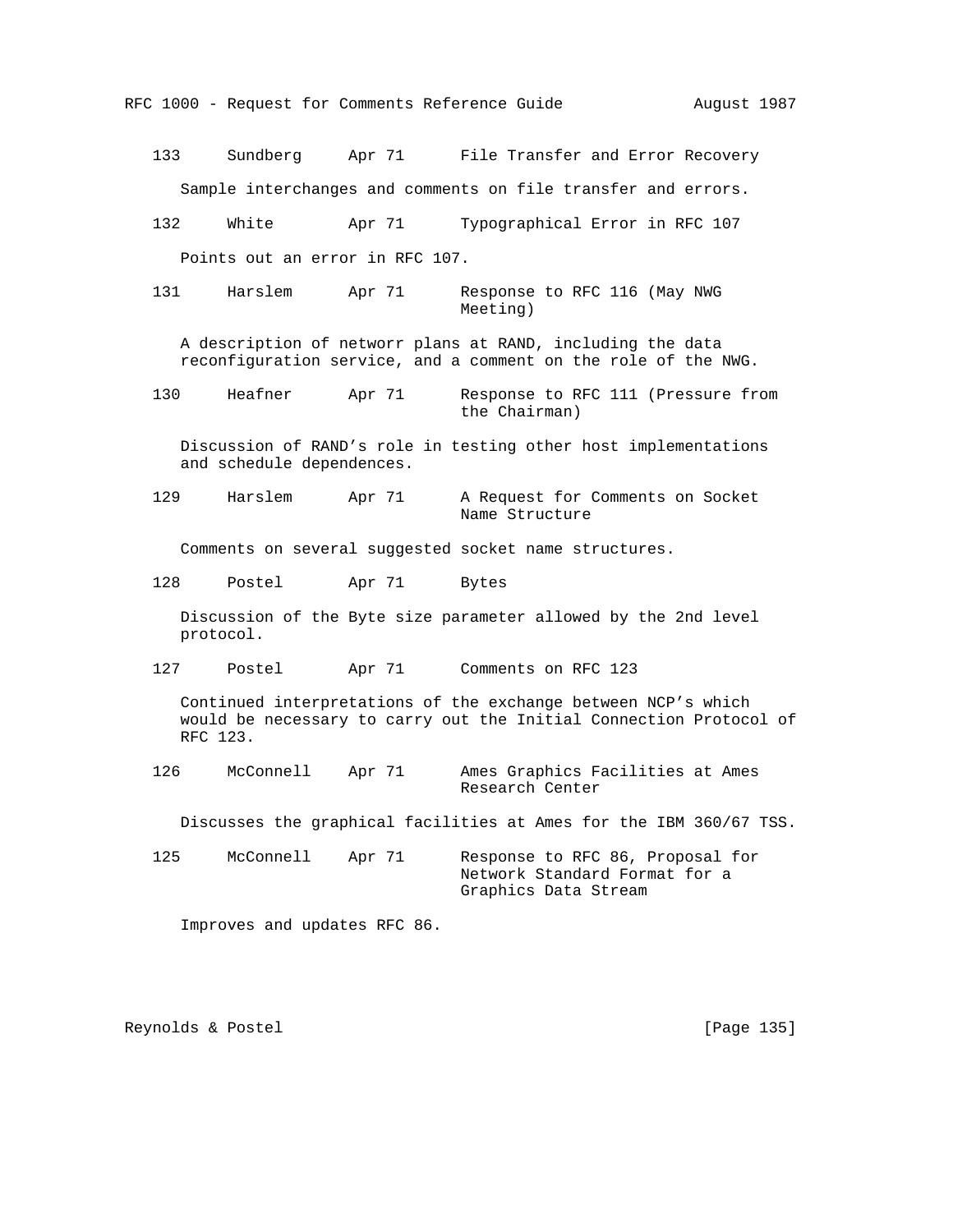124 Melvin Apr 71 Typographical Error in RFC 107

Points out an error in RFC 107.

123 Crocker Apr 71 A Proferred Official ICP

 Description of a family of ICPs (Initial Connection Protocol) suitable for establishing one pair of connections (one in each direction) between any user process and any server process, and proposes a particular subset of this family as the standard ICP for connecting user processes to loggers on systems which accept teletype-like devices.

 122 White Apr 71 Network Specifications for UCSB's Simple-Minded File System

 UCSB's Simple Minded File System (SMFS) which will provide file storage for network users. This document provides programmers with the information necessary to communicate with SMFS.

121 Krilanovich Apr 71 Network On-Line Operators

 Descriptions of operators that have been implemented within UCSB's On-Line System and make the network (via NCP) accessible to On-Line system users.

120 Krilanovich Apr 71 Network PL1 Subprograms

 Descriptions of subroutines that have been implemented at UCSB and make the network (via NCP) accessible to PL1 programs executing in the IBM 360/75.

119 Krilanovich Apr 71 Network FORTRAN Subprograms

 Descriptions of a set of assembly-language subprograms, their functions and calling sequences.

 118 Watson Apr 71 Information Required for Each Service Available to the Network

 Cites two classes of information which each site needs to provide for every service or process it makes available over the ARPA network.

 Cites weaknesses in RFC 107, and provides suggestions for correction and handling.

Reynolds & Postel **Example 20** (Page 136]

 <sup>117</sup> Wong Apr 71 Some Comments on the Official Protocol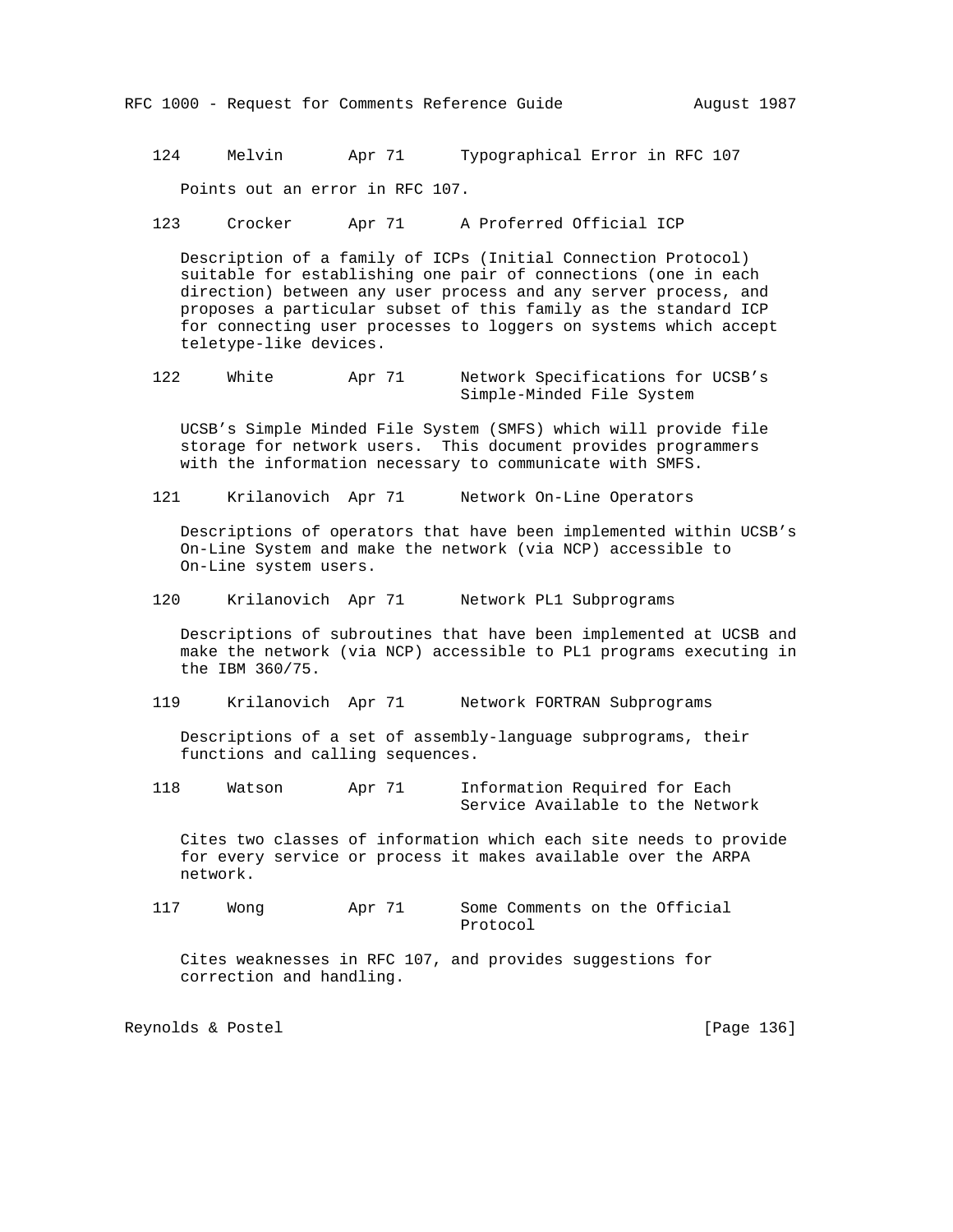| 116 | Crocker                                   | Apr 71 | Structure of the May NWG Meeting                                                                                                 |
|-----|-------------------------------------------|--------|----------------------------------------------------------------------------------------------------------------------------------|
|     |                                           |        | Proposed meeting agenda centering around discussions of advertised<br>topics, with published status reports and position papers. |
| 115 | Watson                                    | Apr 71 | Some Network Information Center<br>Policies on Handling Documents                                                                |
|     |                                           |        | Discusses current document policies between the Network<br>Information Center and sites on the network.                          |
| 114 | Bhushan                                   | Apr 71 | A File Transfer Protocol                                                                                                         |
|     | immediate implementation on hosts at MIT. |        | Proposed file transfer mechanisms that have been developed for                                                                   |
| 113 | Harlsem                                   | Apr 71 | Network Activity Report: UCSB and<br><b>RAND</b>                                                                                 |
|     | systems and RAND.                         |        | Report on the network use and validity between UCSB's RJE and RJOR                                                               |
| 112 | O'Sullivan                                | Apr 71 | User/Server Site Protocol Network<br>HOST Questionnaire                                                                          |
|     |                                           |        | A summary of the responses to the referenced questionnaire.                                                                      |
| 111 | Crocker                                   | Mar 71 | Pressure from the Chairman                                                                                                       |
|     |                                           |        | Proposed scheduling for the implementation of NCPs and Telnets.                                                                  |
| 110 | Winett                                    | Mar 71 | Conventions for Using an IBM 2741<br>Terminal as a User Console for<br>Access to Network Server Hosts                            |
|     | Telnet implementation and the 2741.       |        |                                                                                                                                  |
| 109 | Winett                                    | Mar 71 | Level III Server Protocol for the<br>Lincoln Laboratory 360/67 Host                                                              |
|     | Telnet implementation and the 360/67.     |        |                                                                                                                                  |
| 108 | Watson                                    | Mar 71 | Attendance List at the Urbana NWG<br>Meeting, 17-19 February 1971                                                                |
|     |                                           |        | Lists attendees at the NWG meeting held February 1971.                                                                           |

Reynolds & Postel and Contract Contract Contract Contract Contract Contract Contract Contract Contract Contract Contract Contract Contract Contract Contract Contract Contract Contract Contract Contract Contract Contract Co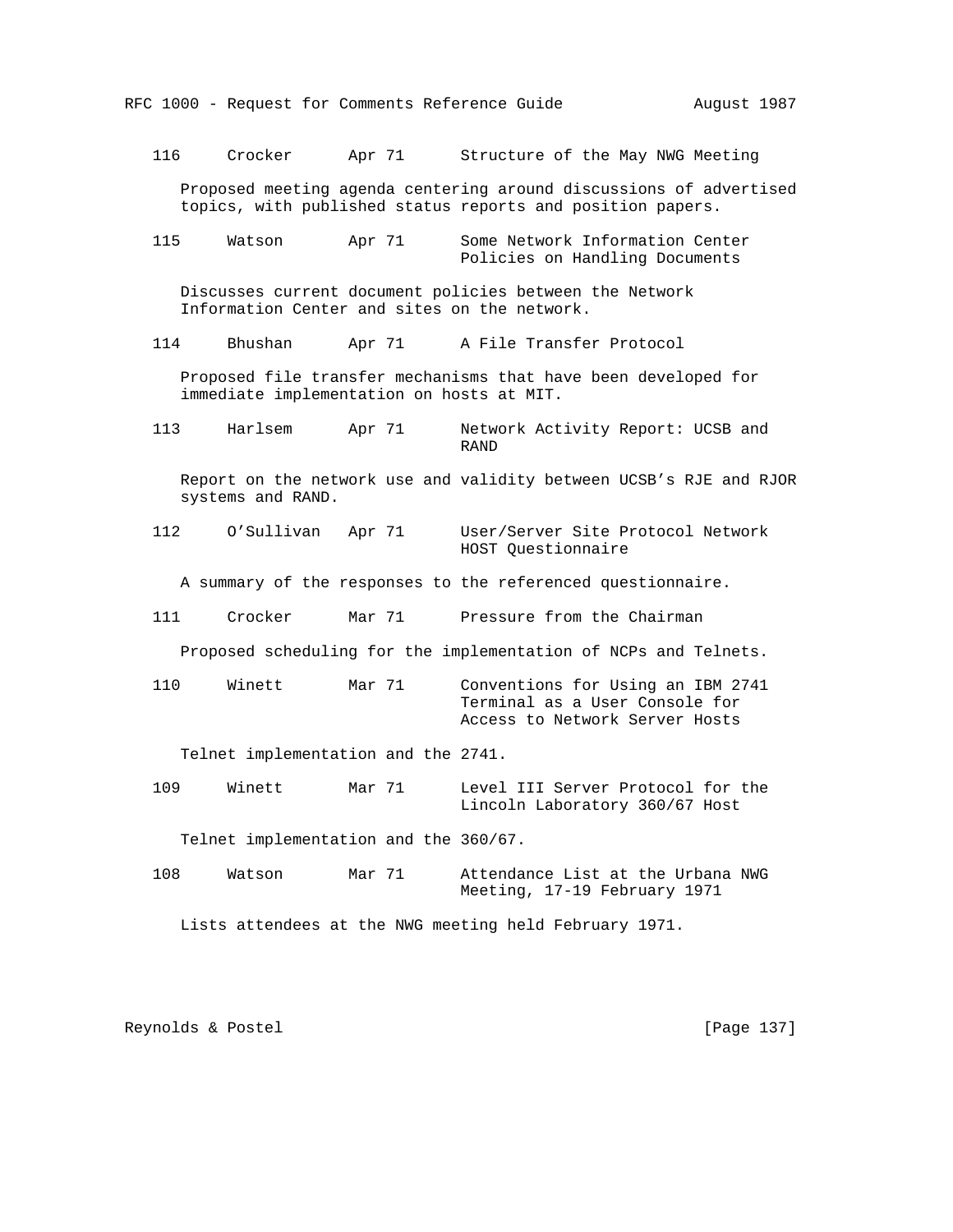107 Bressler Mar 71 Output of the Host-Host Protocol Glitch Cleaning Committee

 The second meeting of the Host-Host Protocol Glitch Cleaning committee.

 106 O'Sullivan Mar 71 USER/SERVER Site Protocol Network Host Questionnaire

An attempt to gather information for creating the Telnet Protocol.

 105 White Mar 71 Network Specification for Remote Job Entry and Remote Job Output Retrieval at UCSB

Describes the remote job entry service at UCSB.

104 Postel Feb 71 Link 191

 General agreement to reserve a link for use in measurements. Therefore, Link 191 will be assigned for measurement use.

103 Kalin Feb 71 Implementation of Interrupt Keys

 This paper discusses the problems and solutions that are simple to implement in the current protocol specifications that contain serious logical errors in the interrupt functions.

 102 Crocker Feb 71 Output of the HOST/HOST Protocol Glitch Cleaning Committee

Numerous topics were discussed.

 101 Watson Feb 71 Notes on the Network Working Group Meeting

Transcript of the Network Working Group Meeting, February 1970.

100 Karp Feb 71 Categorization and Guide to NWG/RFCs

Categorizes, identifies, and summarizes RFCS 1-100.

099 Karp Feb 71 Network Meeting

 Announcement of the next meeting of the Network Working Group for 20 May 1970.

Reynolds & Postel **Example 20** (Page 138]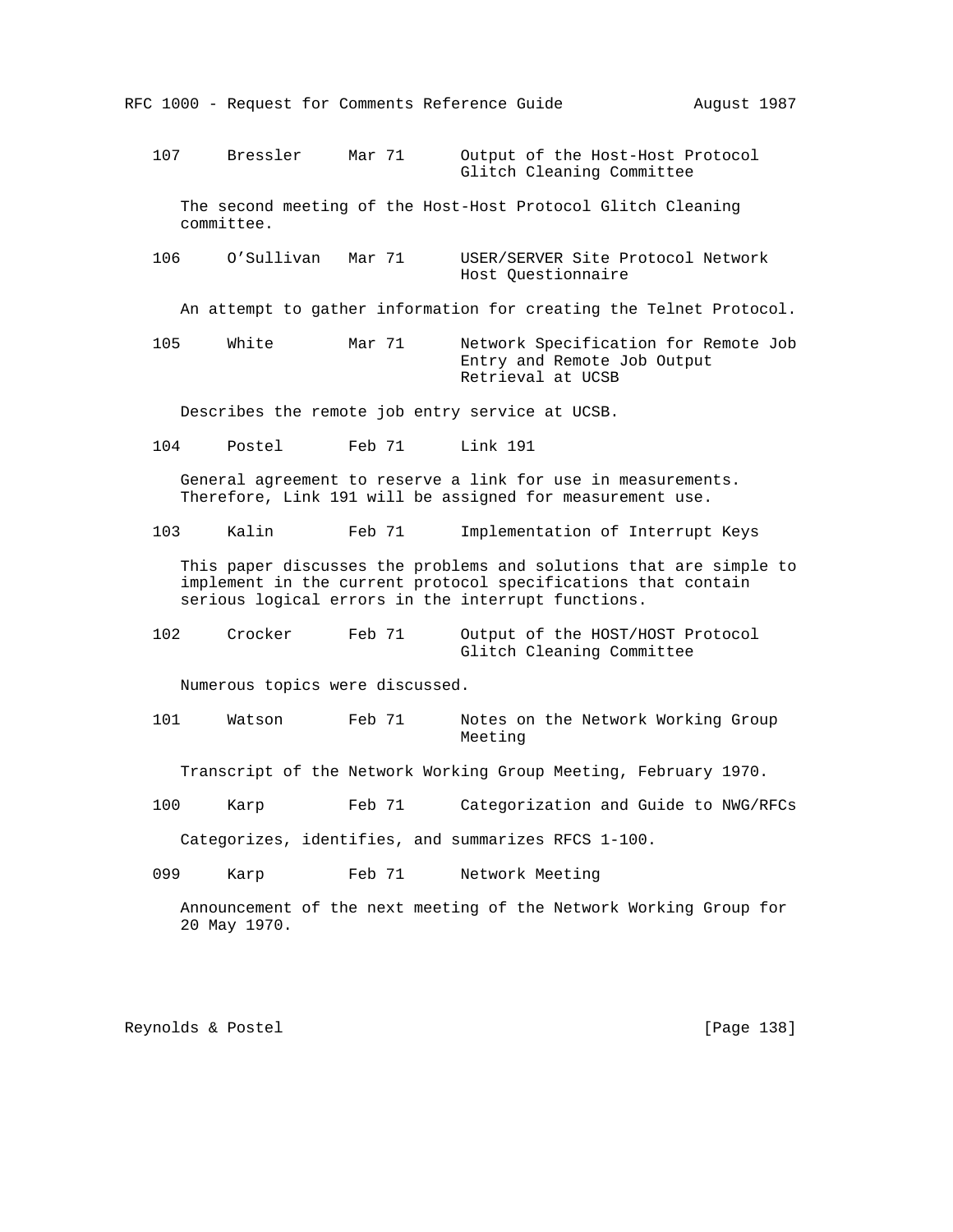098 Meyer Feb 71 Logger Protocol Proposal

 This "network logger protocol" is intended to specify how the existing logger of a network host is to interface to the network so as to permit a login from a console attached to another host.

 097 Melvin Feb 71 A First Cut at a Proposed Telnet Protocol

 This document was motivated by the need to set specifications for a protocol which would allow on-line access to the Network Information Center (NIC).

 096 Watson Feb 71 An Interactive Network Experiment to Study Modes of Access to the Network Information Center

 Outlines the framework for a simple interactive experiment to study modes of access to the Network Information Center (NIC).

 095 Crocker Feb 71 Distribution of NWG/RFC's Through the NIC

 Standards for establishing lines of communication of all of the sites with the Network Information Center, in regards to distribution of RFC's.

094 Harslem Feb 71 Some Thoughts on Network Graphics

 Discussion of the initial reaction to RFC 86, whose purpose was to provide a basis for discussion and development of Network graphics.

093 McKenzie Jan 71 Initial Connection Protocol

 A review of the Initial Connection Protocol (ICP), first described in RFC 66 and restated in RFC 80.

092 Never Issued.

091 Mealy Dec 70 A Proposed User-User Protocol

 Discussion of UCLA's Campus Computing Network of services and implementation priorities.

Reynolds & Postel [Page 139]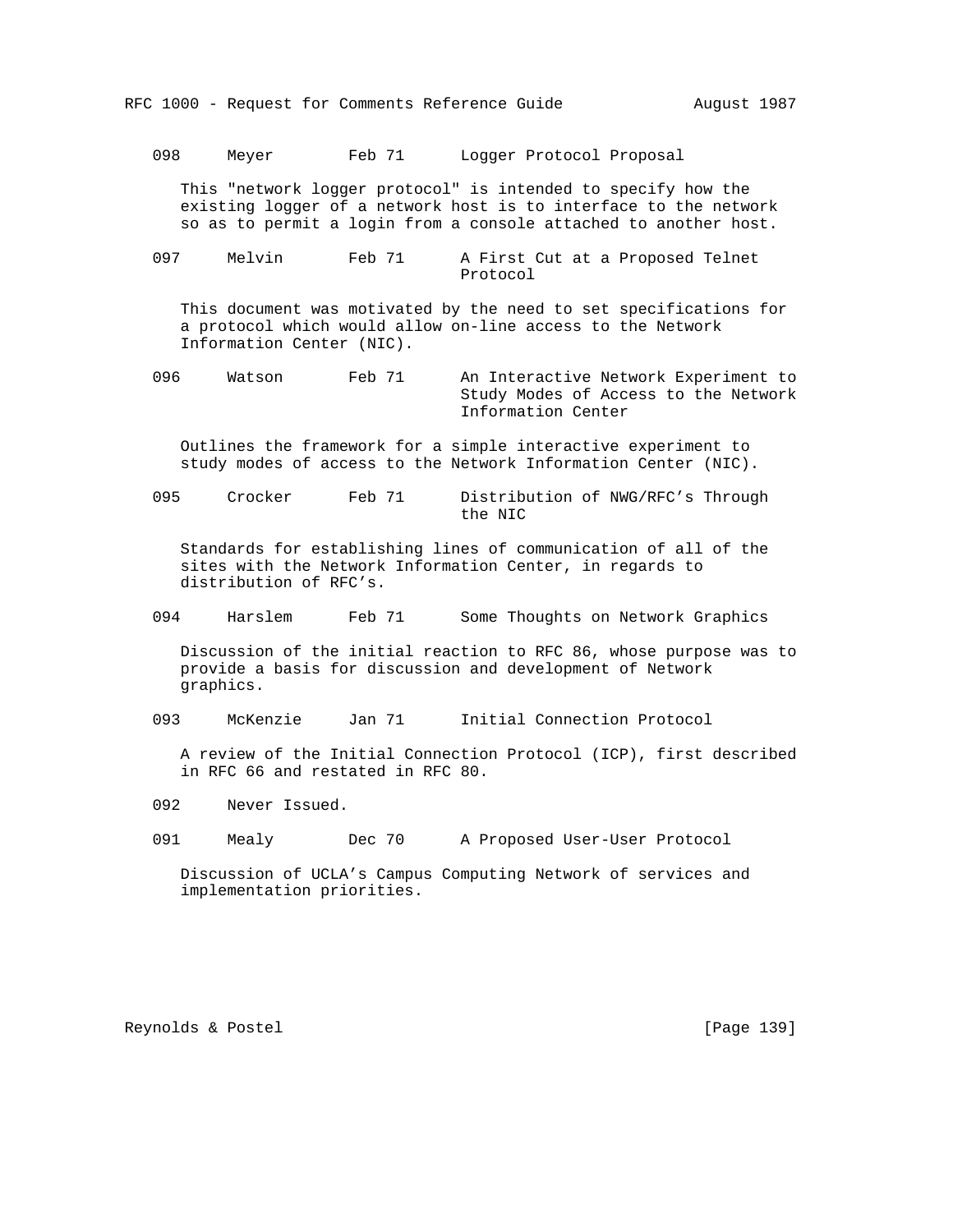090 Braden Jan 71 CCN as a Network Service Center

 Discussion of UCLA's Campus Computing Network of services and implementation priorities.

089 Metcalfe Jan 71 Some Historic Moments in Networking

 Noteworthy achievements for the MIT-Project MAC Dynamic Modeling/Computer Graphics PDP-6/10 System, while awaiting the completion of an interim network control program.

 088 Braden Jan 71 NETRJS - A Third Level Protocol for Remote Job Entry

 Description of NETRJS, which is the name for a message protocol and a set of control conventions which will allow users at remote Hosts to access the RJS remote batch subsystem of UCLA/CCN.

 087 Vezza Jan 71 Topic for Discussion at the Next Network Working Group Meeting

 Suggests Network Working Group discussion on topics germane to network graphics.

 086 Crocker Jan 71 Proposal for a Network Standard Format for a Data Stream to Control Graphics Display

 Proposes specifying the form of an output stream for the case that the output portion of the console (which is attached to a computer at the user's site) is a typical refresh display with point, vector, and character drawing capability.

085 Crocker Dec 70 Network Working Group Meeting

 Announcement of regularly scheduled Network Working Group Meetings every three months.

084 North Dec 70 List of NWG/RFCs 1-80

Lists RFCs 1-80.

 083 Anderson Dec 70 Language-Machine for Data Reconfiguration

 Describes a syntax-driven interpreter that operates on a grammar which is an orderd set of replacement rules for the Form Machine.

Reynolds & Postel **Example 2018** [Page 140]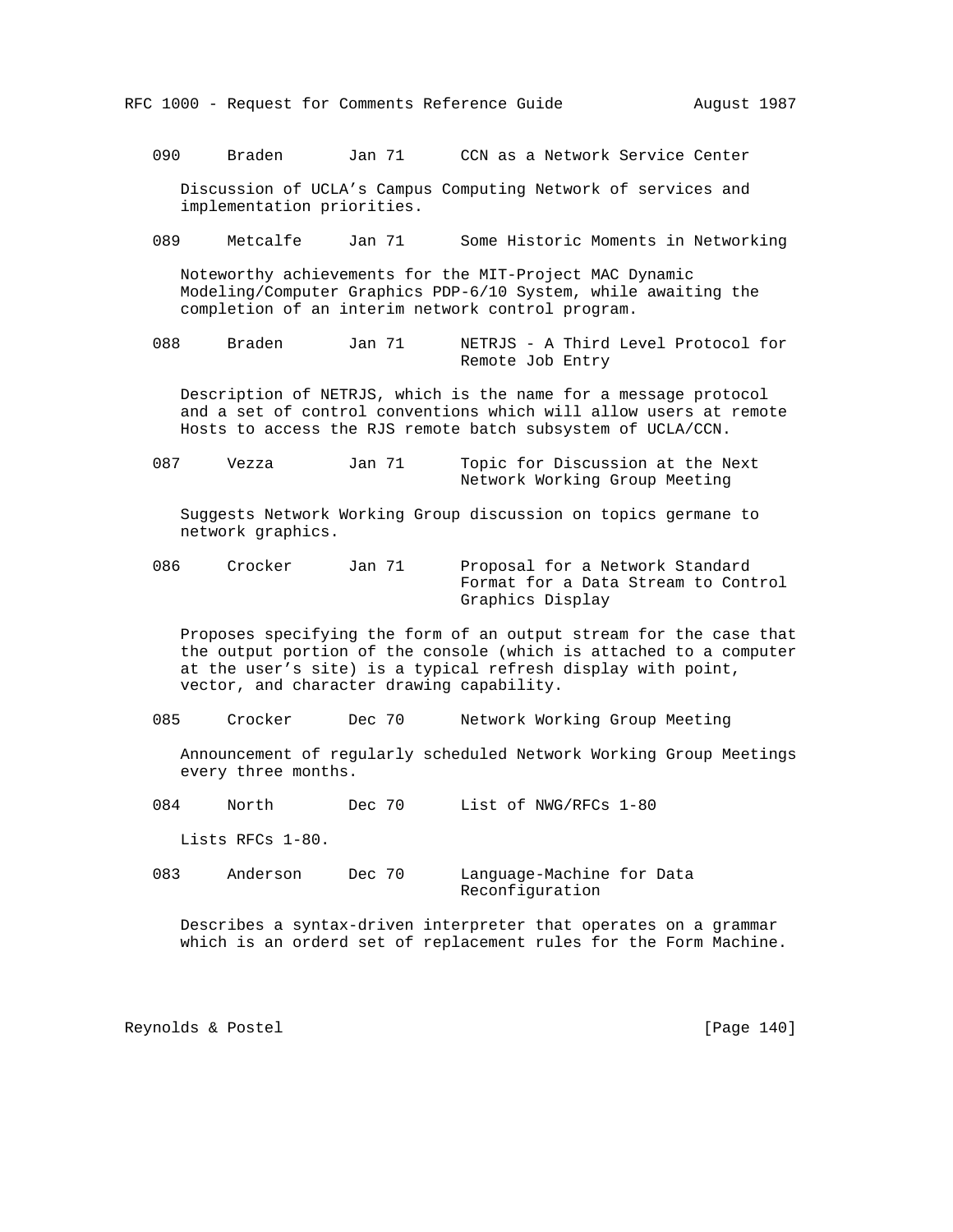082 Meyer Dec 70 Network Meeting Notes

A transcribed summary of the Fall 1970 network meeting notes.

081 Bouknight Dec 70 Request for Reference Information

 Request for documents in the subject areas of data communications and communications theory.

080 Harslem Dec 70 Protocol and Data Formats

 Proposes general solutions concerning Initial Connection Protocols, Pre-specificed Data Formats, and Adaptable Mechanisms.

- 079 Meyer Nov 70 Logger Protocol Error
- 078 Harslem Nov 70 NCP Status Report: UCSB/Rand

 Conducted an excercise between UCSB console to/from RAND console validation of the respective NCPs.

077 Postel Nov 70 Network Meeting Report

 Report on three Network Working Group meetings held during November 16, 17, and 18.

 076 Bouknight Oct 70 Connection-by-Name: User-Oriented Protocol

 Suggests a user level interface to network protocol where all user protocol is handled symbolically with system procedures making the translation into host-to-host protocol. Proposes general solutions.

075 Crocker Oct 70 Network Meeting

 Announcement of the next scheduled meeting of the Network Working Group for 16 Nov 70.

 074 White Oct 70 Specifications for Network Use of the UCSB On-Line System

 Announcement of UCSB's On-Line System (OLS) availability to ARPA Network users.

Reynolds & Postel [Page 141]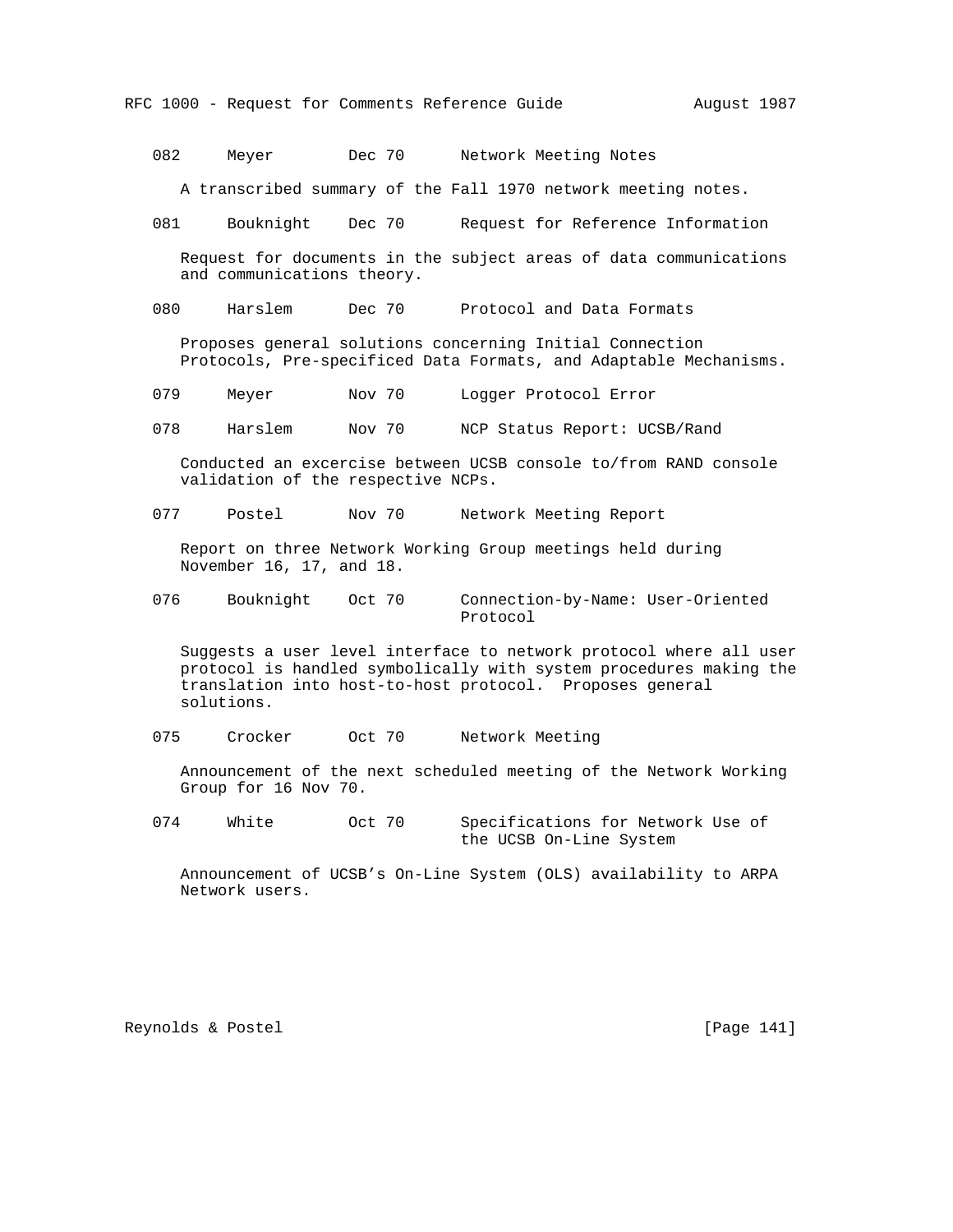073 Crocker Sep 70 Response to RFC 67

General agreement with proposed policy.

 072 Bressler Sep 70 Proposed Moratorium on Changes to Network Protocol

 Cites critical changes that could occur in hardware/software development efforts and advanced debugging if changes in the Network Protocol aren't kept in check.

071 Schipper Sep 70 Reallocation in Case of Input Error

 Discussion of how to resynchronize flow control using a proposed protocol for the CCN-Host at UCLA.

070 Crocker Oct 70 A Note on Padding

Discussion of padding on a message.

069 Bhushan Sep 70 Distribution List Change for MIT.

Announcement of name change.

 068 Elie Aug 70 Comments on Memory Allocation Control Commands (CEASE, ALL, GVB, RET) and RFNM

Provides a scheme for buffer allocation.

 067 Crowther Undated Proposed Change to Host/IMP Spec to Eliminate Marking

Proposed change to eliminate marking, per Walden's comments.

066 Crocker Aug 70 3rd Level Ideas and Other Noise

 Meeting notes from 12 Aug 70 between Crocker and representatives from BBN and MIT regarding the third level protocol.

 065 Walden Aug 70 Comments on Host-Host Protocol Document Number 1 (Crocker, 3 August 70)

 Critique and suggestions for improvement of the Host-Host Protocol document.

Reynolds & Postel **Example 20** (Page 142)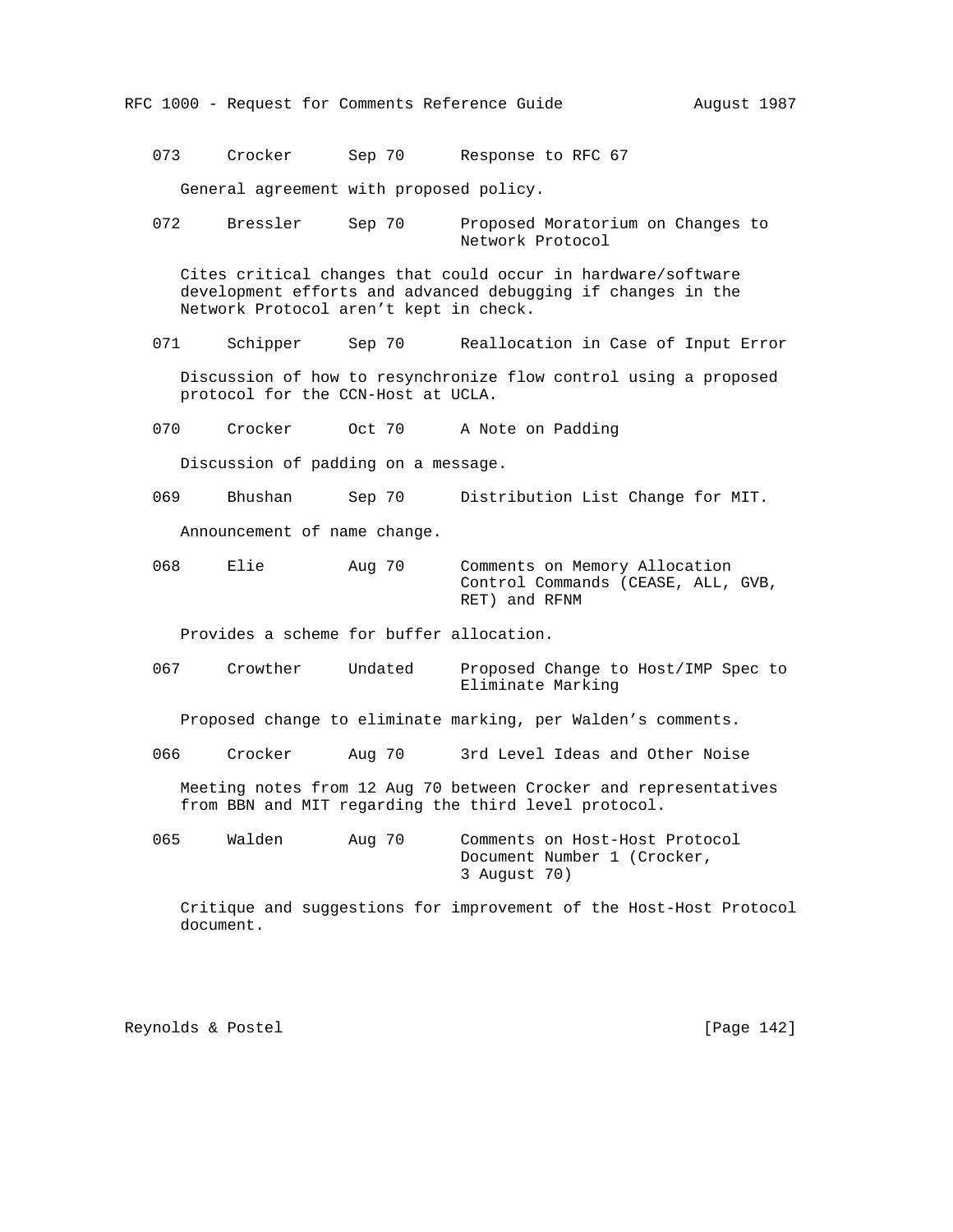064 Elie Undated Getting Rid of Marking Suggests simple modifications and solutions to the IMP-HOST interface which would be a better solution than marking. 063 Cerf Jul 70 Belated Network Meeting Report Network meeting report of the Network Working Group from 8 May 70. 062 Walden Aug 70 A System for Interprocess Communication in a Resource Sharing Computer Network Supercedes RFC 61. 061 Walden Jul 70 A Note on Interprocess Communication in a Resource Sharing Computer Network A draft request for comments of a resource sharing study that may be of general interest to network participants. 060 Kalin Jul 70 A Simplified NCP Protocol Definition of a new NCP Protocol that is simple enough to be implemented on a very small computer, yet can be extended for efficient operation on large timesharing machines. 059 Meyer Jun 70 Flow Control-Fixed Versus Demand Allocation Discussion of the advantages and disadvantages of the method of flow control as described in RFC 54. 058 Skinner Jun 70 Logical Message Synchronization A discussion on a question raised at the last network meeting regarding the question of logical and physical message distinctions.

057 Kraley Jun 70 Thoughts and Reflections on RFC 54

056 Belove Jun 70 Third Level Protocol

 All explanations in this RFC are meant to describe functional characteristics rather than design.

Reynolds & Postel **Example 20** (Page 143)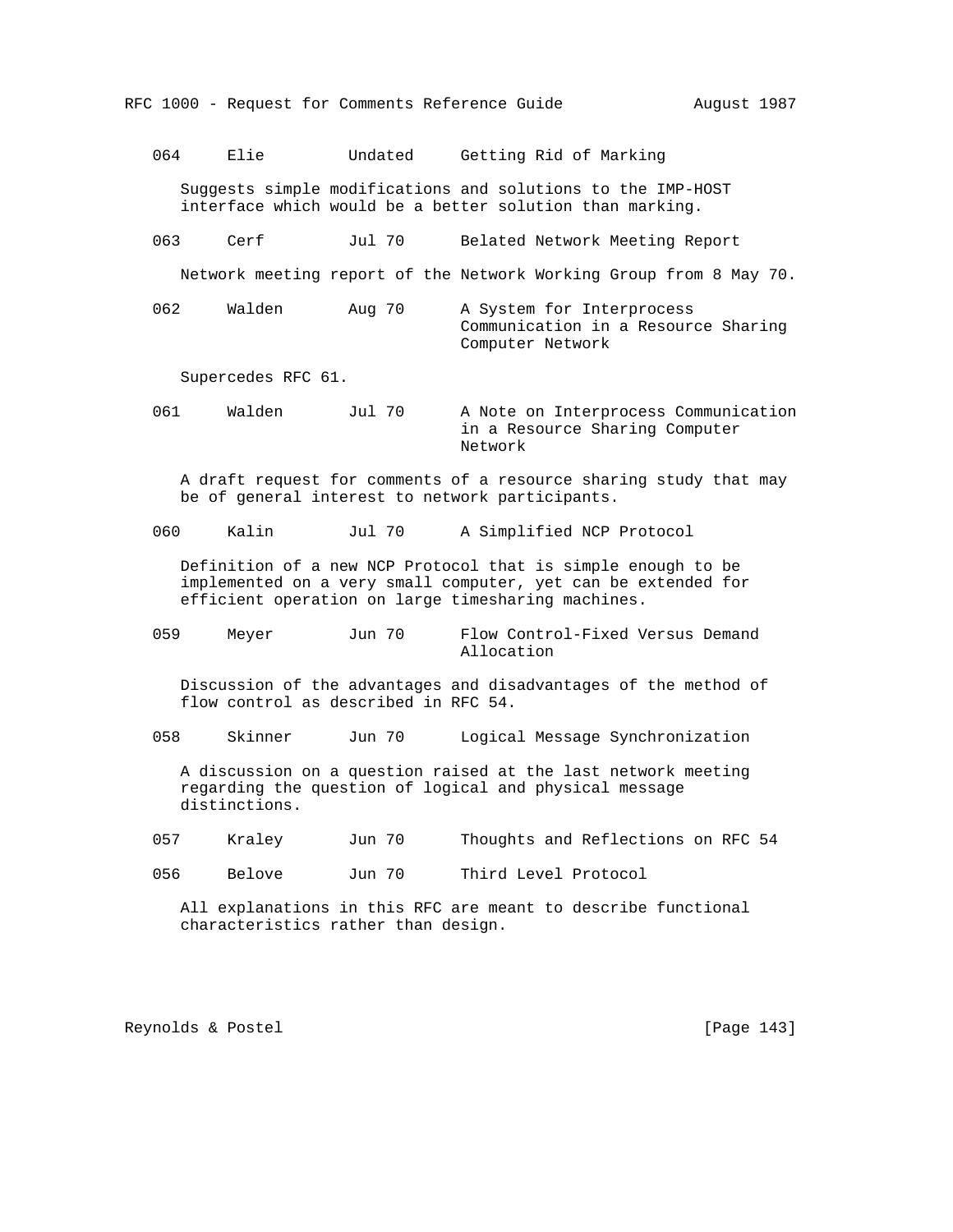055 Newkirk Jun 70 A Prototypical Implementation of the NCP<sub>N</sub>

 A prototypical specification in a prose format of what the NCP could look like.

054 Crocker Jun 70 An Official Protocol Proffering

Submission of the Official Protocol for comments and suggestions.

053 Crocker Jun 70 An Official Protocol Mechanism

 Group discussion on rules for establishing and modifying an official Host-Host protocol.

052 Postel Jul 70 Updated Distribution List

Mailing list for distributing the RFCs.

 051 Elie May 70 Proposal for a Network Interchange Language

 A proposal to specify a high level programming language for computer networks, specifically the ARPA network.

050 Harslem Apr 70 Comments on the Meyer Proposal

 General acceptance on RFC 46, plus comments on the seven issues raised in RFC 47.

 049 Meyer Apr 70 Conversations with Steve Crocker (UCLA)

 Discussion of telephone conversations relating to the Network Protocol, specifically regarding Meyer's proposal in RFC 46.

048 Postel Apr 70 A Possible Protocol Plateau

Reporting activities since the Network meeting of 17 March 1970.

047 Postel Apr 70 BBN's Comments on RFC 33

Comments from BBN regarding RFC 33 (New HOST-HOST Protocol).

046 Meyer Apr 70 ARPA Network Protocol Notes

 Comments and suggestions from the NWG at Project MAC, based upon the protocol outlined in RFCs 33,36.

Reynolds & Postel **Example 20** (Page 144)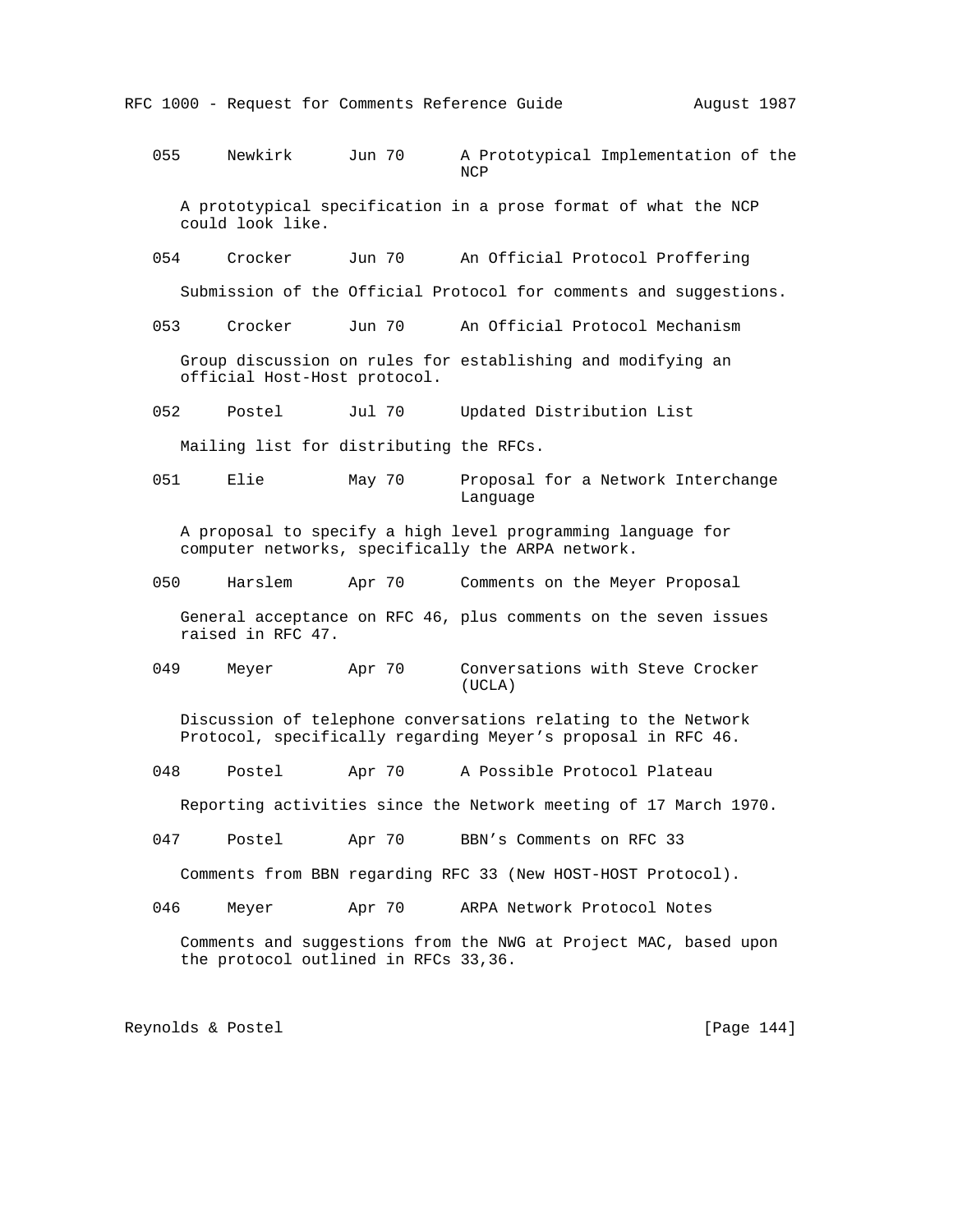045 Postel Apr 70 New Protocol is Coming

Announcement of a new version of the Network Protocol.

044 Shoshani Apr 70 Comments on RFCs 33,36

 General discussion and suggestions for refinements to the HOST-HOST Protocol.

043 Nemeth Mar 70 Proposed Meeting

 An announcement of a meeting to discuss the Local Interaction Language system.

042 Ancona Mar 70 Message Data Types

 A proposal that the first eight bits of a normal message be reserved for a message data type.

041 Melvin Mar 70 IMP/IMP Teletype Communication

 Comments that transmitting IMP sites should use 24 hour time and include the time zone designation.

 040 Harslem Mar 70 More Comments on the Forthcoming Protocol

 Further elaborations on the errors, queries, and Host status that were mentioned in RFC 39.

 039 Harslem Mar 70 Comments on Network Protocol (RFC 36)

 More suggestions to be considered as additions to RFC 36 - Network Protocol.

 038 Wolfe Mar 70 Comments on Network Protocol (RFC 36)

Continued discussion on the proposed Network Protocol.

037 Crocker Mar 70 Network Meeting Epilogues, etc.

Network Meeting notes from 17 March 1970.

Reynolds & Postel [Page 145]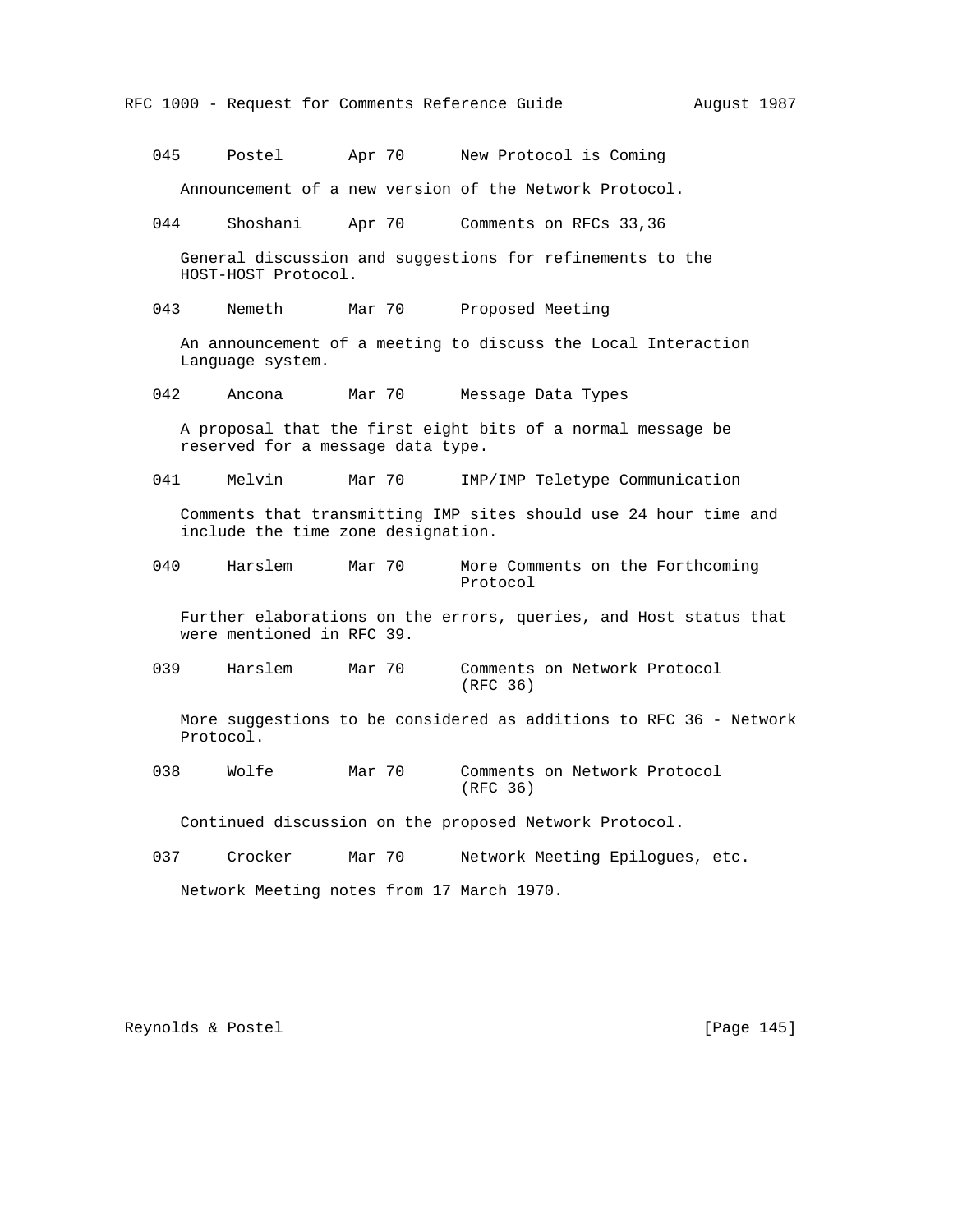036 Crocker Mar 70 Protocol Notes

A three part overview of the Network Protocol.

035 Crocker Mar 70 Network Meeting

 Announcement of a network meeting: date, time, place, and proposed agenda.

 034 English Feb 70 Some Brief Preliminary Notes on the ARC Clock

Describes the ARC Clock system.

033 Crocker Feb 70 New Host-Host Protocol

 Revises RFC 11, and indicates numerous changes in the old protocol.

 032 Cole Feb 70 Some Thoughts on SRI's Proposed Real Time Clock

References and comments on RFCs 28,29.

031 Bobrow Feb 68 Binary Message Forms in Computer Networks

 Suggest alternative approaches and methods for describing messages.

030 Crocker Feb 70 Documentation Conventions

 Revises the definition of style, content, form, and distribution of the Network Working Group's notes. Replaces RFCs 10,16,24,27.

 029 Kahn Jan 70 Note in Response to Bill English's Request for Comments

 Comments in response to English's question which was raised in RFC 28.

028 English Jan 70 Time Standards

Request for comments relative to Network time standards.

Reynolds & Postel [Page 146]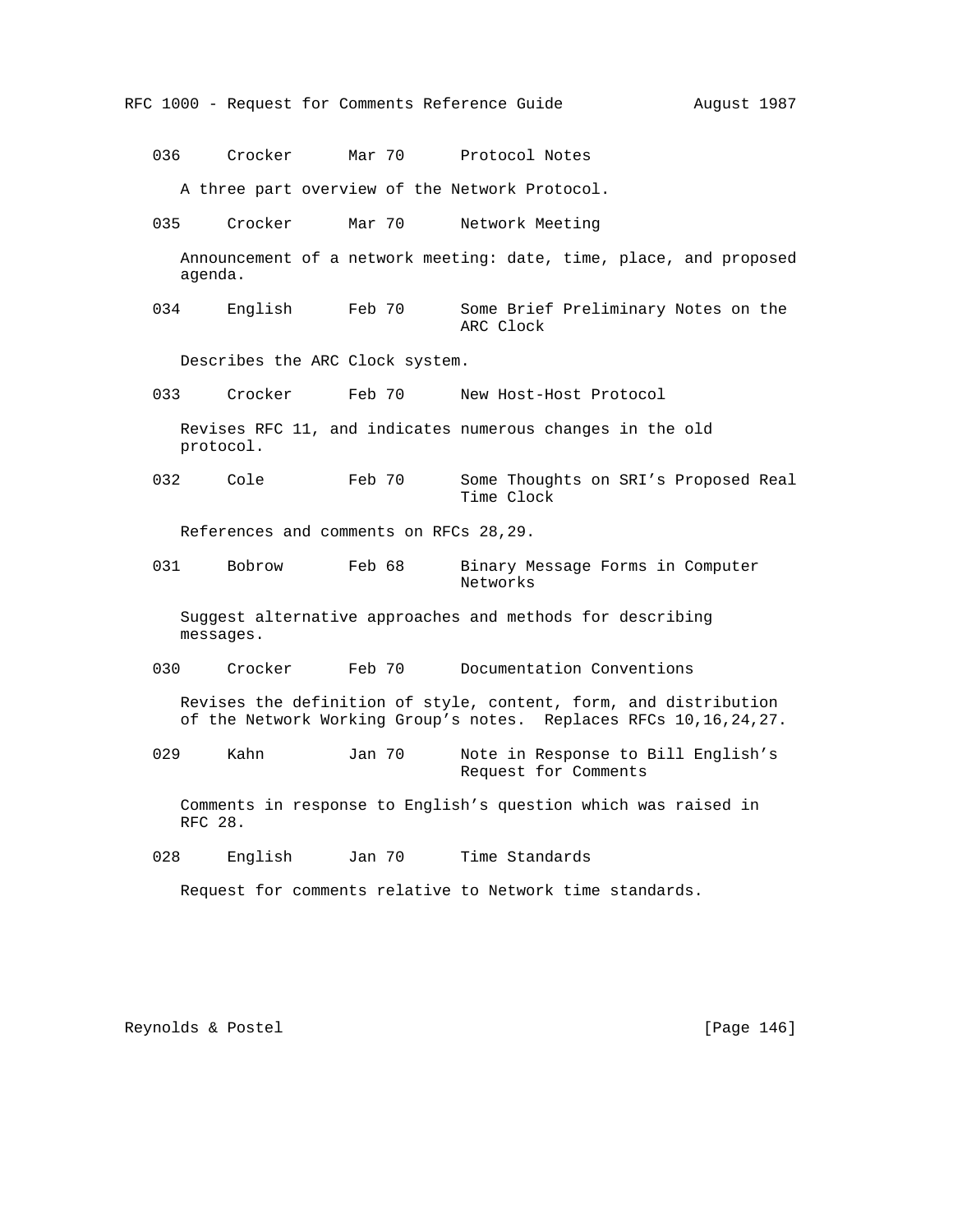027 Crocker Dec 69 Documentation Conventions

 Revises the definition of style, content, form, and distribution of the Network Working Group's notes. Replaces RFCs 10,16,24.

- 026 Never Issued.
- 025 Crocker Oct 69 No High Link Numbers

Suggests that no link number over 63 be used.

024 Crocker Nov 69 Documentation Conventions

 Revises the definition of style, content, form, and distribution of the Network Working Group's notes. Replaces RFCs 10,16.

023 Gregg 0ct 69 Transmission of Multiple Control Messages

 Discusses how a network program at a site should be prepared to send or receive more than one control message in a single control communication.

022 Cerf 0ct 69 Host-Host Control Message Formats

 Reports on a new control message format which does not use the 7-bit ASCII character mode of transmission.

021 Cerf 0ct 69 Report on Network Meeting

Attendance list and topics discussed.

020 Cerf 0ct 69 ASCII Format for Network Interchange

 Discusses the use of standard 7-bit ASCII embedded in an 8-bit byte whose high order bit is always 1.

 019 Kreznar Oct 69 Two Protocol Suggestions to Reduce Congestion at Swap-Bound Nodes

Suggests alternatives in reducing congestion at swap-bound nodes.

018 Cerf Sep 69 Comments Re: Host-Host control link Suggestions regarding the Host-Host control link.

Reynolds & Postel **Example 20** (Page 147)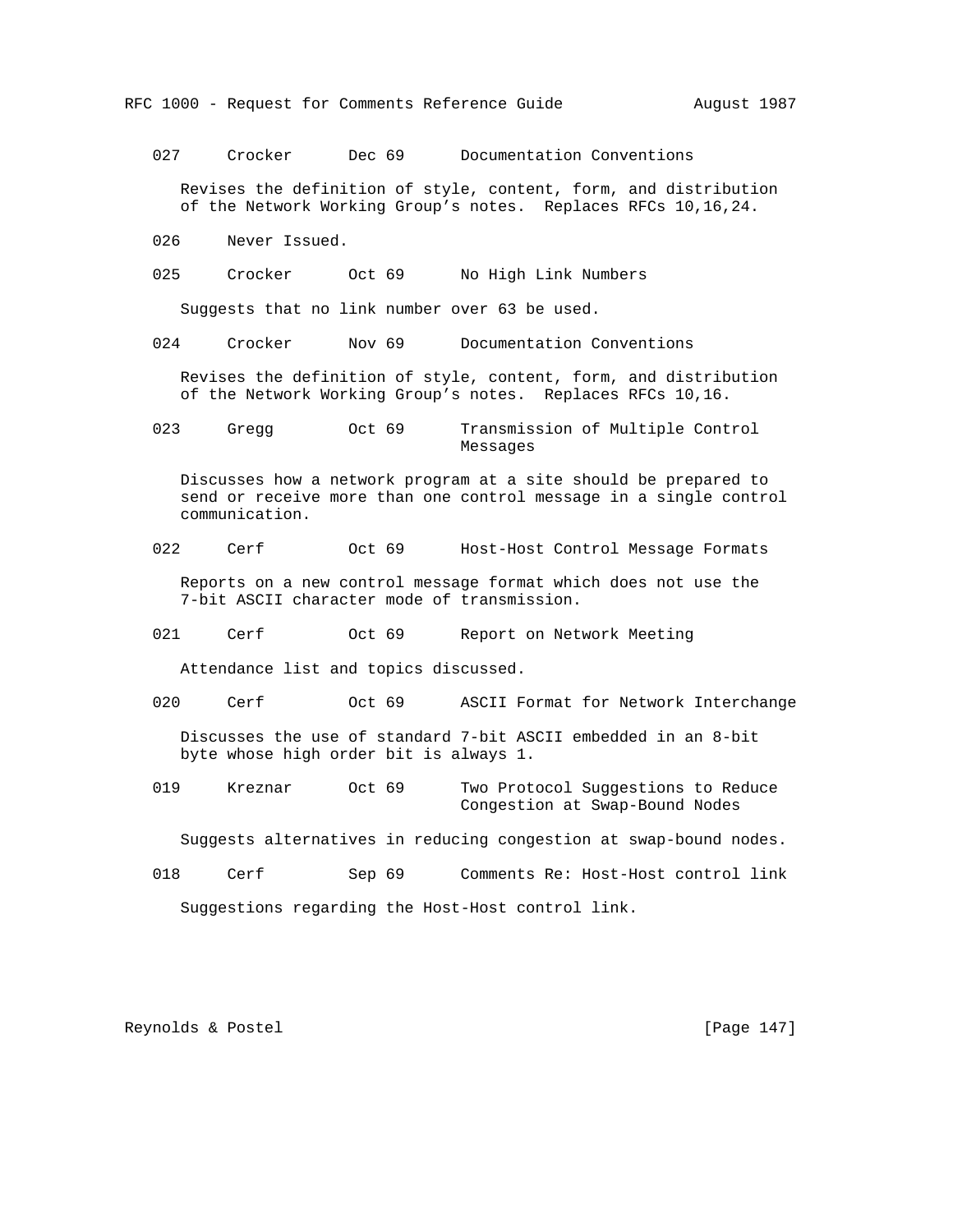017a Kahn Aug 69 Some Comments Re: HOST-IMP Protocol

 Comments in response to Kreznar's questions which were raised in RFC 17.

017 Kreznar Aug 69 Some Questions Re: HOST-IMP Protocol

Queries and opinions regarding the HOST-IMP Protocol.

016 Crocker Aug 69 M.I.T.

 Announcement that MIT is now to receive all Network Working Group memos.

015 Carr Sep 69 Network Subsystem for Time Sharing Hosts

 Proposes a subsystem called "Telnet", which would be a shell program around the network system primitives, allowing a teletype or similar terminal at a remote host to function as a teletype at the serving host.

- 014 Never Issued.
- 013 Cerf Aug 69 Referring to RFC 11

Proposes a zero text length EOF (End-Of-File) message.

012 Wingfield Aug 69 IMP-HOST Interface Flow Diagrams

 Flow diagrams that indicate the logical sequence of hardware operations which occur within the IMP-HOST interface.

 011 Deloche Aug 69 Implementation of the Host-Host Software Procedures in GORDO

 Discussion of Host-Host Procedures and GORDO as a time-sharing system that was implemented on a SDS Sigma 7.

010 Crocker Jul 69 Documentation Conventions

 Revises the definition of style, content, form, and distribution of the Network Working Group's notes. Replaces RFC 3.

009 Deloche May 69 Host Software

 Discusses the Host-Host Protocol, Network Service Calls, and Data Structures.

Reynolds & Postel **Example 20** (Page 148)